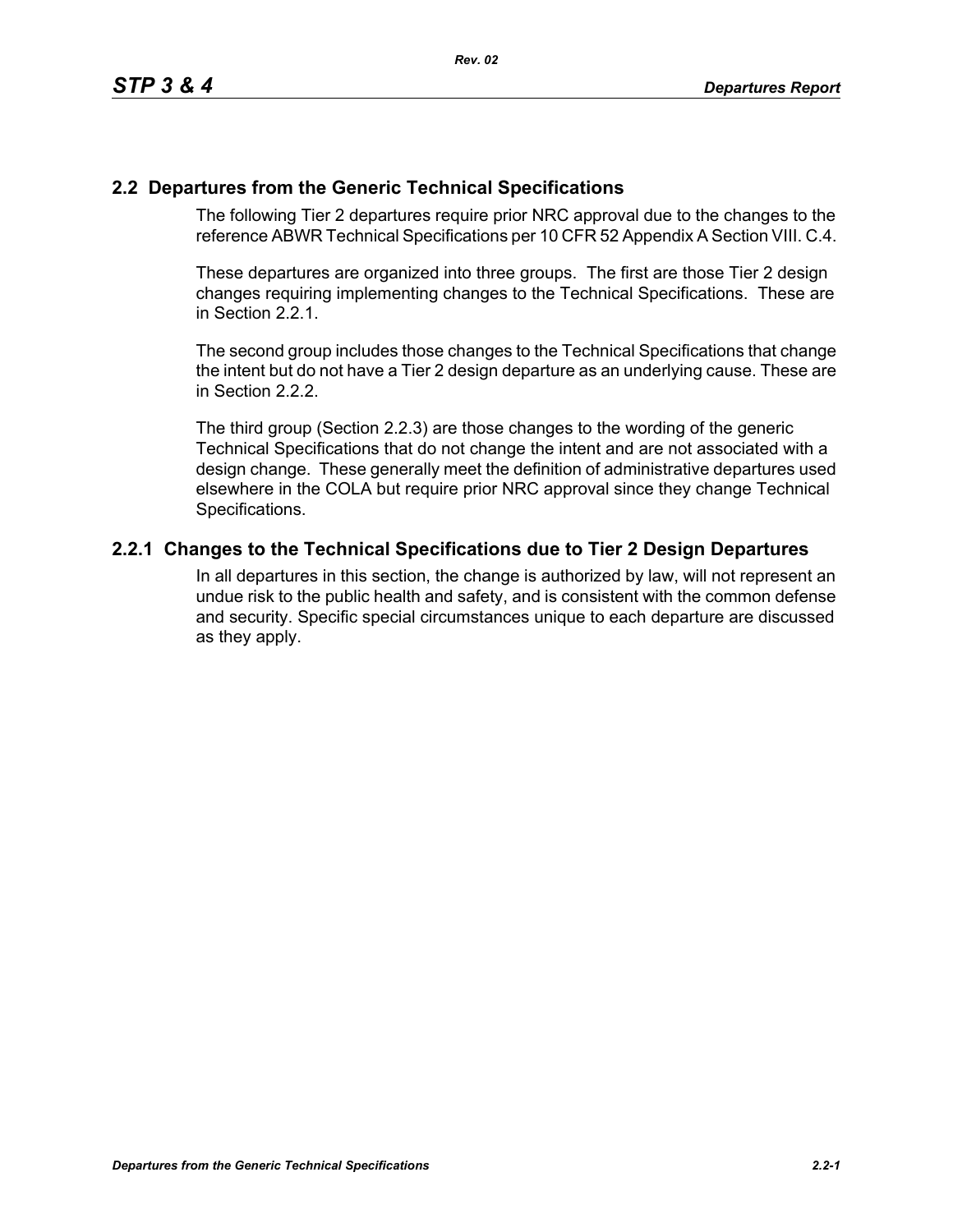# **STD DEP 4.4-1, Stability Analysis**

This departure is for the analysis to support the implementation of the stability Option III in ABWR. This analysis is provided in licensing topical report NEDO 3333 "Advanced Boiling Water Reactor (ABWR) Stability Evaluation," June 2007.

As a result of the LTR, Technical Specification 3.3.1.1 (Actions, Table 3.3.1.1-1 Footnote (c)) and the associated Bases (Applicable Safety Analysis, LCO, and Applicability for Function 2.f, Actions, References) are changed.

Technical Specification 3.3.1.1 Action J.2 has been added as an alternate Action to Action J.1 which provides initiation of an alternate method to detect and suppress thermal hydraulic instability oscillations, and Table 3.3.1.1-1 Footnote (c)) provides the periodicity for the period-based algorithm (PBA).

The Bases are changed to show three algorithms, not just two, and that the PBA is the only algorithm credited in the applicable safety analysis, and provides supporting information on the OPRM Function and operability requirements. The Bases are changed to show the addition of Action J.2 and provide a discussion for this Action. The Bases are changed to add reference to BWROG-94079, BWR Owner's Group Guidelines for Stability Interim Corrective Actions, June 1994.

#### **Evaluation Summary**

Special circumstance (iv) applies in that the new methodology complies with NRC requirements and so is an improvement to public health and safety. These improvedand expanded software algorithms provide more comprehensive detection and dampening of core power oscillations.

This exemption is not inconsistent with the Atomic Energy Act or any other statute and therefore is authorized by law. As discussed above, the design change represents an improvement and therefore will not present an undue risk to the public health andsafety. The design change does not relate to security and does not otherwise pertain to the common defense and security.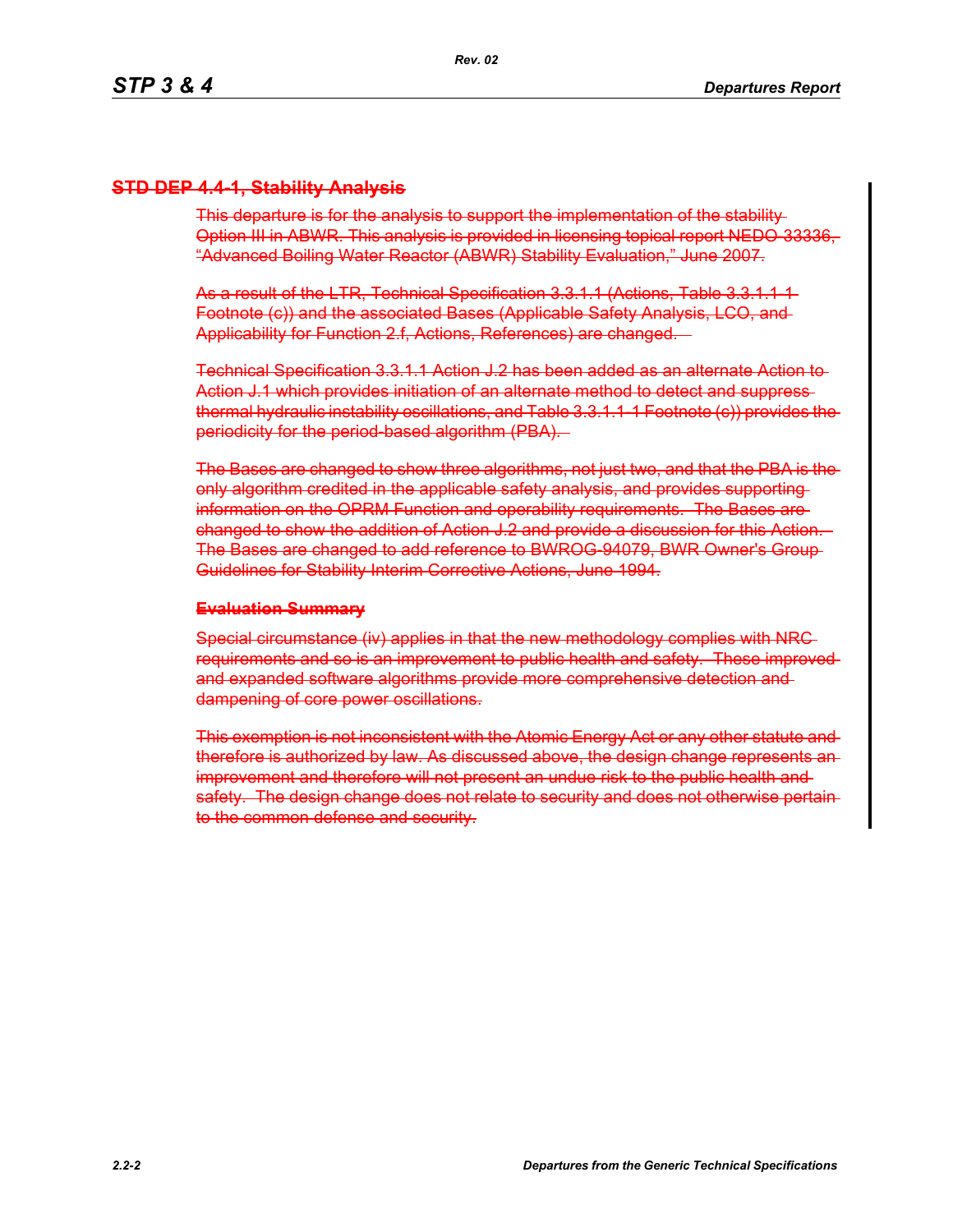## **STD DEP 6.2-1, Containment Purge Valve Resizing**

This departure changes the size of the butterfly isolation valves and influent and effluent lines of the Atmospheric Control System to the containment from 550A to 500mm. The changes are necessary and desirable for the STP 3 & 4 design because the valve design and manufacturing technology has improved since the inception of the reference ABWR DCD. This improved and advanced technology provides compact, efficient and fast closing butterfly valves most suitable for the containment isolation function. The interfacing pipe size and penetration also match the valves.

Technical Specification 3.6.1.3 (SR 3.6.1.3.2, SR 3.6.1.3.14) and its associated Bases (Background, LCO, SR 3.6.1.3.14) are changed to show the valve size change to 500mm.

#### **Evaluation Summary**

Special circumstance (iv) applies to this departure because the new valve design is faster acting and represents less area for leakage in case of a failure to close.

This exemption is not inconsistent with the Atomic Energy Act or any other statute and therefore is authorized by law. As discussed above, the design change represents an improvement and therefore will not present an undue risk to the public health andsafety. The design change does not relate to security and does not otherwise pertain to the common defense and security.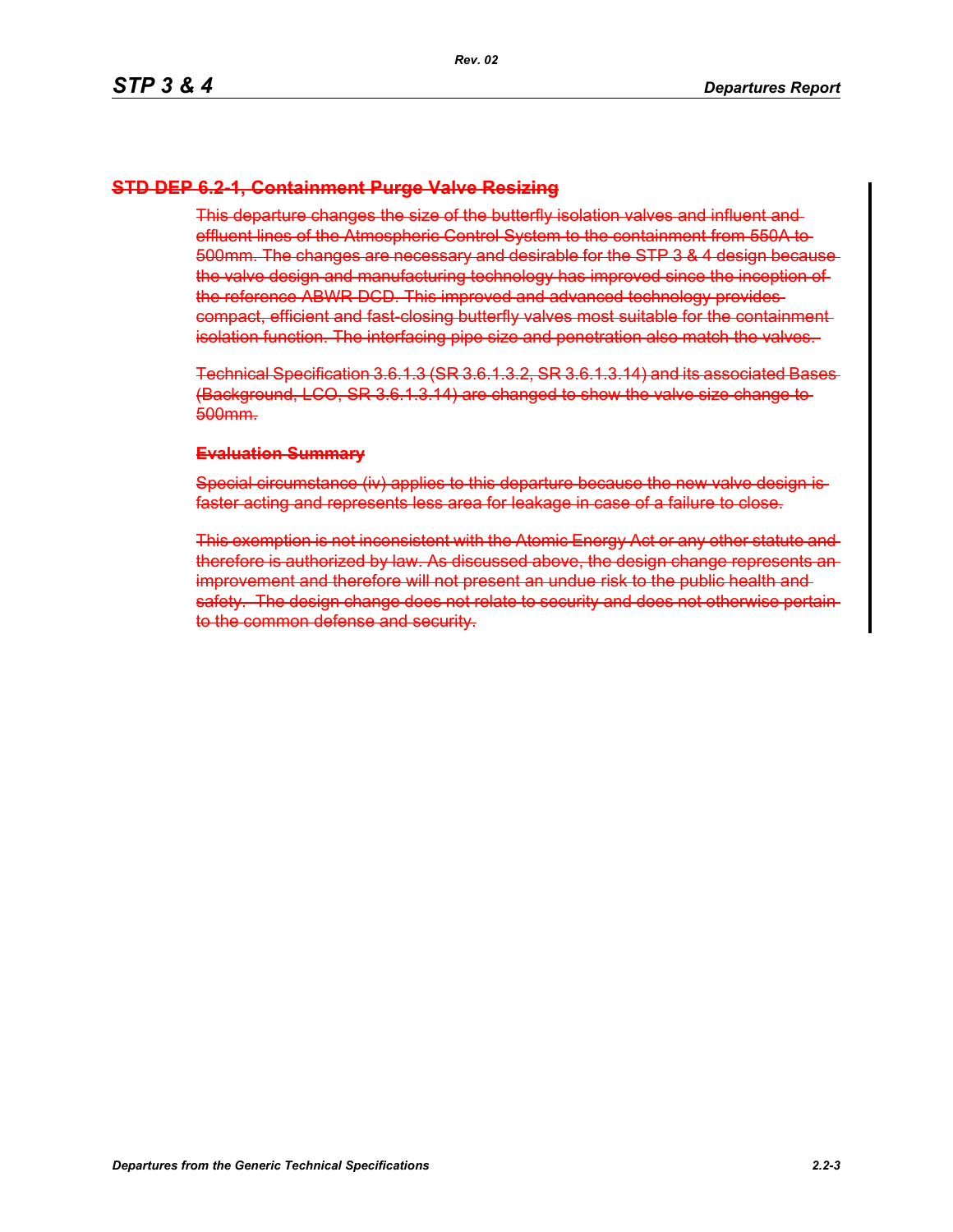# **STD DEP 6.2-2, Containment Analysis**

The following changes are included in this departure:

- **Reference ABWR DCD Section 6.2 provides results of the containment analysis**performed for the certified design. This analysis is being updated in the STP 3 & 4 FSAR to reflect changes in regulatory and industry guidance, provide additional design detailing, and provide increased analytical accuracy.
- The design assumptions for Feedwater Line Break (FWLB) have been updated:
	- The feedwater system side of the FWLB is modeled by adding a time variantfeedwater mass flow rate and enthalpy directly to the drywell airspace. The time histories of the mass flow and enthalpy are determined from the predicted characteristics of typical feedwater system performance.
	- A mitigation feature is added to the ABWR standard design to ensure the conservatism of the mass flow from the FWLB. A break of the feedwater line is detected by instrumentation that measures the differential pressure between the two feedwater lines and then confirmation of high drywell pressure will enable the logic to trip the condensate pumps thus limiting the mass from the break to that in the condensate discharge and feedwater system piping. The logic and breakers will be safety related to ensure that only safety related equipment is credited in the analysis. The design details are described in Departure T1 2.4 2.
- ANSI/ANS 5.1 1979 sets forth methods for calculating decay heat power from fission products. U<sup>239</sup> and Np<sup>239</sup> following shutdown of light water reactors. Calculations performed by GE concluded that additional terms not explicitly included in the ANSI/ANS standard, while individually negligible, when summed together may be non negligible. These summation calculations determined that the inclusion of the additional actinides other than  $\mathsf{U}^{239}$  and Np<sup>239</sup> and activationproducts does not significantly affect short-term decay heat calculations. However, for time after shutdown greater than 10<sup>4</sup> seconds ( $\sim$  3 hours), the decay heat canbe larger. The decay heat input is revised for the STP 3 & 4 FSAR containmentanalysis. The revised decay heat analysis is based on GE 14 Fuel which is conservative relative to the licensing basis GE 7 fuel.

The ABWR Containment analysis has been updated to reflect the performance of the horizontal vents configuration that had not been modeled in the DCD.

# **Description**

This departure updates the containment analysis for the ABWR DCD in two areas: (1) the modeling of flow and enthalpy into the drywell for the feedwater following a FWLB and (2) the modeling of the drywell connecting vents for the FWLB and MSLB. A more detailed description is shown below.

In the ABWR DCD for the FWLB, the maximum possible feedwater flow rate was calculated to be 164% of nuclear boiler rated (NBR) flow, based on the response of the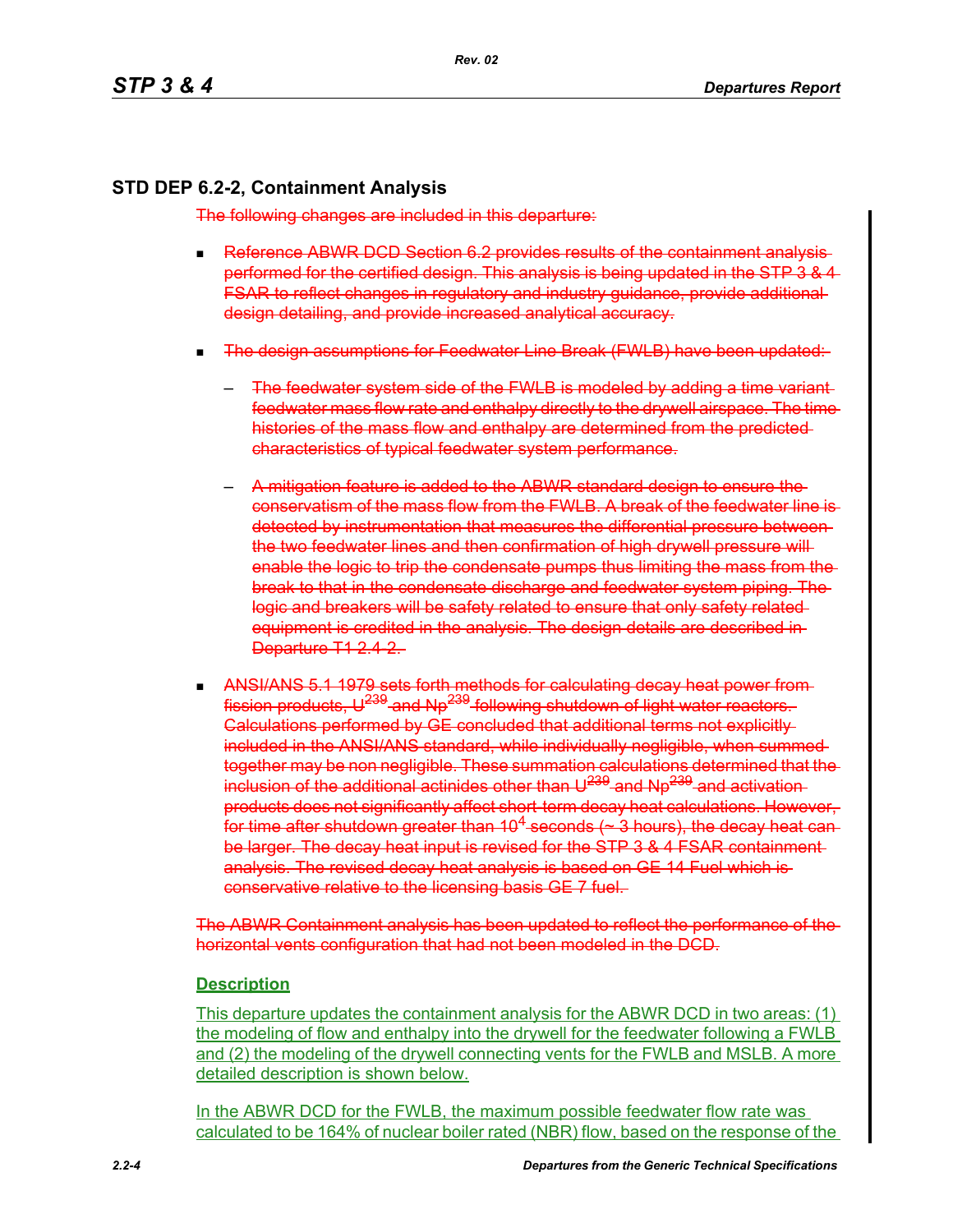feedwater pumps to an instantaneous loss of discharge pressure. Since the Feedwater Control System would respond to the decreasing reactor pressure vessel (RPV) water level by demanding increased feedwater flow, and there was no FWLB logic/mitigation in the certified ABWR design, this maximum feedwater flow was assumed to continue for 120 seconds. This was based on the following assumptions:

- (1) All feedwater system flow is assumed to go directly to the drywell.
- (2) Flashing in the broken feedwater line was ignored.
- (3) Initial feedwater flow was assumed to be 105% NBR.
- (4) The feedwater pump discharge flow will coast down as the feedwater system pumps trip due to low suction pressure. During the inventory depletion period, the flow rate is less than 164% because of the highly subcooled blowdown. A feedwater line length of 100 meters was assumed on the feedwater system side.

Subsequent to certification, analysis for plant-specific ABWRs revealed that these assumptions were non-conservative.

For the containment analysis, the feedwater system side of the FWLB has been changed using a revised time variant feedwater mass flow rate and enthalpy directly to the drywell airspace. The time histories of the mass flow and enthalpy have been determined from the predicted characteristics of a typical feedwater system. The conservatism of the assumed mass flow and enthalpies will be confirmed after detailed condensate and feedwater designs are complete. In addition, to provide added assurance of acceptable results, safety related FWLB mitigation has been added to the STP 3 & 4 ABWR design which adds safety related instrumentation to sense and confirm a FWLB based on high differential pressure between feedwater lines coincident with high drywell pressure to trip the condensate pumps (Ref. STD DEP T1  $2.4 - 2$ ).

The analysis is further revised to reflect the characteristics of the horizontal vents configuration that had not been modeled in the DCD. The certified DCD model did not properly simulate the horizontal vent portion of the vent system and incorrectly modeled the vent clearing time. The revised STP 3 & 4 ABWR containment analysis has been performed using the drywell connecting vent (DCV) loss coefficients and considering the horizontal vents. The total DCV loss coefficient is based on a summation of losses.

Technical Specification 3.6.1.1, 3.6.1.2, and 3.6.1.4, 3.6.1.5 Bases (Applicable Safety Analyses) are changed based upon the containment analysis. These changes show the peak containment pressure  $(P_a)$  from the containment analysis.

Technical Specification 3.6.1.6 (SR 3.6.1.6.3) and its associated Bases (Applicable Safety Analysis, LCO, Action B.1, SR 3.6.1.6.1, SR 3.6.1.6.3) are changed based upon the containment analysis. These changes show the wetwell to drywell vacuumbreaker open limit, and the steam condensation cases from the containment analysis.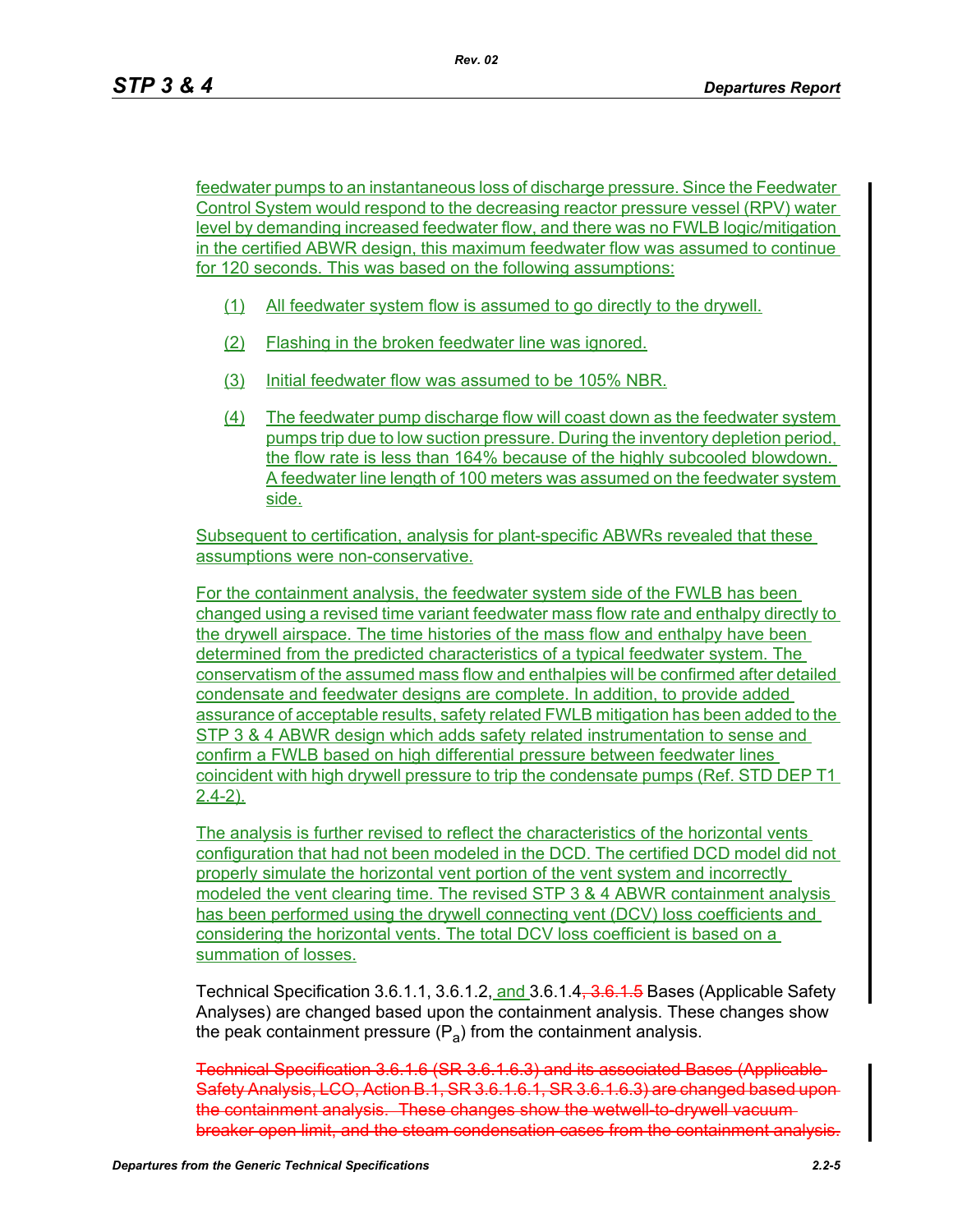Technical Specification 3.6.2.4 (SR 3.6.2.4.2) and its associated Bases (Applicable Safety Analysis, SR 3.6.2.4.2) are changed based upon the containment analysis. These changes remove the maximum RHR flow rate from the SR, and reference containment spray versus wetwell spray.

#### **Evaluation Summary**

Special circumstance (iv) applies in that this represents a benefit in public health and safety. The more advanced and complete analysis methods and new mitigation features provide a more accurate prediction of peak containment conditions postaccident.

This exemption is not inconsistent with the Atomic Energy Act or any other statute and therefore is authorized by law. As discussed above, the design change represents an improvement and therefore will not present an undue risk to the public health and safety. The design change does not relate to security and does not otherwise pertain to the common defense and security.

This departure which updates the containment analysis for STP 3 & 4 does not affect Tier 1, Tier 2\*, or any operational requirements. However, it does affect the Bases for Technical Specifications 3.6.1.1, 3.6.1.2, 3.6.1.4 and 3.6.1.6 and therefore requires NRC approval.

There is no impact on environmental qualification of equipment due to the higher predicted drywell temperatures and pressures. The qualification of equipment is based on the containment design pressures and temperatures. The calculated containment pressure and temperature for both the FWLB and MSLB remain below the design values.

This departure was evaluated per Section VIII.C.4 of Appendix A to 10CFR part 52 and:

- (1) This exemption is not inconsistent with the Atomic Energy Act or any other statute and therefore is authorized by law. The design change and revised containment analysis represents an improvement and therefore will not present an undue risk to the public health and safety. The change does not relate to security and does not otherwise pertain to the common defense and security.
- (2) Special circumstance (iv) applies in that this represents a benefit in public health and safety. The more advanced and complete analysis methods provide a more accurate prediction of peak containment conditions postaccident. These results show that the peak containment pressure and temperature conditions calculated following an accident based on these improved analyses are below the design limits.The FWLB mitigation to the ABWR design will provide added assurance that the revised containment analysis results will remain conservative when detailed feedwater and condensate system design and procurement work is completed.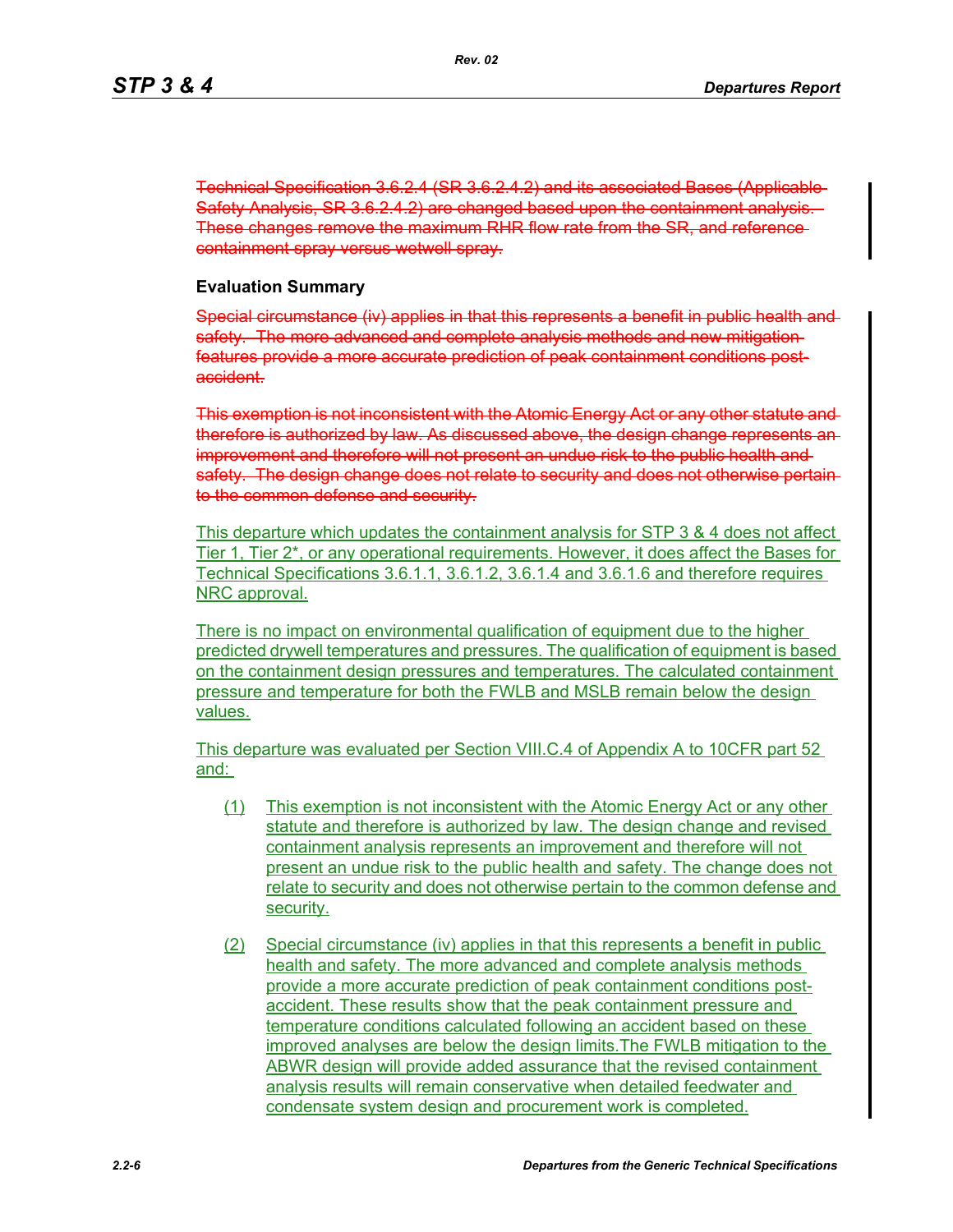As discussed above, the change satisfies the exemption criteria per the requirements in 10 CFR 52 Appendix A Section VIII.C.4.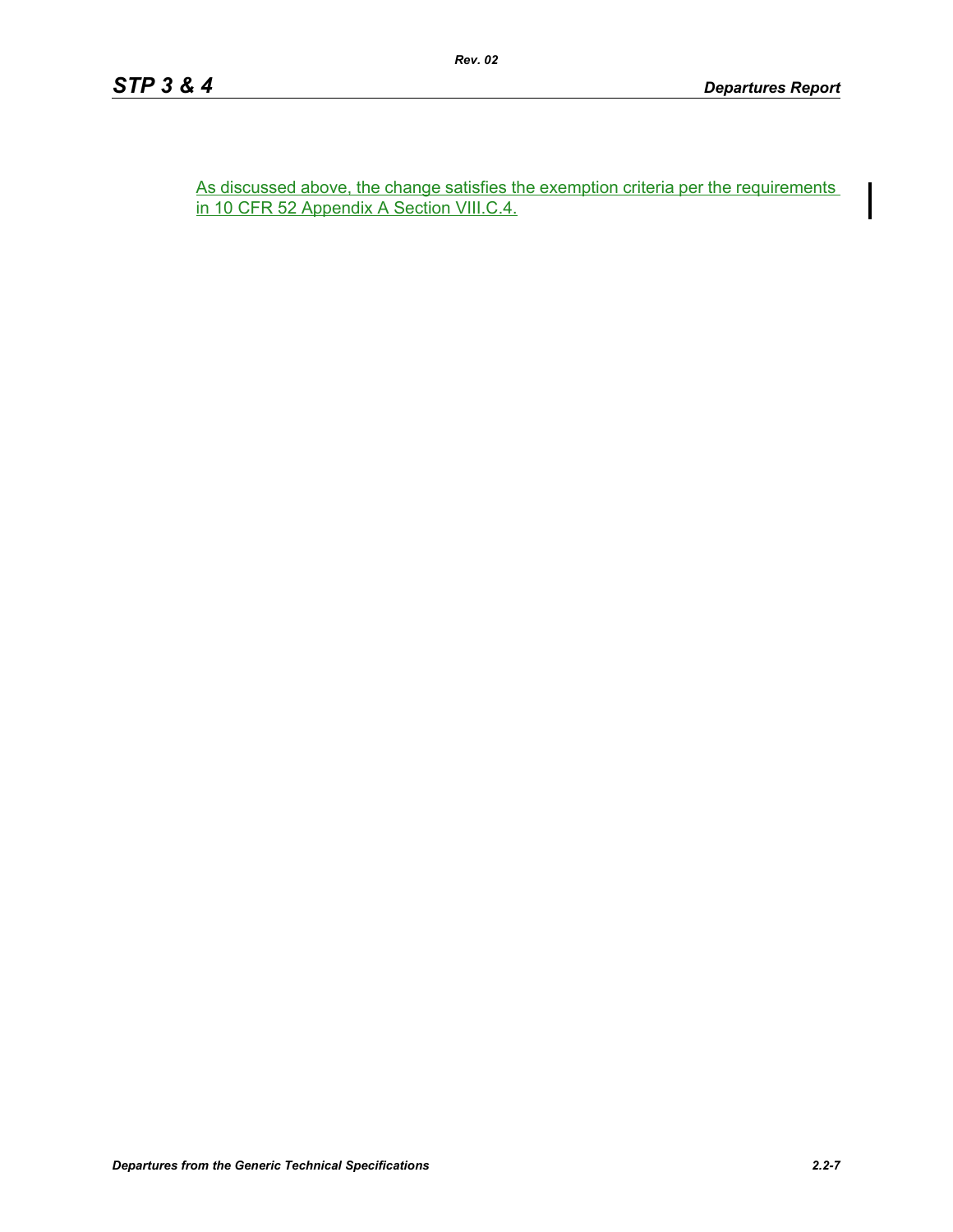## **STD DEP 7.2-3, MSIV/RPS Interface**

Subsection 7.2.1.1.4.2 of the reference ABWR DCD describes implementation of Main-Steam Line Isolation Valve status as utilizing a data communication function. STP 3 & 4 FSAR wording provides clarification by deleting the data communication function from the description. This departure ensures a clear description is provided and does not affect any safety function. A hardwired signal path is provided to meet timing requirements that cannot be met with the distributed digital system.

Technical Specification 3.3.1.2 Bases (Applicable Safety Analysis, LCO, and Applicability) is changed to show the nomenclature change in the instrument and control architecture that changes Digital Trips Module (DTM) to Digital Trip Unit (DTU).

#### **Evaluation Summary**

Special circumstance (iv) applies in that the new hard-wired link is faster acting andmore reliable than a network-based communications line. It is also less dependent on support systems like instrument power. Hence it represents an improvement in public health and safety.

This exemption is not inconsistent with the Atomic Energy Act or any other statute and therefore is authorized by law. As discussed above, the design change represents an improvement and therefore will not present an undue risk to the public health and safety. The design change does not relate to security and does not otherwise pertain to the common defense and security.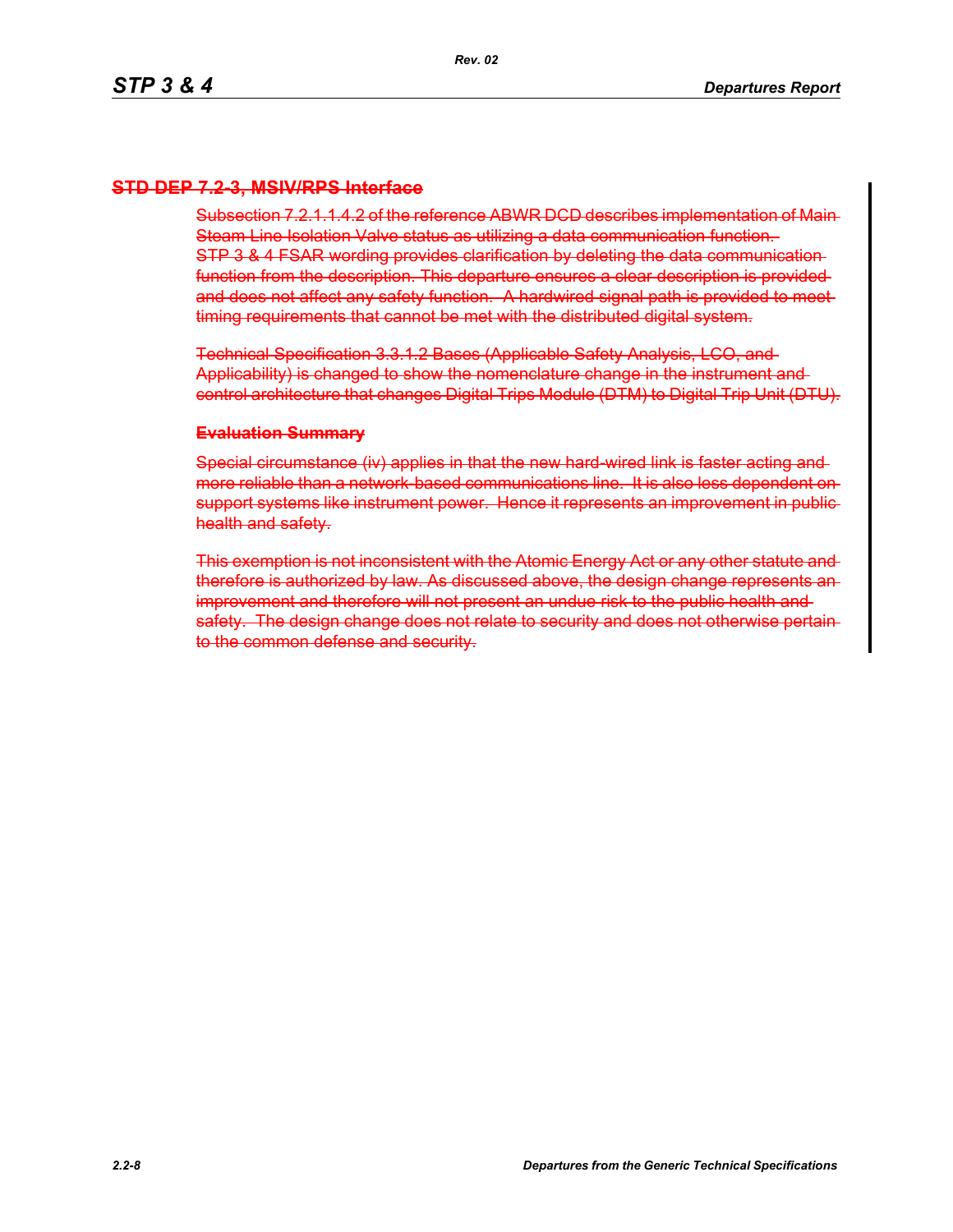## **STD DEP 7.3-3, RPV Level Measurement**

Subsection 7.3.1.1.1.2(3)(a) of the reference ABWR DCD describes the Automatic Depressurization System (ADS) initiating circuits as receiving inputs from eight Reactor Vessel Level transmitters. Design detailing has specified this as four transmitters in each of two separated divisions (total of eight transmitters) that are used to provide the Level 1 initiation signal. The wording is restated in the STP 3 & 4 FSAR as follows:

"All four transmitter signals are fed into the two-out-of-four logic for each of the two divisions, either of which can activate the ADS."

The design as shown in the B21 Logic diagrams as provided in Chapter 21 of the DCD utilizes four level transmitters to measure level 1.

Technical Specification 3.3.1.1 Bases (Applicable Safety Analysis, LCO, and Applicability discussion for Function 9.a, 9.b, and 9.c, Reactor Vessel Water Level - Low, Level 1) is changed to show the Reactor Vessel Water Level Low, Level 1, originates in four level transmitters, not eight, with these four level transmitters providing reactor vessel water level signals to each of three divisions for these Functions. The certified design specified eight level transmitters, with four transmitters supplying division I and division III, and four transmitters supplying division II.

#### **Evaluation Summary**

Special circumstance (iv) applies in that the departure represents a net benefit to thepublic health and safety by providing a more sophisticated and detailed method of measuring reactor water level and a more robust logic arrangement less prone to spurious actuation.

This exemption is not inconsistent with the Atomic Energy Act or any other statute and therefore is authorized by law. As discussed above, the design change represents an improvement and therefore will not present an undue risk to the public health and safety. The design change does not relate to security and does not otherwise pertain to the common defense and security.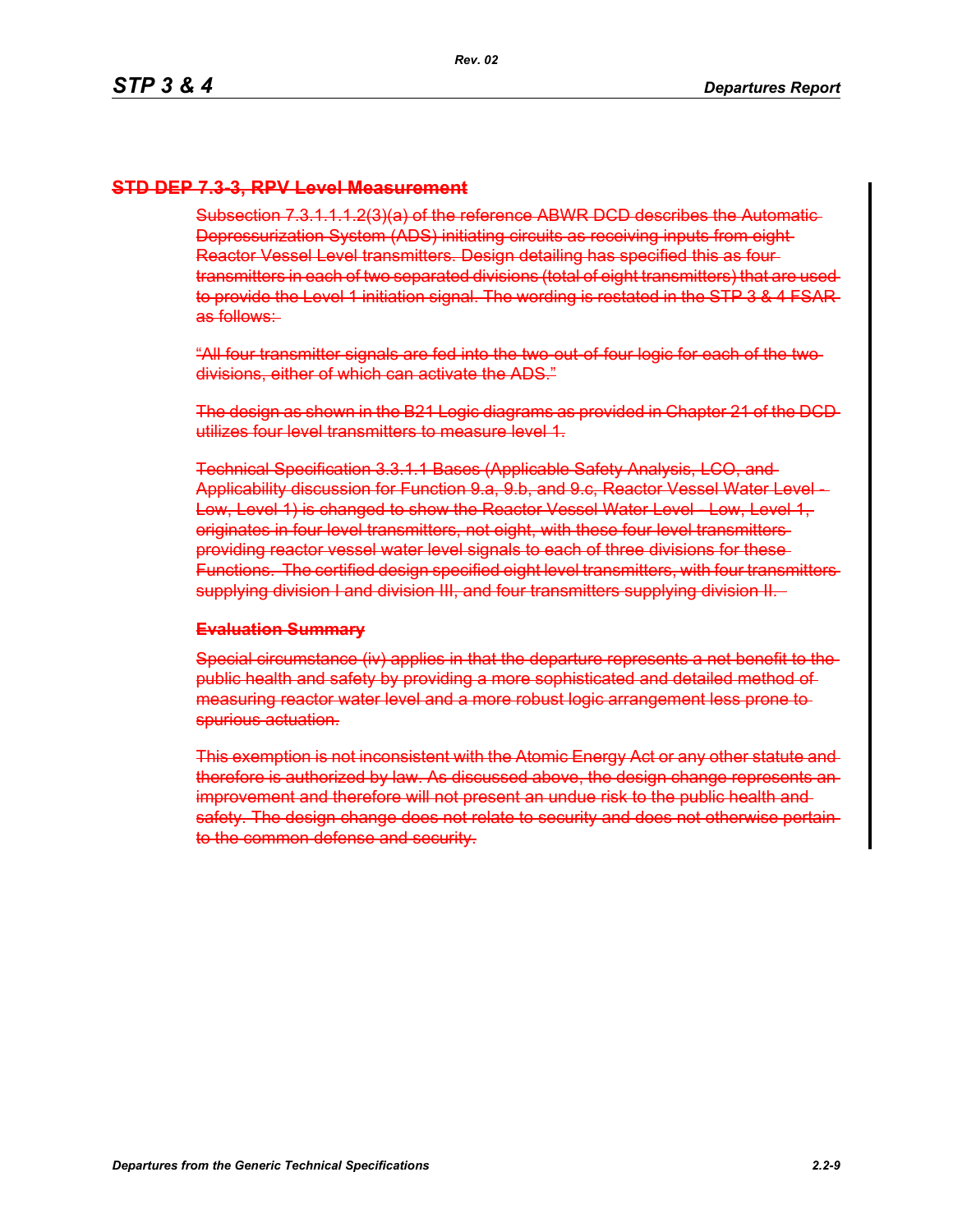# **STD DEP 7.3-7, Automatic Depressurization Subsystem (ADS) Manual Operation**

This departure summary is relocated to Part 7, Section 3.0

Subsection 7.3.1.1.1.2(3)(b) of the reference ABWR DCD describes the manual controls associated with the ADS. This section describes

- The ADS inhibit switch as "keylocked"
- The SRV control switch as "keylock type"
- Manual actuation of ADS by "pushbuttons"

The ADS inhibit and SRV control switches are no longer the keylock type and the ADS manual actuation is now initiated by a single pushbutton. The subsection is modified in the STP 3 & 4 FSAR to present the current design.

Technical Specification 3.3.1.4 Bases (Background) is changed to show the configuration for ADS manual initiation is a single pushbutton (arm and depress) in each division, with each divisional ADS manual initiation switch providing an initiation signal to both the Digital Logic Controllers (DLCs) in that ADS division through a single switch contact. The standard design specified two ADS manual initiation push buttons in each ADS division with each providing an initiation signal to a separate DLC in that ADS division. These Bases are also changed to show that each divisional ADS Manual Inhibit Switch (there is a single switch in each division) provides an initiation signal to both the Digital Logic Controllers (DLCs) in that ADS division through a single switch contact. The standard design specified a single ADS manual inhibit switch in each ADS division with two contacts, with each contact providing an initiation signal to a separate DLC in that ADS division.

## **Evaluation Summary**

Special circumstance (iv) applies in that the departure represents a net benefit to the public health and safety by providing a method evaluated, on net, as more responsive to operator action with fewer mechanical impediments.

This exemption is not inconsistent with the Atomic Energy Act or any other statute and therefore is authorized by law. As discussed above, the design change represents an improvement and therefore will not present an undue risk to the public health and safety. The design change does not relate to security and does not otherwise pertain to the common defense and security.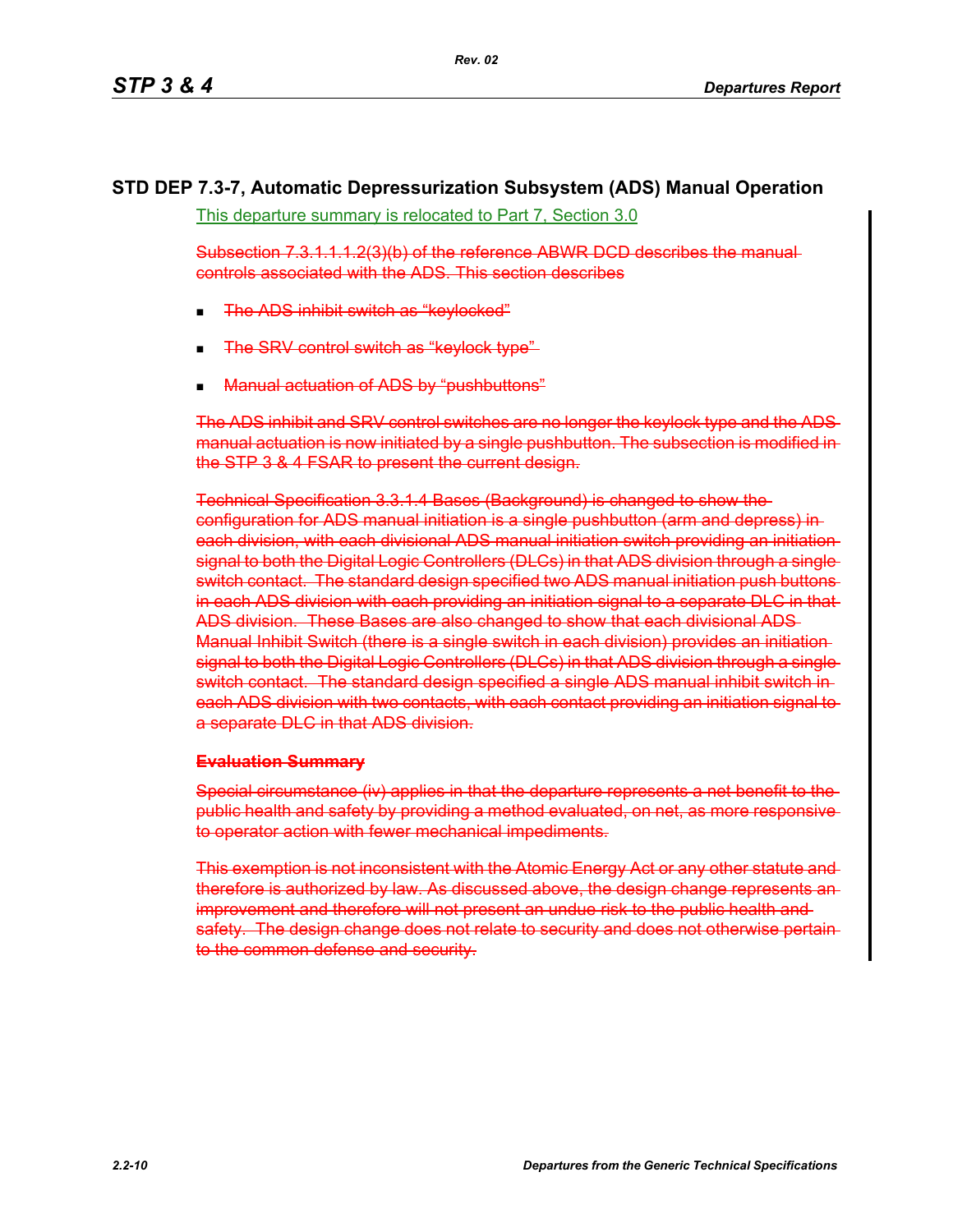# **STD DEP 7.3-12, Leak Detection and Isolation System Sump Monitoring**

## **Description**

Subsection 7.3.1.1.2(m) of the reference ABWR DCD provides alarm setpoints (nominal values) to support Technical Specification limits for Reactor Coolant Pressure Boundary Leakage. The leakage rate values are also discussed in Subsections 5.2.5.4.1, 5.2.5.5.1, 5.2.5.5.2 and 5.2.5.9. The original values were based on a leakbefore-break option (not used on STP 3 & 4) that allowed the use of a lower unidentified leakage limit and the removal of the unidentified leakage increase. In lieu of providing a plant-specific Leak Before Break analysis, drywell leakage rate limits are provided as follows:

- Total leakage averaged over the previous 24-hour period is changed from 95 L/min to 114 L/min
- Unidentified leakage is changed from 3.785 L/min to 19 L/min
- Unidentified leakage increase of 8 L/min within the previous 4-hour period in Mode 1 is added.

Technical Specification 3.4.3 (LCO, Actions B.1 and B.2, SR 3.4.3.1) and its associated Bases (Applicable Safety Analysis, LCO, Actions B.1 and B.2) are changed to show the new leakage values and the addition of an "increase in unidentified leakage" parameter.

## **Evaluation Summary**

This departure changes the Technical Specification 3.4.3 LCO, SR, and associated Bases, but does not change the intent of the generic Technical Specification. However since it affects a Technical Specification it requires prior NRC approval. This departure was evaluated per Section VIII.C.4 of Appendix A to 10CFR part 52 and:

Special circumstance (iv) of 10 CFR  $50.12(a)(2)$  applies in that substituting the operationally proven leakage limits was judged to be more conservative than applying the Leak Before Break criteria so that a net benefit to public health and safety results.

This exemption is not inconsistent with the Atomic Energy Act or any other statute and therefore is authorized by law. As discussed above, the design change represents an improvement and therefore will not present an undue risk to the public health and safety. The design change does not relate to security and does not otherwise pertain to the common defense and security.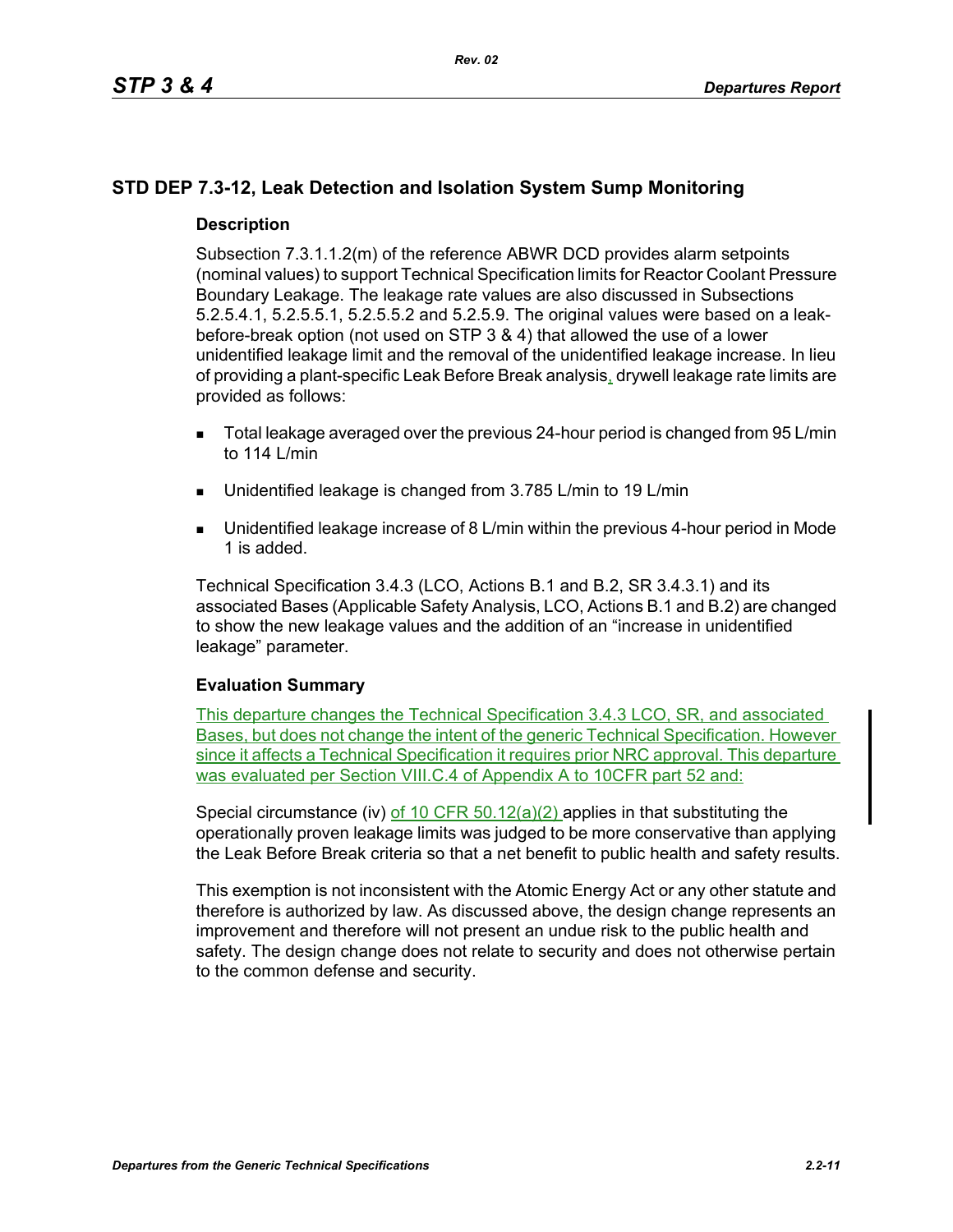# **STD DEP 7.3-17, Automatic Depressurization System (ADS) Electrical Interface**

# **Description**

Subsection 7.3.2.1.2 (3e) of the reference ABWR DCD describes compliance with RG 1.75. The following information has been added to provide a more complete description of ECCS compliance with this RG:

"Sensor input signals are in Division I, II, III and IV. Control logic is performed in Divisions I, II and III."

These words are added to clarify that control logic is only in Div I, II and III to conform to the three divisions of ECCS. However, sensor signals come from all four electrical Divisions.

Technical Specification 3.3.1.4 Bases (Background) is changed to show that there are three divisions of ESF logic (Divisions I, II, and III), not four.

# **Evaluation Summary**

This departure changes Technical Specification 3.3.1.4 Bases but does not change the intent of the generic Technical Specification. However, since it is a change to the Technical Specification it requires prior NRC approval. This departure was evaluated per Section VIII.C.4 of Appendix A to 10CFR part 52 and:

Special circumstances are present as specified in 10 CFR 50.12(a)(2). Special circumstance (ii) applies in that the departure represents no change in the underlying purpose of the design but clarifies the Technical Specifications and conforms them to the standard design.

This exemption is not inconsistent with the Atomic Energy Act or any other statute and therefore is authorized by law. As discussed above, the design change represents an improvement to the Technical Specification and therefore will not present an undue risk to the public health and safety. The design change does not relate to security and does not otherwise pertain to the common defense and security. As demonstrated above, the exemption complies with the requirements in Section VIII.C.4.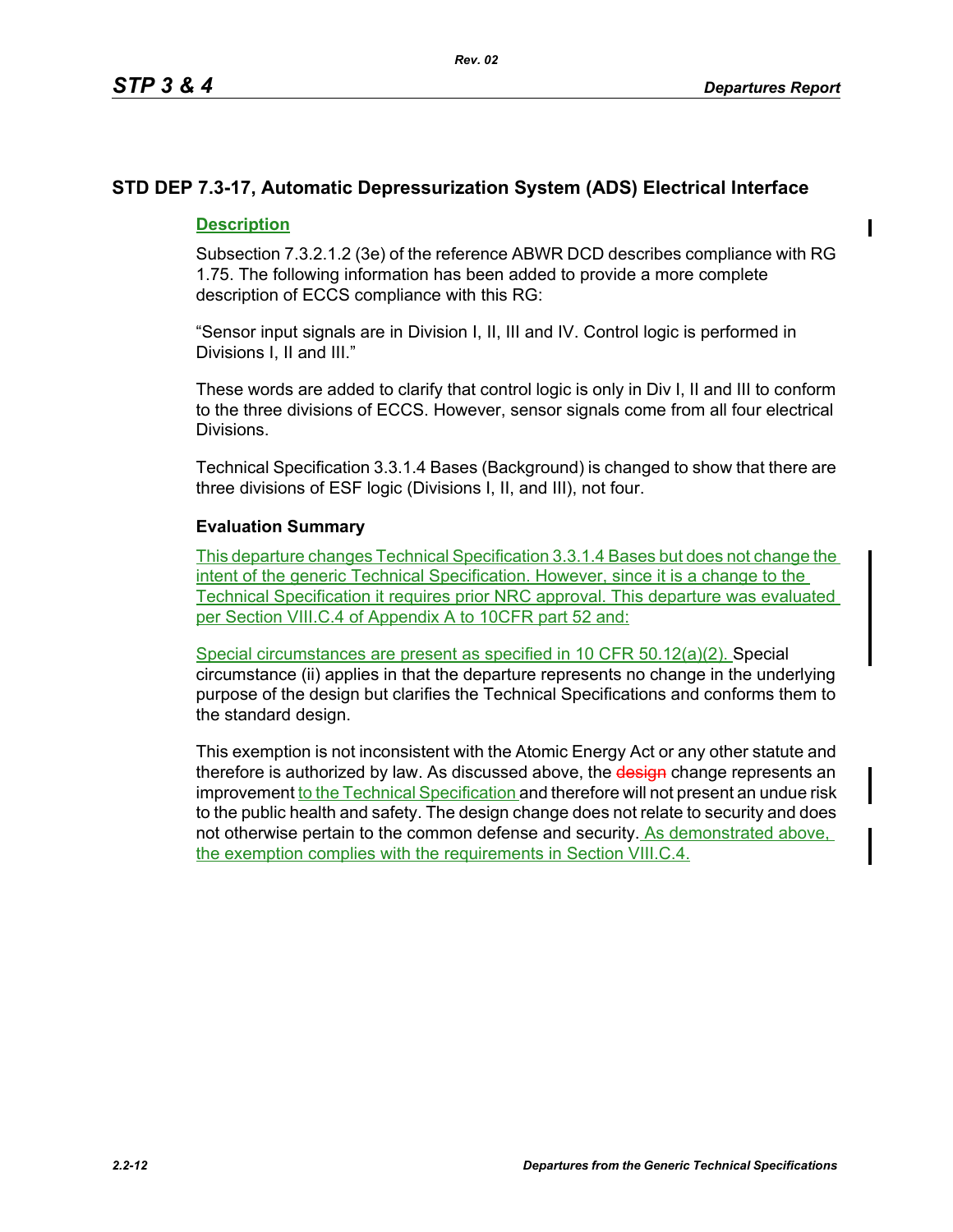# **STD DEP 7.5-1, Post-Accident Monitoring (Drywell Pressure)**

# **Description**

The following changes are to assure the system designs meet the post-accident monitoring (PAM) design requirements of RG 1.97.

- **Add variable Type A classification to the Drywell Pressure in Subsection 7.5.2.1.** This information is to be used by the control room operator in determining an initiation of the drywell spray to maintain the reinforced concrete containment vessel below temperature limits under a LOCA condition. Table 7.5-3 has also been revised to add drywell pressure as a Type A variable.
- **Correct the variable ranges for the Drywell Pressure and Meteorological Data in** Table 7.5-2.
- **Delete the Secondary Containment Air Temperature from the list of PAM variables** in Table 7.5-2.
- **Add Suppression Chamber (Wetwell) Spray Flow, variable Type D. Category 2, to** the list of PAM variables in Table 7.5-2.
- **Add a new area radiation instrument to Table 12.3-3 and Figure 12.3-56 for the** unmonitored RHR equipment area "C" at Reactor Building Elevation -8200.
- Add the Type A wetwell pressure parameter to the large display panel in Subsection 18.4.2.11 to be used by the control room operator in determining a manual initiation of the wetwell spray to limit the bypass leakage.
- Add additional event items to Table 7.5-4 to align it with DCD Table 15A-9.

The PAM design requirements were updated to more closely follow the guidance of RG 1.97, BTP HICB-10, and TMI-related criteria 10 CFR 50.34. The identified changes are requirements that were exempted in the reference ABWR DCD but are now redesigned to better comply with the RG 1.97.

Technical Specification 3.3.6.1 (Table 3.3.6.1-1) and the associated Bases (LCO discussion for Function 5.a) are changed to show that Drywell Pressure and Wetwell Pressure are Type A Instruments (post-accident monitoring variables), and to showthat Wetwell Atmosphere Temperature is a Category I variable and is a required function for post-accident monitoring. The name for Function 5.b in TS Table 3.3.6.1 is changed to Wetwell Pressure from Containment Wide Range Pressure, and Wetwell Atmosphere Temperature is added to TS Table 3.3.6.1-1 (Function 13). The Bases are changed to show that Drywell Pressure and Wetwell Pressure are Type A Instruments (post-accident monitoring variables) and show the correct reference to Wetwell Pressure, rather than Containment Wide Range Pressure. The Bases are changed to provide a discussion for Wetwell Atmosphere Temperature (Function 13).

TS Bases B3.3.6.1 (LCO discussion for Function 5.a) is changed to show that Drywell Pressure and Wetwell Pressure are Type A Instruments (post-accident monitoring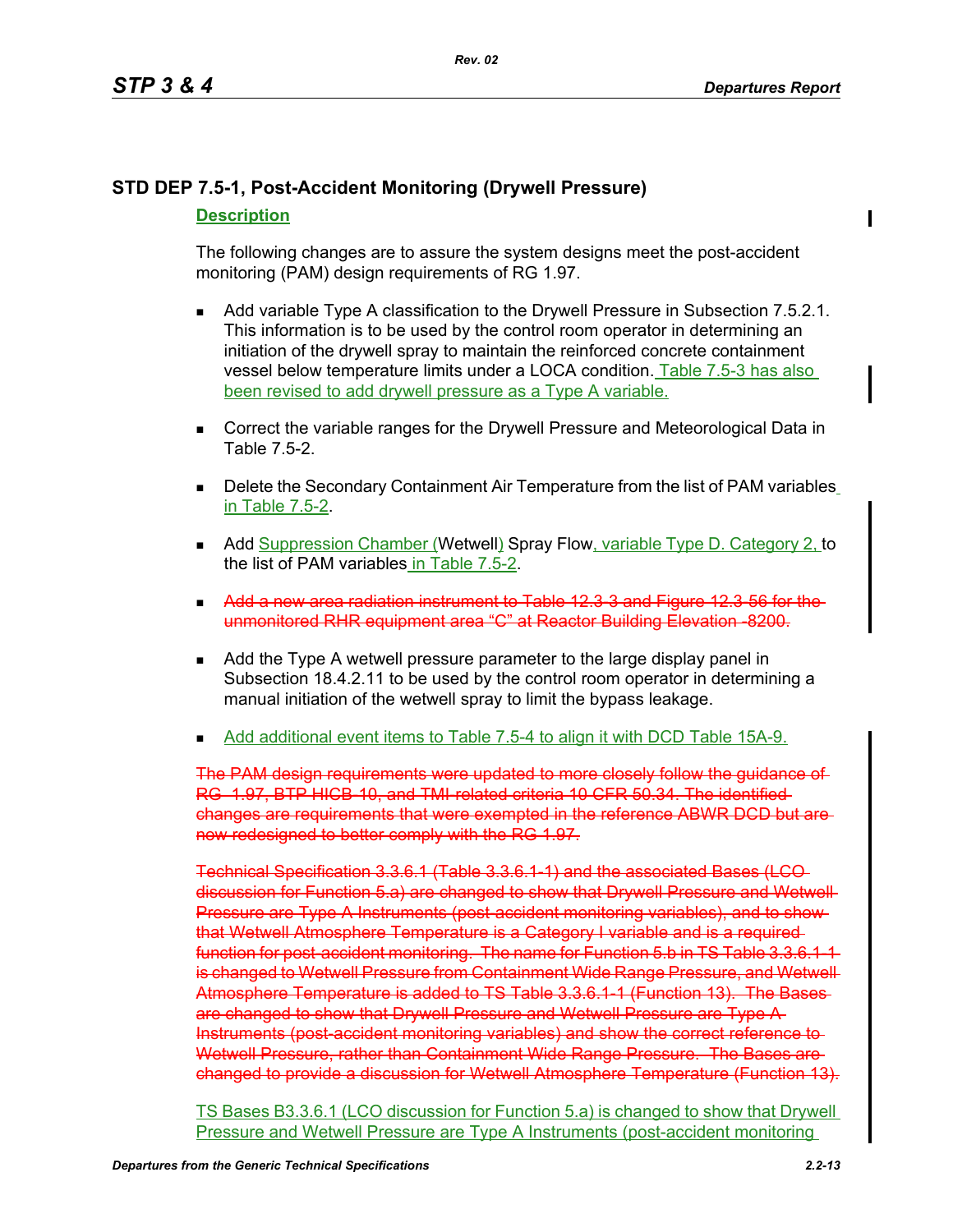variables), and to show that Wetwell Atmosphere Temperature is a Category I variable and is a required function for post-accident monitoring. The Bases are also changed to provide a discussion for Wetwell Atmosphere Temperature (Function 13) and to show the correct reference to Wetwell Pressure, rather than Containment Wide Range Pressure.

TS Table 3.3.6.1-1 is changed so that Function 5.b shows Wetwell Pressure instead of Containment Wide Range Pressure, and Wetwell Atmosphere Temperature is added to that Table as Function 13.

### **Evaluation Summary**

The PAM design requirements were updated to more closely follow the guidance of RG 1.97, BTP HICB-10 and TMI-related criteria 10 CFR 50.34. The identified changes are requirements that were exempted in the reference ABWR DCD but are now redesigned to better comply with RG 1.97.

From RG 1.97, Type A variables provide the primary information required to permit the control room operator to take the specified manually controlled actions for which no automatic control is provided and that are required for safety systems to accomplish their safety function for design basis accident events. Based on that, the drywell and wetwell pressure readings are categorized as Type A variables as they are used by the operator to determine whether to initiate drywell or wetwell sprays to protect primary containment from exceeding pressure or temperature limits. Secondary containment air temperature is deleted as a PAM variable as it is not a required PAM variable in Table 2 of RG 1.97 or in 10 CFR 50.34.

Special circumstance (iv) applies in that the departure represents a net benefit to the public health and safety by providing a set of instruments for post-accident monitoring that are more closely in adherence with regulatory guidance. These include additional areas monitored for radiation, high profile display of containment conditions important to post-accident response, and modified instrument ranges to better bracket expected parameters post-accident.

This exemption is not inconsistent with the Atomic Energy Act or any other statute and therefore is authorized by law. As discussed above, the design change represents an improvement and therefore will not present an undue risk to the public health and safety. The design change does not relate to security and does not otherwise pertain to the common defense and security.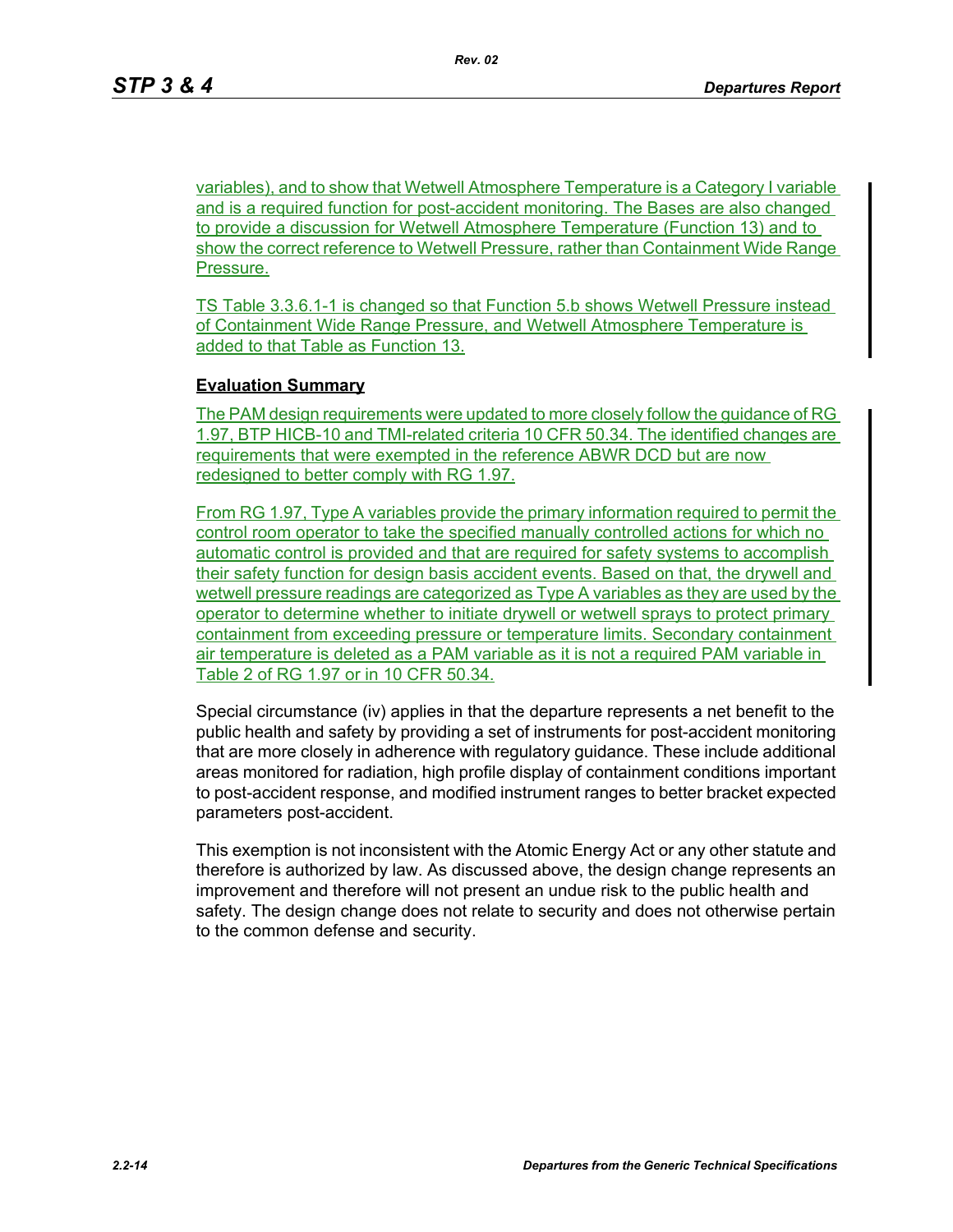# **STD DEP 7.7-10, Control Rod Drive Control System Interfaces**

# **Description**

Subsection 7.7.1.2.1 of the reference ABWR DCD provides the Rod Control and Information System (RCIS) interfaces with the Control Rod Drive (CRD) Control System for Single Rod Movement (Subsection 7.7.1.2.1(1)), Withdrawal Cycle (Subsection 7.7.1.2.1(2)), Insert Cycle (Subsection 7.7.1.2.1(3)), and Ganged Rod Motion (Subsection 7.7.1.2.1(4)). This COLA change implements the following revisions in the listed DCD subsections:

- The Performance and Monitoring Control System (PMCS) normal operational manual mode CRT display is replaced with the RCIS Dedicated Operator Interface on the Main Control Room Panel.
- The description of allowed operator single and ganged rod movement manual commands is revised.
- A discussion of the Rod Action and Position Information (RAPI) rod block operations is added.
- **The description of RAPI normal rod movement operations is revised. The revised** text includes description of operation of the Rod Server Modules (RSMs), the Rod Brake Controllers (RBCs), the Synchro-to-Digital Converters (SDCs), and the Fine Motion Control Rod Drives (FMCRDs).
- The descriptions of the CRD Control System Withdrawal Cycle and Insert Cycle interfaces are deleted.
- The description of ganged rod motion interface is revised.

Subsection B 3.9.4, "Bases," of Section 16.0, "Technical Specifications" of ABWR DCD, Rev. 0, describes "Actions" to take to bypass an inoperable full-in position indication channel of the RCIS to allow refueling operations to proceed. The actions include identifying an alternate method to use to ensure the affected control rod is fully inserted. A possible option is described which uses the synchros of the affected FMCRD to verify rod full-in position. This COLA change implements a revision to the specific method described in Subsection B 3.9.4 to use the synchros to verify rod fullin position.

Subsection 7.7.1.2.1 of the reference ABWR DCD provides the Control Rod Drive Control System Interfaces description regarding single rod movement, withdrawal cycle (deleted), insert cycle (deleted), and ganged rod motion (changed to movement). The description was based upon an initial design. Numerous changes have been made in the **FSAR:** 

**The CRT display is replaced with the RCIS Dedicated Operator Interface, a flat** panel touch screen.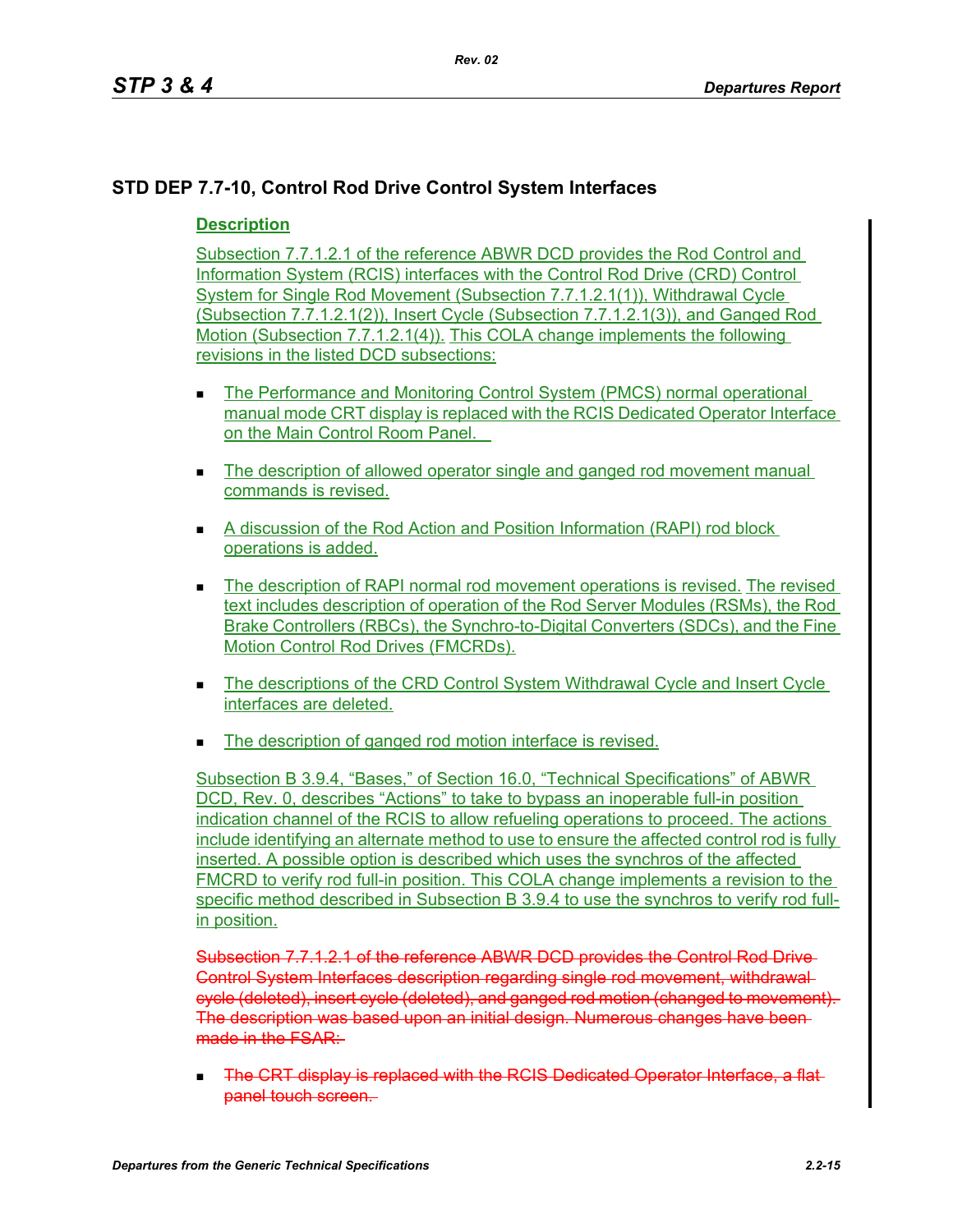- **A discussion of the RAPI enforcing rod blocks based upon signals external and** internal to the system is added.
- Additional discussion in the FSAR regarding the interface of RSM with the synchroposition feedback signals adds that the SDCs of the RSM also interface with instrumentation of the FMCRD. Rod position information is collected by the SDCs for the corresponding FMCRD and Synchro A and B analog signals are converted into digital data representing the FMCRD rod position.
- **Ehanges were required for consistency with the final design implementation to**reflect the use of soft controls. Also, a clarification regarding no abnormal conditions that prevent establishing automatic rod movement was added for accuracy in the last paragraph of item (2).

Technical Specification 3.9.4 Bases (Action A) is changed to show the alternate method used to ensure a control rod is fully inserted.

#### **Evaluation Summary**

Special circumstance (iv) applies in that the departure represents a net benefit to the public health and safety by providing additional interface and feedback check on rod position and control functions. It also better integrates the control rod interface with overall control room human factors design.

This exemption is not inconsistent with the Atomic Energy Act or any other statute and therefore is authorized by law. As discussed above, the design change represents an improvement and therefore will not present an undue risk to the public health andsafety. The design change does not relate to security and does not otherwise pertain to the common defense and security.

This proposed change does not affect Tier 1 or Tier 2\* information, however it does affect the bases of Technical Specification 3.4.3 and therefore requires prior NRC approval. This proposed change was evaluated per Section VIII.C.4 of Appendix A to 10CFR part 52 and:

- (1) This proposed change is not inconsistent with the Atomic Energy Act or any other statute and therefore is authorized by law. This proposed change consists only of rewording for clarification and editorial correction with no change to the meaning or intent of the original bases of Technical Specification 3.4.3, and therefore will not present an undue risk to the public health and safety. This proposed change does not pertain to the common defense and security.
- (2) Special circumstances are present as specified in 10 CFR 50.12 (a) (2). Special circumstance (ii) applies to this exemption in that the application of the generic Technical Specifications without this change is not necessary to serve their underlying purpose.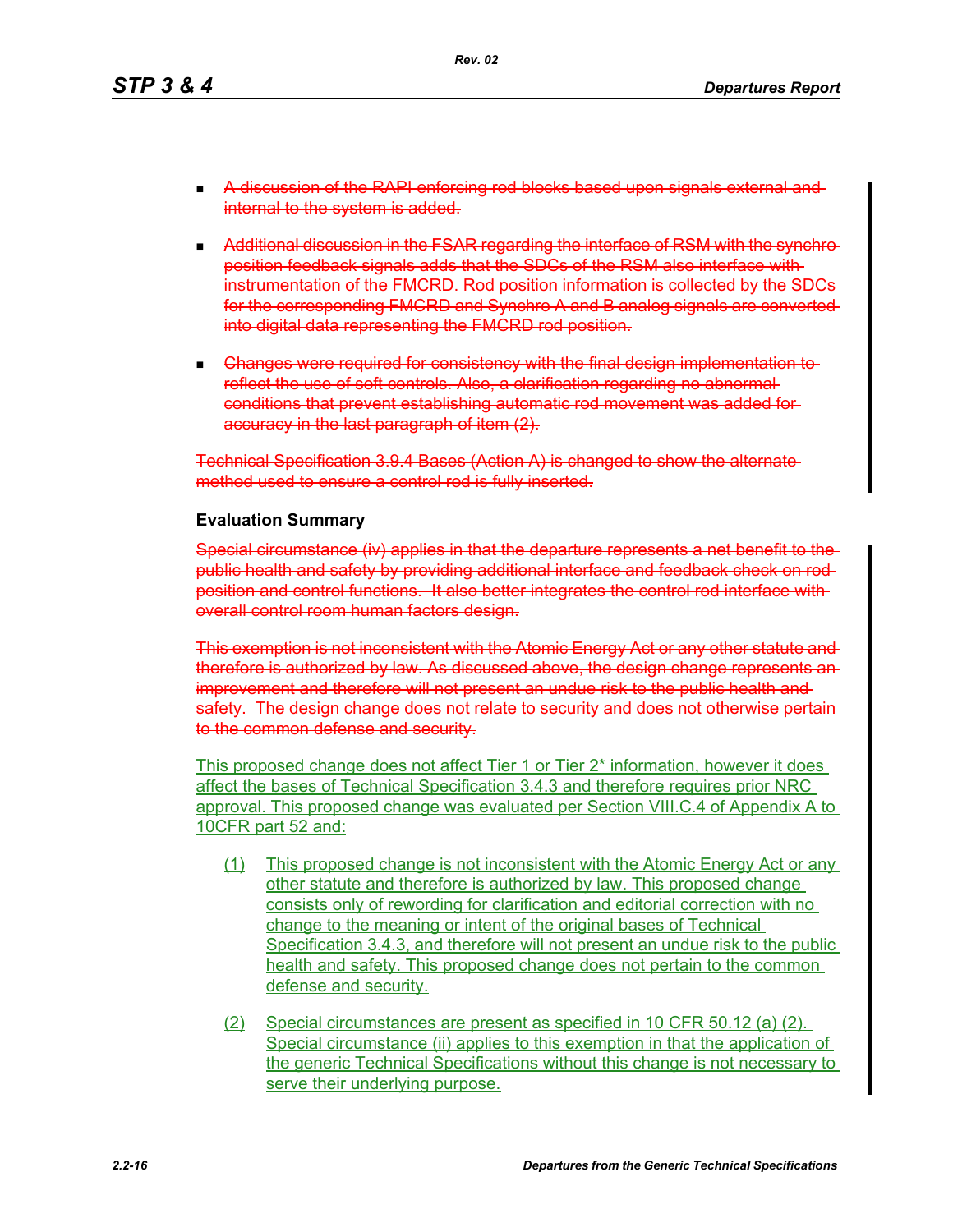As demonstrated above, the exemption complies with the requirements in Section VIII.C.4.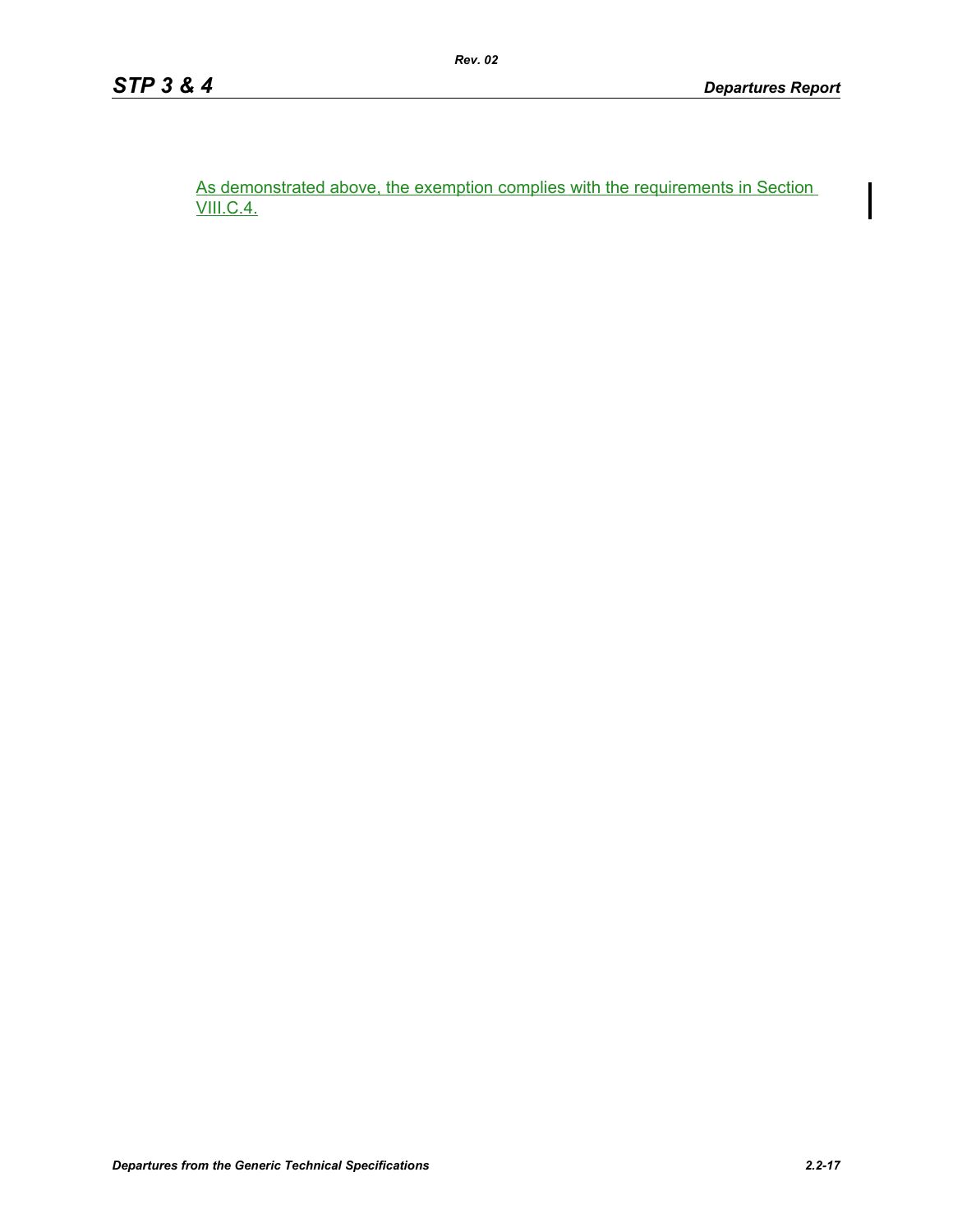# **STD DEP 7.7-18, Rod Control and Information System Operator Information**

# **Description**

Subsection 7.7.1.2.3 of the reference ABWR DCD provides the Rod Control and Information System (RCIS) Reactor Operator Information. This COLA change implements the following revisions in Subsection 7.7.1.2.3:

- The list of RCIS annunciation activations at the main control panel is revised to be consistent with the current RCIS design.
- The list of RCIS status information provided on the RCIS dedicated operators interface on the main control panel is revised to be consistent with the current RCIS design.
- The list of RCIS operator functions allowed through the RCIS dedicated operators interface panel, and related RCIS displays, indications and associated controls provided on the main control room panel and on the RCIS cabinets and panels, is revised to be consistent with the current RCIS design.
- The list of RCIS related information displayed for the operator by main control room equipment other than the RCIS dedicated operator interface is revised to be consistent with the current RCIS design.

Bases Subsections B 3.9.3, "Background", B 3.10.3, "Background" and "Applicable Safety Analyses", B 3.10.4, "Background" and "Applicable Safety Analyses", and B 3.10.5, "Background" and "Applicable Safety Analyses" of Section 16.0, "Technical Specifications" of the DCD reference use of an RCIS "Rod Test Switch" to allow two control rods to be withdrawn for scram testing. This "Rod Test Switch" is placed in Scram Test Mode through use of the RCIS Dedicated Operators Interface (DOI) panel (i.e., the switch is now a touch panel button). This COLA change implements a revision to Subsections B 3.9.3, B 3.10.3, B 3.10.4 and B 3.10.5 of the Technical Specifications to revise the manner in which the RCIS is placed in Scram Test Mode.

Subsection 7.7.1.2.3 of the reference ABWR DCD is the "Reactor Operator Information" subsection for the RCIS. Current detailed design has resulted in changes to the original listing of alarms, displays and controls. The changes affect the following:

- New annunciation (alarms) for the RCIS Rod insert block and RWM Trouble
- Status information formerly provided solely on the RCIS Dedicated Operator's Panel (DOI) not all of the status information as described is available on the RCIS-DOI itself. Some status information is now shown on MCRP display (e.g. Wide Panel display) or other locations on the MCPR where it can be visible to more thanthe one operator seated at the DOI.
- **Logic and control actions available on the Dedicated Operator's Panel clarifying** wording is provided because not all of the control actions listed are available at the RCIS DOI. Some of the related controls are available on MCRP itself and some are at RCIS related panels.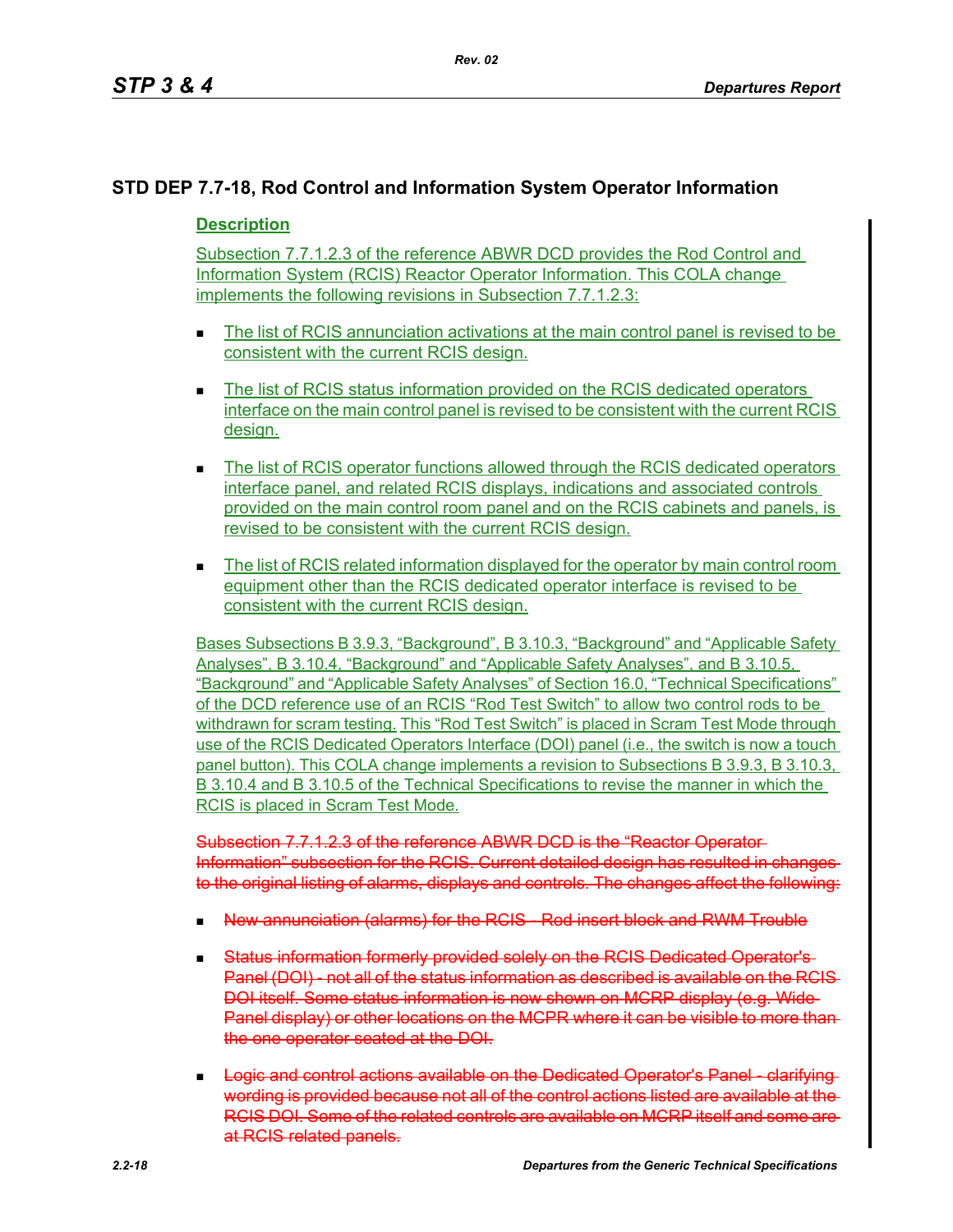*Rev. 02*

- **Logic and control actions available on the Dedicated Operator's Panel not all of**the control actions listed are available at the RCIS DOI. Some of the related controls are now available on MCRP itself and some are at RCIS related panels and are no longer exclusively accessible from the DOI.
- **Information was to be displayed on CRT displays but current design utilizes flat**panel displays. Therefore, the subsection is changed to reflect the latest ABWR main control room panel display design details.

Technical Specification 3.9.3, 3.10.4, and 3.10.5 Bases (Background) and 3.10.3 Bases (Background, and Applicable Safety Analysis) are changed to show the change to a specific mode that the RCIS is placed into (i.e., scram test mode) rather than specify a component that initiates the mode.

### **Evaluation Summary**

Special circumstance (iv) applies in that the departure represents a net benefit to the public health and safety by more effectively integrating the RCIS functions with the overall control room human factors design and with other operator information presentation devices.

This exemption is not inconsistent with the Atomic Energy Act or any other statute and therefore is authorized by law. As discussed above, the design change represents an improvement and therefore will not present an undue risk to the public health and safety. The design change does not relate to security and does not otherwise pertain to the common defense and security.

This proposed change does not affect Tier 1 or Tier 2\* information, however it does affect the bases of Technical Specifications 3.9.3, 3.10.3, 3.10.4 and 3.10.5 and therefore requires prior NRC approval. This proposed change was evaluated per Section VIII.C.4 of Appendix A to 10CFR part 52 and:

- (1) This proposed change is not inconsistent with the Atomic Energy Act or any other statute and therefore is authorized by law. This proposed change consists only of rewording for clarification and editorial correction with no change to the meaning or intent of the original bases of Technical Specifications 3.9.3, 3.10.3, 3.10.4 and 3.10.5 and therefore will not present an undue risk to the public health and safety. This proposed change does not pertain to the common defense and security.
- (2) Special circumstances are present as specified in 10 CFR 50.12 (a) (2) which states, "Application of the regulation in the particular circumstances would not serve the underlying purpose of the rule or is not necessary to achieve the underlying purpose of the rule."

The description of the manner in which the RCIS is placed in Scram Test Mode requires revision in order to be consistent with the current design. Application of the regulation as stated in the Bases for Technical Specifications 3.9.3, 3.10.3, 3.10.4 and 3.10.5 is not necessary to serve the underlying purpose of the rule because the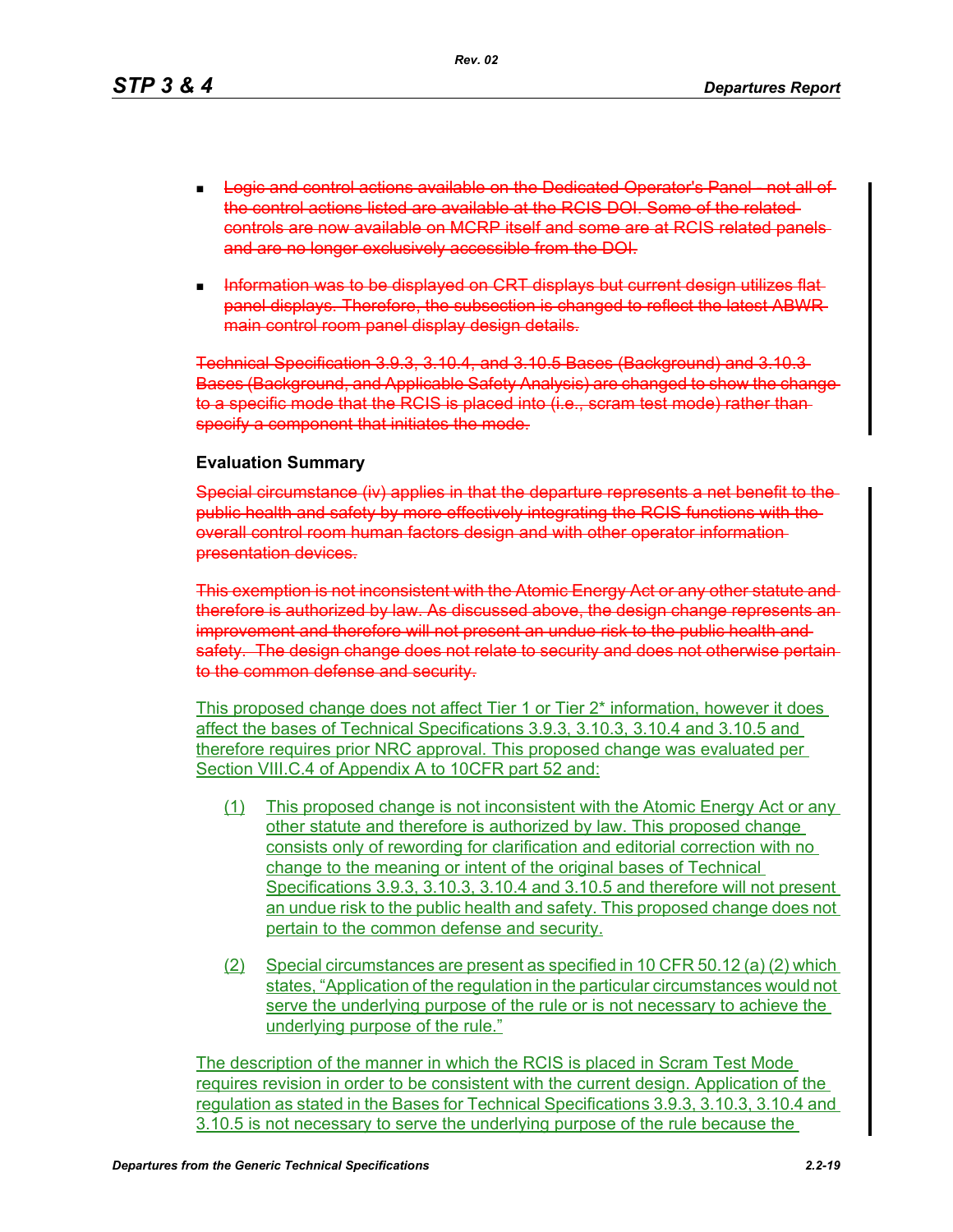proposed change consists only of rewording for clarification and editorial correction with no change to the meaning or intent of the original bases of Technical Specifications.

As demonstrated above, the exemption complies with the requirements in Section **VIII.C.4.**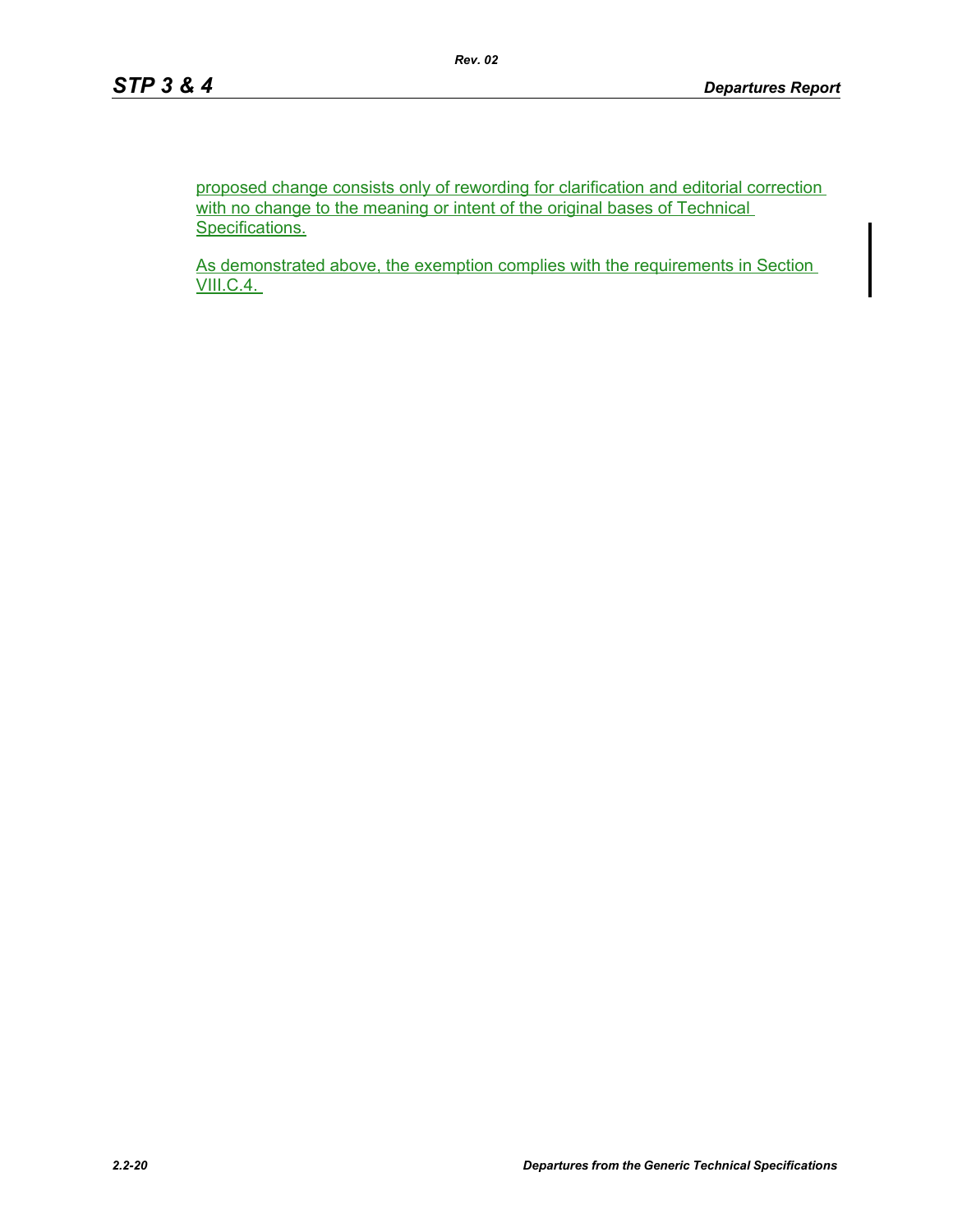# **STD DEP 8.3-1, Plant Medium Voltage Electrical System Design**

# **Description**

Licensing Topical Report NEDO-33335, "Plant Medium Voltage Electrical System Design," was submitted to the NRC by General Electric Company in May 2007, proposing this change as a generic revision to the reference ABWR DCD. The LTR is incorporated by reference in FSAR Sections 8.1, 8.2, 8.3, and Appendix 8A.

The **eriginal** ABWR DCD provided a single 6.9 kV electrical system. This departure changes the medium-voltage electrical distribution system to a dual voltage system consisting of 13.8 kV and 4.16 kV. This departure will change the following:

- Medium voltage rating of the Power Generation (PG) buses increased to 13.8 kV,
- Medium voltage rating of the Plant Investment Protection (PIP) buses decreased to 4.16 kV,
- Medium voltage rating of the Class 1E buses decreased to 4.16 kV,
- EDG ratings increased to 7200 kW and 4.16 kV,
- Combustion turbine generator (CTG) voltage-ratings increased to 13.8 kV and at least 20 MWe, and
- Time required for CTG to start and achieve steady state voltage and frequency increased from two minutes to "less than 10 minutes" as required by RG 1.155 for a Station Blackout (SBO) alternate AC source

The 13.8 kV PG buses are nonsafety-related while the three emergency diesel generators provide power to divisional 4.16 kV safety buses for a more typical US practice. The change is necessary to allow the plant electrical distribution system to be designed and built using commercially available equipment. This will allow higher voltage (13.8 kV) to supply pumps at a greater distance, which will reduce starting impact on voltage regulation. Stub buses to the 4.16 kV will be included to accommodate the NRC required "direct connect to transformers" and to provide transformer differential current protection. TwoAn additional reserve auxiliary transformers from off-site power will be included to provide the required two off site sources to the safety-related buses.

10 CFR 50.63 requiresstates that if the CTG (alternate AC source) to be a vailable to power the Class 1E buses within 10 minutes of the onset of an SBO, then no coping analysis is required. The change in CTG startup time from two to < 10 minutes does not affect plant safety in the station blackout event since the CTG is not required to provide immediate core inventory or reactor pressure control.

As a result of the LTR and its incorporation into the STP 3 & 4this design change. Technical Specifications 3.3.1.4 (Table 3.3.1.4-1), and Bases 3.3.1.1 (Background) and 3.3.1.4 (Applicable Safety Analysis, LCO, and Applicability, Actions) are changed to show the medium voltage is 4.16 kV, not 6.9 kV.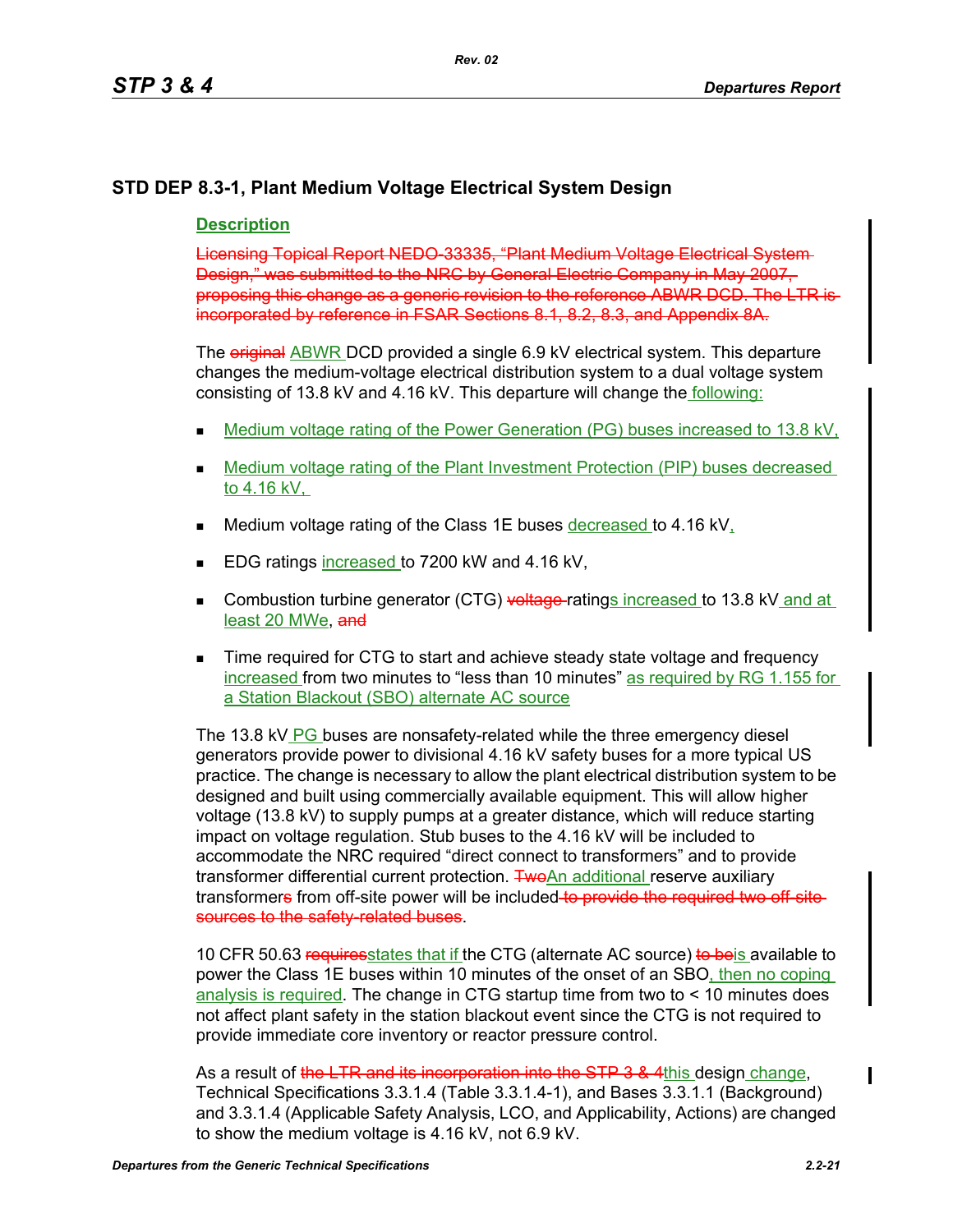Technical Specifications 3.5.1 (Actions), 3.8.1 (Actions, Surveillance Requirements), 3.8.4 (Actions), 3.8.9 (Actions), 3.8.11 (Actions) are changed to show electrical operating requirements changes for the CTG and DGs.

Technical Specifications Bases 3.8.1 (Background, Applicable Safety Analysis, LCO, Actions, Surveillance Requirements), 3.8.2 (LCO), 3.8.7 (LCO), 3.8.8 (LCO), 3.8.9 (Background, LCO, Table B 3.8.9-1), 3.8.11 (LCO, Actions), are changed to show electrical operating requirements changes for the CTG and DGs.

#### **Evaluation Summary**

This departure does not affect any Tier 1 or Tier 2<sup>\*</sup> DCD. This design change results in changes to the Technical Specifications and their Bases as listed above but does not change the intent of the generic Technical Specifications. However since it affects Technical Specifications it requires prior NRC approval. This departure was evaluated per Section VIII.C.4 of Appendix A to 10CFR part 52 and:

- (1) This departure is not inconsistent with the Atomic Energy Act or any other statute and therefore is authorized by law. The departure will not present an undue risk to the public health and safety, and the departure does not relate to security and does not otherwise pertain to the common defense and security.
- (2) Special circumstances are present as specified in 10 CFR 50.12(a)(2).

Special circumstance (iv) applies in that the departure represents a net benefit to the public health and safety by:

- **The proposed design improves reliability with divisional and safety/non-safety** isolation and independence increased through the use of stub buses
- The dual voltage design will provide greater flexibility for maintenance, surveillance, and inspection
- **Increased availability of multiple sources of power to the various buses in the** proposed design and the ability to isolate the buses individually, if needed.

This exemption is not inconsistent with the Atomic Energy Act or any other statute and therefore is authorized by law. As discussed above, the design change represents an improvement and therefore will not present an undue risk to the public health and safety. The design change does not relate to security and does not otherwise pertain to the common defense and security.

As discussed above, the exemption complies with the requirements in Section VIII.C.4; therefore, STP requests approval.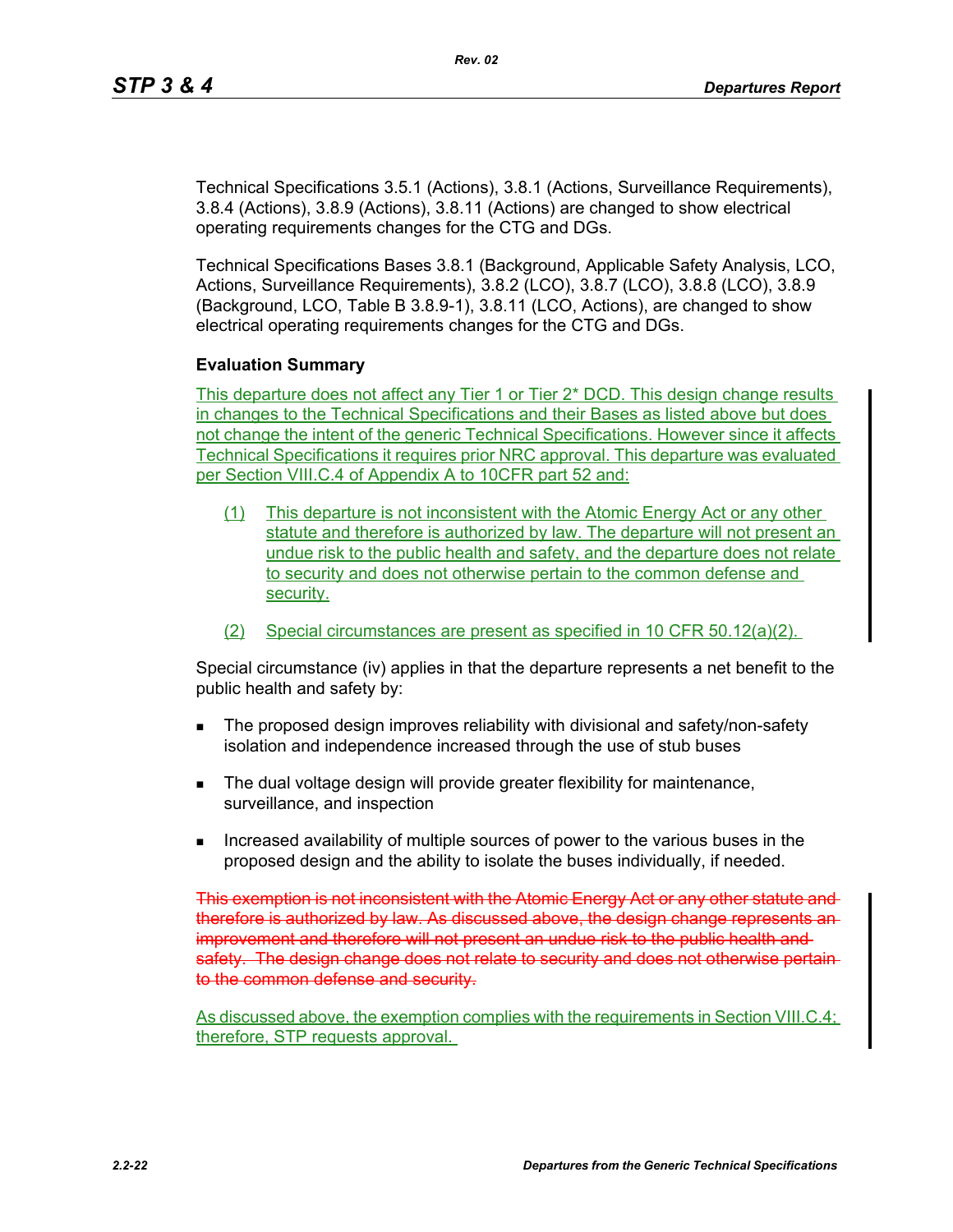# **STP DEP 8.3-3, Electrical Site Specific Power and Other Changes**

# **Description**

The associated standard departure STD DEP 8.3-1 revised the medium voltage electrical distribution system. Site specific changes per this departure are required to accommodate the new arrangements and electrical loads. These changes include diesel generator loading and other drawing changes listed below.

- Table 8.3-1 was updated to identify the site-specific changes (i.e., CT Fans, UHS, HECW Refrigerators, MCCs) as a result of performing load study calculations, diesel generator sizing and CTG sizing calculations.
- Figure 8.3-1, Sheets 1-4, were revised to incorporate site-specific load changes which were identified during the process of performing load study calculations, diesel generator sizing and CTG sizing calculations.

As a result of this design change, Technical Specifications Bases 3.8.9 (Table B 3.8.9- 1 "AC, DC, and AC Vital Bus Electrical Power Distribution System") is changed to show the AC Bus changes, i.e., MCC changes.

# **Evaluation Summary**

This departure does not affect any Tier 1 or Tier 2\* information. This design change results in changes to the Technical Specification Bases as listed above but does not change the intent of the generic Technical Specifications. However since it affects Technical Specifications it requires prior NRC approval. This departure was evaluated per Section VIII.C.4 of Appendix A to 10CFR part 52 and:

- (1) This departure is not inconsistent with the Atomic Energy Act or any other statute and therefore is authorized by law. This departure will not present an undue risk to the public health and safety, and the departure does not relate to security and does not otherwise pertain to the common defense and security.
- (2) Special circumstances are present as specified in 10 CFR 50.12(a)(2). Special circumstance (ii) applies to this exemption in that application of the Technical Specification Bases information from the reference ABWR DCD is not necessary to serve the underlying purpose of the rule as follows:
	- *(a)* This departure revises EDG loads within allowable total capacity and changes electrical bus arrangements to support site-specific features.
	- *(b)* The load study calculations for the site-specific loads on the EDGs and CTG for STP 3&4 have been performed and the results validate the loads included in updated Table 8.3-1 and Figure 8.3-1 and show that the EDGs retain sufficient operating margin to meet NRC regulatory position in RG 1.09, Rev. 4.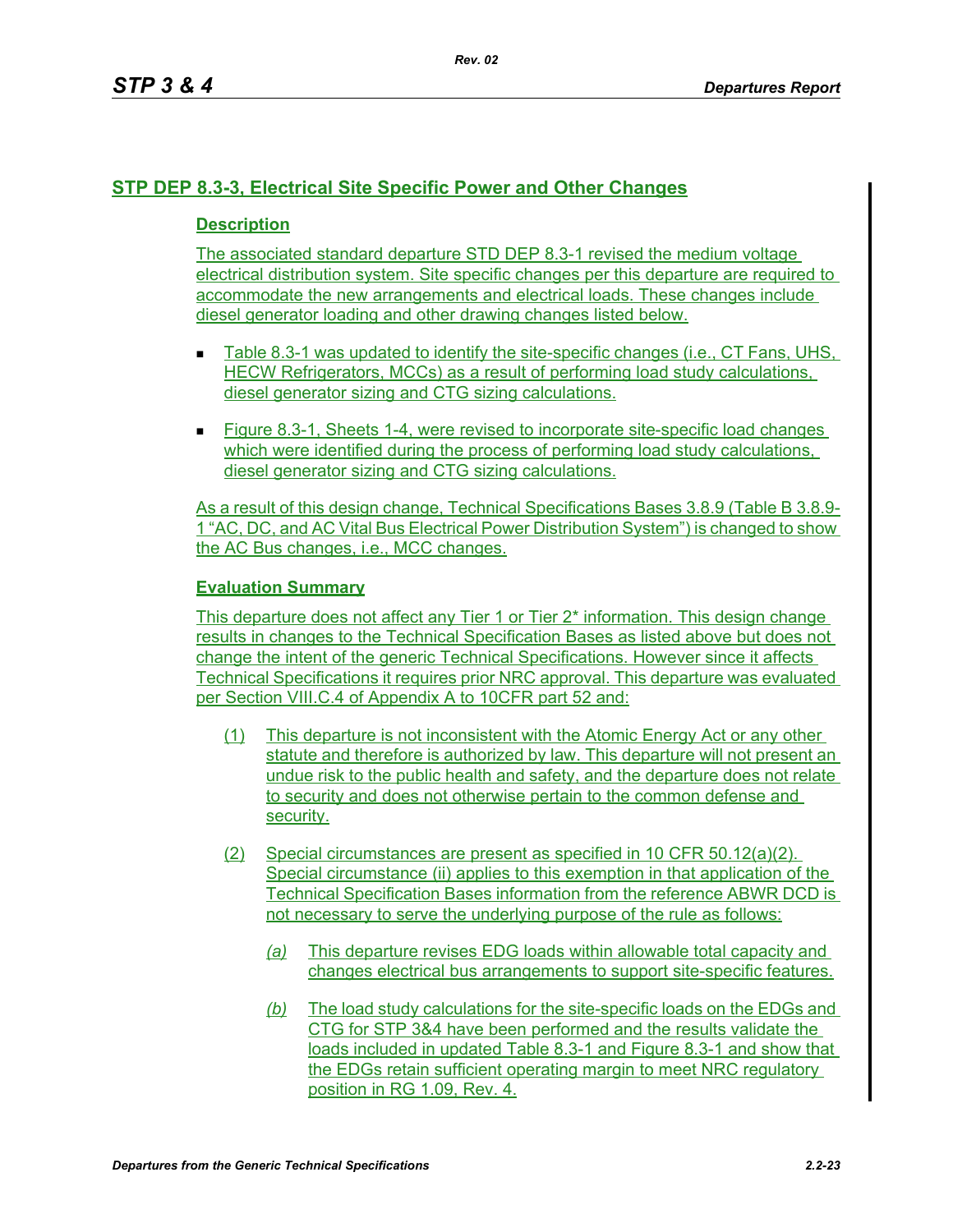As discussed above, the exemption complies with the requirements in Section VIII.C.4; therefore, STP requests approval.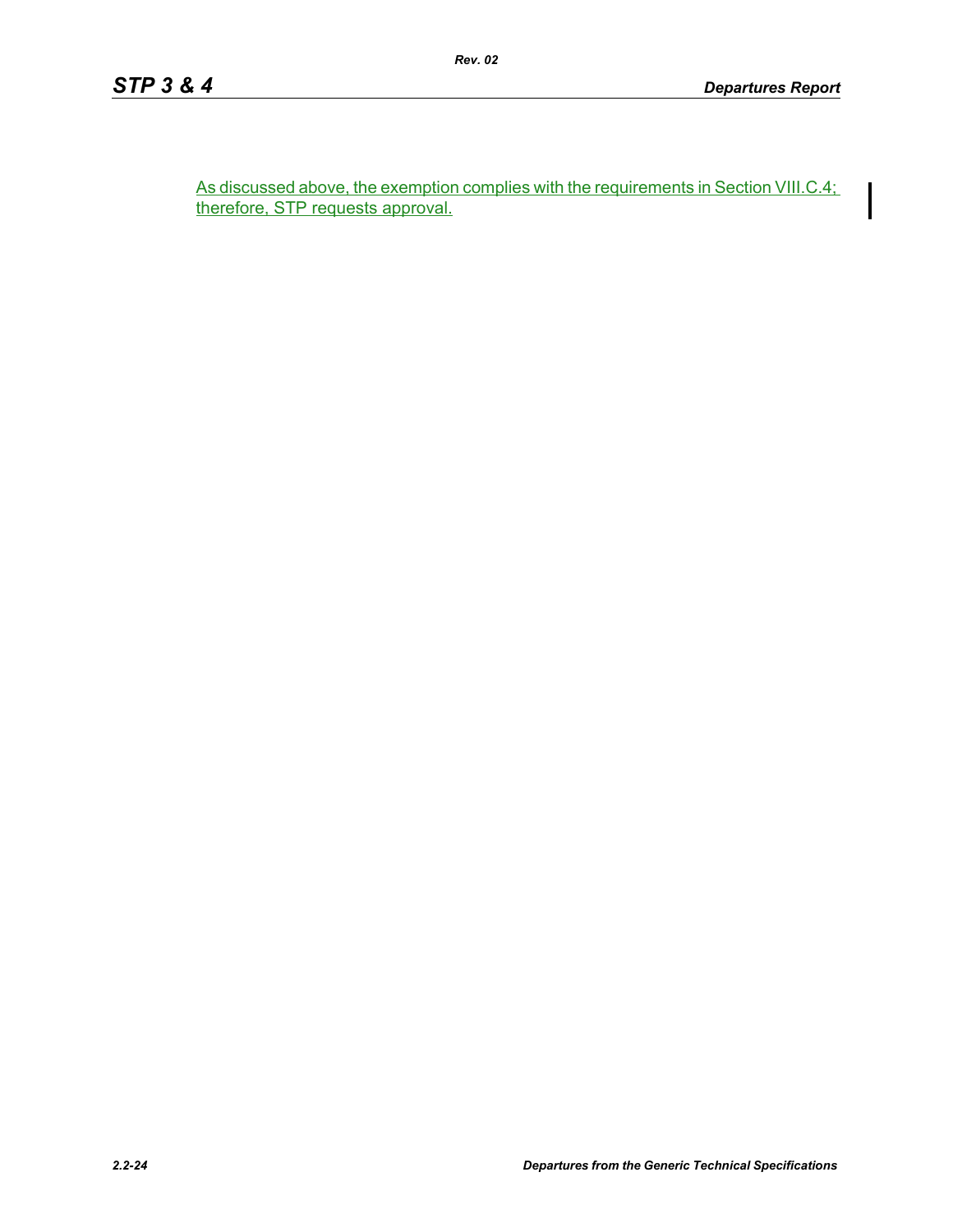# **STD DEP 10.4-5, Condensate and Feedwater System**

## **Description (Technical Specification Affected)**

Technical Specification 3.3.4.2 Bases (Background) is changed to show that there are four feedwater pumps which requires four feedwater pump Adjustable Speed Drives (ASDs). The reference ABWR DCD specified two feedwater pump ASDs.

# **Evaluation Summary (Technical Specification Affected)**

Special circumstance as defined in 10CFR50.12 (ii) applies in that the original DCD design is not necessary to achieve the underlying purpose of the rule. The departure represents an equal or better alternative in that feedwater flows are controlled via variable speed drives, reducing energy loss at part throttle, additional redundancy exists with additional spare pumps, and critical components like demineralizers can operate at lower pressure.

This exemption is not inconsistent with the Atomic Energy Act or any other statute and therefore is authorized by law. As discussed above, the design change represents an improvement and therefore will not present an undue risk to the public health and safety. The design change does not relate to security and does not otherwise pertain to the common defense and security.

The remaining changes associated with this departure are described and evaluated in the following sections.

## **Description (Technical Specification Not Affected)**

The reference ABWR DCD and the STP 3 & 4 design-updated plant configuration based on departures from the reference ABWR DCD are compared in the table below: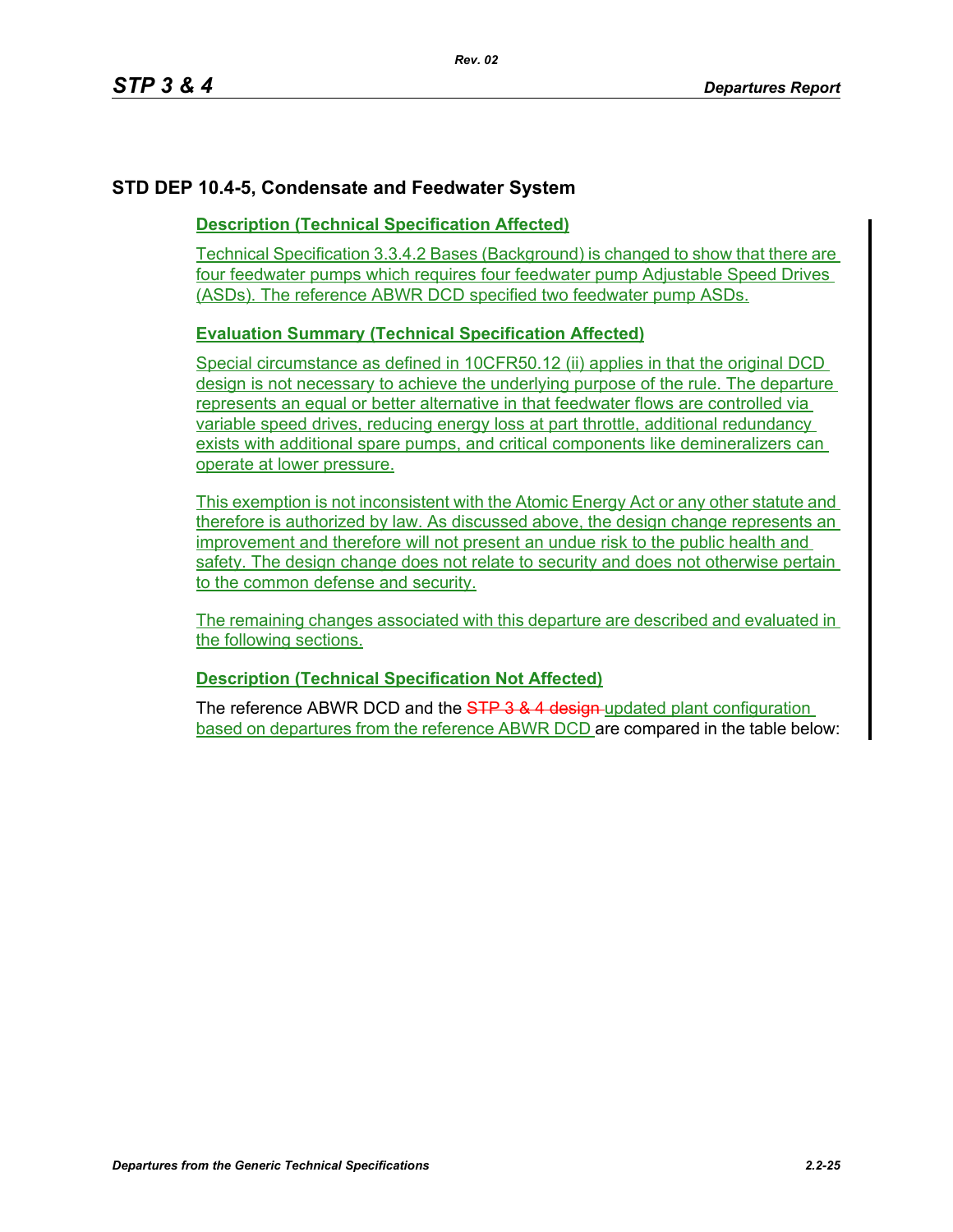- Four condensate pumps
- Three reactor feed pumps
- Two heater drain pumps
- One or more heater drain tanks
- $\blacksquare$  A feed pump bypass valve controls FW during plant startup
- **Two offgas recombiner** condensers cooled by the condensate system

## **Reference ABWR DCD STP 3 & 4Reference ABWR DCD with Departures**

- Four condensate pumps
- Four condensate booster pumps
- Four reactor feed pumps
- **Four heater drain pumps**
- One high pressure heater drain tank
- Three low pressure heater drain tanks
- One low flow control valve in feed pump discharge header for startup
- One bypass valve used for bypassing HP heaters
- **Two offgas recombiner** condensers cooled by the turbine building cooling water system

П

The addition of condensate booster pumps eliminates the necessity to design condensate pumps with high discharge head and the necessity to design the equipment downstream of the condensate pumps (filter/demineralizers, auxiliary equipment coolers) for high pressure application. The addition of the booster pumps allows the design of the condensate pumps to have low discharge head. The condensate and condensate booster pumps provide the necessary NPSH to the reactor feed pump suction.

The addition of one reactor feed pump and two heater drain pumps will improves plant availability. If one of these pumps trip during normal operation, the standby pump will starts automatically to maintain rated power operation. The use of four booster pumps allow three to be in operation, and the automatic startup of the standby pump as needed to support full power operation.

The four heater drain pumps take suction from one common heater drain tank, which collects drains from the high pressure feedwater heaters and the moisture separator drain tanks. The use of one heater drain tank is based upon equipment arrangement consideration in the Turbine Building.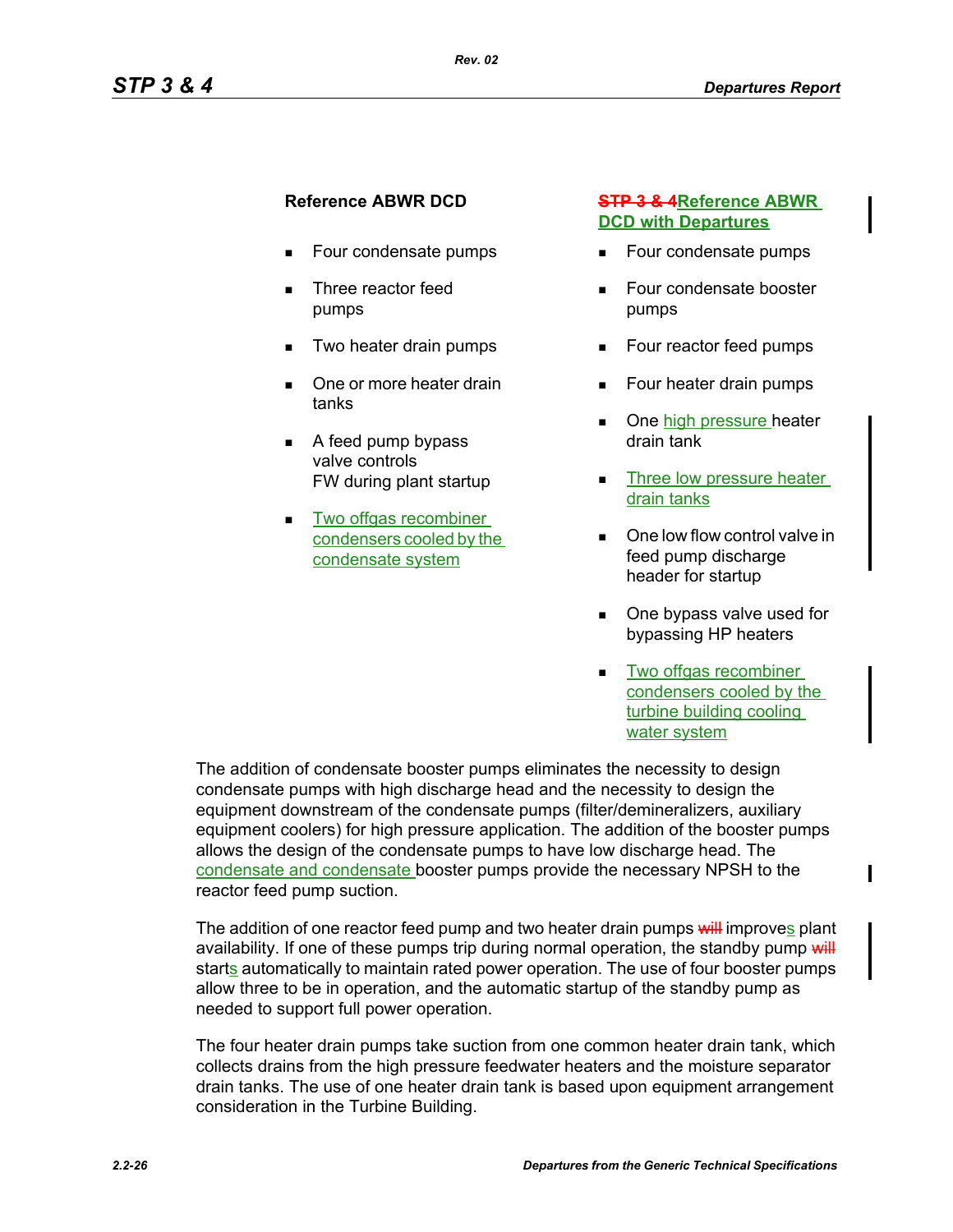Three low-pressure drain tanks have been added and each drain tank is located downstream of the corresponding Nos. 1 and 2 heaters. For example, low pressure drain tank A is common to 1A and 2A heaters. This configuration eliminates the condition of drain choking if the differential pressure between No. 1 heater drain cooler and the main condenser becomes insufficient.

The offgas recombiner condensers are changed from being cooled by condensate to being cooled by the turbine building cooling water system to ensure the operating temperature does not exceed the limit for the offgas system.

One low-flow control valve is added to meet the low flow condition during plant startup. A bypass valve used for bypassing the high pressure feedwater heaters is added to provide an additional operation mode when one high pressure heater is not in operation.

### **Evaluation Summary (Technical Specification Not Affected)**

The changes described above are limited to the equipment addition and removal of non-safety-related equipment, and the changes do not affect any safety-related SSC, or SSC important to safety. Therefore, the changes described in this departure other than those specifically described above as affecting the Technical Specifications do not affect the safety analyses , have no impact on any safety function or any SSC used to mitigate the consequences of an accident, and do not increase the consequences of a malfunction of an SSC important to safety. Furthermore, there is no impact on the probability or consequences of an accident or malfunction of an SSC important to safety, and the departure will not result in any accident of a different type than previously evaluated in the referenced DCD.

The changes described in this departure other than those specifically described above as affecting the Technical Specifications have been evaluated pursuant to the requirements in 10CFR52, Appendix A, Section VIII.B.5. There is no impact on any Tier 1 or Tier 2\* DCD, Technical Specifications, Bases for Technical Specifications or operational requirements as a result of these changes.

Technical Specification 3.3.4.2 Bases (Background) is changed to show that there are four feedwater pumps which requires four feedwater pump Adjustable Speed Drives (ASDs). The certified design specified two feedwater pump ASDs.

#### **Evaluation Summary**

Special circumstance (ii) applies in that the original DCD design is not necessary to achieve the underlying purpose of the rule. The departure represents an equal or better alternative in that feedwater flows are controlled via variable speed drives, reducing energy loss at part throttle, additional redundancy exists with additional spare pumps, and critical components like demineralizers can operate at lower pressure.

This exemption is not inconsistent with the Atomic Energy Act or any other statute and therefore is authorized by law. As discussed above, the design change represents an improvement and therefore will not present an undue risk to the public health and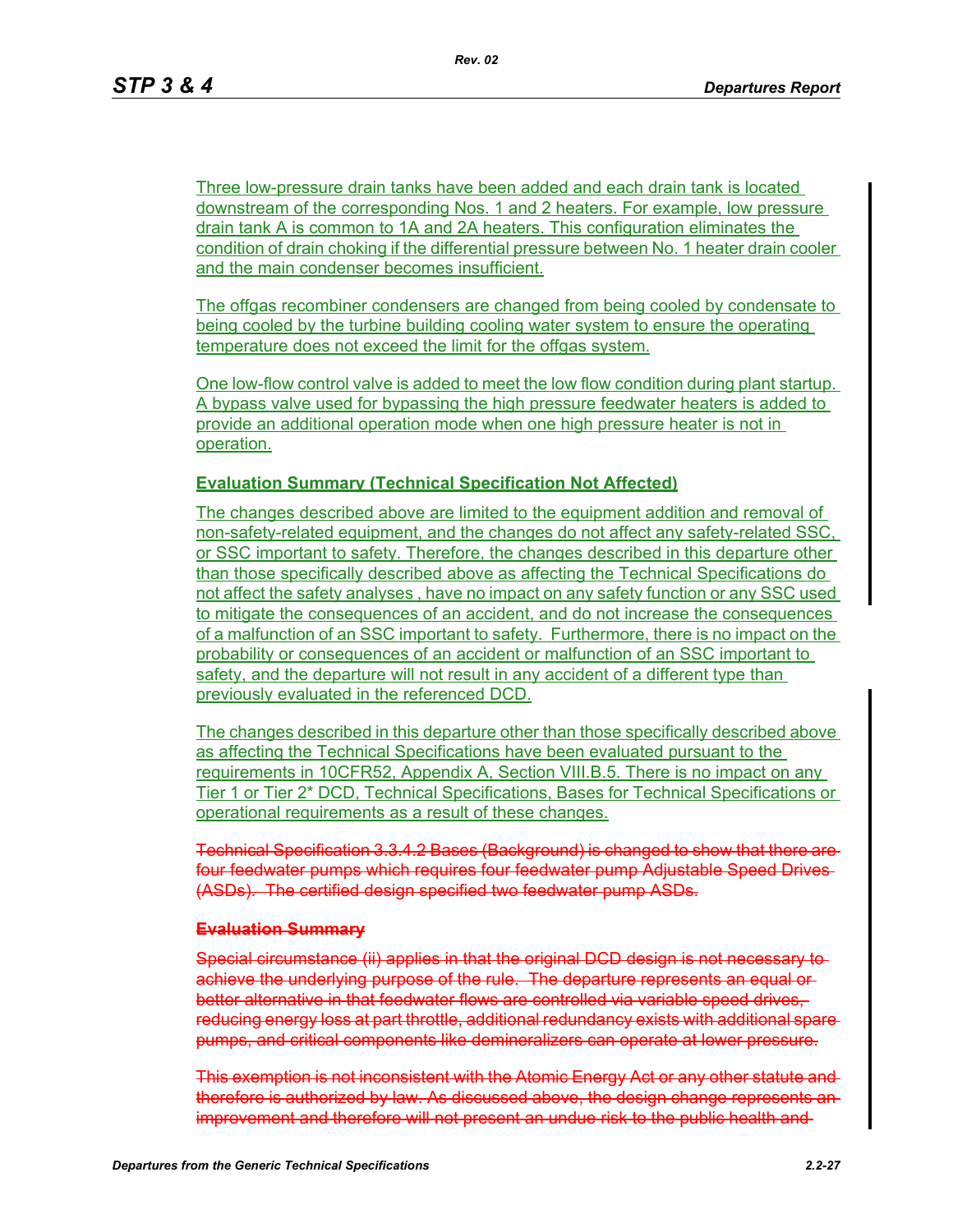safety. The design change does not relate to security and does not otherwise pertain to the common defense and security.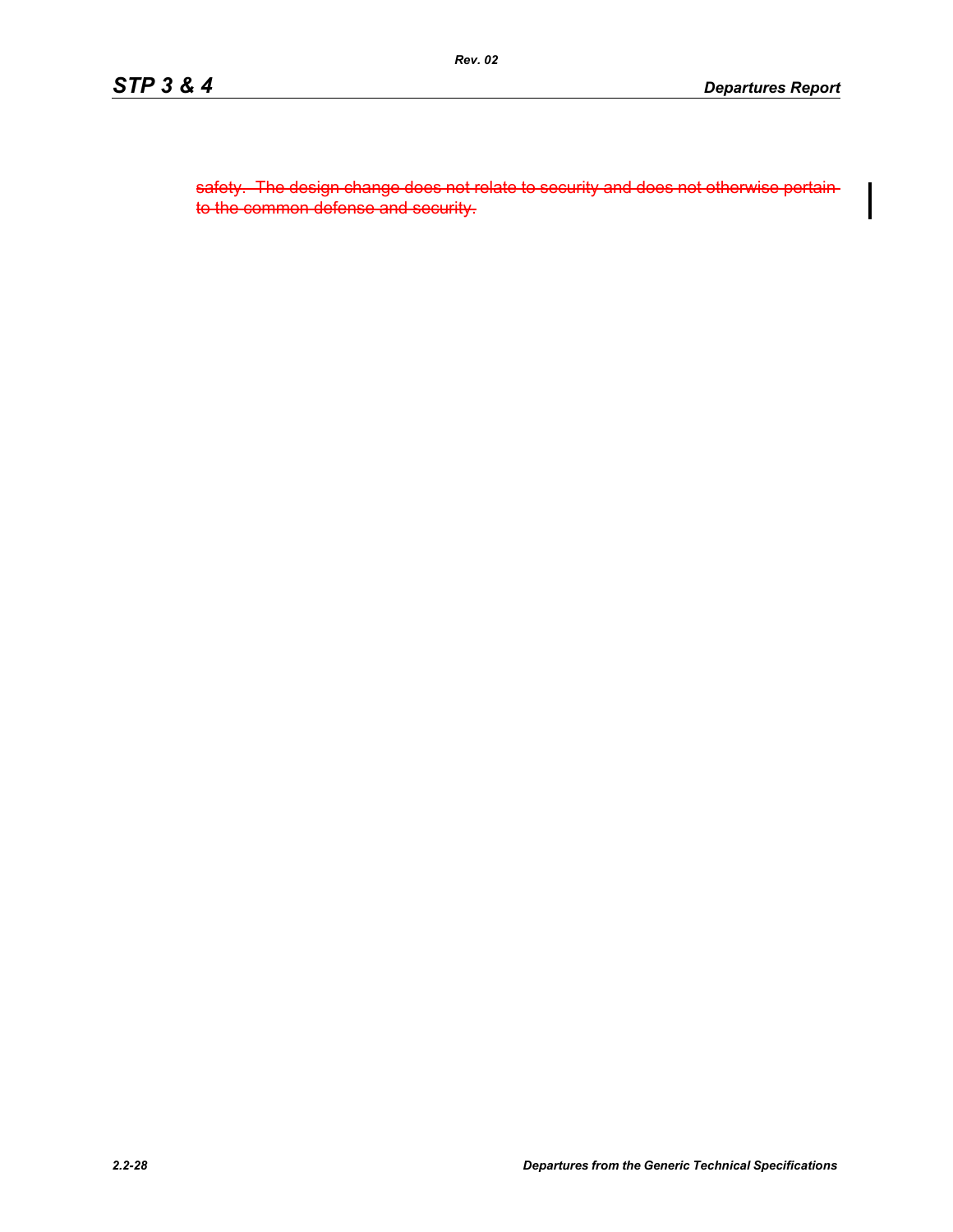# **STD DEP 16.3-39, LCO 3.3.4.2, Feedwater and Main Turbine Trip Instrumentation**

This departure modifies the instrumentation description and required actions for TS 3.3.4.2 was updated and the associated Bases. The description in LCO 3.3.4.2 has been clarified to state that the three Feedwater Pump and Main Turbine Trip Instrumentation channels consist of three instrumentation channels and three digital controllers. The Entry Condition and Required Actions in the LCO have been modified accordingly to reflect both the instrumentation channels and the digital controllers. Required actions to place an inoperable channel in trip or bypass have been deleted. The Surveillance Requirement (SR) 3.3.4.2.2 has been revised to add a note permitting delayed entry into the associated Conditions and Required Actions when performing functional testing. The Bases have been revised to reflect these changes.consistent with the Feedwater Pump and Main Turbine Trip Instrumentationdesign, which uses the fault tolerant digital controllers. LCO Statement, ACTIONS, Surveillance Requirements, and associated Bases have been updated to reflect the actual ABWR design.

#### **Evaluation Summary**

This departure was evaluated per Section VIII.C.4 of Appendix A to 10 CFR Part 52, which requires that 1) the exemption is authorized by law, will not present an unduerisk to the public health and safety, and is consistent with the common defense and security; and 2) special circumstances are present as specified in 10 CFR 50.12(a)(2); As shown below, both of these two criteria are satisfied.

- **The exemption is not inconsistent with the Atomic Energy Act or any other statute** and therefore is authorized by law. As discussed above, these changes are made to be consistent with the actual design of the ABWR instruments and do not change the underlying design. This will not present an undue risk to the public health and safety, and the departure does not relate to security and does not otherwise pertain to the common defense and security.
- Special circumstances are present as specified in 10 CFR 50.12(a)(2). Specifically, special circumstance (ii) is present, since it is necessary for the Technical Specifications to reflect the certified design in Tier 1 and Tier 2.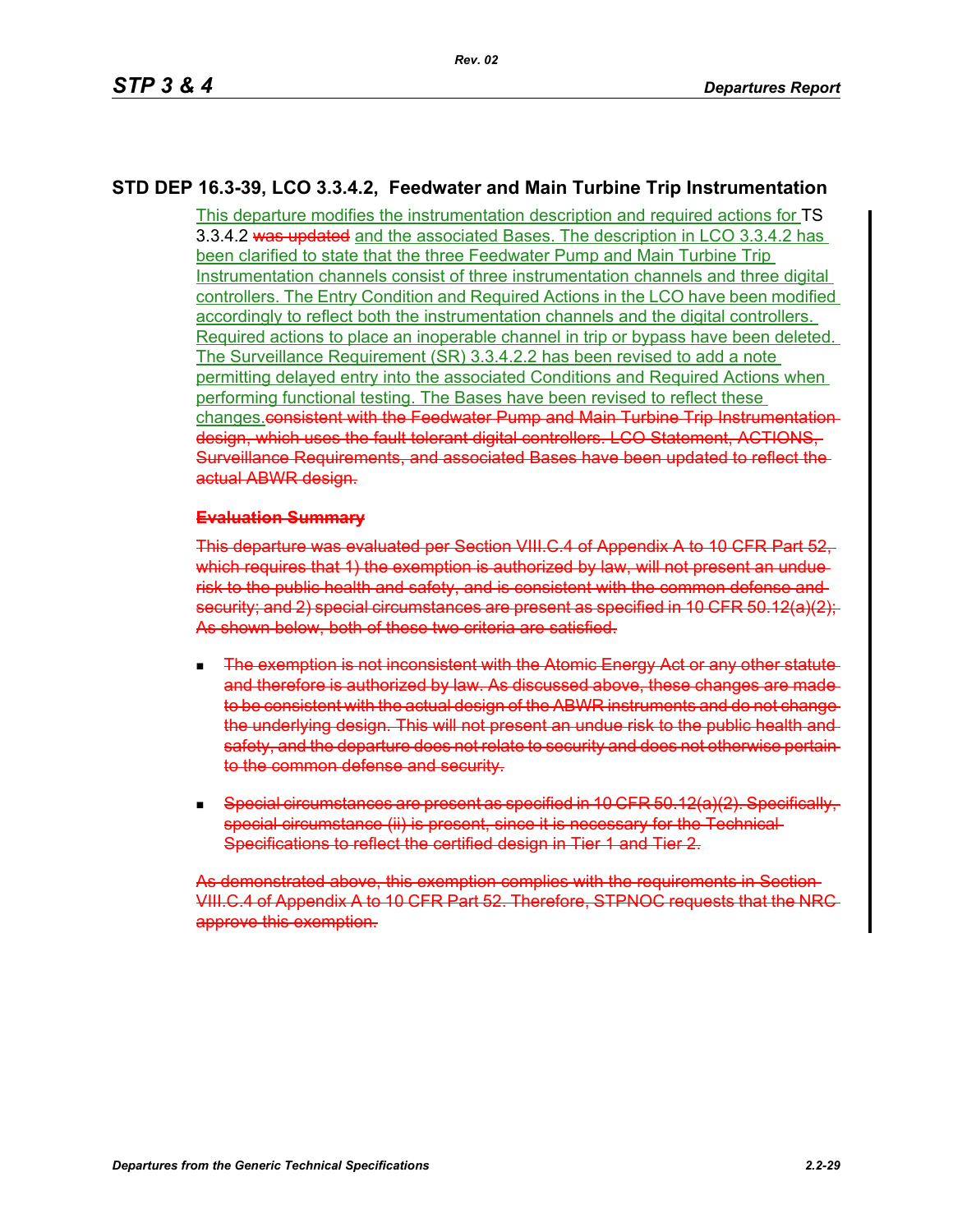# **2.2.2 STD DEP Changes of Intent to the Technical Specifications**

The following departures change the wording and the intent of the referenced ABWR DCD Technical Specifications. None of these changes is caused by nor are the departures related to changes to an underlying design.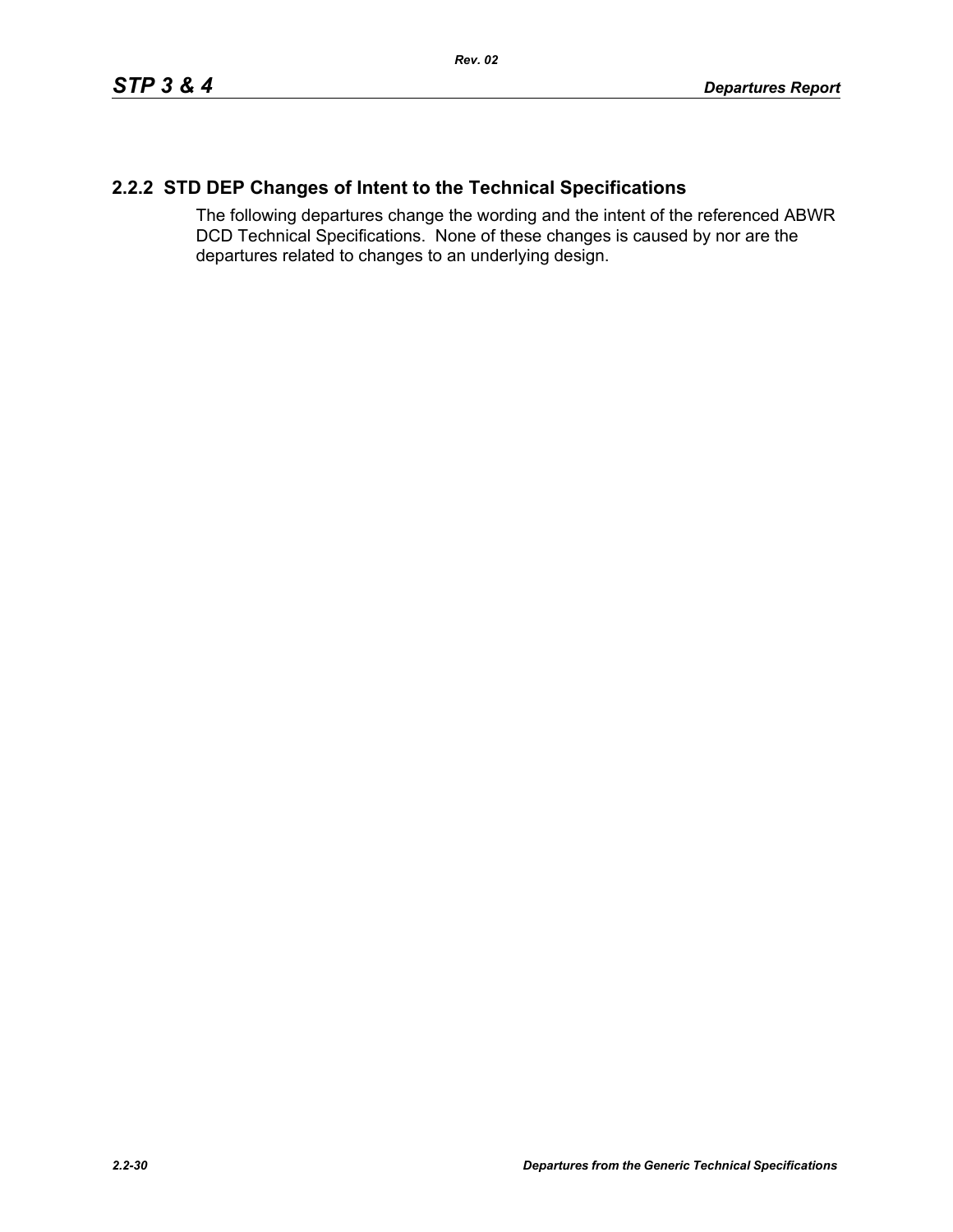# **STD DEP 16.2-1, Safety Limit Violation**

## **Description**

The following Generic Technical Specifications and the associated Bases related to Safety Limits have been deleted:

- Specification 2.2.1 requiring NRC notification within 1 hour of any Safety Limit violation;
- Specification 2.2.3 requiring notification of the General Manager Nuclear Plant, Vice President - Operations, and Offsite Reviewers as specified in Specification 5.5.2 within 24 hours of a violation;
- Specification 2.2.4 requiring the submittal of a Licensee Event Report within 30 days to the NRC of a Safety Limit Violation; and,
- Specification 2.2.5 requiring NRC authorization to resume unit operation.

Specifications 2.2.1 and 2.2.4 are duplicative of the requirements found in 10 CFR 50.36.c. (1) and 10 CFR 50.73 respectively; Specifications 2.2.3 and 2.2.5 do not meet the criteria for inclusion in Technical Specifications; 2.2.3 will be relocated to a plant specific document controlled by 10 CFR 50.59 and 10 CFR 50.36 (c)(1) requires unitshutdown on a Safety Limit violation. Specification 5.5.2 is not a valid specification. Specifications 2.2.1, 2.2.4 and 2.2.5 are duplicative of the requirements found in 10 CFR 50.72, 10 CFR 50.73, and 10 CFR 50.36(d)(1), respectively and thus do not belong in Technical Specifications. Specification 2.2.3 does not meet the criteria for inclusion in Technical Specifications and is being relocated to a conduct of operations-type procedure developed in accordance with the procedures development plan.

## **Evaluation Summary**

This departure was evaluated per Section VIII.C.4 of Appendix A to 10 CFR Part 52, which requires that 1) the exemption is authorized by law, will not present an undue risk to the public health and safety, and is consistent with the common defense and security; and 2) special circumstances are present as specified in 10 CFR 50.12(a)(2); As shown below, both of these two criteria are satisfied.

- The exemption is not inconsistent with the Atomic Energy Act or any other statute and therefore is authorized by law. As discussed above, the actions in question are required by regulations or plant documents and therefore the deletions of the actions from the Technical Specifications will not present an undue risk to the public health and safety, and the departure does not relate to security and does not otherwise pertain to the common defense and security.
- Special circumstances are present as specified in 10 CFR 50.12(a)(2). Specifically, special circumstance (ii) is present, since it is unnecessary to include the deleted provisions in the Technical **s**Specifications in order to ensure that the actions are accomplished.

 $\mathbf I$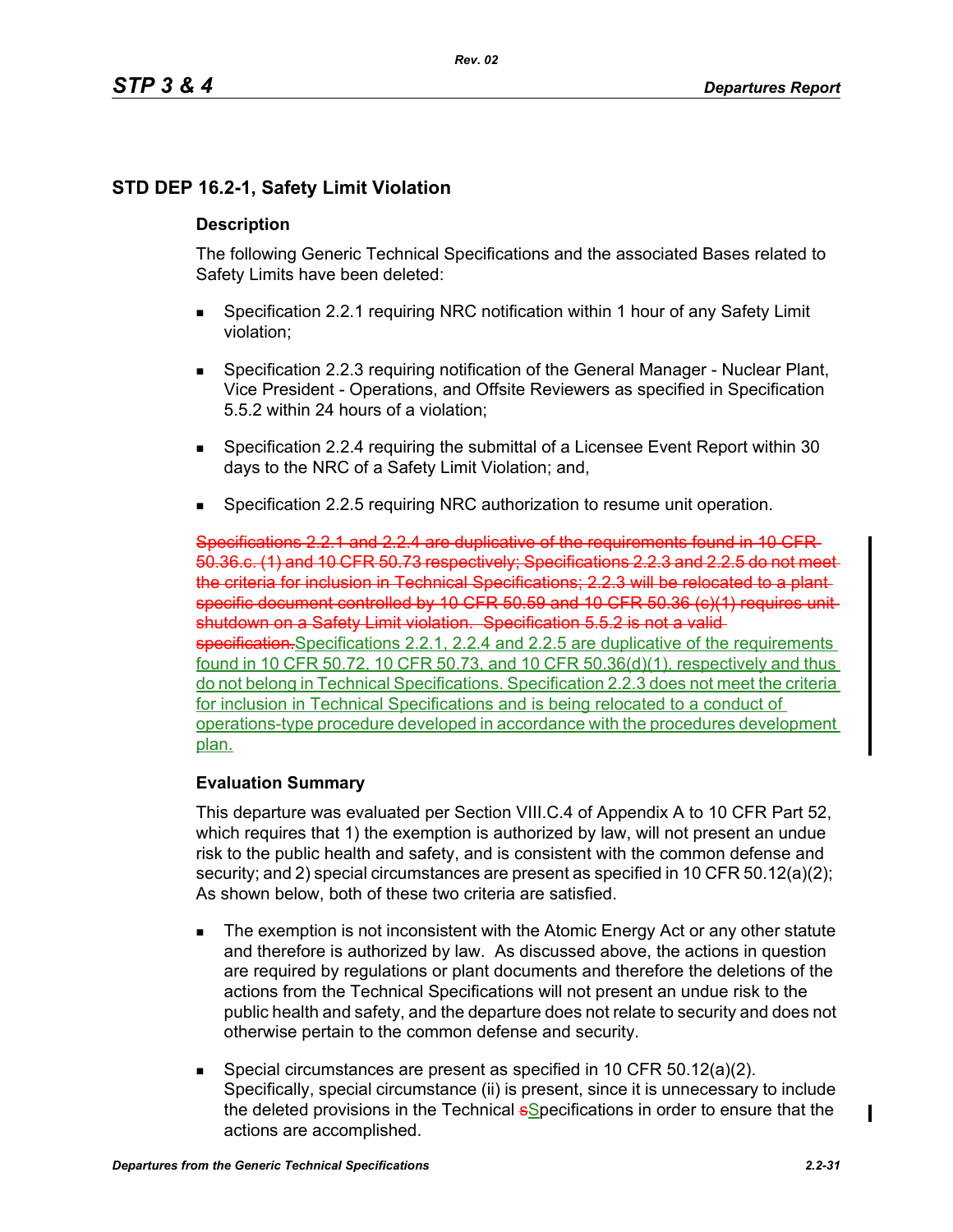As demonstrated above, this exemption complies with the requirements in Section VIII.C.4 of Appendix A to 10 CFR Part 52. Therefore, STPNOC requests that the NRC approve this exemption.

## **References**

- (1) 10 CFR 50.36, Technical Specifications
- (2) 10 CFR 50.12, Specific Exemptions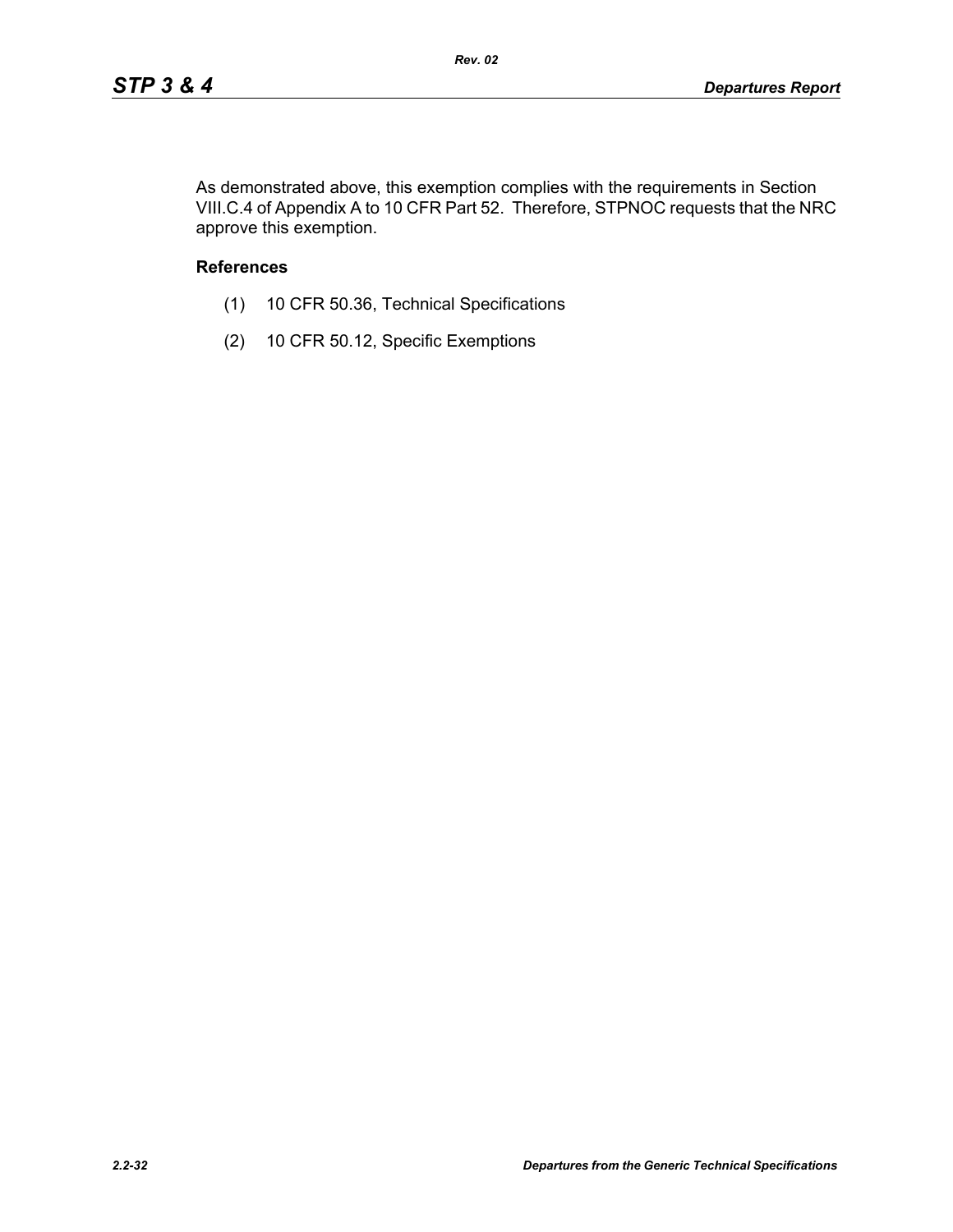# **STD DEP 16.3-38, LCO 3.3.4.1, SSLC Sensor Instrumentation**

Technical Specification 3.3.4.1 and its associated bases are changed based upon the ABWR design for this instrumentation. Specifically:

Condition A is revised to remove the bypass Action and the trip Action since these features are not available for these Functions.

New Action B.2 is added for Function 14, which was previously addressed in Action B.1, since this Function only has two channels, not three as shown for Functions 1, 3, 5, and 11. The note for Action B.1 is revised, and a new note for Action B.2 is added, to differentiate between the Functions and the applicable action.

Condition C note is revised to show that Condition C Actions only apply to Function 2 and 4, and not to Function 9. Function 9 does not have bypass or trip capability so these Actions (C.1.1, C.1.2.2, and C.2) do not apply to Function 9. A new Condition D is added to provide the Action for Function 9. The subsequent Conditions (D, E, F, G, and H) were renumbered based upon the Addition of new Condition D.

Action H.1, which is shown as Action I.1 in the markup because of renumbering as described above, is revised to remove the associated RIP from service, rather than just declare the supported feature (the associated RIP) inoperable. An appropriate time for removing the RIP from service is also provided for the revised Action.

In Table 3.3.4.1-1, Function 9 is revised to remove SR 3.3.4.1.2 as applicable to this Function, since testing of this Function requires the plant to be in a MODE where the Function is not required before it can be tested. SR 3.3.4.1.4, LOGIC SYTEM FUNCTIONAL TEST, and SR 3.3.4.1.6, COMPREHENSIVE FUNCTIONAL TEST, are both performed at the refueling interval (18 month interval) and provide the necessary testing in a Mode where this Function is not required.

In Table 3.3.4.1-1, Function 14 is revised to show the Required Channels as 2 (not 3) since this Function only has two channels. As described previously, this change in the number of Required Channels has been addressed in the changes to the Actions Table.

Table 3.3.4.1-1 footnote (a) is updated to show the RIPs that have timers.

The Bases for this specification have been changed because this specification changed. In addition to changes to the Bases that are representative of the changes to the specification, the following Bases changes are made based upon the ABWR design for this instrumentation.

In addition, the Descriptions in the Applicable Safety Analysis for the following Functions are updated: Function 1, Feed Reactor Vessel Water Level - Low, level 3; Function 3, SB&PC Reactor Steam Dome Pressure - High; Function 4, EOC-RPT Instrumentation; Function 6, Adjustable Speed Drive Pump Trip Actuation; Functions 7 and 8, Adjustable Speed Drive Pump Trip Timers and Interrupters; Function 9, RPS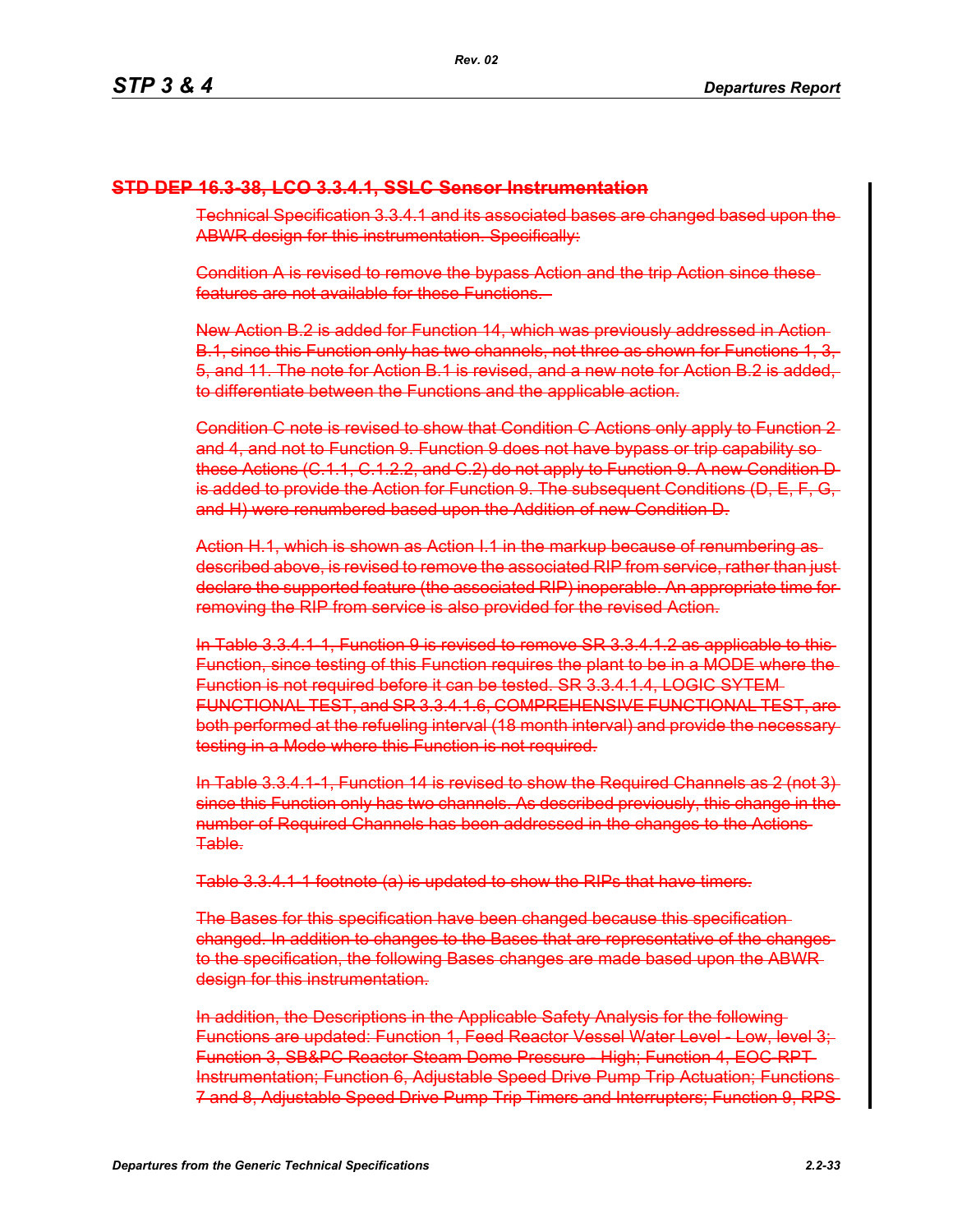Scram Follow Signal; Function 14, ATWS-ARI Valve Actuation; and Function 16, Recirculation Runback.

#### **Evaluation Summary**

This departure was evaluated per Section VIII.C.4 of Appendix A to 10 CFR Part 52, which requires that 1) the exemption is authorized by law, will not present an unduerisk to the public health and safety, and is consistent with the common defense and security; and 2) special circumstances are present as specified in 10 CFR 50.12(a)(2); As shown below, both of these two criteria are satisfied.

- **The exemption is not inconsistent with the Atomic Energy Act or any other statute** and therefore is authorized by law. As discussed above, the actions in question will not present an undue risk to the public health and safety, and the departuredoes not relate to security and does not otherwise pertain to the common defense and security.
- Special circumstances are present as specified in 10 CFR 50.12(a)(2). Specifically, special circumstance (ii) is present, since these changes in the-Technical specifications are required to accurately reflect the DCD design descriptions in Tier 1 and Tier 2.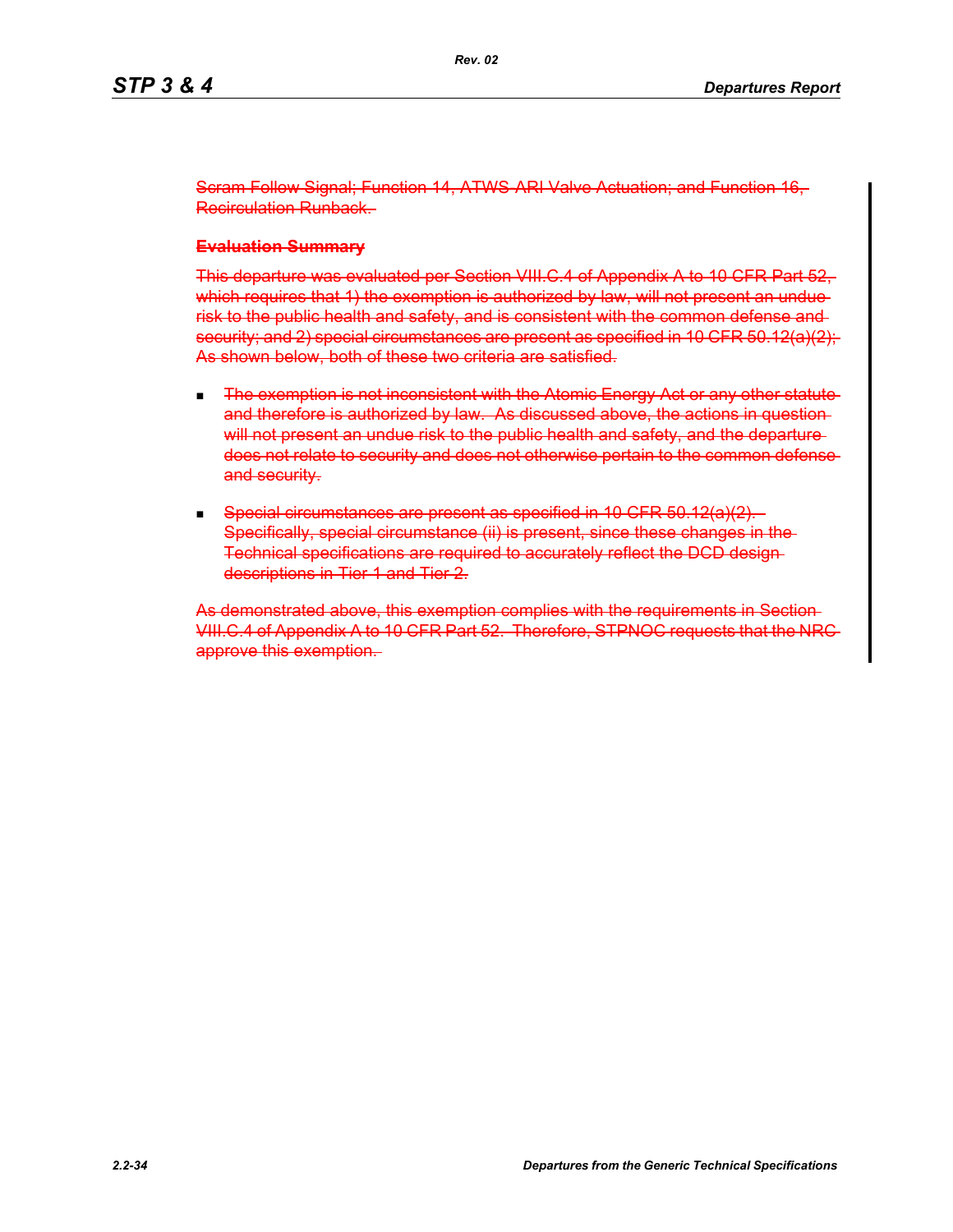# **STD DEP 16.3-39, LCO 3.3.4.2, Feedwater and Main Turbine Trip Instrumentation**

# **Description**

This departure modifies the instrumentation description and required actions for TS 3.3.4.2 was updated consistent with the Feedwater Pump and Main Turbine Trip Instrumentation design, which uses the fault tolerant digital controllers. LCO Statement, ACTIONS, Surveillance Requirements, and associated Bases have been updated to reflect the actual ABWR designand the associated Bases. The description in LCO 3.3.4.2 has been clarified to state that the three Feedwater Pump and Main Turbine Trip Instrumentation channels consist of three instrumentation channels and three digital controllers. The Entry Condition and Required Actions in the LCO have been modified accordingly to reflect both the instrumentation channels and the digital controllers. Required actions to place an inoperable channel in trip or bypass have been deleted. The Surveillance Requirement (SR) 3.3.4.2.2 has been revised to add a note permitting delayed entry into the associated Conditions and Required Actions when performing functional testing. The Bases have been revised to reflect these changes.

# **Evaluation Summary**

This departure was evaluated per Section VIII.C.4 of Appendix A to 10 CFR Part 52, which requires that 1) the exemption is authorized by law, will not present an undue risk to the public health and safety, and is consistent with the common defense and security; and 2) special circumstances are present as specified in 10 CFR 50.12(a)(2); As shown below, both of these two criteria are satisfied.

- The exemption is not inconsistent with the Atomic Energy Act or any other statute and therefore is authorized by law. As discussed above, these changes are made to be consistent with the actual design of the ABWR instruments and do not change the underlying design. This will not present an undue risk to the public health and safety, and the departure does not relate to security and does not otherwise pertain to the common defense and security.
- Special circumstances are present as specified in 10 CFR  $50.12(a)(2)$ . Specifically, special circumstance (ii) is present, since it is necessary for the Technical Specifications to reflect the certified design in Tier 1 and Tier 2.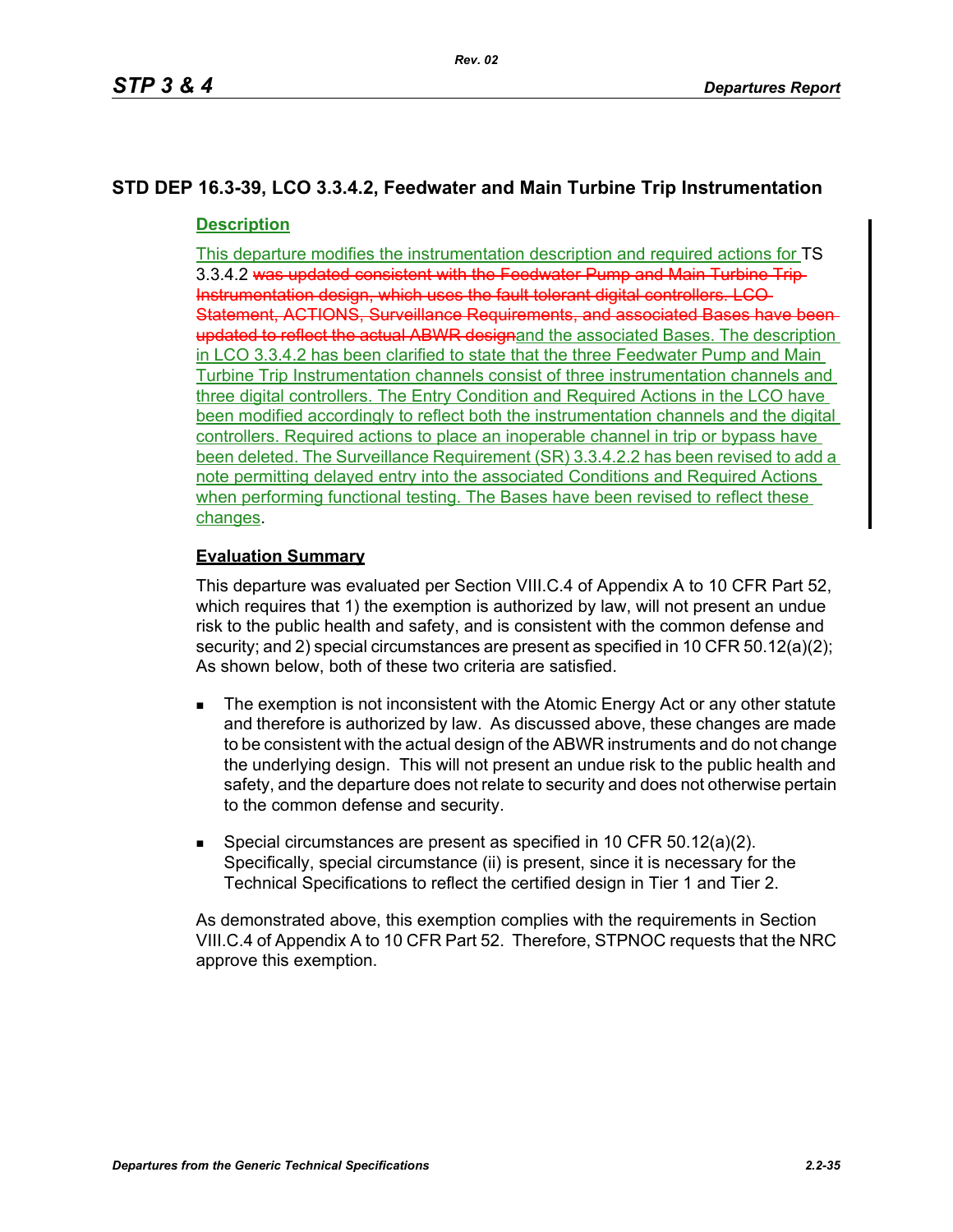$\mathbf I$ 

# **STD DEP 16.3-78, LCO 3.3.6.1, Post Accident Monitoring (PAM) Instrumentation**

# **Description**

The containment water level parameter has been removed from Post Accident Monitor technical specifications. The instrumentation does not meet the Bases' criteria for inclusion (i.e., Drywell water level is classified as Cat. 2 and sump level is classified as Cat 3). Also, the Bases only require that Post-Accident Monitoring instruments that are classified as Regulatory Guide 1.97 Type A or Category I be included. Lower drywell level instrumentation is described as "not warranted" in the DCD.

## **Evaluation Summary**

This departure was evaluated per Section VIII.C.4 of Appendix A to 10 CFR Part 52, which requires that 1) the exemption is authorized by law, will not present an undue risk to the public health and safety, and is consistent with the common defense and security; and 2) special circumstances are present as specified in 10 CFR 50.12(a)(2); As shown below, both of these two criteria are satisfied.

- The exemption is not inconsistent with the Atomic Energy Act or any other statute and therefore is authorized by law. As discussed above, the Bases only require that Post-Accident Monitoring instruments that are classified as Type A or Category I be included and so will not present an undue risk to the public health and safety, and the departure does not relate to security and does not otherwise pertain to the common defense and security.
- Special circumstances are present as specified in 10 CFR 50.12(a)(2). Specifically, special circumstance (ii) is present, since it is unnecessary to include the deleted provisions in the Technical Specifications in order to ensure that they reflect DCD design and regulatory guidance.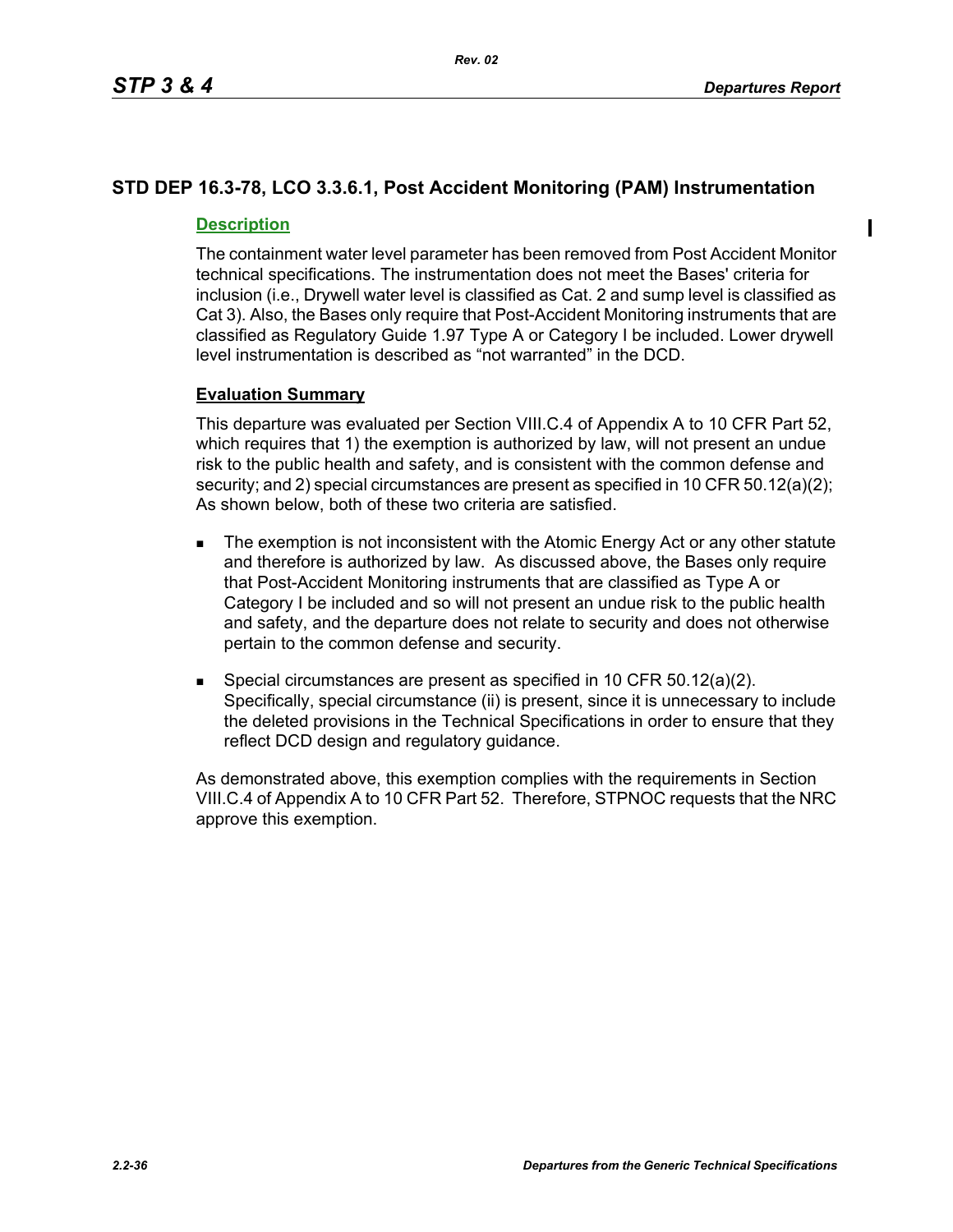#### **STD DEP 16.3-79, LCO 3.3.1.1, Safety System Logic and Control (SSLC) Sensor Instrumentation**

TS 3.3.1.1, Table 3.3.1.1-1 Surveillance Requirements are updated based upon the ABWR instrumentation design. The specific changes are as described below:

TS Table 3.3.1.1-1 the SRs listed for Function 1.b, SRNM Neutron Flux-Short Period, for Applicable Mode 2 does not include the CoFT SR 3.3.1.1.9 or the Sensor Channel Calibration SR 3.3.1.1.10, however, both of these are listed for this Function as Applicable in Mode 5. These SRs are added to the Surveillance Requirements column for Function 1.b during Applicable Mode 2. This change is consistent with the SRs listed for this Function for Mode 5.

Table 3.3.1.1-1 Function 1.d, SRNM-Inop, for Applicable Modes 1 and 2 does not include the CoFT SR 3.3.1.1.9. This SR is added to the Surveillance Requirements column for Function 1.d during Applicable Modes 1 and 2. This change is consistent with the SR listed for this Function for Mode 5.

Table 3.3.1.1-1 Function 2.a, APRM Neutron Flux - High, Setdown: SR 3.3.1.1.9 and SR 3.3.1.1.10 are not listed but are required SRs for this Function. These SRs are added to the Surveillance Requirements column for Function 1.b during Applicable Mode 2. This change is consistent with the SRs listed for other APRM Functions (2.b,  $2.6, 2.6$ .

Table 3.3.1.1-1 Function 2.d, APRM-Inop: SR 3.3.1.1.9 is not listed but is a required SR for this Function. This SR is added to the Surveillance Requirements column for Function 2.d during Applicable Mode 2. This change is consistent with the SRs listed for other APRM Functions (2.b, 2.c, 2.e).

Table 3.3.1.1-1 Function 2.f, Oscillation Power Range Monitor: Removed SR 3.3.1.1.1 as the Sensor Channel checks do not apply to the OPRM. Added SR 3.3.1.1.7 (LPRM cal) since the OPRM depends on signals from the LPRMs to perform its function. This change is consistent with the SRs shown for APRM Functions, which also depend on signals from the LPRMs to perform their function.

Table 3.3.1.1-1 Function 12, CRD Water Header Charging Pressure-Low, for Applicable Modes 1 and 2: SR 3.3.1.1.9 and SR 3.3.1.1.10 are not listed but are required SRs for this Function. These SRs are added to the Surveillance Requirements column for Function 12 during Applicable Modes 1 and 2. This change is consistent with the SRs listed for this Function for Mode 5.

Table 3.3.1.1-1 Function 24.a, Reactor Building Area Exhaust Air Radiation-High, for Applicable Modes 1, 2, 3: SR 3.3.1.1.9, SR 3.3.1.1.10, and SR 3.3.1.1.14 are not listed but are required SRs for this Function. These SRs are added to the Surveillance Requirements column for Function 24.a during Applicable Modes 1, 2, and 3. This change is consistent with the SRs listed for this Function for Mode 5.

Table 3.3.1.1-1 Function 24.b, Fuel Handling Area Exhaust Air Radiation-High, for Applicable Modes 1, 2, 3: SR 3.3.1.1.9, SR 3.3.1.1.10, and SR 3.3.1.1.14 are not listed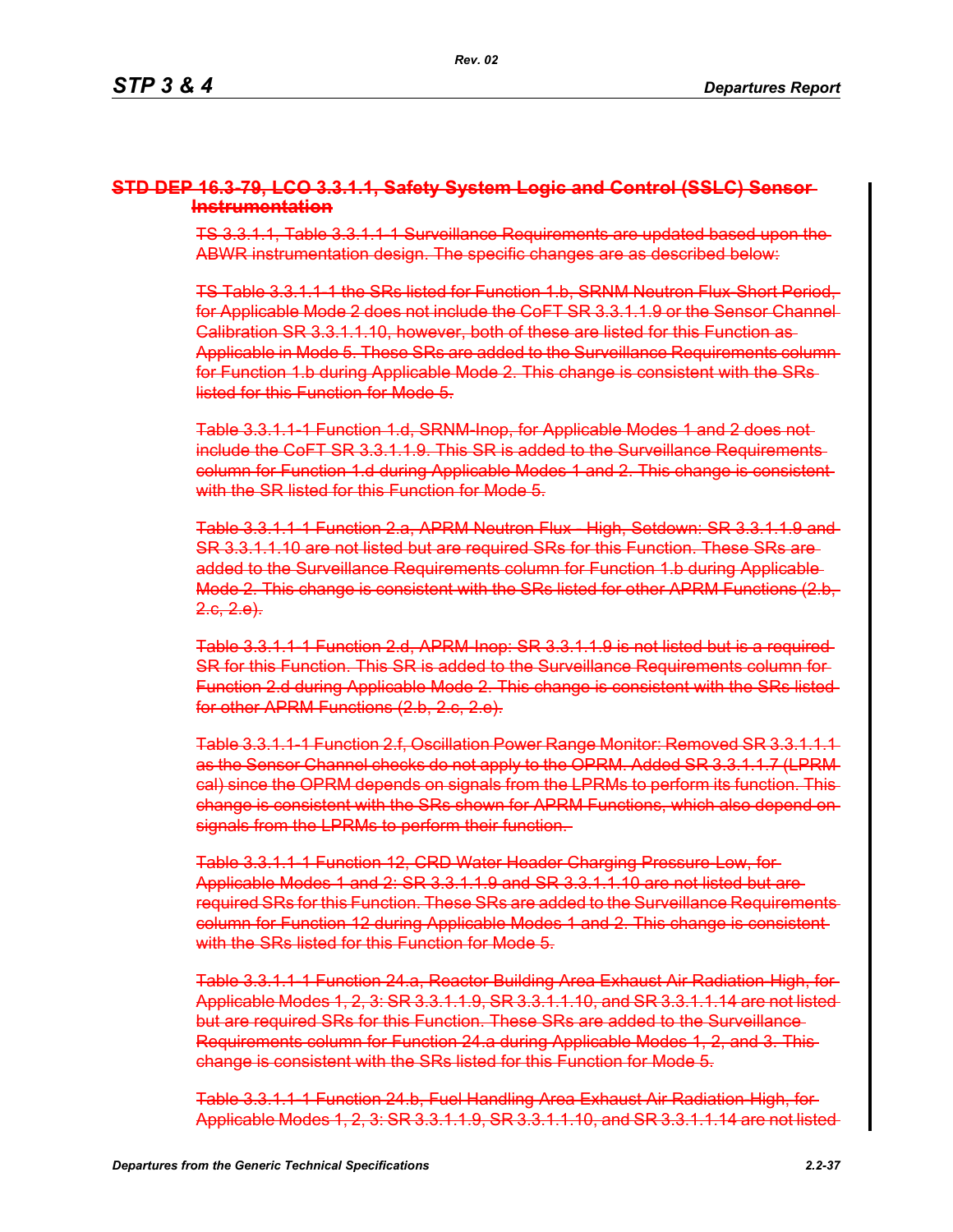but are required SRs for this Function. These SRs are added to the Surveillance-Requirements column for Function 24.a during Applicable Modes 1, 2, and 3. This change is consistent with the SRs listed for this Function for Mode 5. This change is consistent with the SRs listed for this Function for Mode 5.

#### **Evaluation Summary**

This departure was evaluated per Section VIII.C.4 of Appendix A to 10 CFR Part 52, which requires that 1) the exemption is authorized by law, will not present an unduerisk to the public health and safety, and is consistent with the common defense and security; and 2) special circumstances are present as specified in 10 CFR 50.12(a)(2). As shown below, both of these two criteria are satisfied.

- (1) The exemption is not inconsistent with the Atomic Energy Act or any other statute and therefore is authorized by law. As discussed above, the departure will not present an undue risk to the public health and safety, and the departure does not relate to security and does not otherwise pertain to the common defense and security.
- (2) Special circumstances are present as specified in 10 CFR 50.12(a)(2). Specifically, special circumstance (ii) is present, since the departurerepresents a clarification of otherwise conflicting wordings and descriptions within the Technical Specifications and to the Tier 1 and Tier 2 designs.

As demonstrated above, this exemption complies with the requirements in Section VIII.C.4 of Appendix A to 10 CFR Part 52. Therefore, STPNOC requests that the NRC approve this exemption.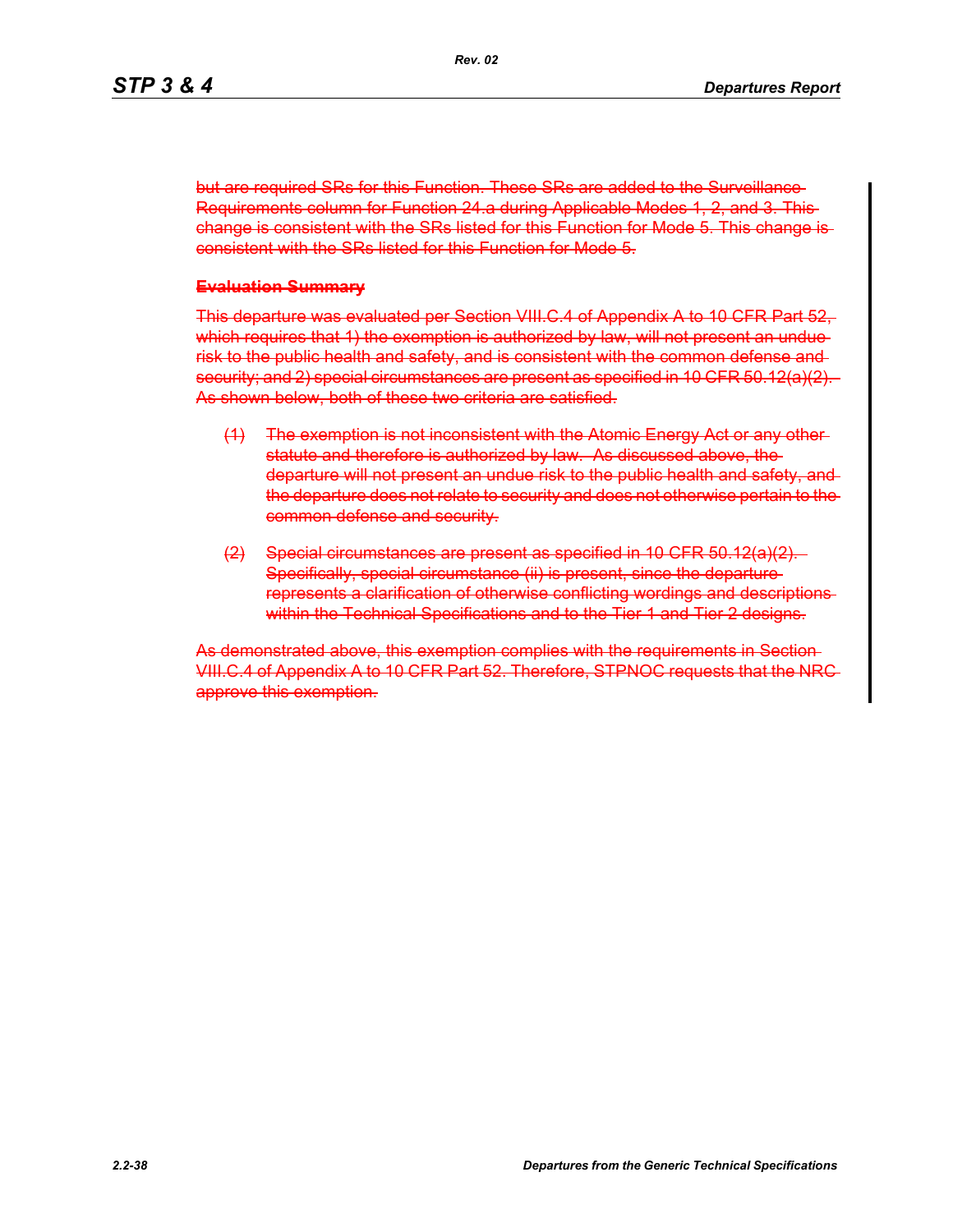## **STD DEP 16.5-1, Unit Responsibility**

#### **Description**

Technical Specification 5.1.2 states: "During any absence of the [SS] Shift Supervisor/Manager from the control room while the unit is in MODE 1, 2, 3, or 4, an individual with an active Senior Reactor Operator (SRO) license shall be designated to assume the control room command function. During any absence of the [SS] Shift Supervisor/Manager from the control room while the unit is in MODE 5, an individual with an active SRO license or Reactor Operator license shall be designated to assume the control room command function."

Technical Specification 5.1.2 is being changed as follows: "During any absence of the [SS] Shift Supervisor/Manager from the control room while the unit is in MODE 1, 2, or 3, an individual with an active Senior Reactor Operator (SRO) license shall be designated to assume the control room command function. During any absence of the [SS] Shift Supervisor/Manager from the control room while the unit is in MODE 4 or 5, an individual with an active SRO license or Reactor Operator license shall be designated to assume the control room command function."

10 CFR 50.54 (m) (2) (iii) states, "When a nuclear power unit is in an operational mode other than cold shutdown or refueling, as defined by the unit's technical specifications, each licensee shall have a person holding a senior operator license for the nuclear power unit in the control room at all times. In addition to this senior operator, for each fueled nuclear power unit, a licensed operator or senior operator shall be present at the controls at all times."

MODE 4 is being deleted from the first statement and added to the second statement. MODE 4 is defined as cold shutdown and does not require an SRO to assume control room command function, but allows this individual to be an RO or SRO. This change is consistent with the requirements as stated in 10 CFR 50.54 (m) (2) (iii).

#### **Evaluation Summary**

This departure was evaluated per Section VIII.C.4 of Appendix A to 10 CFR Part 52, which requires that 1) the exemption is authorized by law, will not present an undue risk to the public health and safety, and is consistent with the common defense and security; and 2) special circumstances are present as specified in 10 CFR 50.12(a)(2). As shown below, both of these two criteria are satisfied.

(1) The exemption is not inconsistent with the Atomic Energy Act or any other statute and therefore is authorized by law. As discussed above, the will not present an undue risk to the public health and safety, and the departure does not relate to security and does not otherwise pertain to the common defense and security.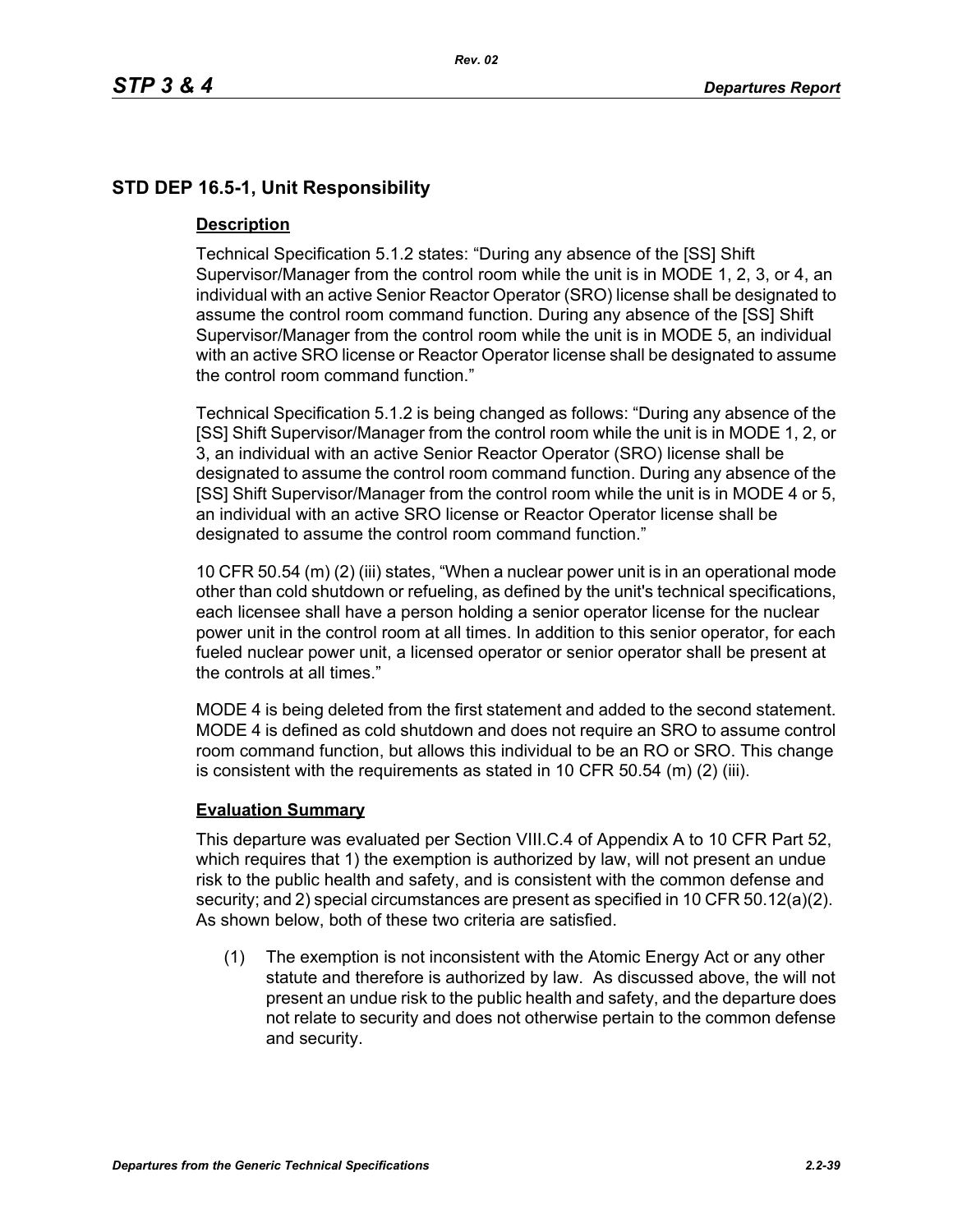(2) Special circumstances are present as specified in 10 CFR 50.12(a)(2). Specifically, special circumstance (ii) is present, since the departure represents a clarification of an acceptable process of compliance with current regulatory requirements and therefore will result in a benefit to the public health and safety.

As demonstrated above, this exemption complies with the requirements in Section VIII.C.4 of Appendix A to 10 CFR Part 52. Therefore, STPNOC requests that the NRC approve this exemption.

#### **References**

(1) 10 CFR 50.54 (m) (2) (iii)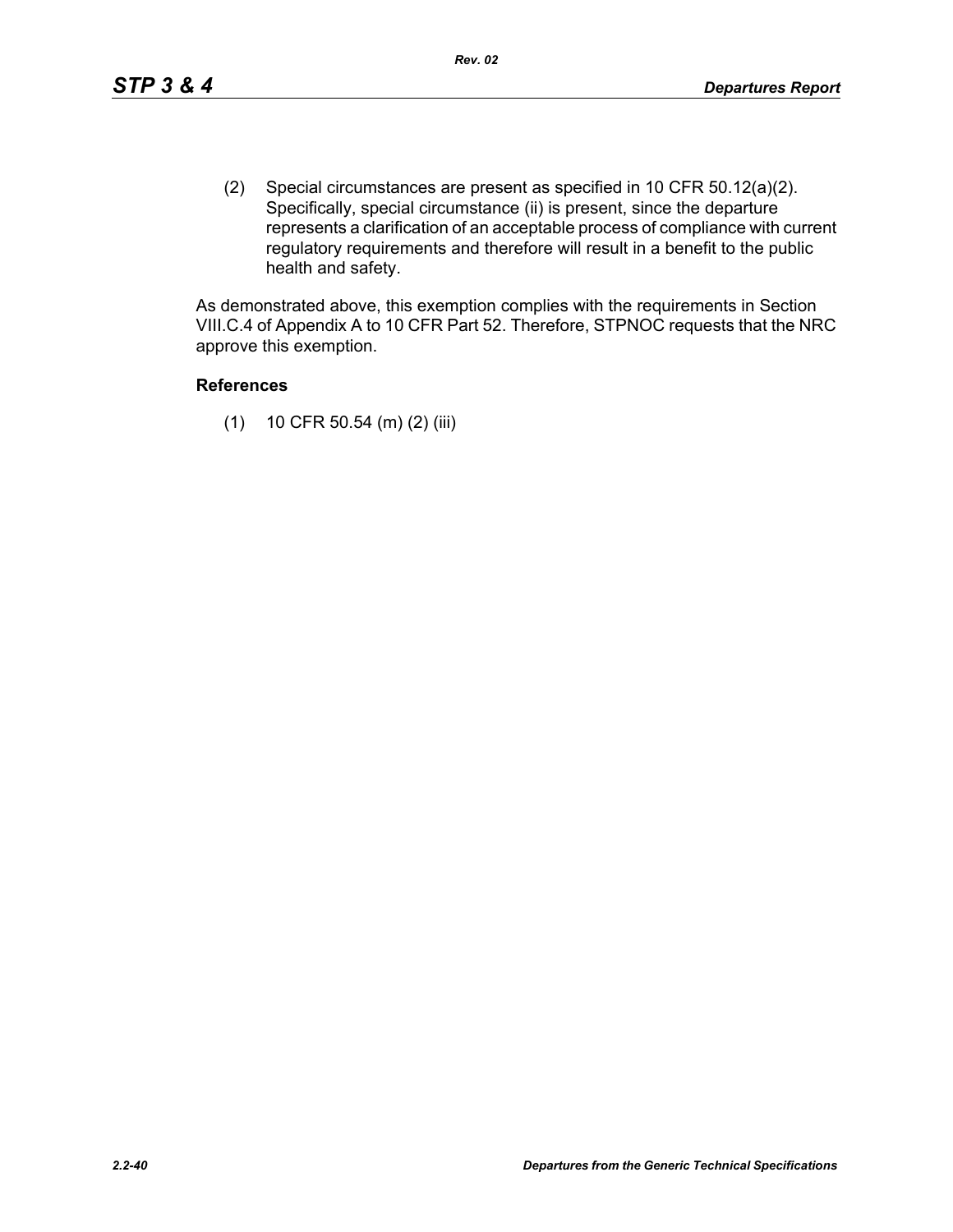## **STD DEP 16.5-3, Technical Specification Bases Control Program**

#### **Description**

Technical Specification 5.4.2.b states: "A change to the site-specific portion of the FSAR that involves an unreviewed safety question as defined in 10 CFR 50.59, or a change to Tier 2 of the plant-specific DCD that involves an unreviewed safety question as defined in the design certification rule for the ABWR (Appendix A to 10 CFR 52)."

Technical Specification 5.4.2.b is being changed to: "A change to the site-specific portion of the FSAR or Bases that requires NRC approval pursuant to 10 CFR 50.59, or the design certification rule for the ABWR (Appendix A to 10 CFR 52)."

This change is being made to properly define the Technical Specification Bases Control Program process for operation of the units after the license is approved.

#### **Evaluation Summary**

This departure was evaluated per Section VIII.C.4 of Appendix A to 10 CFR Part 52, which requires that 1) the exemption is authorized by law, will not present an undue risk to the public health and safety, and is consistent with the common defense and security; and 2) special circumstances are present as specified in 10 CFR 50.12(a)(2). As shown below, both of these two criteria are satisfied.

- (1) The exemption is not inconsistent with the Atomic Energy Act or any other statute and therefore is authorized by law. As discussed above, the departure is a clarification of an acceptable process for compliance with current regulatory requirements and therefore will not present an undue risk to the public health and safety, and the departure does not relate to security and does not otherwise pertain to the common defense and security.
- (2) Special circumstances are present as specified in 10 CFR 50.12(a)(2). Specifically, special circumstance (ii) is present, since change is to bring this section into agreement with 10 CFR 52.

As demonstrated above, this exemption complies with the requirements in Section VIII.C.4 of Appendix A to 10 CFR Part 52. Therefore, STPNOC requests that the NRC approve this exemption.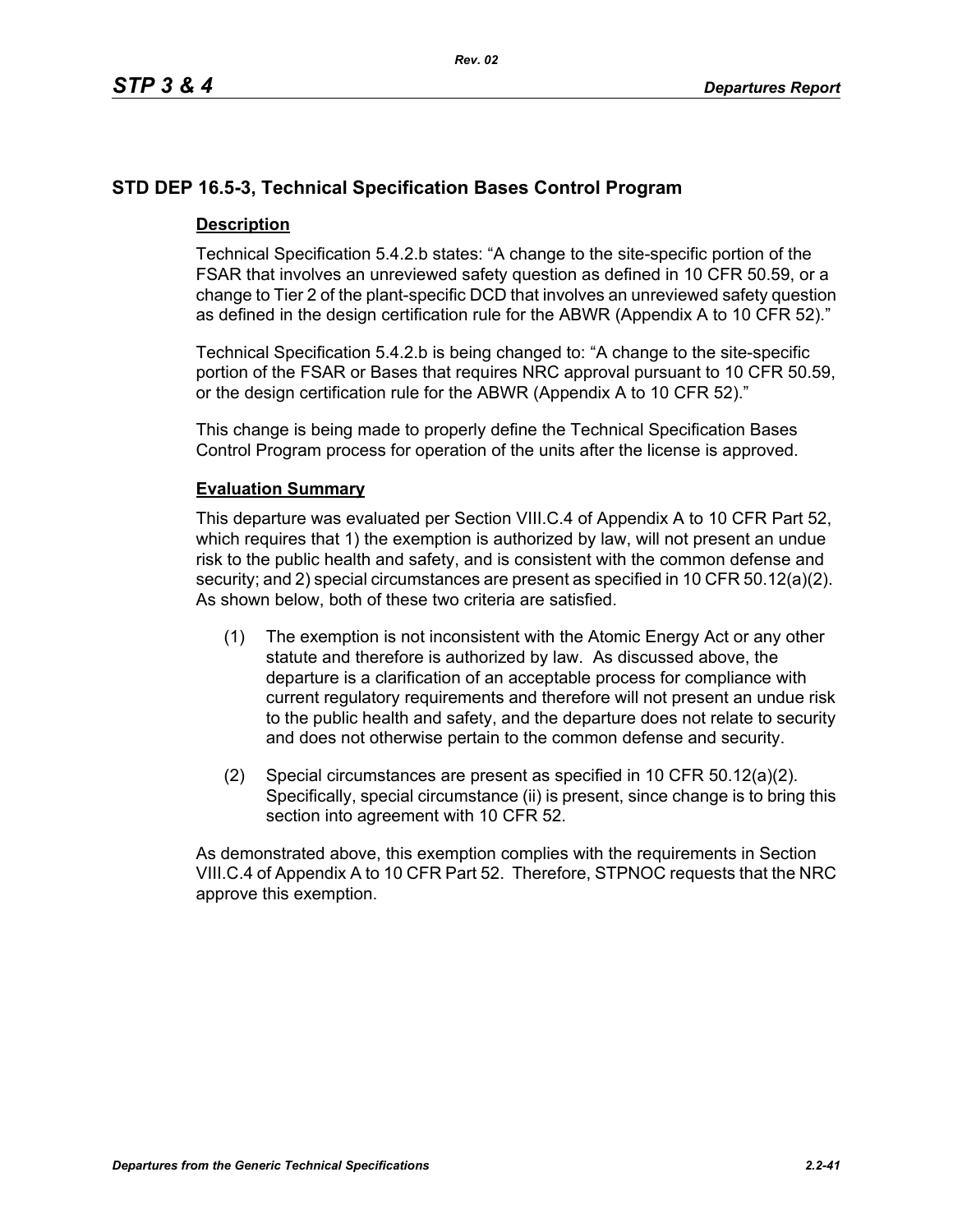### **STD DEP 16.5-4, Reporting Requirements**

#### **Description**

Technical Specification 5.7.1.1 states: "Annual Reports covering the activities of the unit as described below for the previous calendar year shall be submitted by March 31 of each year. The initial report shall be submitted by March 31 of the year following initial criticality."

Technical Specification 5.7.1.1 will be changed to state: "Annual Reports covering the activities of the unit as described below for the previous calendar year shall be submitted by April 30 of each year. The initial report shall be submitted by April 30 of the year following initial criticality."

10 CFR 20.2206 requires this due date by April 30 of each year, this change is necessary to be consistent with the CFR.

#### **Evaluation Summary**

This departure was evaluated per Section VIII.C.4 of Appendix A to 10 CFR Part 52, which requires that 1) the exemption is authorized by law, will not present an undue risk to the public health and safety, and is consistent with the common defense and security; and 2) special circumstances are present as specified in 10 CFR 50.12(a)(2). As shown below, both of these two criteria are satisfied.

- (1) The exemption is not inconsistent with the Atomic Energy Act or any other statute and therefore is authorized by law. As discussed above, the departure is a clarification of an acceptable process for compliance with current regulatory requirements and therefore will not present an undue risk to the public health and safety, and the departure does not relate to security and does not otherwise pertain to the common defense and security.
- (2) Special circumstances are present as specified in 10 CFR 50.12(a)(2). Specifically, special circumstance (ii) is present, since this change is to bring this section into agreement with 10 CFR 52.

As demonstrated above, this exemption complies with the requirements in Section VIII.C.4 of Appendix A to 10 CFR Part 52. Therefore, STPNOC requests that the NRC approve this exemption.

#### **References**

(1) 10 CFR 20.2206 Reports of Individual Monitoring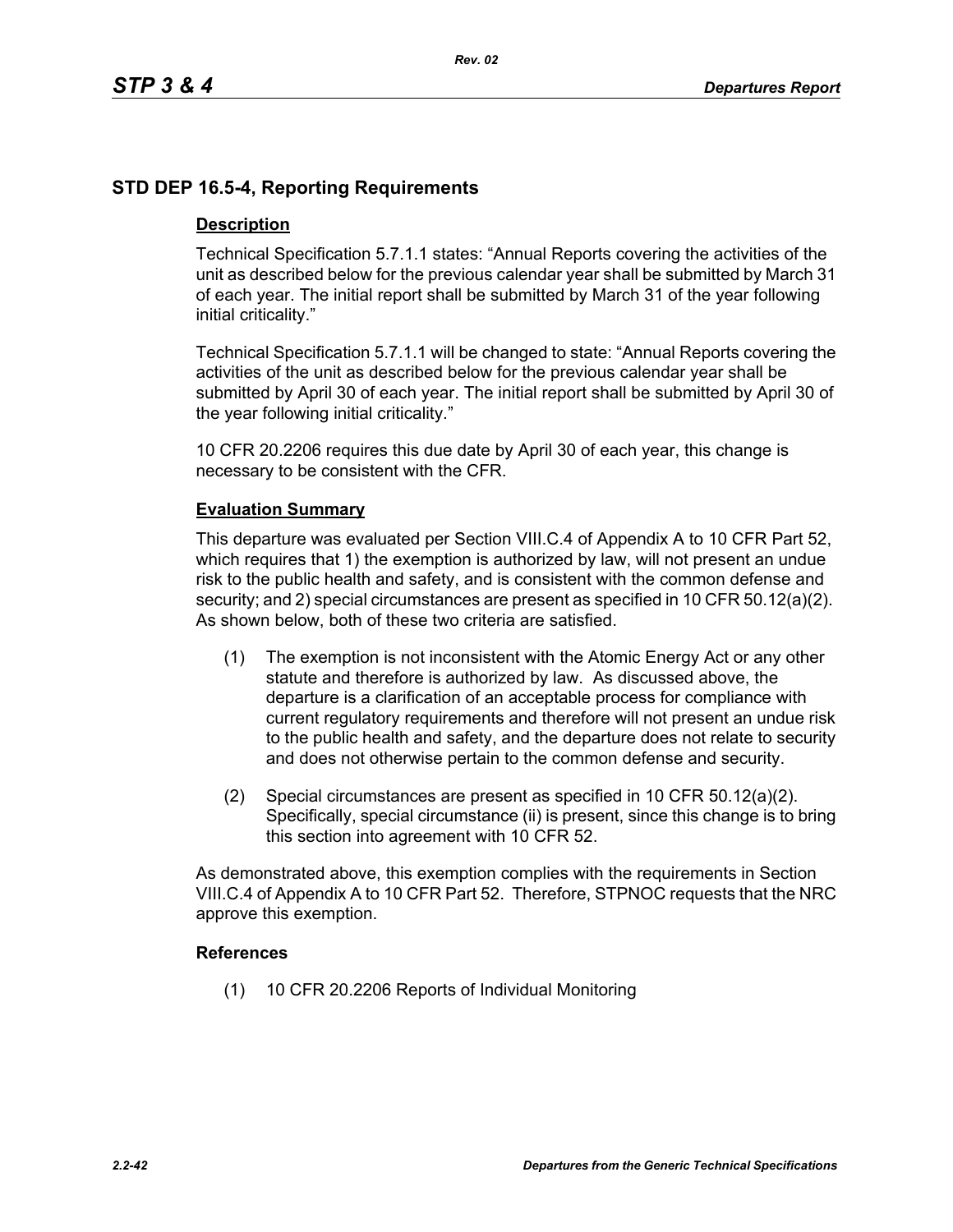## **2.2.3 STD DEP Technical Specifications Editorial Revisions and Clarifications**

The following departures change the Technical Specification wording but neither change nor are caused by an underlying design departure and do not change the intent of the generic Technical Specifications.

These departures are included here and not in Sections 2.2.1 or 2.2.2 above as they meet the general rules for administrative departures as defined in section 1.0. Since they affect Technical Specifications, they require prior NRC approval and are included in this section rather than Section 4.0.

These departures were evaluated per Section VIII.C.4 of Appendix A to 10 CFR Part 52, which requires that 1) the exemption is authorized by law, will not present an undue risk to the public health and safety, and is consistent with the common defense and security; and 2) special circumstances are present as specified in 10 CFR 50.12(a)(2). As shown below, each of these criteria are satisfied.

- (1) These exemptions are not inconsistent with the Atomic Energy Act or any other statute and therefore are authorized by law. As discussed above, the departures are administrative and therefore will not present an undue risk to the public health and safety, and the departures do not relate to security and do not otherwise pertain to the common defense and security.
- (2) Special circumstances are present as specified in 10 CFR 50.12(a)(2). Special circumstance (ii) applies to these exemptions in that the application of the generic Technical Specifications without these changes would not serve their underlying purpose.

As demonstrated above, these exemptions comply with the requirements in Section VIII.C.4 of Appendix A to 10 CFR Part 52. Therefore, STPNOC requests that the NRC approve these exemptions.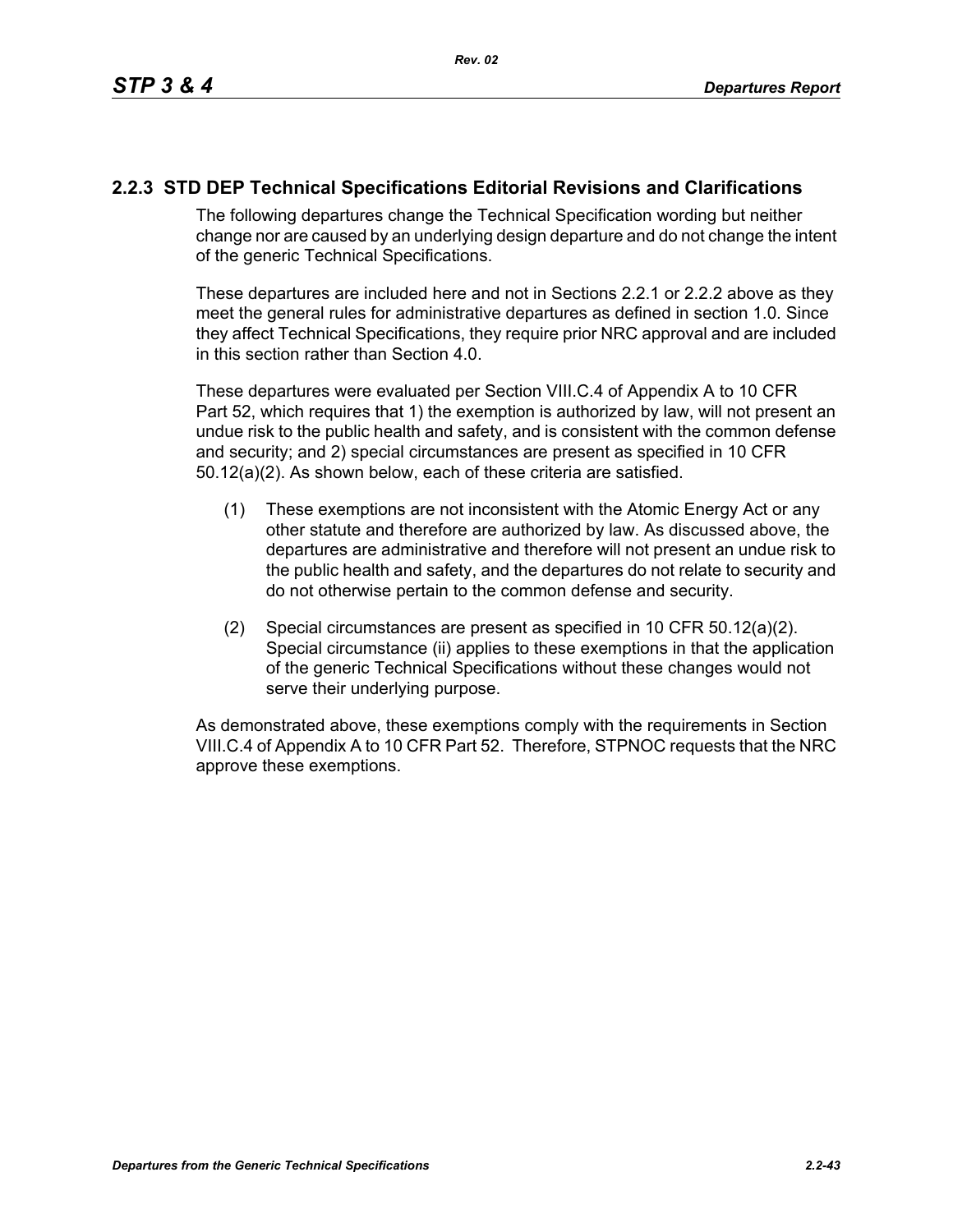## **STD DEP 16.2-2, Safety Limits**

The BWR designs prior to the ABWR had reactor coolant pumps external to the reactor vessel. In the ABWR design the reactor coolant pumps are an internal design. The Technical Specification as written is based on external reactor coolant pumps. The limits for suction and discharge piping are being eliminated for the ABWR Specification to reflect the current design, since the pumps are internal, there are no external pump piping. As cited in DCD Section 5.4.1, all ten recirculation pumps are located inside the reactor coolant pressure boundary. Therefore, the safety limits on pressure for the suction and discharge piping are deleted.

During the design detailing stage of the ABWR development and DCD review, this change was noted and the Technical Specifications updated to reflect the current design. This change to the reference ABWR DCD Technical Specifications is intended to maintain consistency between the design description and the Technical Specifications.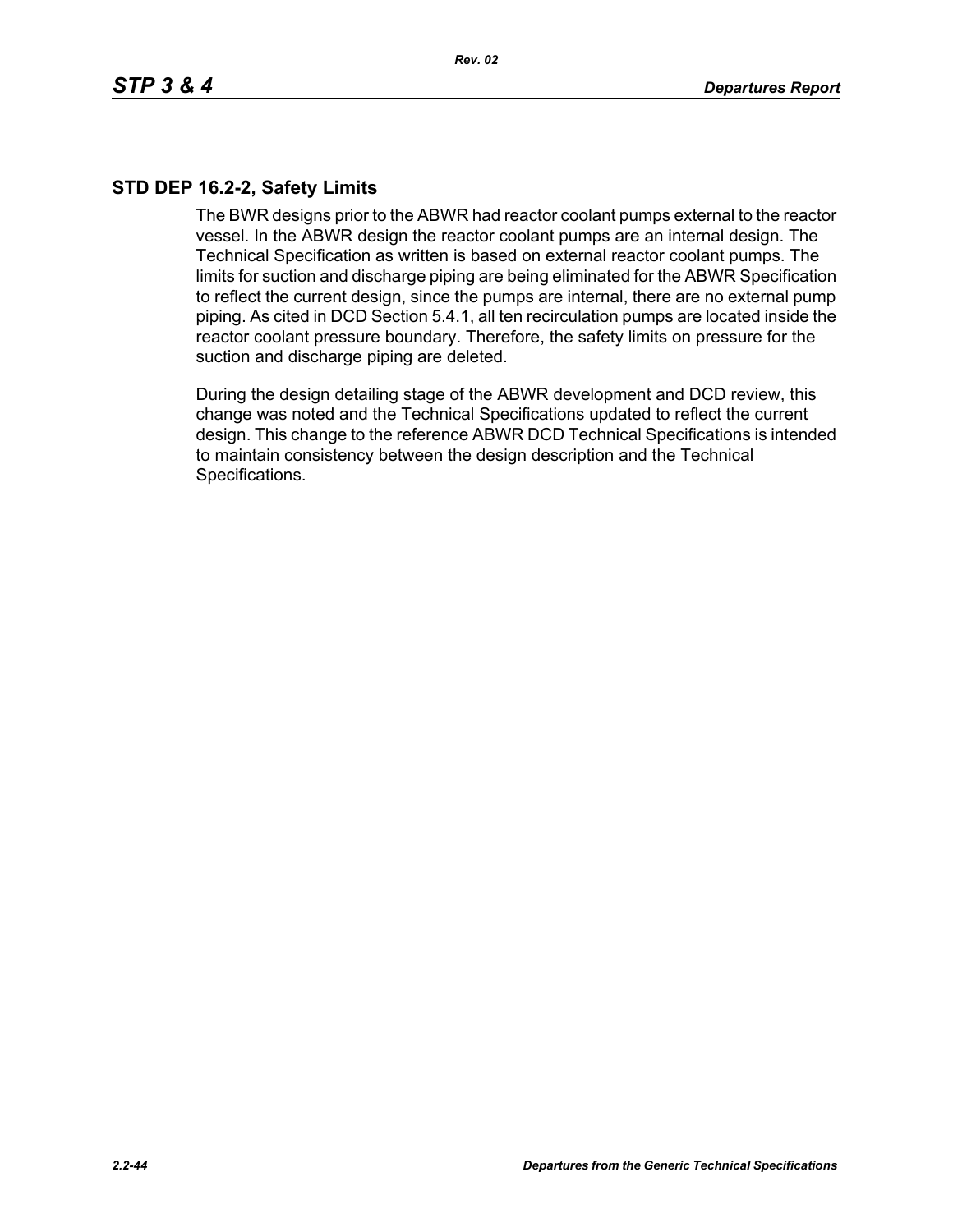# **STD DEP 16.3-1, 3.0, Limiting Condition for Operation (LCO) Applicability**

LCO 3.0.6 references the Specification 5.8 for the Safety Function Determination Program. The actual Specification number for the Safety Function Determination Program is Specification 5.6. Therefore, the Specification number has been corrected in both the Specification and Bases.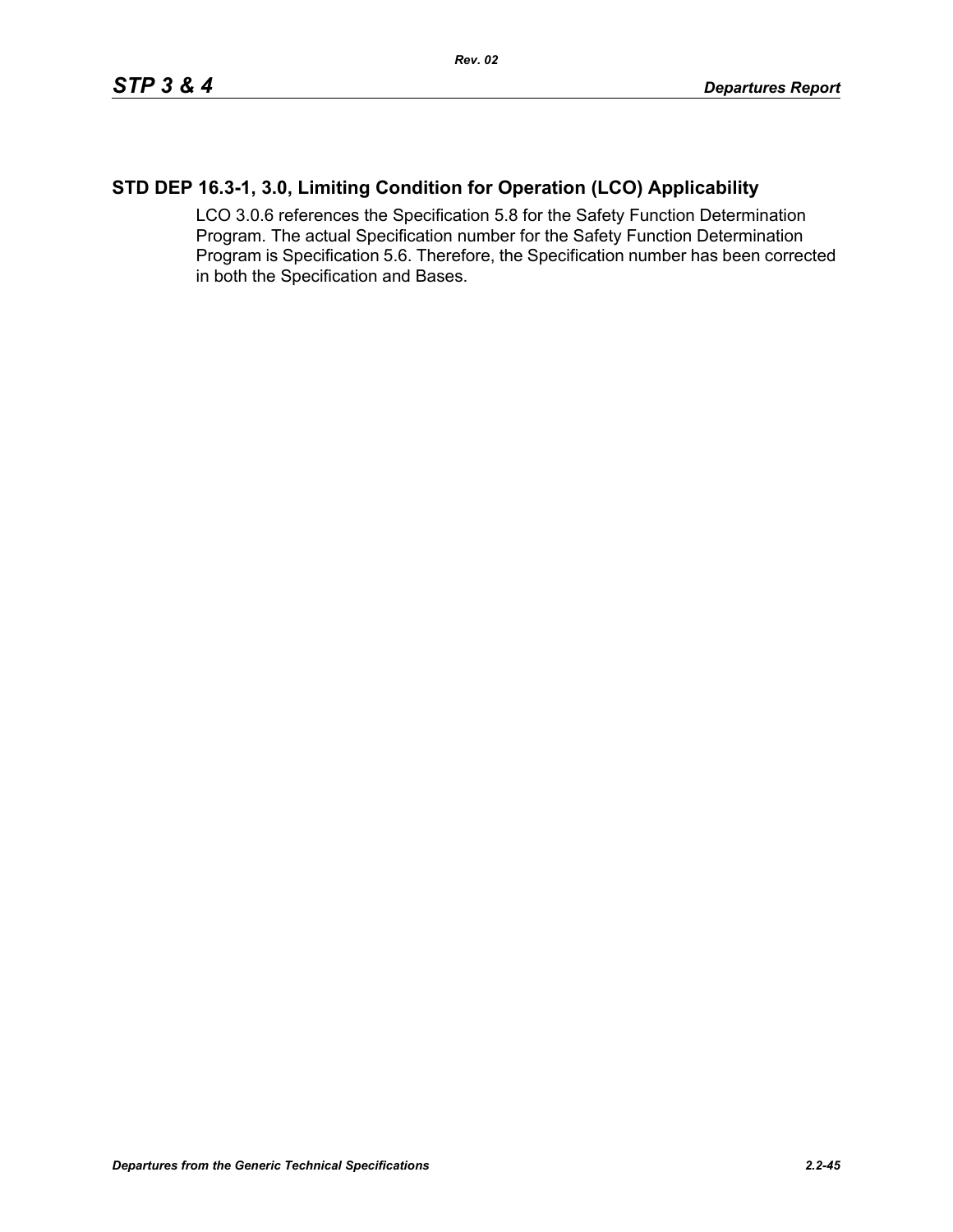## **STD DEP 16.3-2, LCO 3.0 and Surveillance Requirements (SRs)**

The Bases for SR 3.0.1 state that the high pressure core flooder (HPCF) System requires a functional test to be performed at a specified reactor pressure. The HPCF System does not require reactor steam to operate because it utilizes electrical power. The statement is incorrect. The Reactor Core Isolation Cooling System is the appropriate system that should have been referenced. Therefore, high pressure core flooder has been replaced by the Reactor Core Isolation Cooling System.

In addition, tThe Bases for SR 3.0.1 also refers to control rod maintenance during refueling as an example for mode applicability of surveillance requirements. Two errors are corrected in this paragraph. First, the Bases for SR 3.0.1 refers to SR 3.1.3.4 for scram time testing. The appropriate SR is SR 3.1.4.3. SR 3.1.4.3 is the Surveillance performed at lower reactor pressures and is appropriate for this Bases discussion. Second, this Bases section also indicates that the control rod drive scram time testing should be performed at reactor steam dome pressures greater than 5.51 MPaG. However per Technical Specification 3.1.4 SR 3.1.4.1, SR 3.1.4.2, and SR 3.1.4.4 this testing should be performed at reactor steam dome pressures greater than or equal to 6.55 MPaG. The pressure listed in the description for the Bases for SR 3.0.1 is revised accordingly.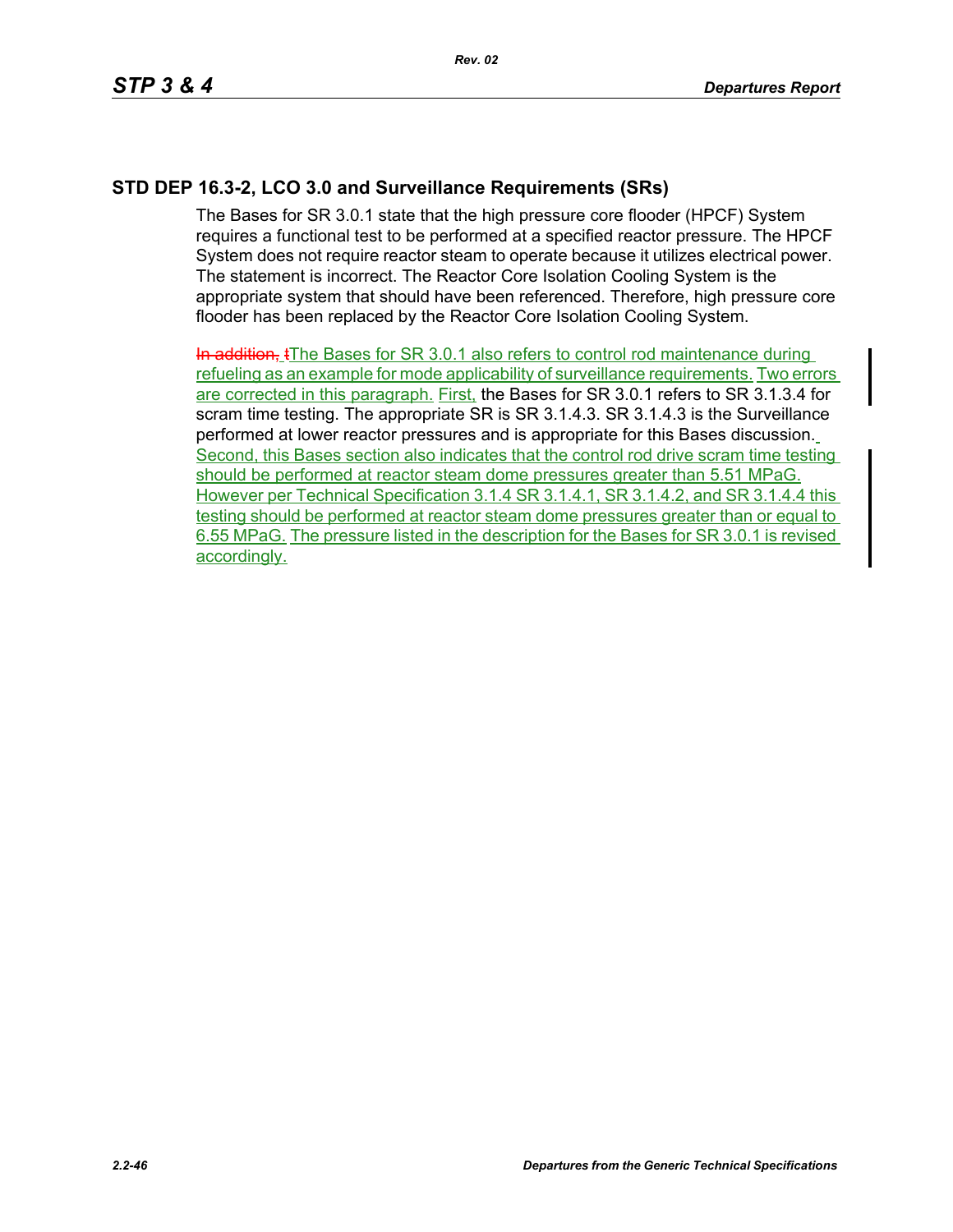## **STD DEP 16.3-3, LCO 3.1.7, Standby Liquid Control (SLC) System**

The Bases states that "Because the minimum required boron solution concentration is the same for both ATWS mitigation and cold shutdown (unlike some previous reactor designs) then if the boron solution concentration is less than the required limit, both SLC subsystems shall be declared inoperable." The Required Actions for LCO 3.1.7 include Condition A that requires entry when concentration of boron in solution is not within limits. The Required Action is to restore concentration of boron in solution to be within limits within 72 hours and 10 days from discovery of failure to meet the LCO. The Bases is not consistent with the LCO therefore, the Bases statement has been deleted.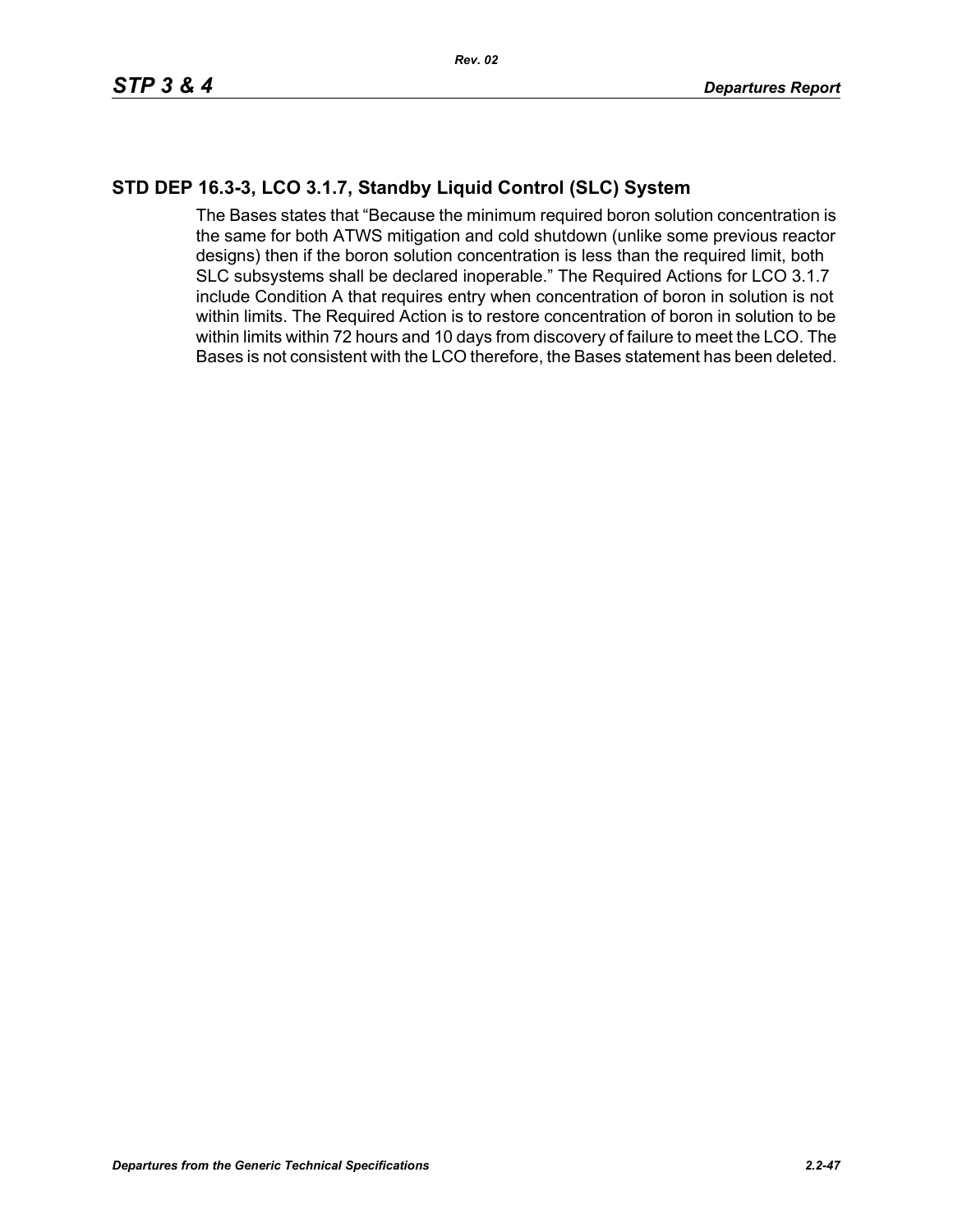# **STD DEP 16.3-4, LCO 3.1.1, Shutdown Margin (SDM)**

The Bases of SR 3.1.1.1 states, "Local critical tests require the withdrawal of out of sequence control rods. This testing would therefore require bypassing of the Rod Worth Minimizer to allow the out of sequence withdrawal, and therefore additional requirements must be met (see LCO 3.10.7, "Control Rod Testing-Operating")." This statement has been replaced with, "This testing is performed in accordance with LCO 3.10.7, "Control Rod Testing-Operating" or LCO 3.10.8, "SDM Test-Refueling" where additional requirements are required to be met." This change is made to be consistent with the Specifications in the Special Operations LCO section of the Technical Specifications.

LCO 3.10.7 states, "The requirements of LCO 3.1.6, "Rod Pattern Control," may be suspended and control rods bypassed in the Rod Action and Position Information (RAPI) Subsystem as allowed by SR 3.3.5.1.7, to allow performance of SDM demonstrations, control rod scram time testing, control rod friction testing, and the Startup Test Program, provided conformance to the approved control rod sequence for the specified test is verified by a second licensed operator or other qualified member of the technical staff." This has been replaced with the requirements of LCO 3.1.6 - "Rod Pattern Control" - may be suspended to allow performance of SDM demonstrations, control rod scram time testing, control rod friction testing, and the Startup Test Program, provided LCO 3.3.5.1 - "Control Rod Block Instrumentation" for Function 1.b of Table 3.3.5.1-1 is met with the approved control rod sequence or conformance to the approved control rod sequence for the specified test is verified by a second licensed operator or other qualified member of the technical staff." Consistent changes have also been made to the Bases and surveillances have been modified to ensure the LCO is met depending on the option taken. These changes are made to be consistent with the allowances in LCO 3.10.8 that either requires the LCO 3.3.5.1, "Control Rod Block Instrumentation," MODE 2 requirements for Function 1.b of Table 3.3.5.1-1 or conformance to the approved control rod sequence for the SDM test is verified by a second licensed operator or other qualified member of the technical staff.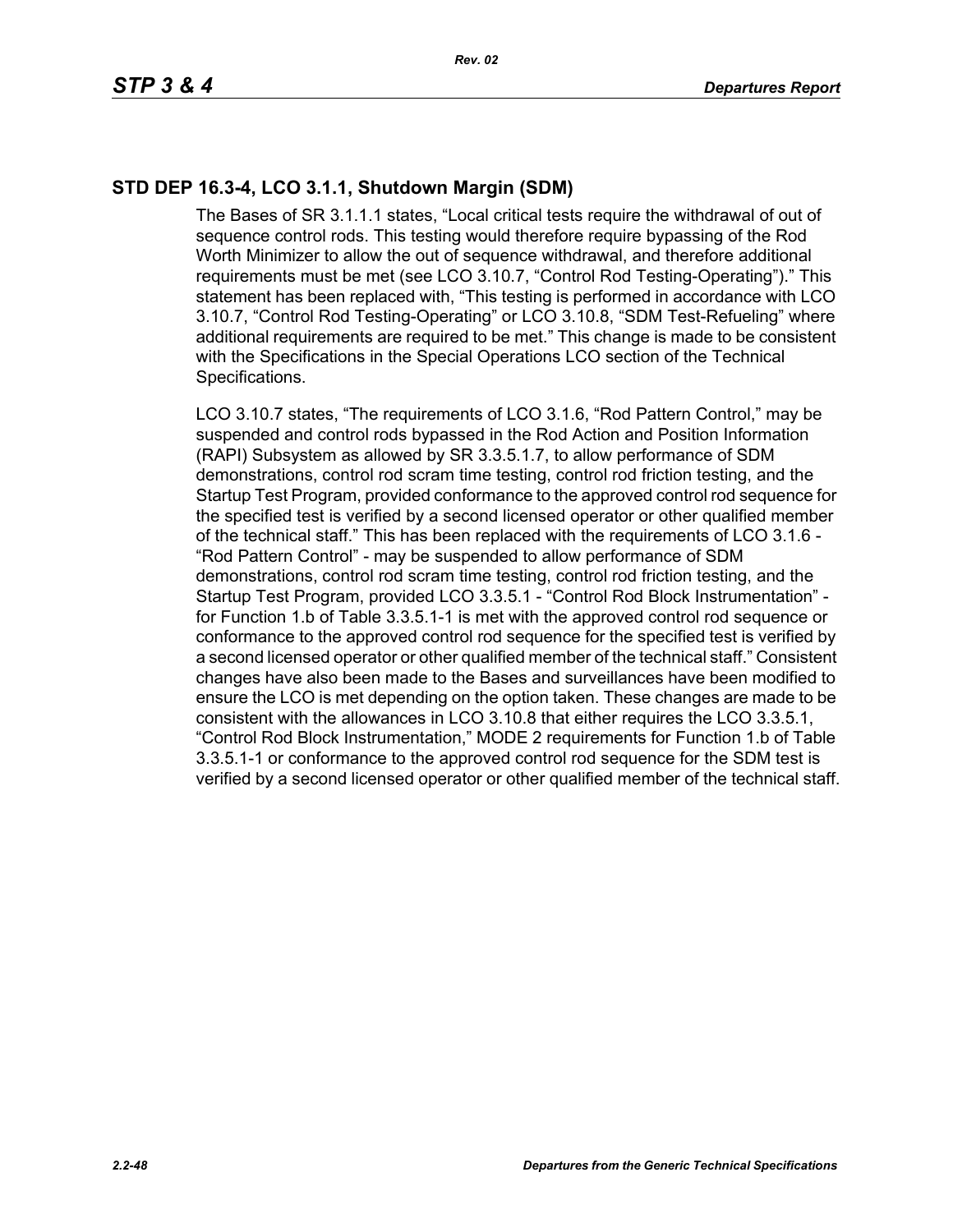### **STD DEP 16.3-5, LCO 3.4.1, Reactor Internal Pumps (RIPs)-Operating**

The LCO 3.4.1 requires the reactor internal pumps to be "operating." SR 3.4.1.1 requires the reactor internal pumps to be OPERABLE. SR 3.4.1.1 has been revised to be consistent with the LCO. Therefore, the SR is modified to require the pumps to be operating. The same change has been made to the Bases of SR 3.4.1.1.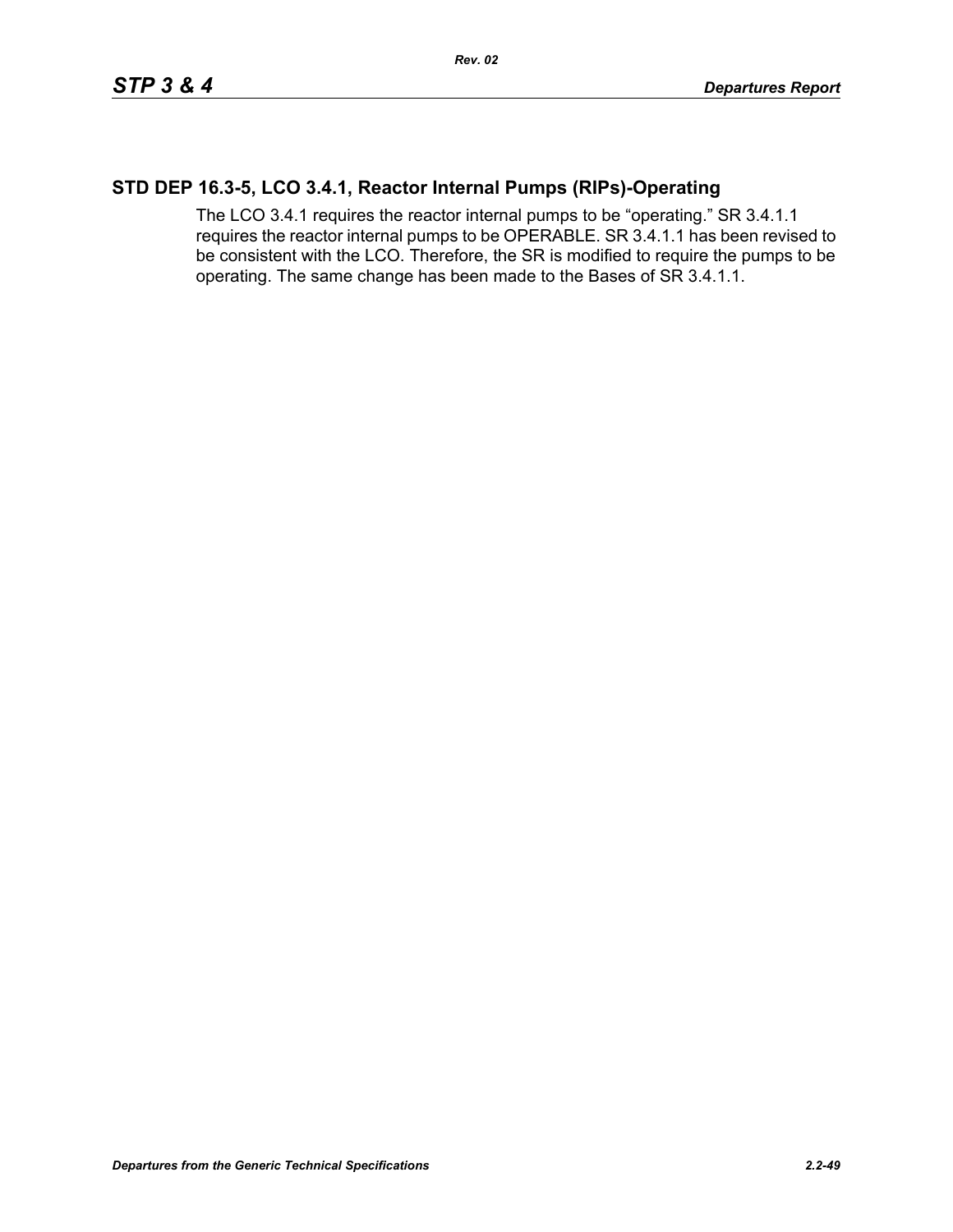### **STD DEP 16.3-6, LCO 3.4.1, Reactor Internal Pumps (RIPs)-Operating**

The Bases Background section of LCO 3.4.1 states that, "The reason for having variable recirculation flow is to compensate for reactivity effects of boiling over a wide range of power generation (i.e. 55 to 100% RTP)." The lower end of the range has been changed from "55" to "70" to be consistent with the design (i.e., DCD Section 5.4.1.2 Power Generation Design Bases).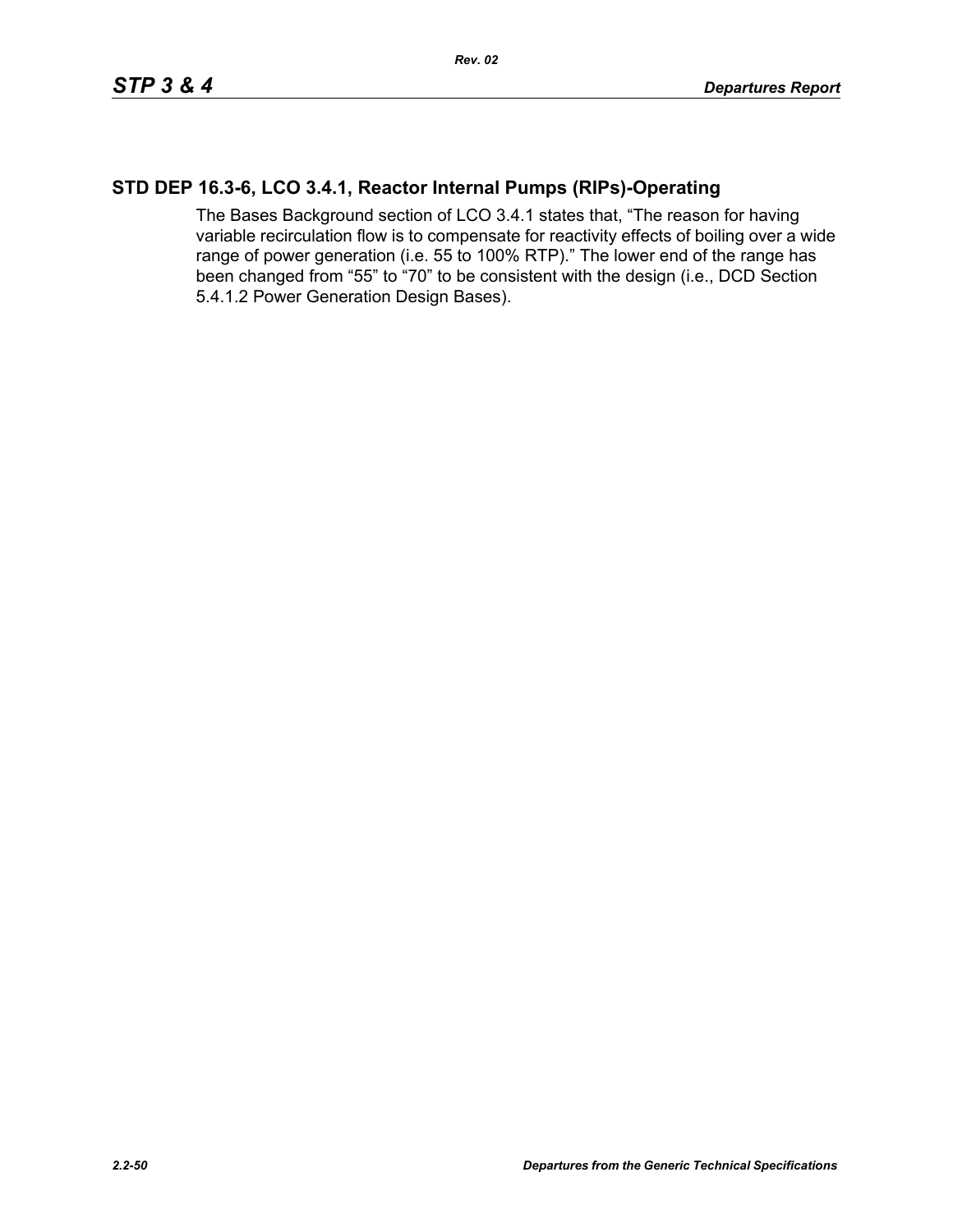## **STD DEP 16.3-7, LCO 3.4.2, Safety/Relief Valves (S/RVs)**

The Bases states "The transient evaluations in Reference 3 are based on these setpoints, but also include the additional uncertainties of  $+/-1\%$  of the nominal setpoint to account for potential setpoint drift to provide an added larger degree of conservatism." Reference 3 is DCD Chapter 15. The transients in Chapter 15 do not take credit for the "safety" function of the safety relief valves, but credit the "relief" function. Therefore, the phrase has been modified to indicate that the "overpressurization evaluation" is the appropriate event as documented in Reference 2 (DCD Tier 2, Section 5.2.2).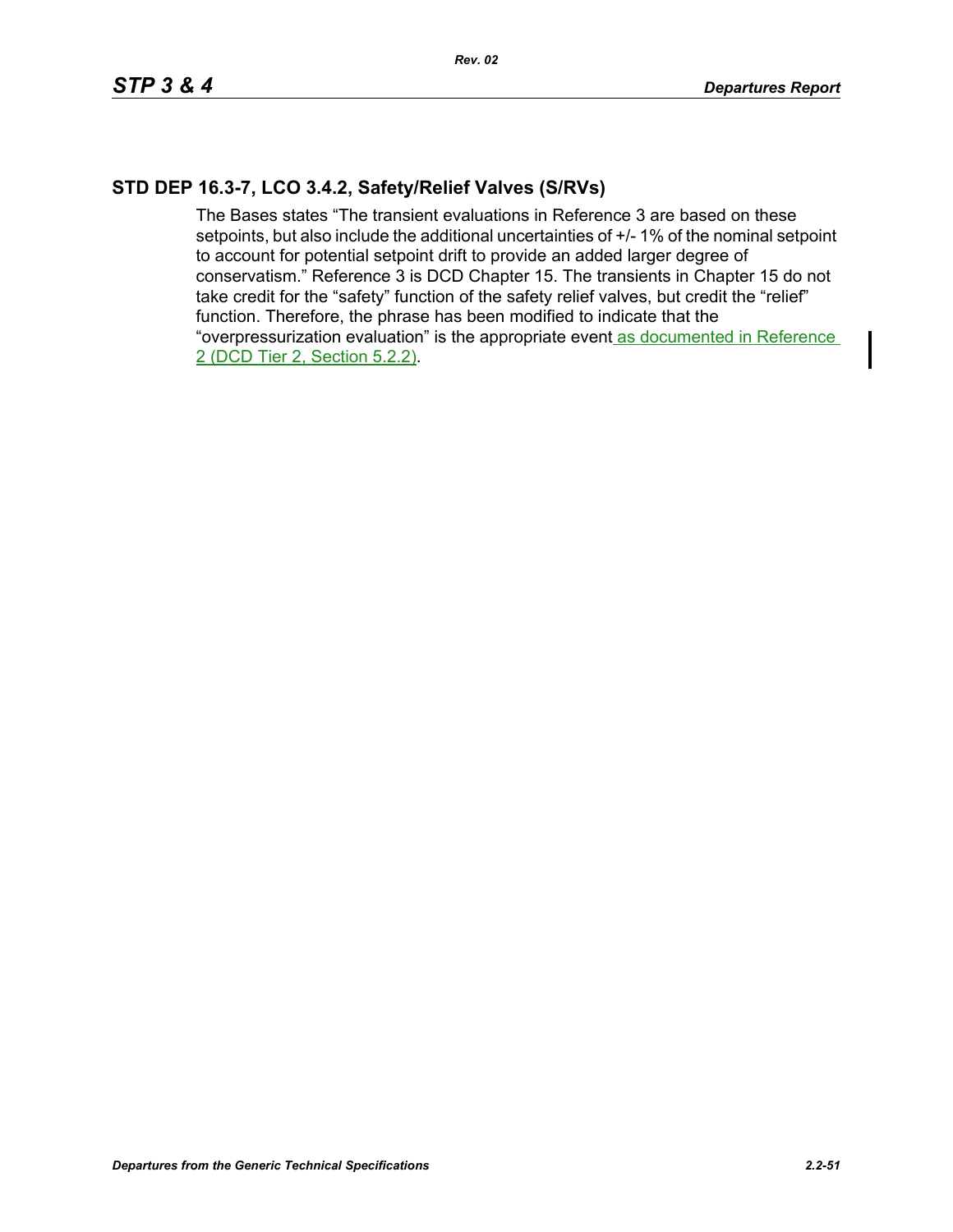# **STD DEP 16.3-8, LCO 3.4.9 RCS Pressure and Temperature (P/T) Limits**

The LCO 3.4.9 Bases Applicable Safety Analyses of LCO 3.4.9 section states that, "Reference 7 establishes the methodology for determining the P/T limits." Reference 7 is NEDO 21778-A, which<del>. Specification 5.7.1.6 includes a bracketed place holder so</del> that a COL applicant will provide all the analytical methods used to determine the pressure and temperature limits and the heatup and cooldown rates. NEDO 21778-A is not the correct reference. This document does not include the methodology for determining P/T Limits for the ABWR. Therefore it has been deleted as a reference and a bracketed requirement has been added to provide the "ABWR P/T Limit-Methodology." This change corrects the LCO 3.4.9 Bases making it consistent with Technical Specification 5.7.1.6. A new methodology will be developed prior to fuel load.

Additionally, the bracketed information in Section 5.7.1.6 has been replaced with "Regulatory Guide 1.99, Revision 2 and in accordance with 10 CFR 50, Appendix G." The methodology establishing the ABWR P/T Limits is described in Regulatory Guide 1.99 Revision 2 and is in accordance with 10 CFR 50, Appendix G, as described in the Bases Background section of LCO 3.4.9.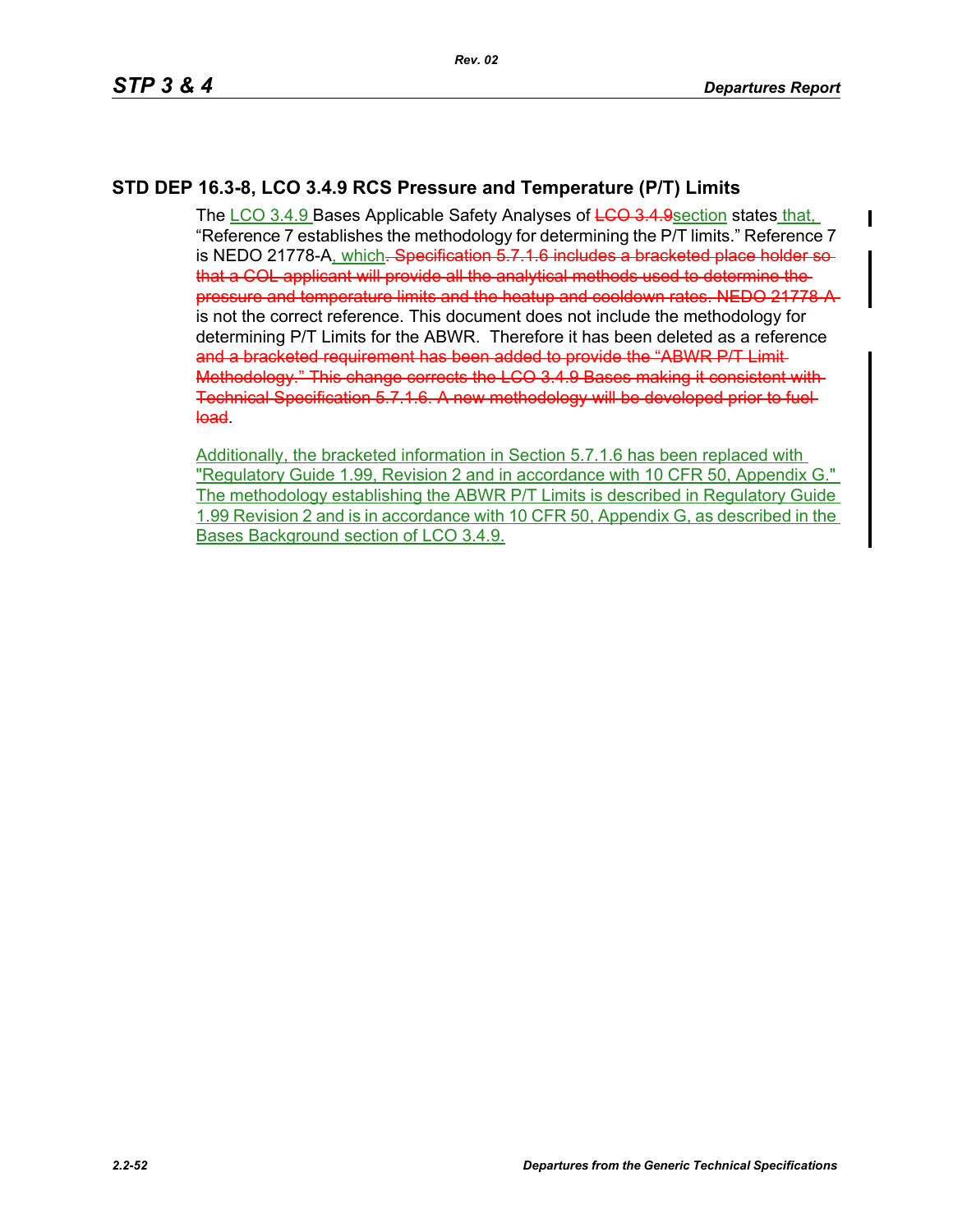## **STD DEP 16.3-9, LCO 3.4.7 Alternate Decay Heat Removal**

The Fuel Pool Cooling and Cleanup System can be used as an alternate source of decay heat removal in MODE 5. It cannot be used for decay heat removal in MODE 3 or MODE 4.The Bases required action for LCO 3.4.7 and LCO 3.4.8 states that the Spent Fuel Pool Cooling System may be used as an alternate decay heat removal system during MODE 3 and MODE 4, respectively. The Bases of LCO 3.9.7 and LCO 3.9.8 does not include the Spent Fuel Pool Cooling System as a method for alternate decay heat removal system during MODE 5 operations. The Spent Fuel Pool Cooling System cannot be used for decay heat removal in MODE 3 and 4 so it has beendeleted from Specifications 3.4.7 and 3.4.8, however it can be used in MODE 5 therefore, it has been added to the Bases of 3.9.7 and 3.9.8. The Fuel Pool Cooling and Cleanup System has been deleted as an alternate source of decay heat removal from Technical Specifications 3.4.7 and 3.4.9. Likewise, the Fuel Pool Cooling and Cleanup System has been added to the Bases for Action A1 in Sections 3.9.7 and 3.9.8. The name "Spent Fuel Pool Cooling System" is changed to "Fuel Pool Cooling and Cleanup (FPC) System" to be consistent with DCD Tier 1, Section 2.6.2 and the plant specific P&IDs.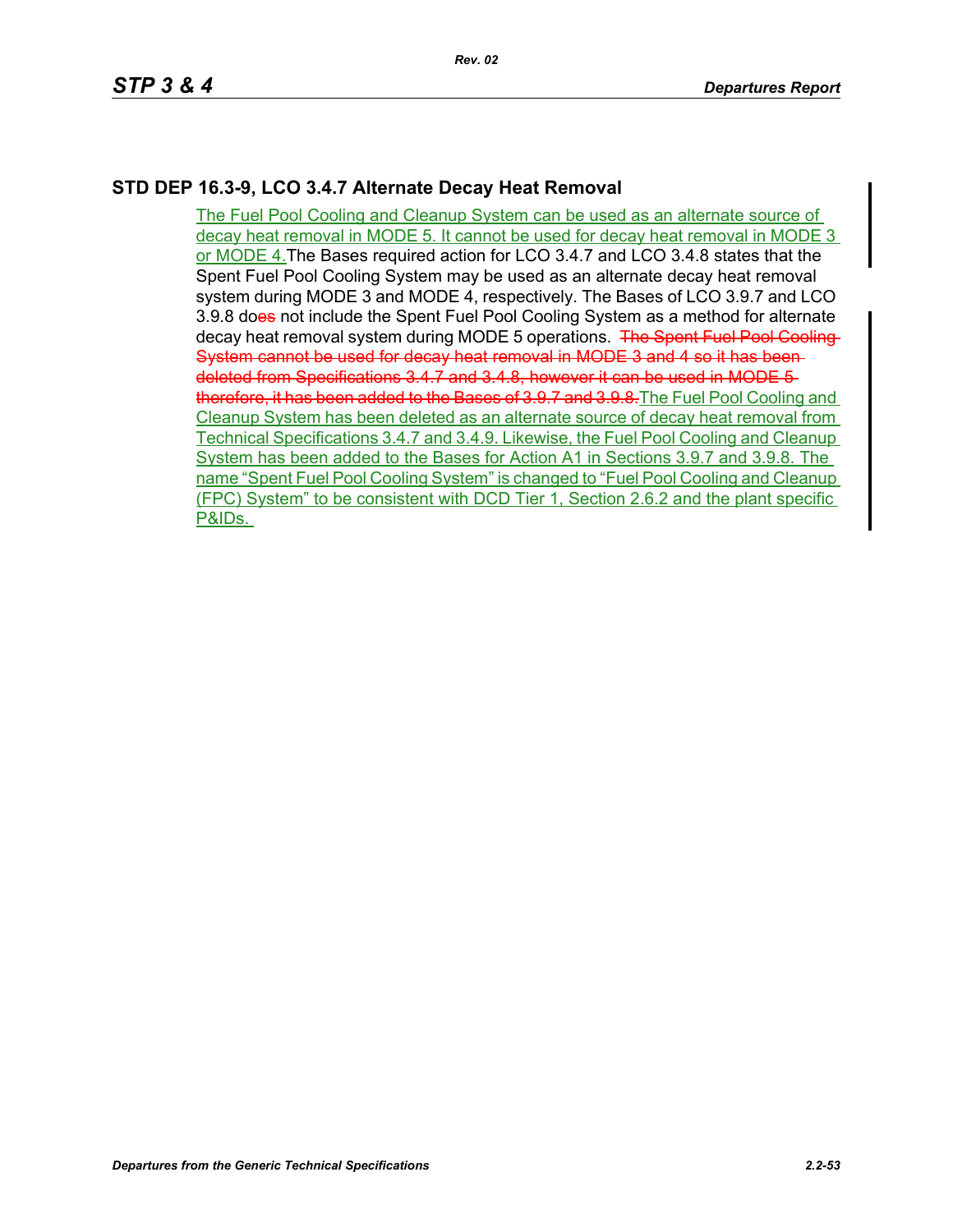# **STD DEP 16.3-10, LCO 3.5.1, ECCS-Operating**

The Bases Background provides a range of pressures in which the High Pressure Core Flooder (HPCF) System and the Reactor Core Isolation Cooling System are designed to operate. The appropriate ranges for HPCF and RCIC have been included in the Bases.

The Bases Background states that HPCF System includes a full flow test line that routes water from and to the CST. CST has been replaced with suppression pool to be consistent with the actual design.

The Bases Background provides a description of the pneumatic supply to the Automatic Depressurization System valves. The Bases description has been modified for clarity.

The LCO Bases provide a summary of Specifications that support the Function of the Emergency Core Cooling Systems during the operating MODES. Specification LCO 3.7.2, RCW/RSW and UHS-Shutdown, and LCO 3.7.3, RCW/RSW and UHS-Refueling are also referenced in the Bases discussion. These Specification do not apply during the same MODES as Specification 3.5.1, therefore the Specifications have been deleted from the Bases discussion.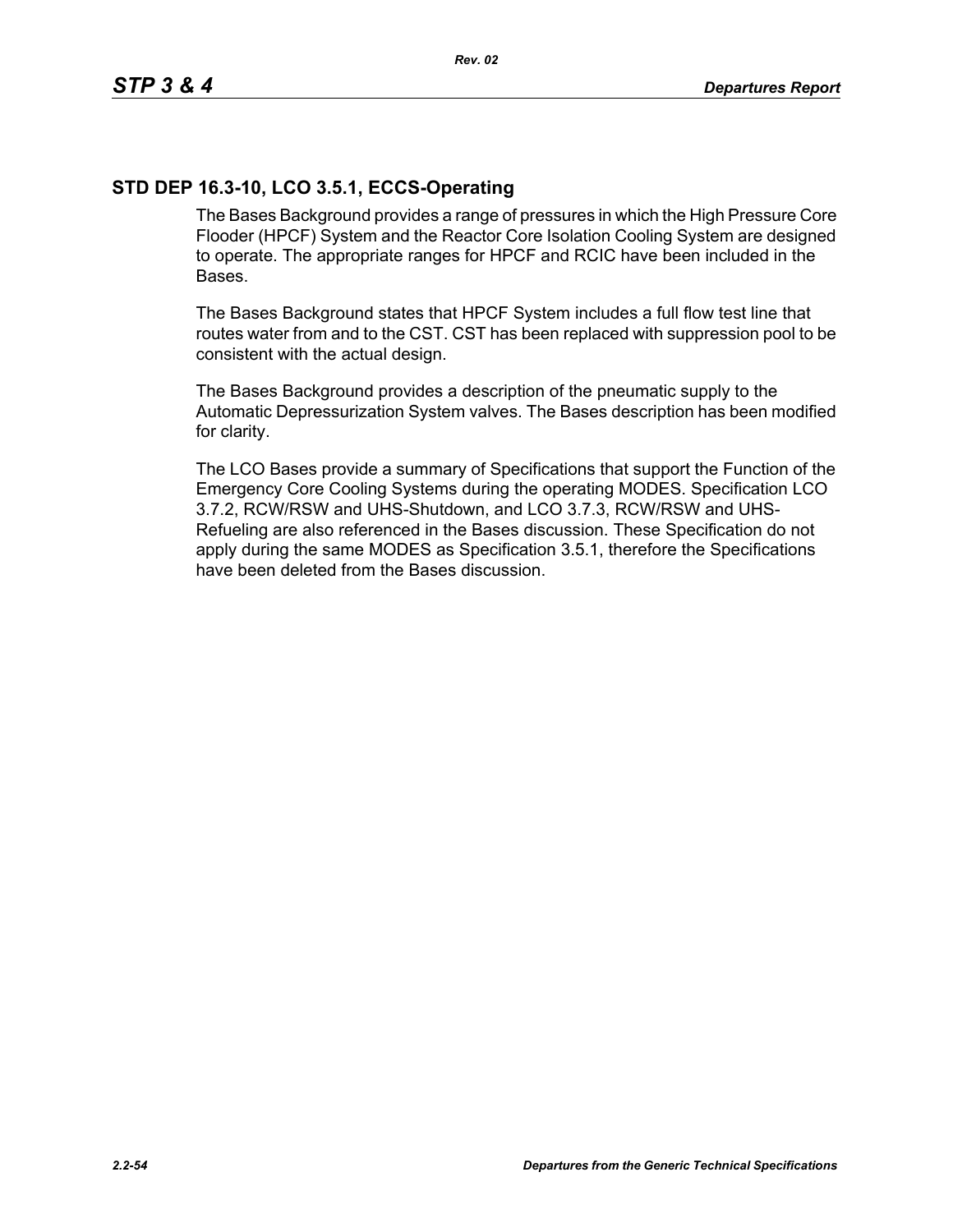## **STD DEP 16.3-11, 3.4.3 RCS Operational LEAKAGE**

The Bases states, "Crack behavior from experimental programs (Refs. 4 and 5) shows leak rates of tens of thousands liters per second will precede crack instability. The text change from "tens of thousands liters per second" to "hundreds of liters per minute" is consistent with industry guidance and NRC communications."

Reference 5 is NUREG-76/067, October 1975. This reference has been changed to NUREG 75/067 since it is the appropriate reference number.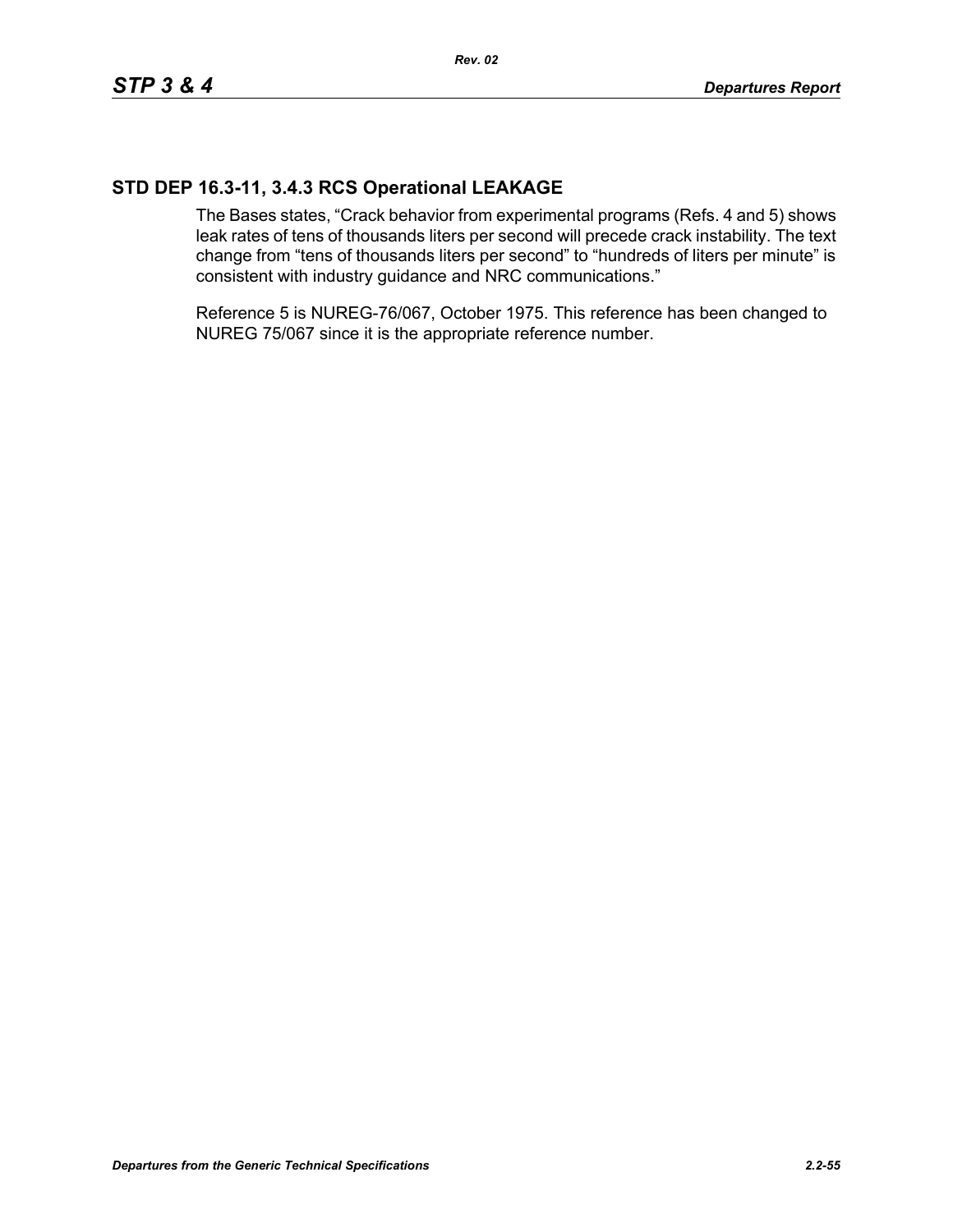$\blacksquare$ 

 $\mathbf I$ 

### **STD DEP 16.3-12, LCO 3.9.7, Residual Heat Removal Flow Path**

The ABWR DCD Technical Specification (TS) Bases B 3.9.7 and B 3.9.8 describe the flow path of the RHR Shutdown Cooling System to the reactor pressure vessel. For RHR subsystems B and C it currently states that each pump discharge to the reactor is via the "RHR inlet nozzles." This has been changed to "RHR low pressure flooder spargers" consistent with design and the Bases of B 3.4.7 and B 3.4.8.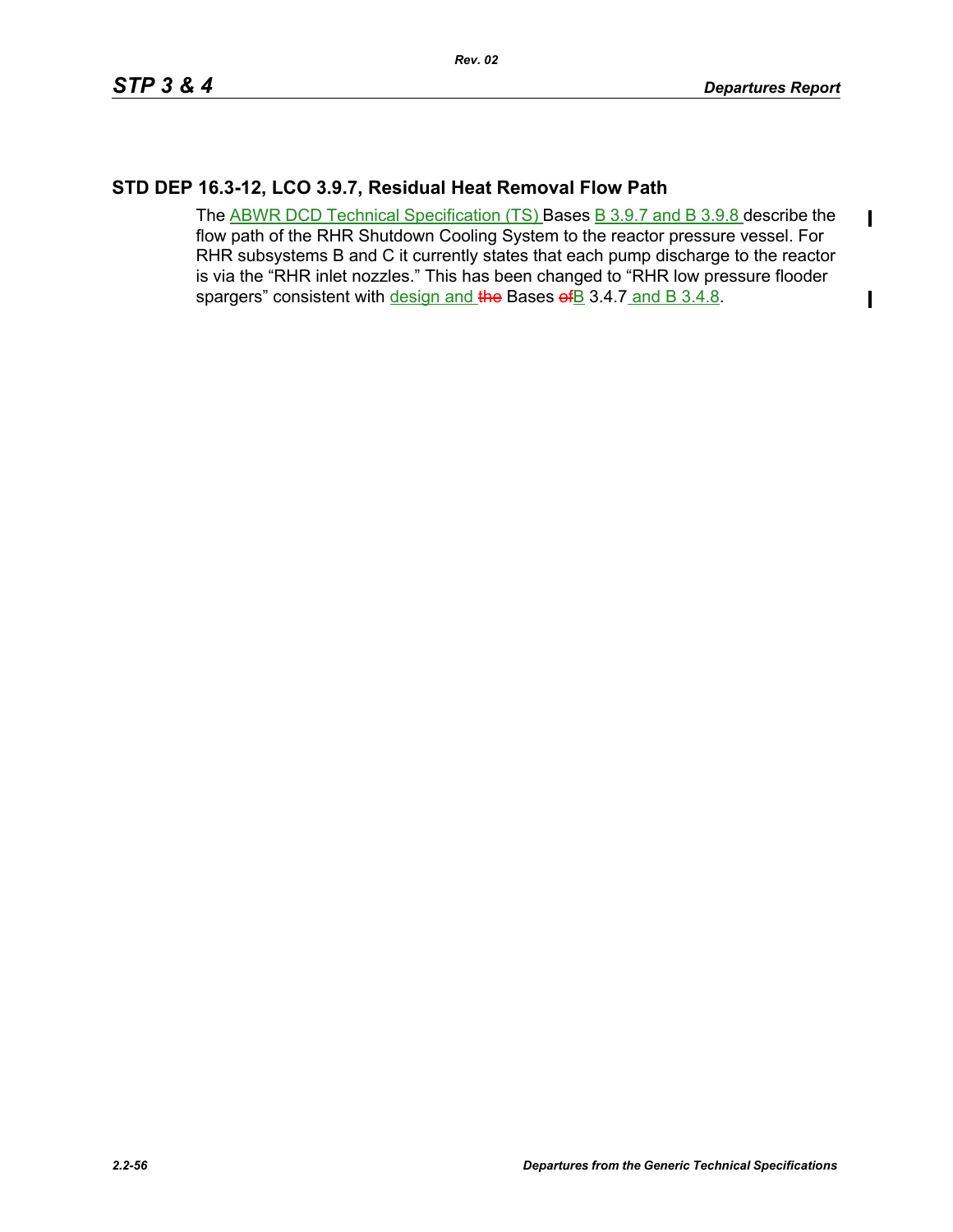### **STD DEP 16.3-13, LCO 3.9.8, Residual Heat Removal (RHR) - "Low Water Level" Applicability**

The Applicability of Specification 3.9.8 is MODE 5 with irradiated fuel in the reactor pressure vessel (RPV) and with the water level < 7.0 m above the top of the RPV flange. The LCO Bases states, "In MODE 5 with the water level < 7.0 m above the reactor pressure vessel (RPV) flange two RHR shutdown cooling subsystems must be OPERABLE." The Bases description has been modified to be consistent with the Specification.

In addition the Bases for the Required Actions state, "If at least one RHR subsystem is not restored to OPERABLE status immediately, additional actions are required to minimize any potential fission product release to the environment." The sentence has been changed to "With the required shutdown cooling subsystem(s) inoperable and the required alternate method(s) of decay heat removal not available in accordance with Required Action A.1, additional actions are required to minimize any potential fission product release to the environment." This change is made to be consistent with the requirements in the Specification.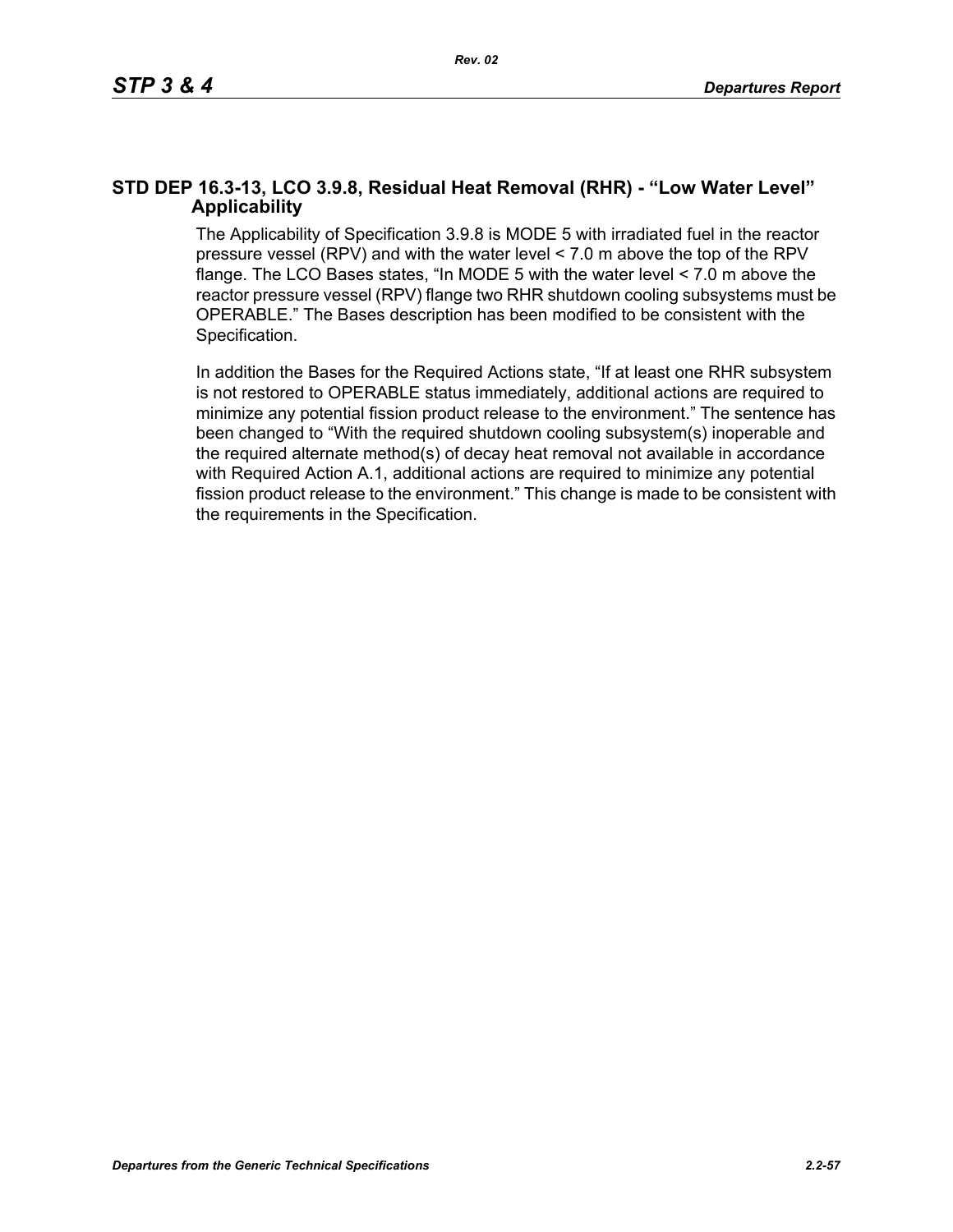# **STD DEP 16.3-14, LCO 3.9.2, Refuel Position Rod-Out Interlock**

The Applicability Bases refers to LCO 3.1.2, Reactivity Anomalies, when referring to control rods. The appropriate LCO is 3.1.3, Control Rod OPERABILITY.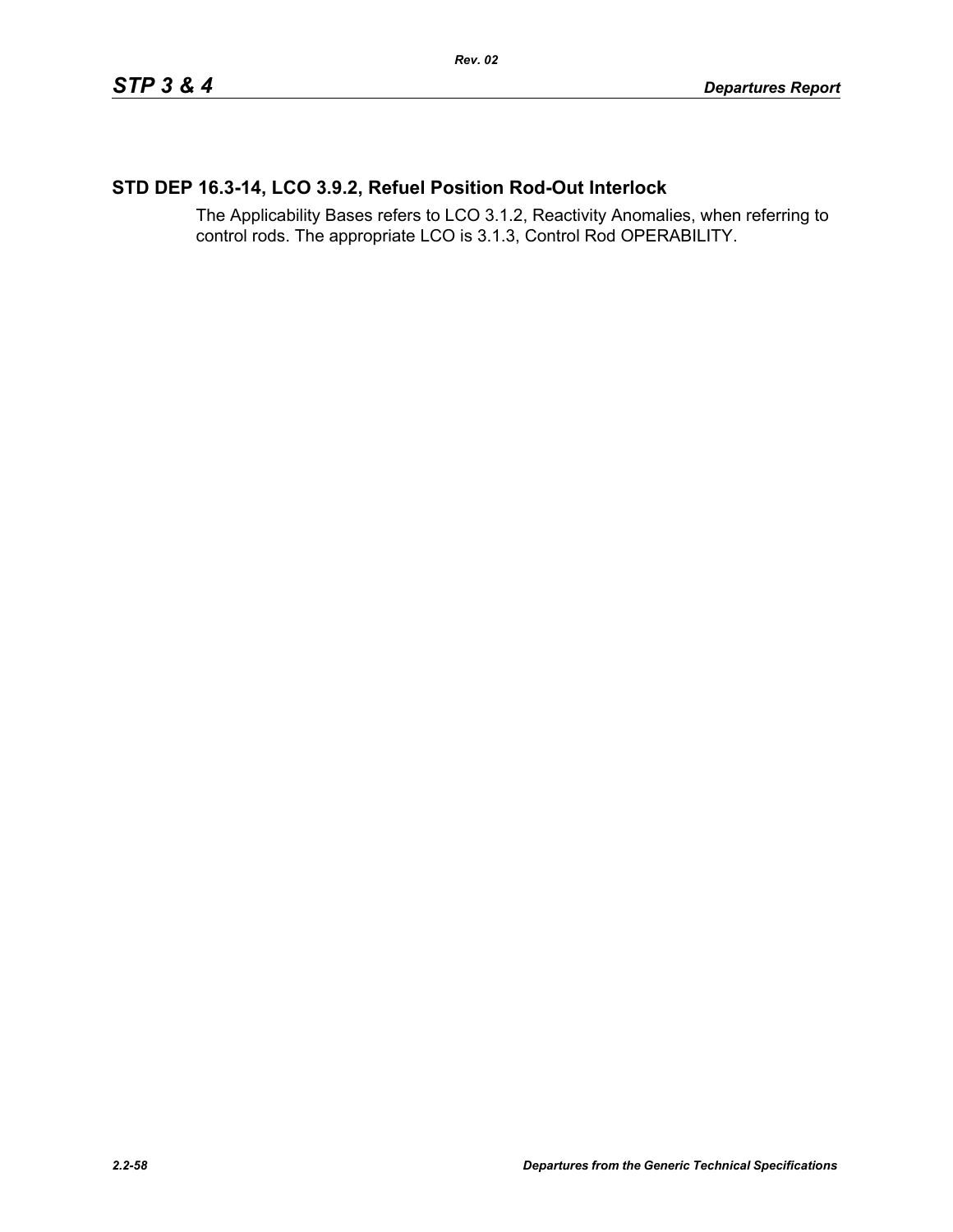# **STD DEP 16.3-15, LCO 3.9.5, Control Rod OPERABILITY - Refueling**

The accumulator pressure in SR 3.9.5 has been changed from 10.49 to 12.75 MPAG to be consistent with the Bases. A lower pressure in the accumulators has not been determined for the ABWR design. This pressure is consistent with the pressure in LCO 3.1.5, Control Rod Scram Accumulators in MODE 1 and 2.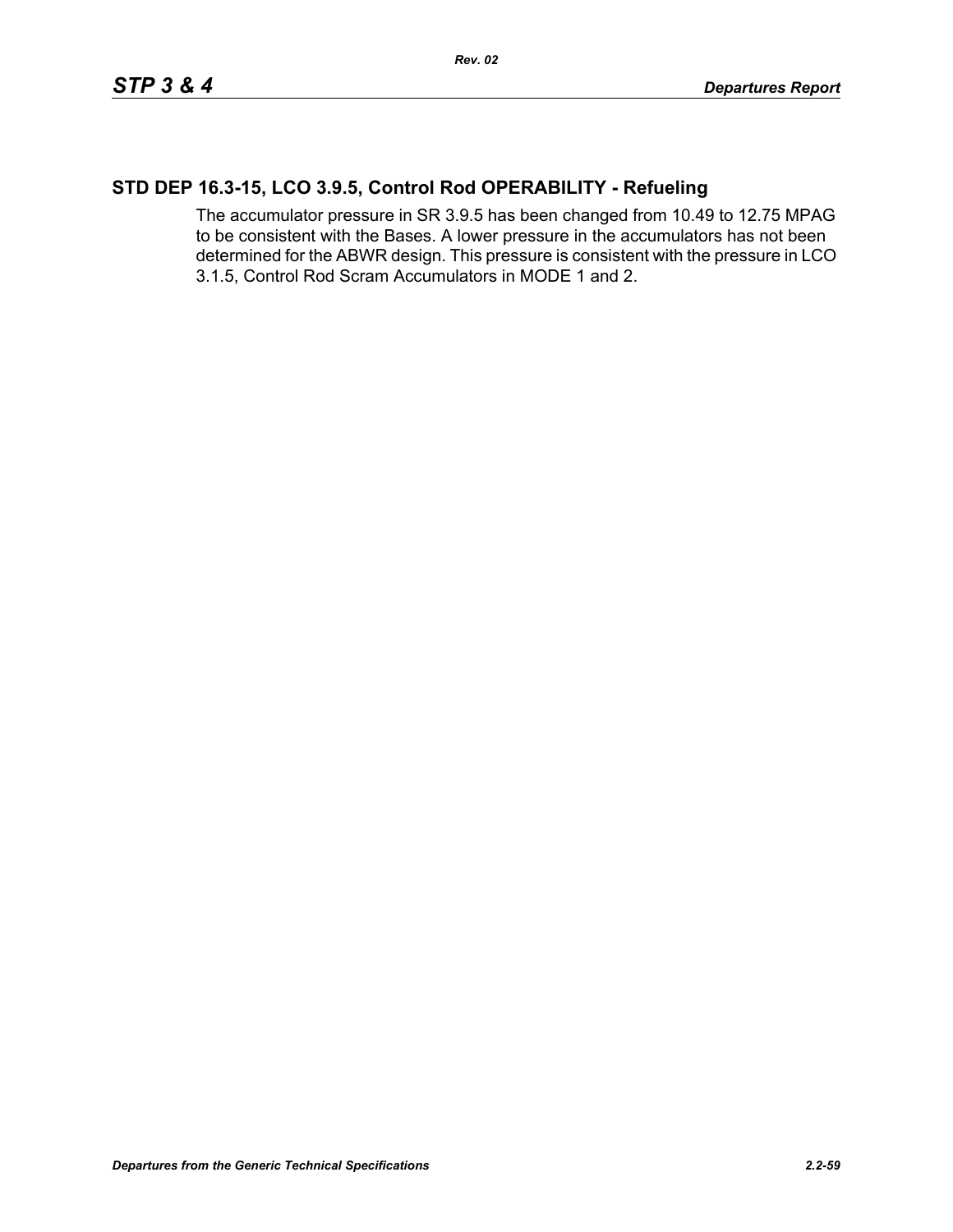$\mathbf{I}$ 

I

#### **STD DEP 16.3-16, LCO 3.7.1, Reactor Building Cooling Water (RCW) System, Reactor Service Water (RSW) System, and Ultimate Heat Sink (UHS)- Operating and LCO 3.7.2, Reactor Building Cooling Water (RCW) System, Reactor Service Water (RSW) System and Ultimate Heat Sink (UHS) - Shutdown**

LCO 3.7.1 includes a Required Action  $C.\overline{42}$  that requires restoration of two inoperable RCW/RSW or UHS divisions to OPERABLE status within 14 days. LCO 3.7.2 includes a Required Action B.2 that requires restoration of two inoperable RCW/RSW or UHS divisions to OPERABLE status within 14 days. These Required Actions have been deleted since redundant requirements are already included in other Condition A of each Specification. The change is consistent with the Completion Time Rules of Section 1.3.

Likewise these actions, which are described in Technical Specification Bases sections B3.7.1 and B3.7.2, have been deleted.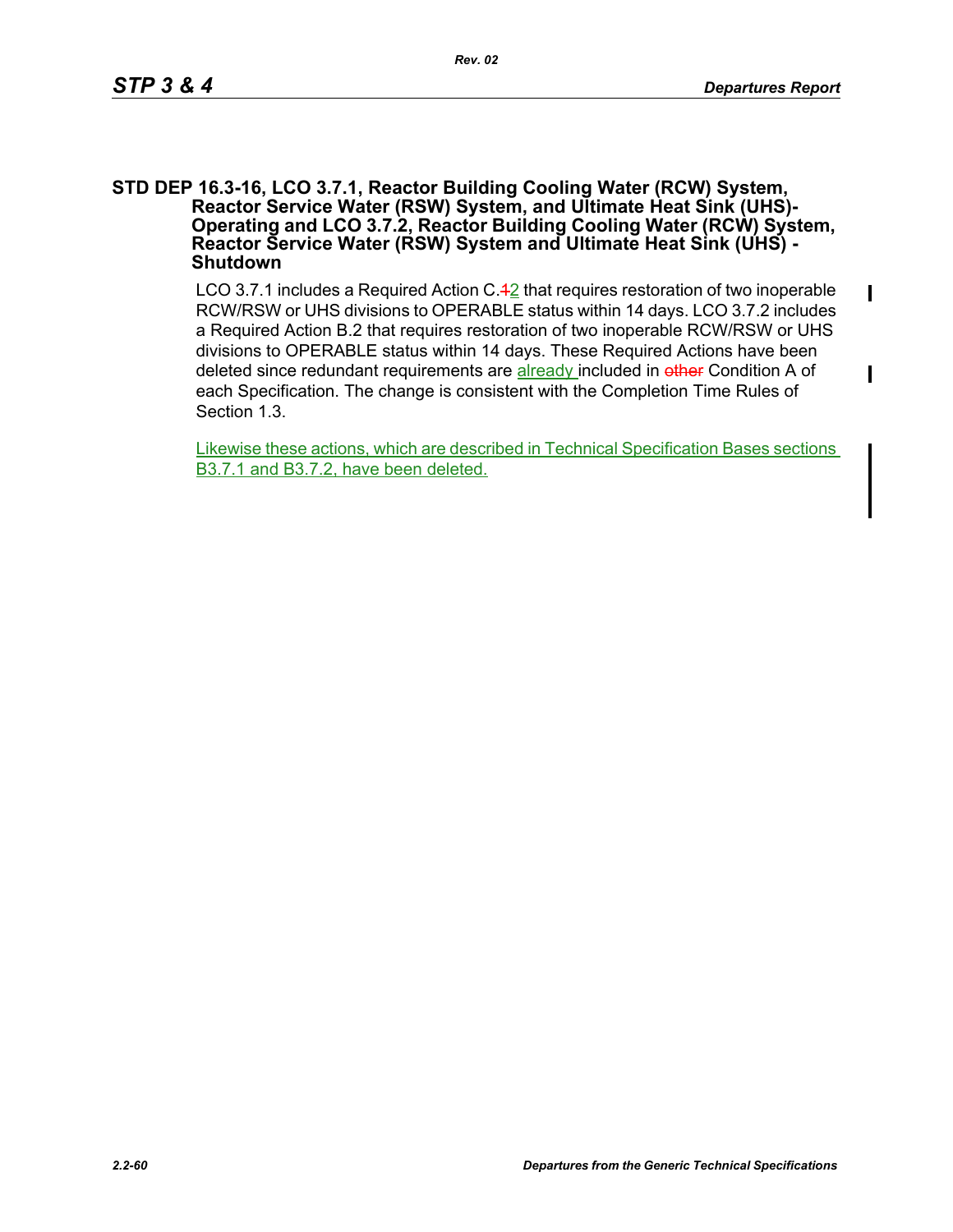### **STD DEP 16.3-17, LCO 3.10.12, Multiple Control Rod Drive Subassembly Removal - Refueling**

LCO 3.10.12 states, "The requirements of LCO 3.9.3, "Control Rod Position"; LCO 3.9.4, "Control Rod Position Indication"; and LCO 3.9.5, "Control Rod OPERABILITY - Refueling," may be suspended, and the "full in" position indicators may be bypassed for any number of control rods in MODE 5, to allow removal of control rod drive subassemblies with the control rods maintained fully inserted by their anti-rotation devices."

SR 3.10.12.1 requires verification that the anti-rotation devices associated with each CRD subassembly removed are in the correct position to maintain the control rod fully inserted.

The word "applicable" has been added to the LCO and Surveillance just before the "anti-rotation devices" to indicate that not both of the anti-rotation devices are required to maintain the rod in the correct position to maintain the control rod fully inserted.

The Bases Background has been updated to describe when each device applies. Further information is provided in DCD Section 4.6.2.3.4, CRD Maintenance. In addition, Bases discussions for the Applicable Safety Analyses, and Applicability have been modified.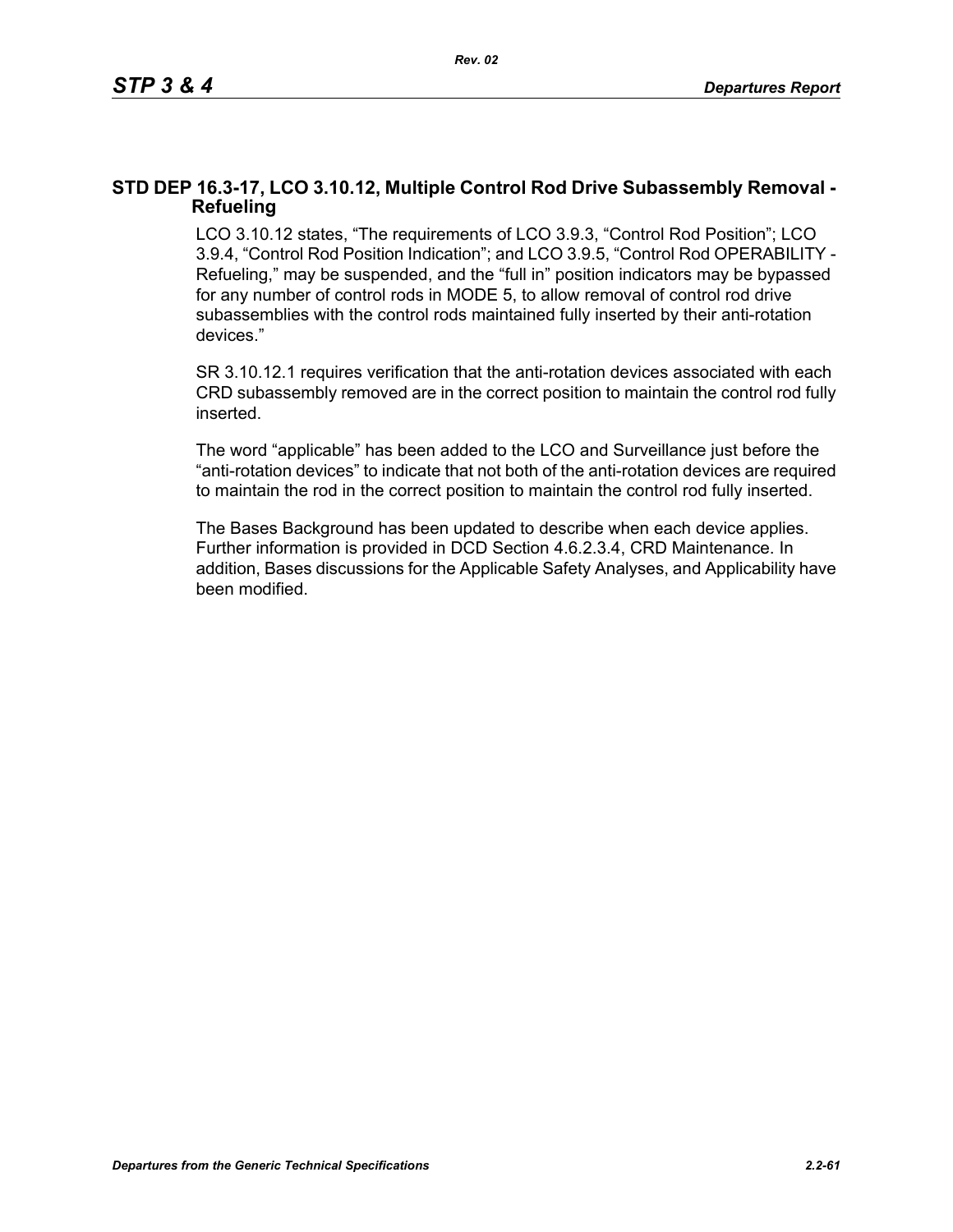### **STD DEP 16.3-18, LCO 3.10.8 SHUTDOWN MARGIN (SDM) Test - Refueling**

LCO 3.10.8 is applicable in MODE 5 with the reactor mode switch in startup/hot standby position. The Bases Applicability section states, "These SDM test Special Operations requirements are only applicable if the SDM tests are to be performed while in MODE 5 with the reactor vessel head removed or the head bolts not fully tensioned."

The Bases has been modified to fully reflect the applicability consistent with the Specification. MODE 5 is already defined in Table 1.1-1 with the reactor mode switchin the "Shutdown or Refuel" position and with one or more reactor vessel head closure bolts less than fully tensioned. It is clear from the definition that when the head is removed, the plant is in MODE 5 when the reactor mode switch is in the Shutdown or Refuel position. The important detail is the exception reflected in the LCO Applicability (i.e., the reactor mode switch position is in the startup position.

The LCO 3.10.8 Bases for ACTIONS "A.1" and "B.1" have been modified to more accurately reflect the LCO 3.10.8 ACTIONS. In particular, the phrase "for reasons other than Condition B" has been added to the Bases for ACTION A.1 to accurately reflect LCO 3.10.8 ACTION "A," and the Bases for ACTION B.1 have been revised to more specifically describe the Condition as "one control rod not coupled to its associated CRD." Additionally, the Bases for Action B.1 have been revised to clarify that upon completion of Action B, the LCO 3.9.5 requirements for an inoperable control rod apply.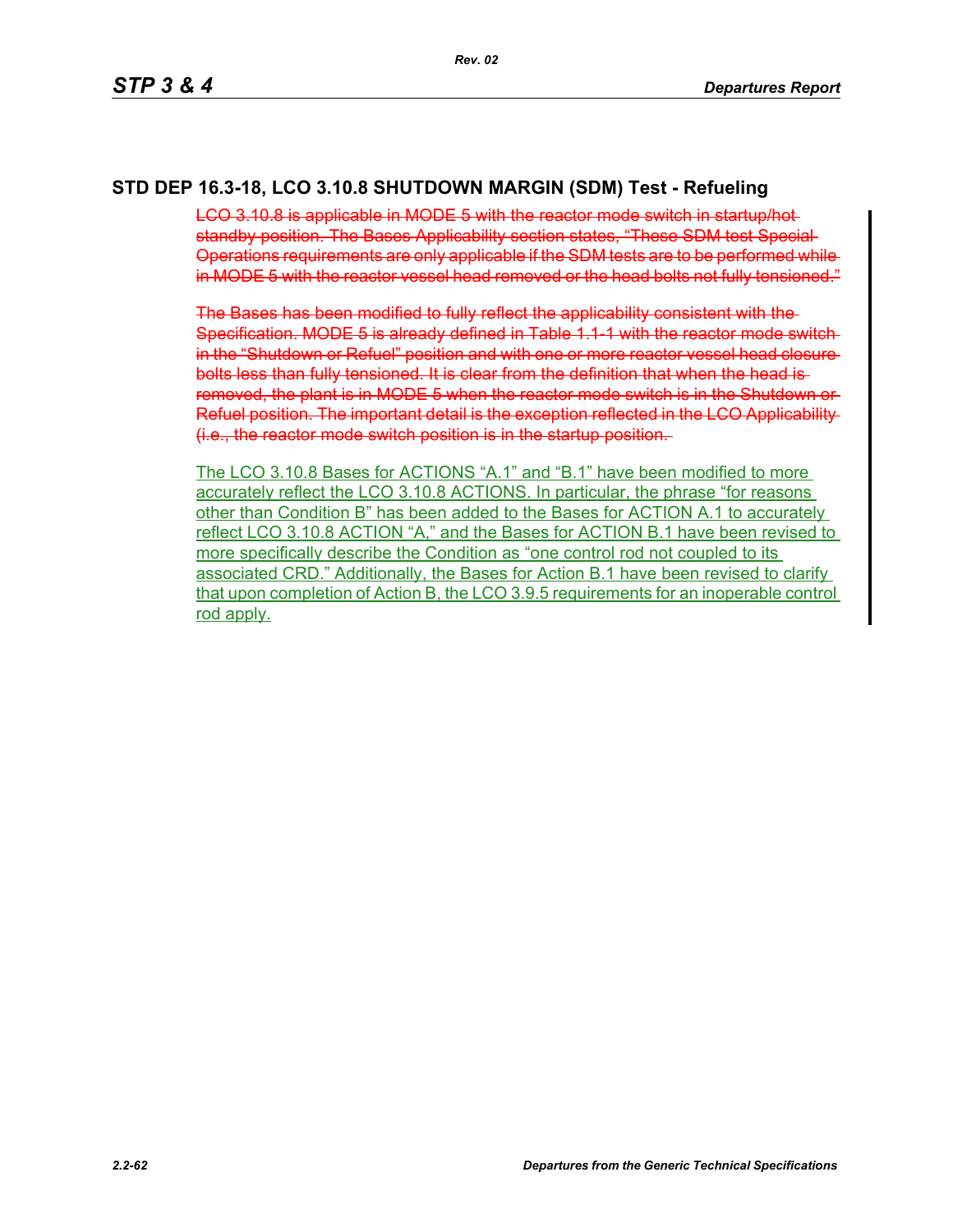### **STD DEP 16.3-19, LCO 3.10.4, Control Rod Withdrawal - Cold Shutdown**

LCO 3.10.4 states "The reactor mode switch position specified in Table 1.1 1 for MODE 4 may be changed to include the refuel position, and operation considered not to be in MODE 2, to allow withdrawal of a single control rod or control rod pair, and subsequent removal of the associated control rod drives (CRD) if desired, provided the following requirements are met."

LCO 3.10.4 part 2 states, "All other control rods in a five by five array centered on the control rod being withdrawn are disarmed."

LCO 3.10.4 part 2 has been revised to indicate that the control rods that must be disarmed must include all other control rods in a five by five array centered on the control rod "or control rod pair" being withdrawn. This change is consistent with LCO 3.10.4 and SR 3.10.4.2.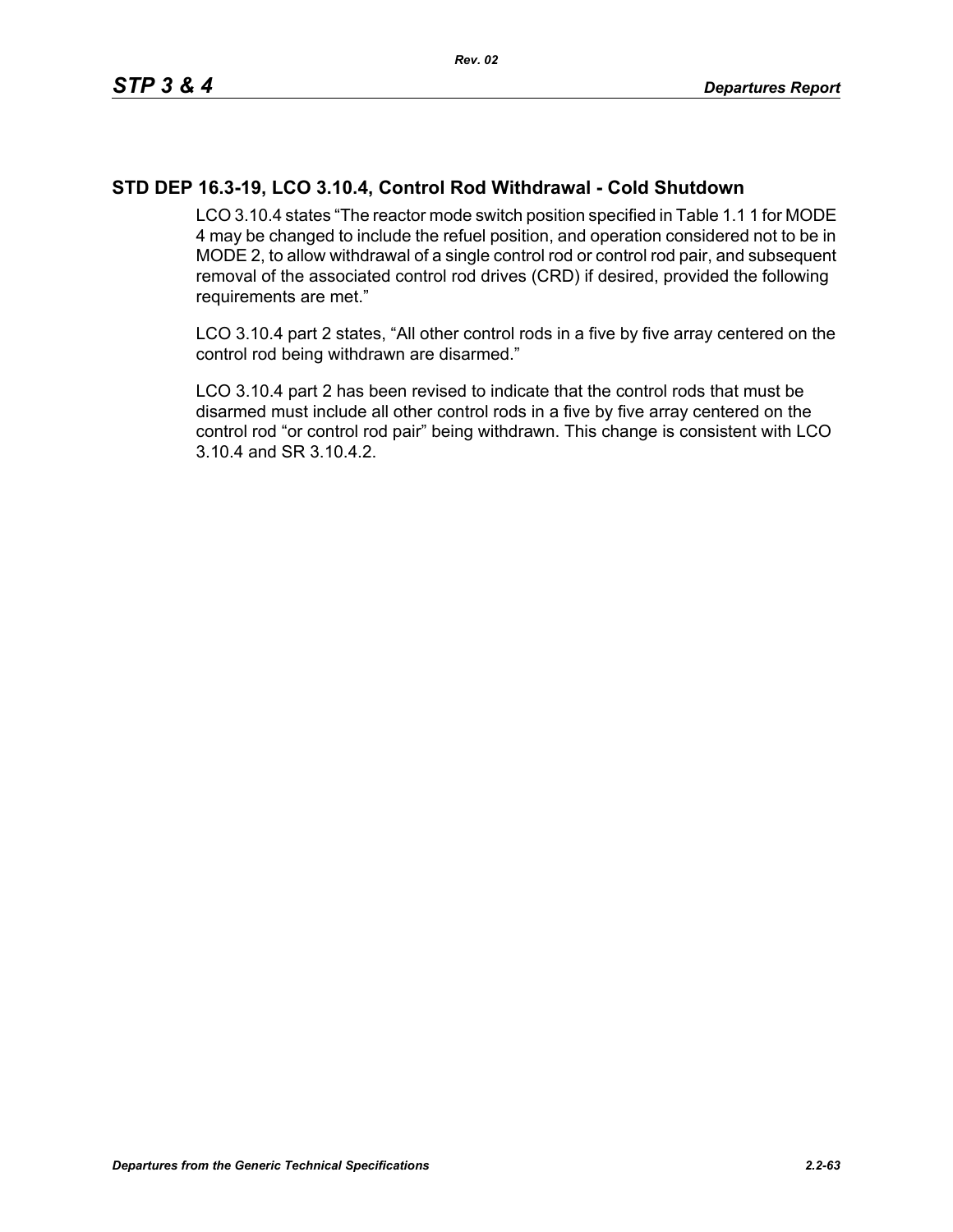### **STD DEP 16.3-20, LCO 3.10.4, Control Rod Withdrawal - Cold Shutdown**

LCO Bases provides a list of other Special Operations LCO applicable in MODE 4 with the reactor mode switch in the refuel position. In this list, "LCO 3.10.3, Control Rod Withdrawal-Hot Shutdown," is listed. This Specification is applicable in MODE 3 with the reactor mode switch in the refuel position. Reference to the Specification is deleted since it does not apply.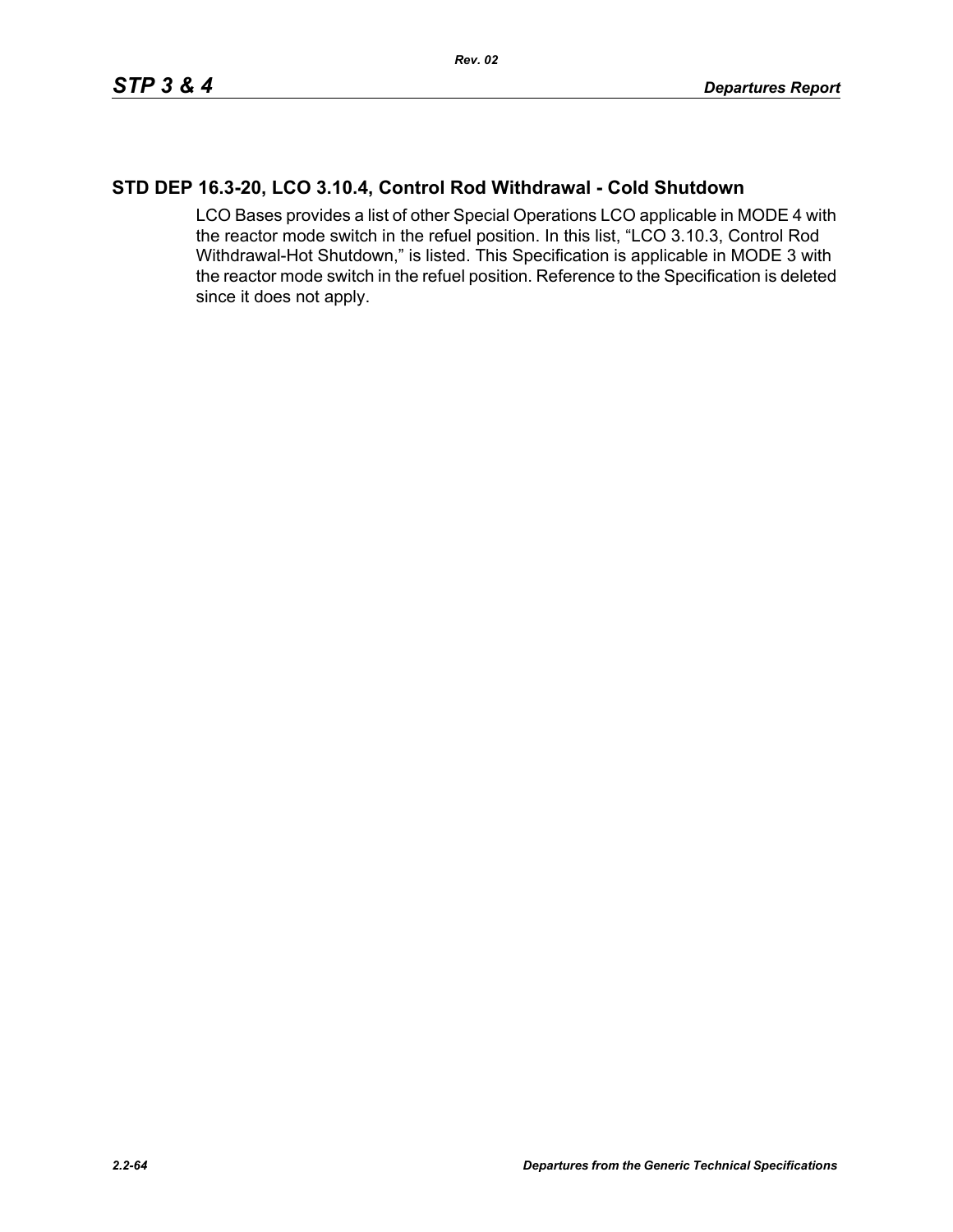## **STD DEP 16.3-21, LCO 3.10.5, Control Rod Drive (CRD) Removal - Refueling**

Technical Specification LCO 3.3.1.1, Functions 2.a, APRM Neutron Flux-High, Setdown and Function 2.d, APRM-Inop is applicable in MODES 2 and MODES 1 and 2, respectively. LCO 3.10.5 is applicable in MODE 5 with LCO 3.9.5 not met. LCO 3.10.5 allows the requirements of and Function 2.a and Function 2.d to not be met when in utilizing this Special Operations LCO. Since LCO 3.10.5 is used when in MODE 5 with LCO 3.9.5 not met, there is no specific need to except the requirements of Function 2.a and 2.b. Therefore they have been deleted from the LCO statement.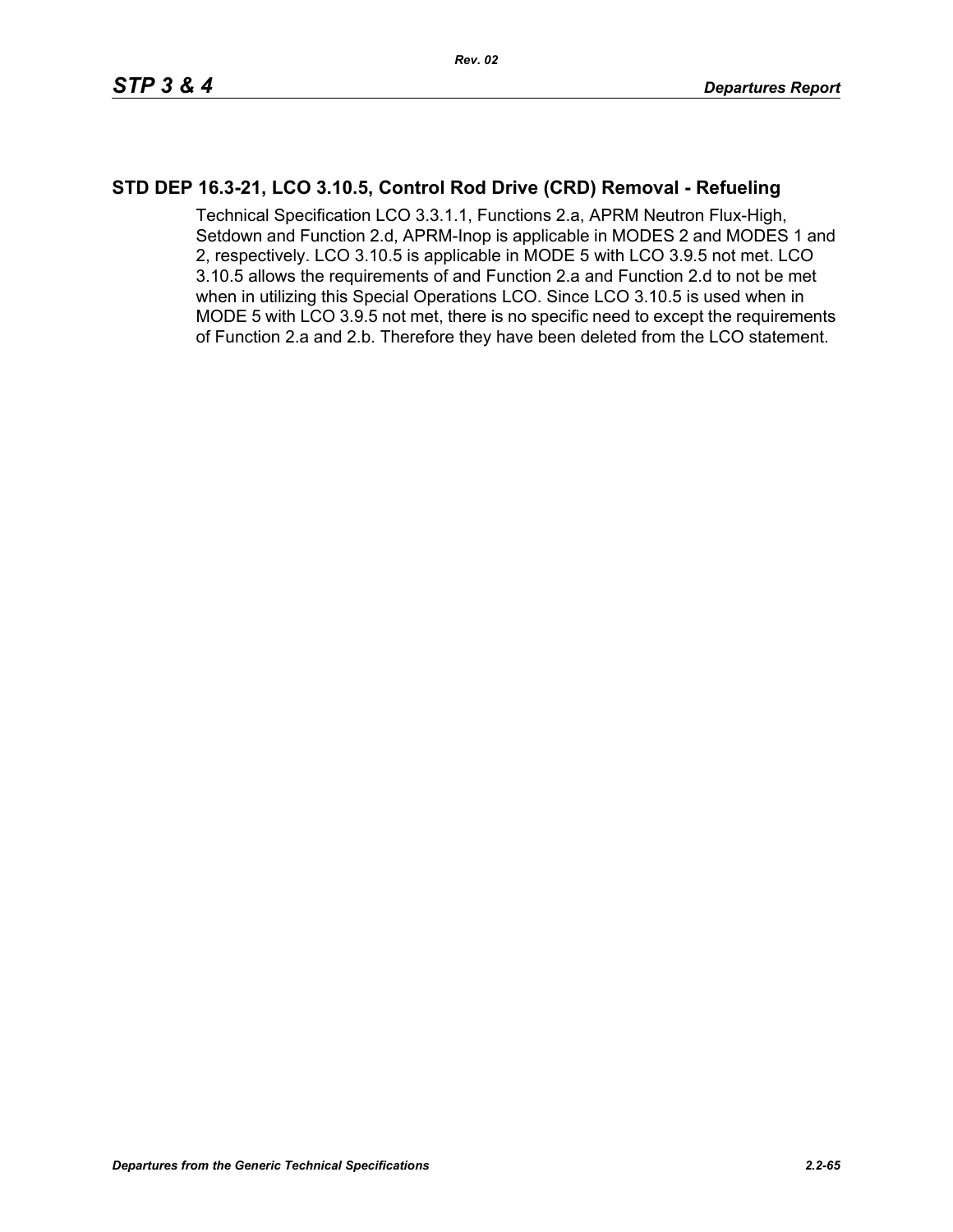### **STD DEP 16.3-22, LCO 3.10.5, Control Rod Drive (CRD) Removal - Refueling**

LCO 3.10.5 allows the removal of a single CRD or CRD pair associated with control rod(s) withdrawn from core cell(s) containing one or more fuel assemblies, provided certain requirements are met. SR 3.10.5.1 and SR 3.10.5.2 imply only one control rod can be removed. They have been modified to be consistent with the LCO allowance. Similar changes have been made in the Bases for Required Action A.1, A.2.1, and A.2.2 and the Bases descriptions of SR 3.10.5.1, SR 3.10.5.2, SR 3.10.5.3, SR 3.10.5.4, and SR 3.10.5.5.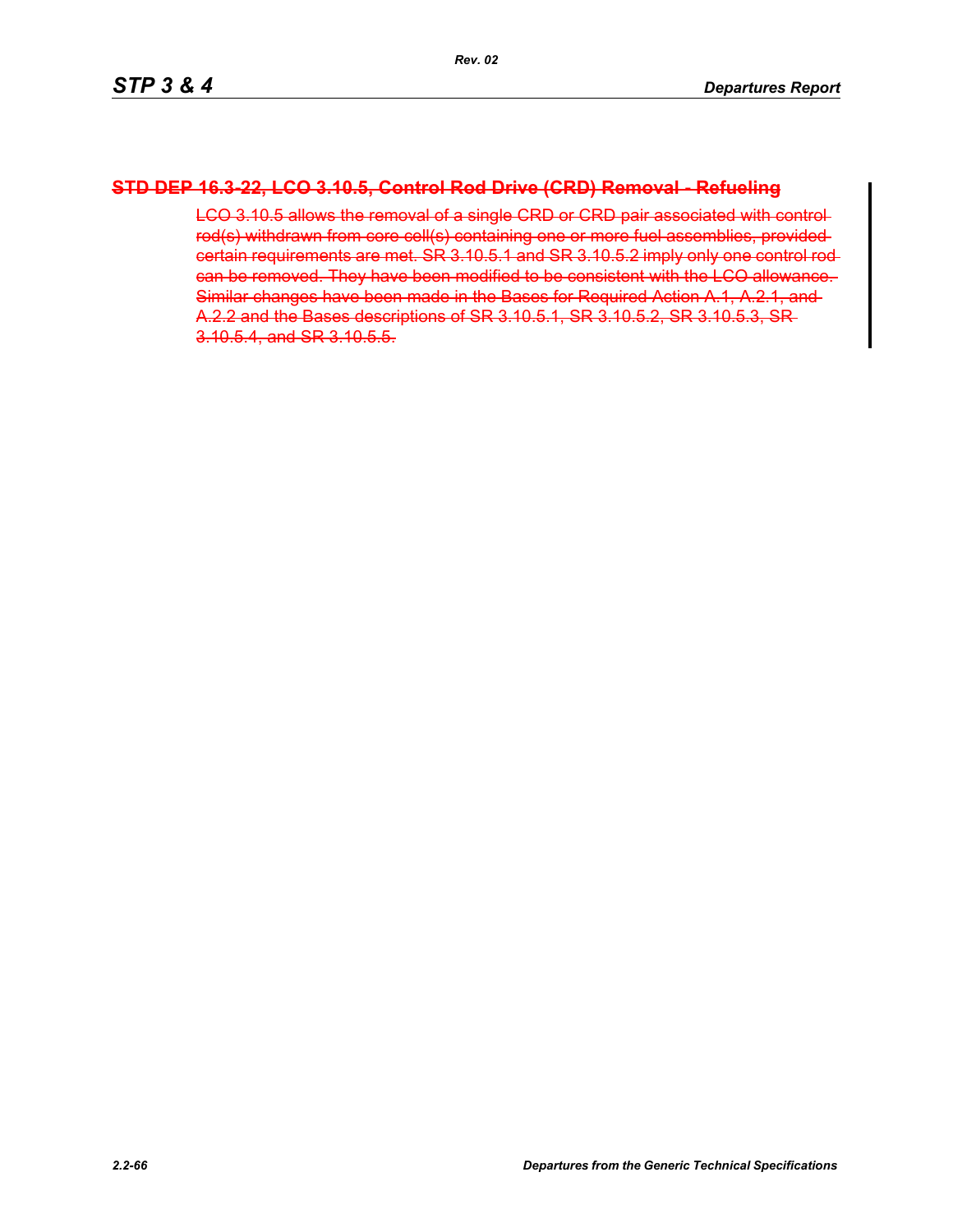# **STD DEP 16.3-23, LCO 3.10.5, Control Rod Drive (CRD) Removal - Refueling**

The LCO Bases refer to LCO 3.3.8.2 instead of LCO 3.3.8.1. It also does not utilize the correct Specifications Titles for LCO 3.3.1.2 and 3.3.8.1. In addition, the Applicability Bases also refers to LCO 3.3.8.2 instead of LCO 3.3.8.1. These referential changes have been made.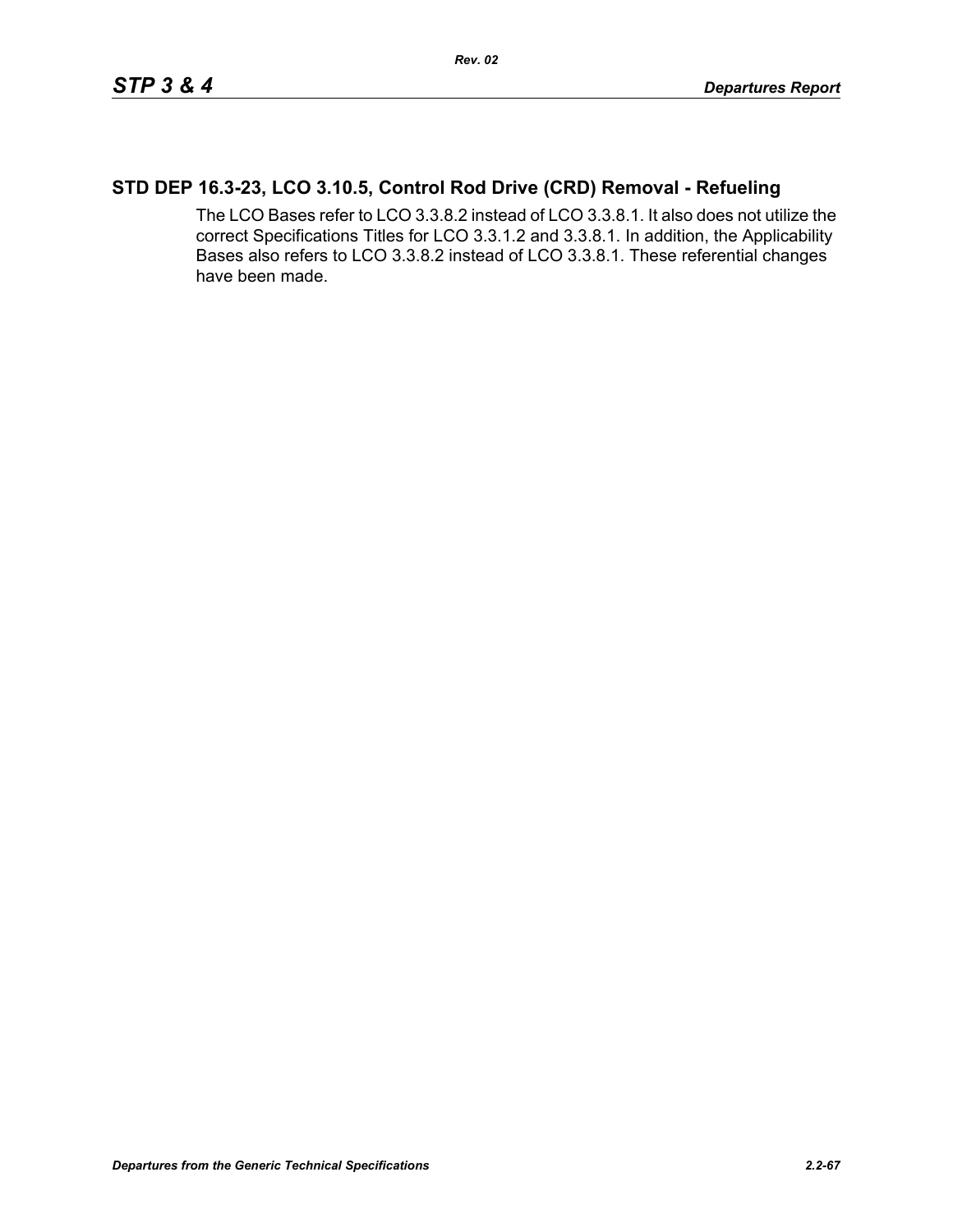### **STD DEP 16.3-24, LCO 3.10.3, Control Rod Withdrawal - Hot Shutdown Bases**

LCO Bases provides a list of other Special Operations LCO applicable in MODE 3 with the reactor mode switch in the refuel position. In this list, "LCO 3.10.4, Control Rod Withdrawal-Cold Shutdown," is listed. This Specification is applicable in MODE 4 with the reactor mode switch in the refuel position. Reference to the Specification is deleted since it does not apply.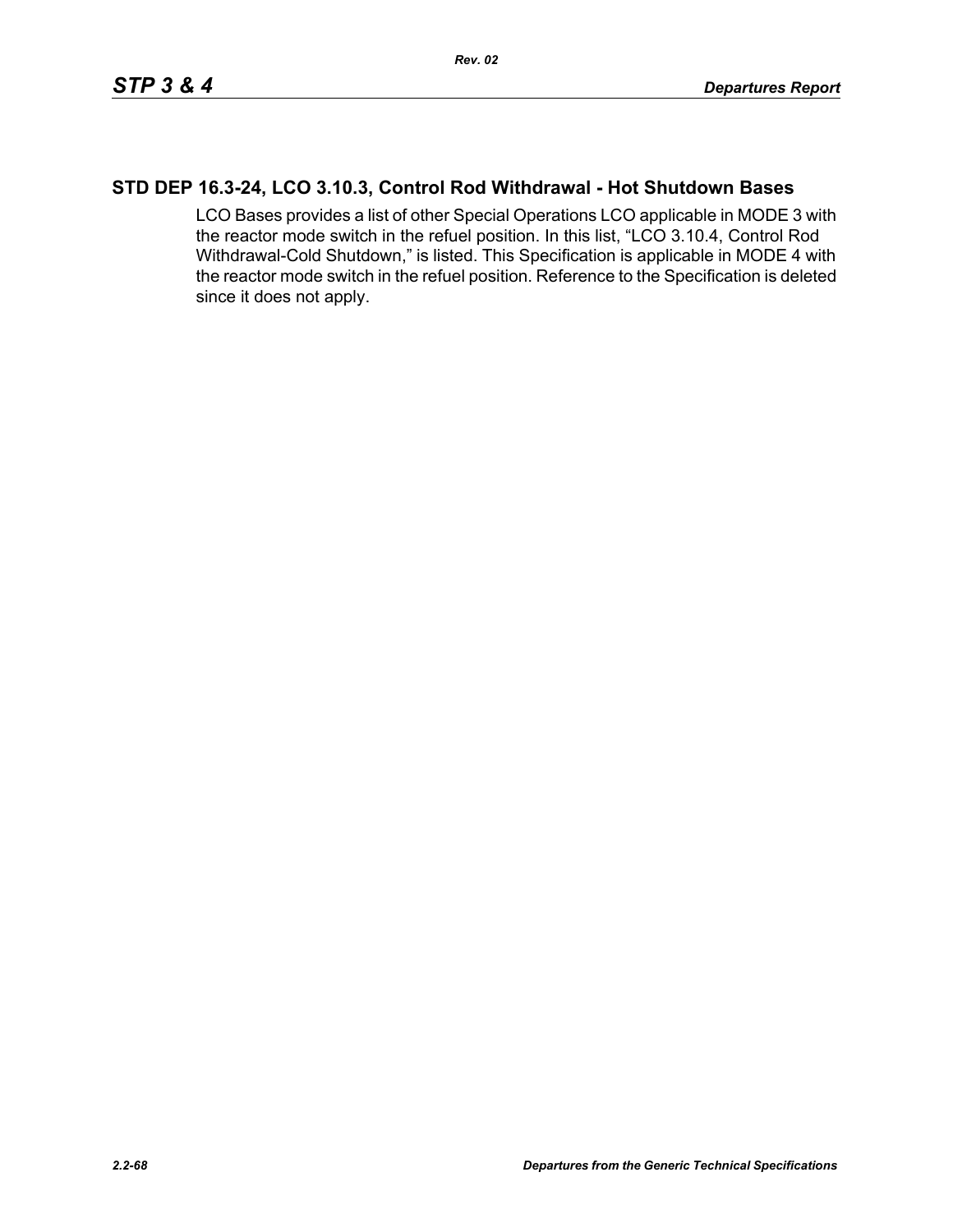## **STD DEP 16.3-25, LCO 3.9.1, Refueling Equipment Interlocks**

LCO 3.9.1 requires the refueling equipment interlocks to be OPERABLE during invessel fuel movement with equipment associated with the interlocks. The refueling equipment interlocks (All-rods-in, Refuel machine position, and refuel machine main hoist, fuel loaded) are only applicable when the reactor mode switch is in the refuel position.

The LCO Background states, "With the reactor mode switch in the shutdown or refueling position, the indicated conditions are combined in logic circuits to determine if all restrictions on refueling equipment operations and control rod insertion are satisfied."

This Background implies the instrumentation is applicable when the reactor mode switch is also in the Shutdown position. The changes provided in the LCO and Applicability both in the Specifications and Bases provides additional clarity on when the requirements are required to be met. This change is acceptable because the reactor mode switch Shutdown position requirements in LCO 3.3.5.1 ensures a control rod block is ensured.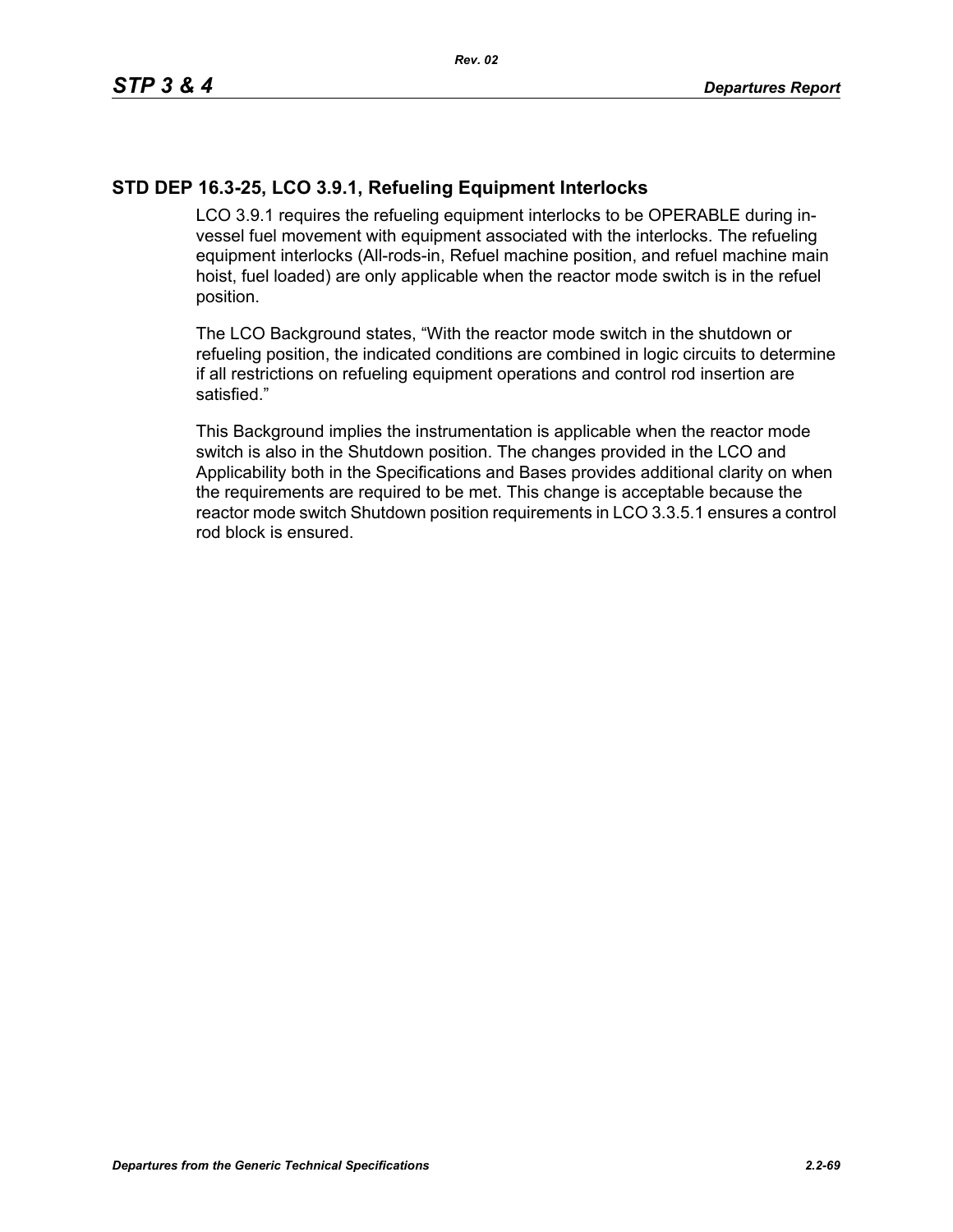## **STD DEP 16.3-26, LCO 3.10.2, Reactor Mode Switch Interlock Testing**

The Bases Background of LCO 3.10.2 discusses the reactor mode switch positions and the related scram interlock functions. The list included requirements on reactor high water level. The ABWR does not include a "reactor high water level trip." Therefore, the Bases have been modified to be consistent with the DCD.

The Bases Background for LCO 3.10.2 discusses the reactor mode switch positions and the related scram interlock functions. The discussion includes reference to a reactor high water level scram. The ABWR design does not include a "reactor high water level scram." Therefore, Bases Section B 3.10.2 has been modified to remove reference to the scram for consistency with the DCD. Additionally, for each mode switch position, supplemental information regarding the neutron monitoring system scram and turbine control valve fast closure and turbine stop valve closure scram is added to clarify and enhance the Bases background discussion consistent with DCD Tier 2, Subsection 7.2.1.1.6.2.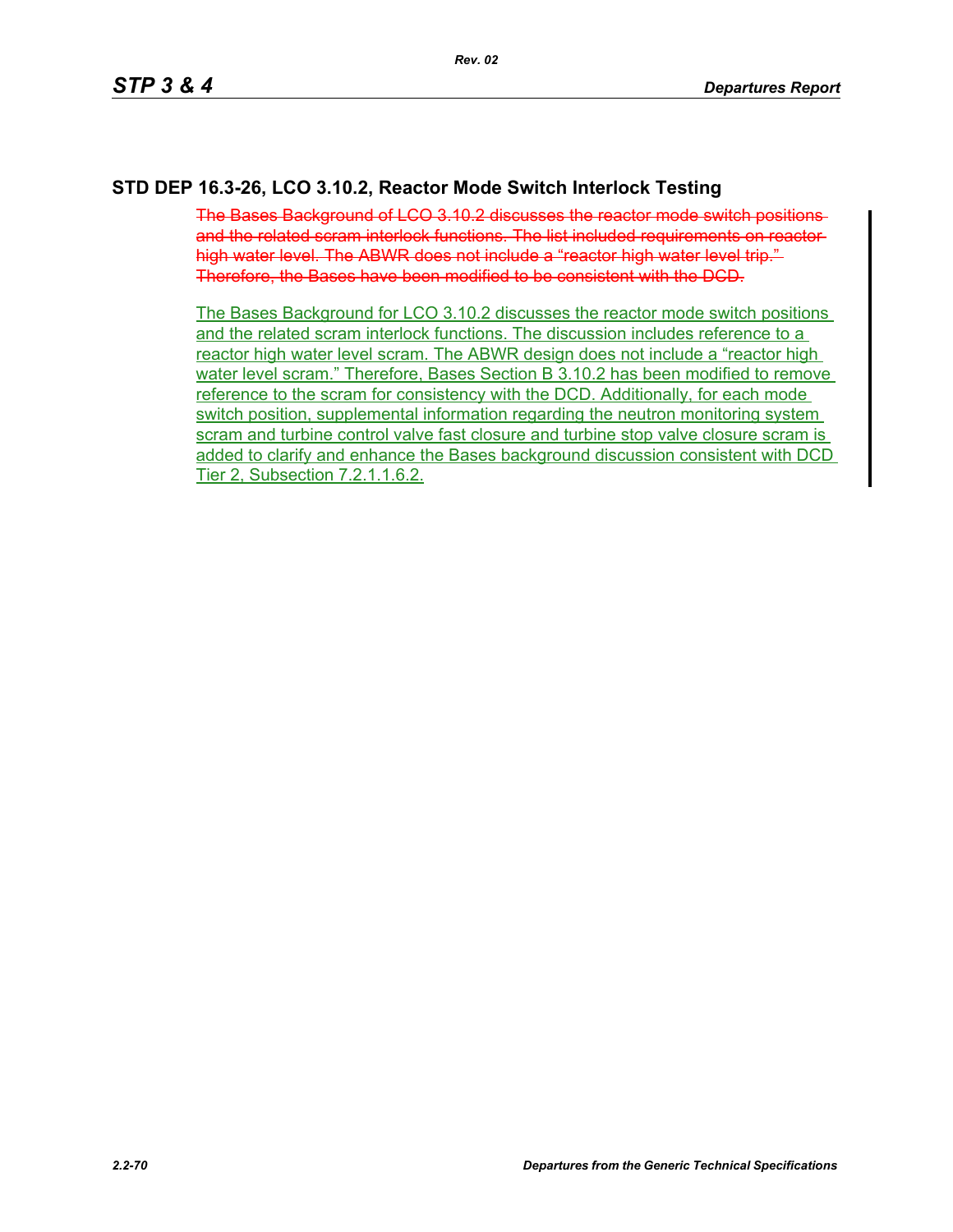# **STD DEP 16.3-27, LCO 3.10.2, Reactor Mode Switch Interlock Testing**

Bases B 3.10.2 of Technical Specification (TS) LCO 3.10.2, Reactor Mode Switch Interlock Testing, provides a listing of other Special Operations LCOs applicable in MODES 3, 4, and 5. This listing includes LCO 3.10.7, Control Rod Testing - Operating. LCO Bases provides a list of other Special Operations LCO applicable in MODE 3, 4, 5 operations. In this list, "LCO 3.10.7, Control Rod Testing - Operating," is listed. However,  $F$ <sup>this</sup> Specification is applicable in MODES 1 and 2 with LCO 3.1.6 not met. Reference to the Specification is deleted since it does not apply. However, additional Specifications LCO 3.10.1, LCO 3.10.5, LCO 3.10.6, LCO 3.10.8, LCO 3.10.11, and LCO 3.10.12 have been added as references that since they are applicable in MODES 3, 4, and 5.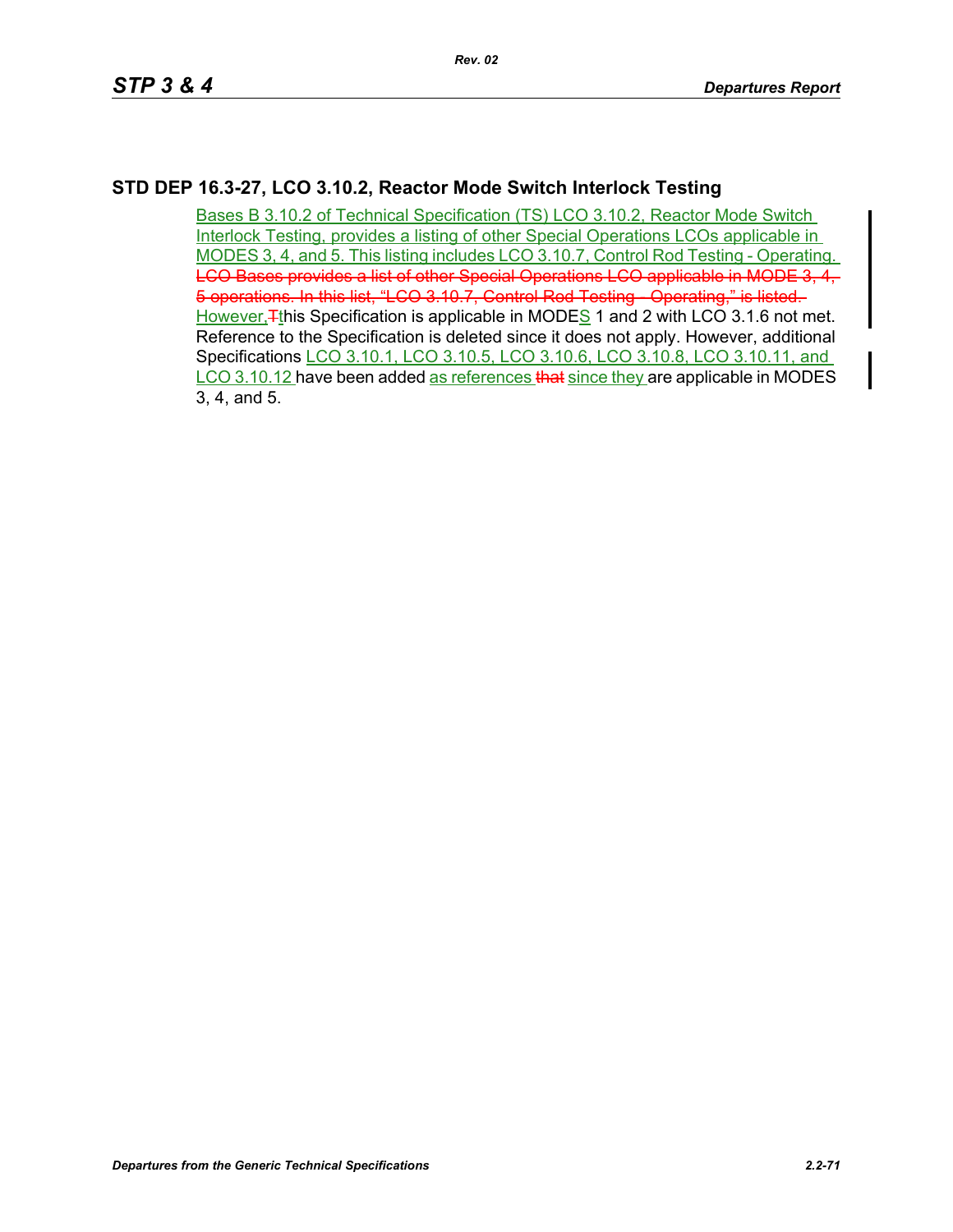### **STD DEP 16.3-28, LCO 3.10.1, In-Service Leak and Hydrostatic Testing Operation**

The Applicable Safety Analyses description states, "The consequences of a steam leak under pressure testing conditions, with secondary containment OPERABLE, will be conservatively bounded by the consequences of the postulated main steam line break outside of secondary containment accident analysis described in Reference 2." Reference 2 is DCD Tier 2, Section 15.1. The postulated main steam line break outside of secondary containment analysis is not discussed in Section 15.1. It is discussed in DCD Tier 2, Section 15.6.4. Therefore, the appropriate reference has been incorporated.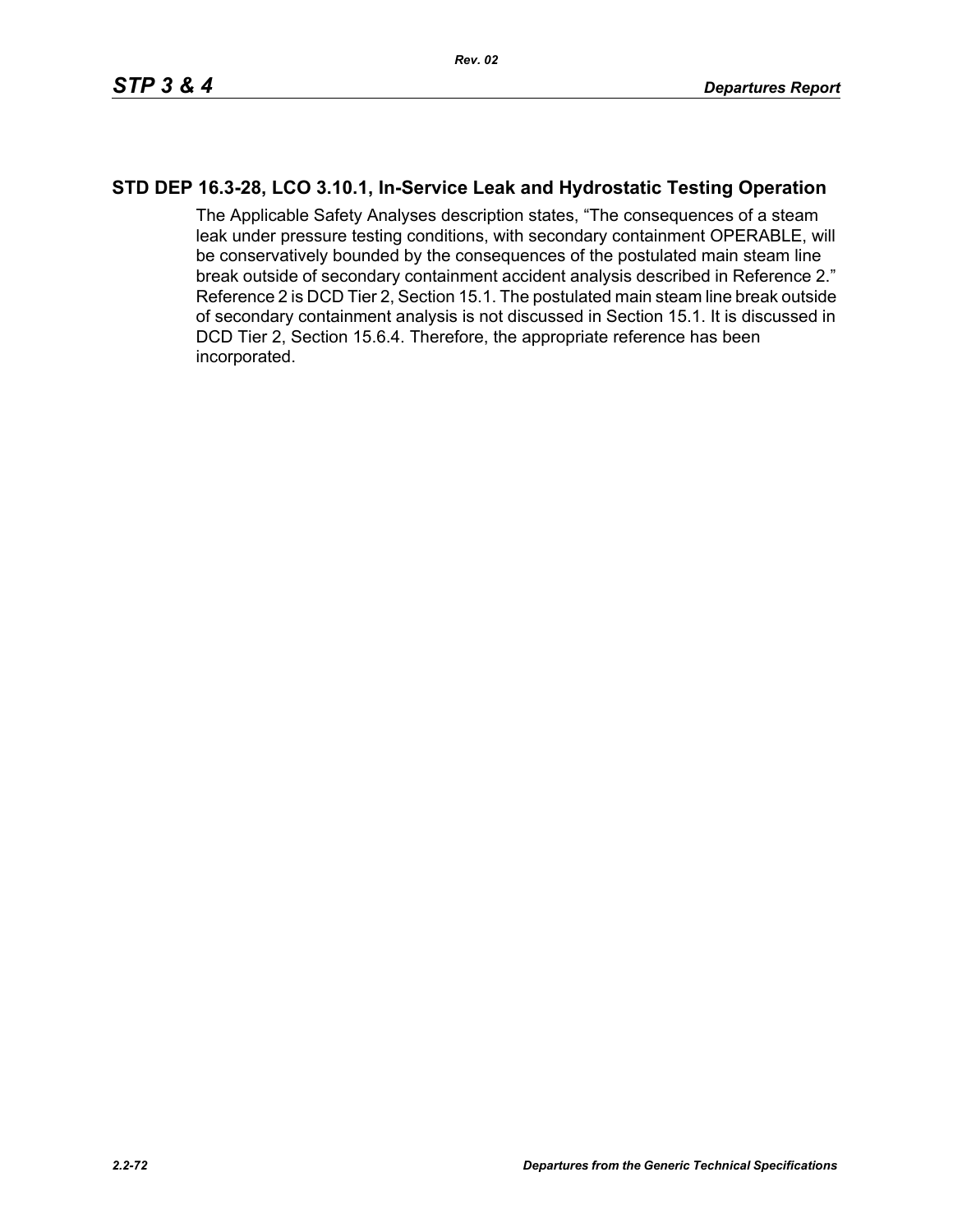## **STD DEP 16.3-29, LCO 3.6.4.1, Secondary Containment**

The drawdown time in SR 3.6.4.1.4 is  $\leq$  120 seconds. This time has been extended for "120 seconds" to "20 minutes" to be consistent with Tier 1 Table 2.14.4 Item 4.a and the analysis in DCD Section 15.6.5.5.1, Fission Product Releases.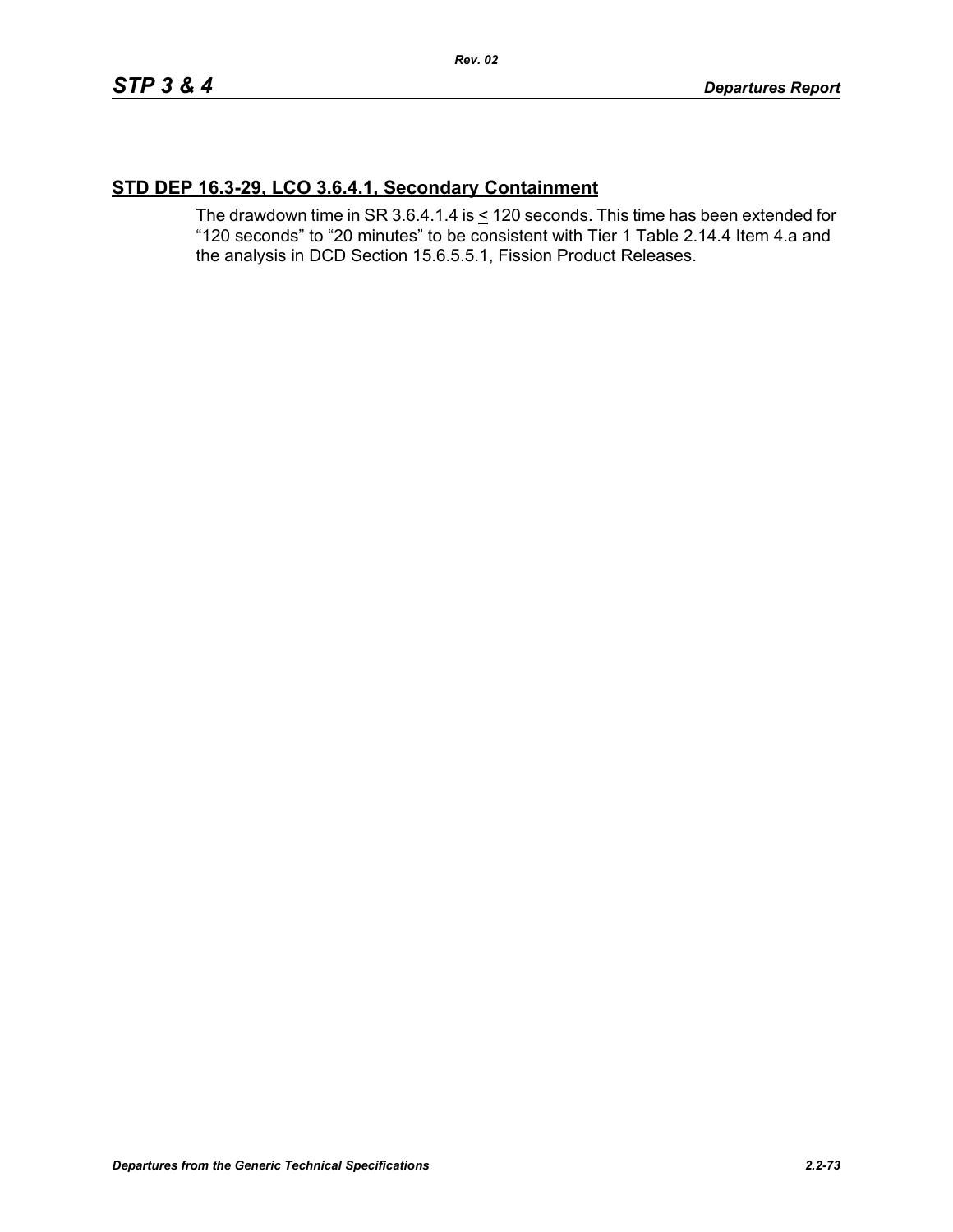## **STD DEP 16.3-30, LCO 3.6.4.1, Secondary Containment**

The Applicability description in the Bases states, "In MODES 4 and 5, the probability and consequences of the LOCA are reduced due to the pressure and temperature limitations in these MODES. Therefore, maintaining secondary containment OPERABLE is not required in MODE 4 or 5 to ensure a control volume, except for other situations for which significant releases of radioactive material can be postulated, such as during operations with a potential for draining the reactor vessel (OPDRVs), during CORE ALTERATIONS, or during movement of irradiated fuel assemblies in the primary or secondary containment."

The words "primary or" have been deleted from the end of the last sentence since the applicability is only when moving fuel assemblies in the secondary containment.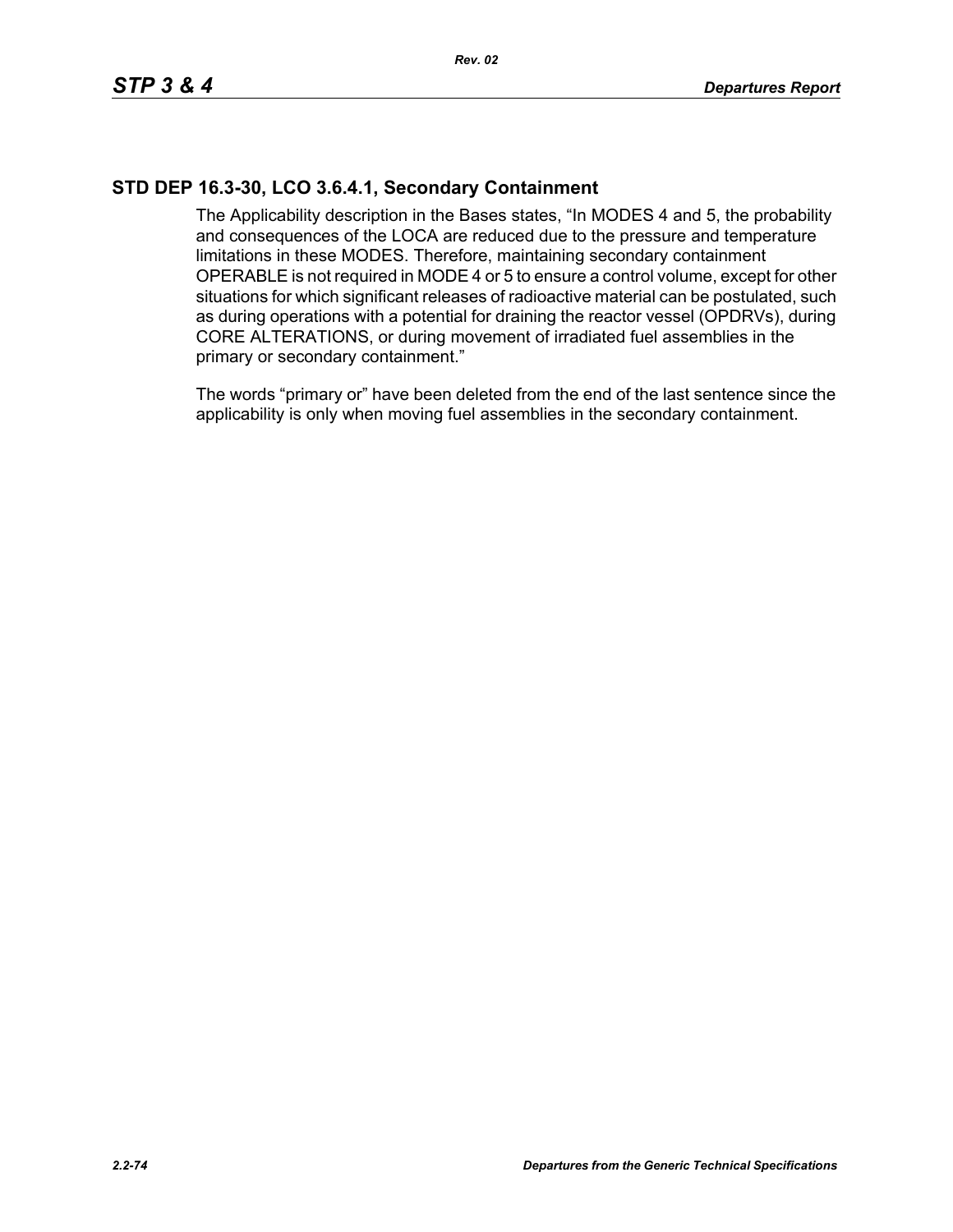## **STD DEP 16.3-31, LCO 3.6.4.3, Standby Gas Treatment (SGT) System**

The Bases Background section description states, "The moisture separator is provided to remove entrained water in the air, while the electric heater reduces the relative humidity of the influent air stream to the adsorber section of the filter train to less than 70% whenever SGT System is in operation (Ref. 2)." Reference 2 is DCD Tier 2, Section 6.2.3. Details of the design of the SGT System are described in detail in DCD Tier 2 Section 6.5.1. Therefore, the appropriate reference has been incorporated.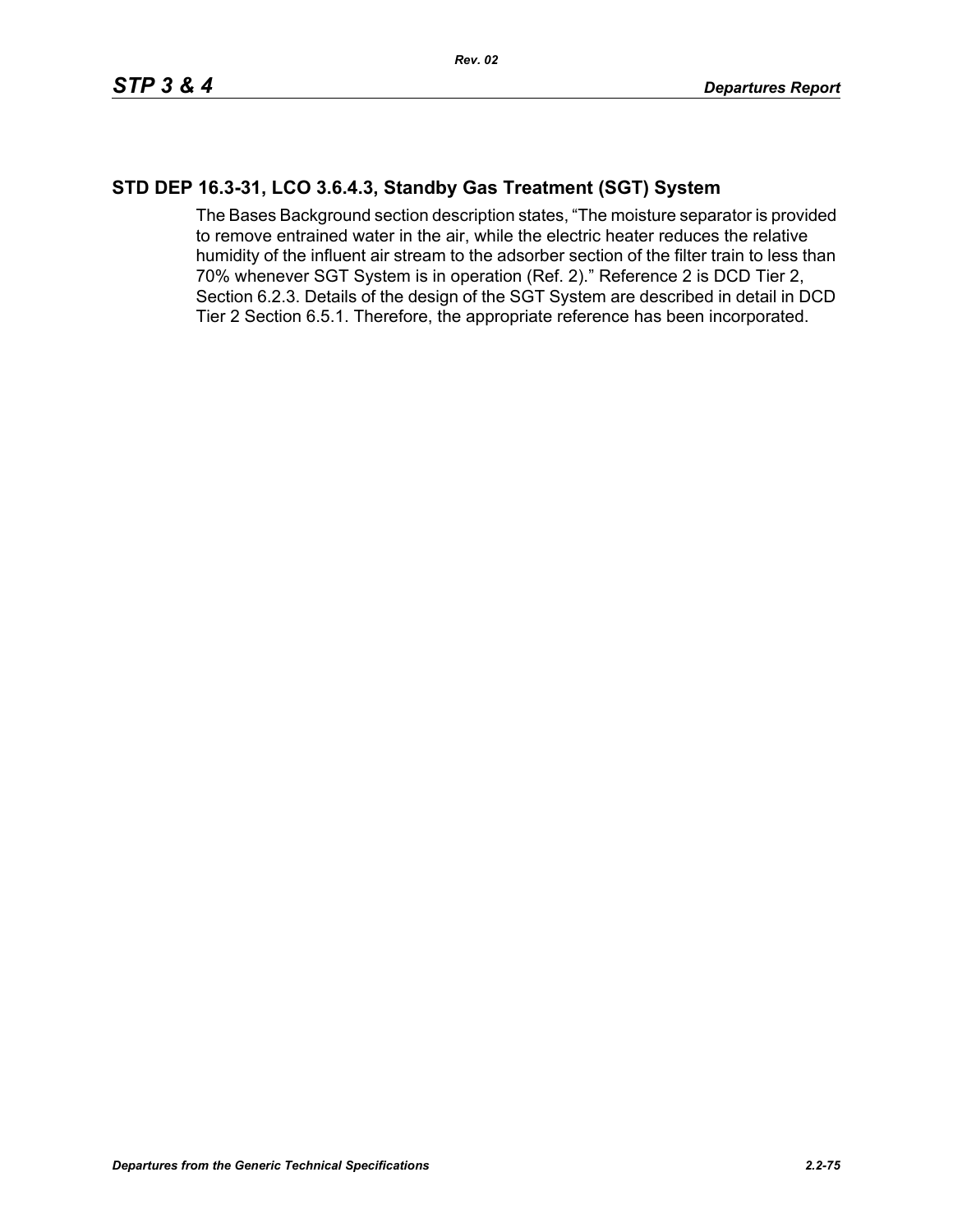#### **STD DEP 16.3-32, LCO 3.6.2.1, Suppression Pool Average Temperature**

Condition D requires entry when suppression pool average temperature is > 43.3°C but < 48.9°C. Required Action D.1 requires the determination of suppression pool average temperature < 48.9°C. ACTION E requires entry when suppression pool average temperature > 48.9°C. Required Action E.1 requires the unit to be depressurize the reactor within 12 hours.

ACTION D has been revised to require the "determination" of suppression pool average temperature instead of a verification that the temperature is  $\leq 48.9^{\circ}$ C and in the same condition the plant is required to be in MODE 4 in 36 hours. In addition, Condition D has been changed to require the temperature to be monitored whenever temperature is > 43.3°C instead of the specified range.

ACTION E is revised by deleting the requirement to be in MODE 4 since the requirement has been incorporated in ACTION D.

This change is necessary since the plant should not be in an operating MODE with temperature > 43.3°C. This is consistent with LCO 3.6.2.1.c which states that the suppression pool temperature should be  $\leq 43.3^{\circ}$ C when THERMAL POWER is < 1% RTP.

The range in ACTION D has been changed since it is prudent to monitor suppression pool temperature whenever temperature is above 43.3°C not just when within the temperature range.

The Bases ACTIONS have been changed accordingly.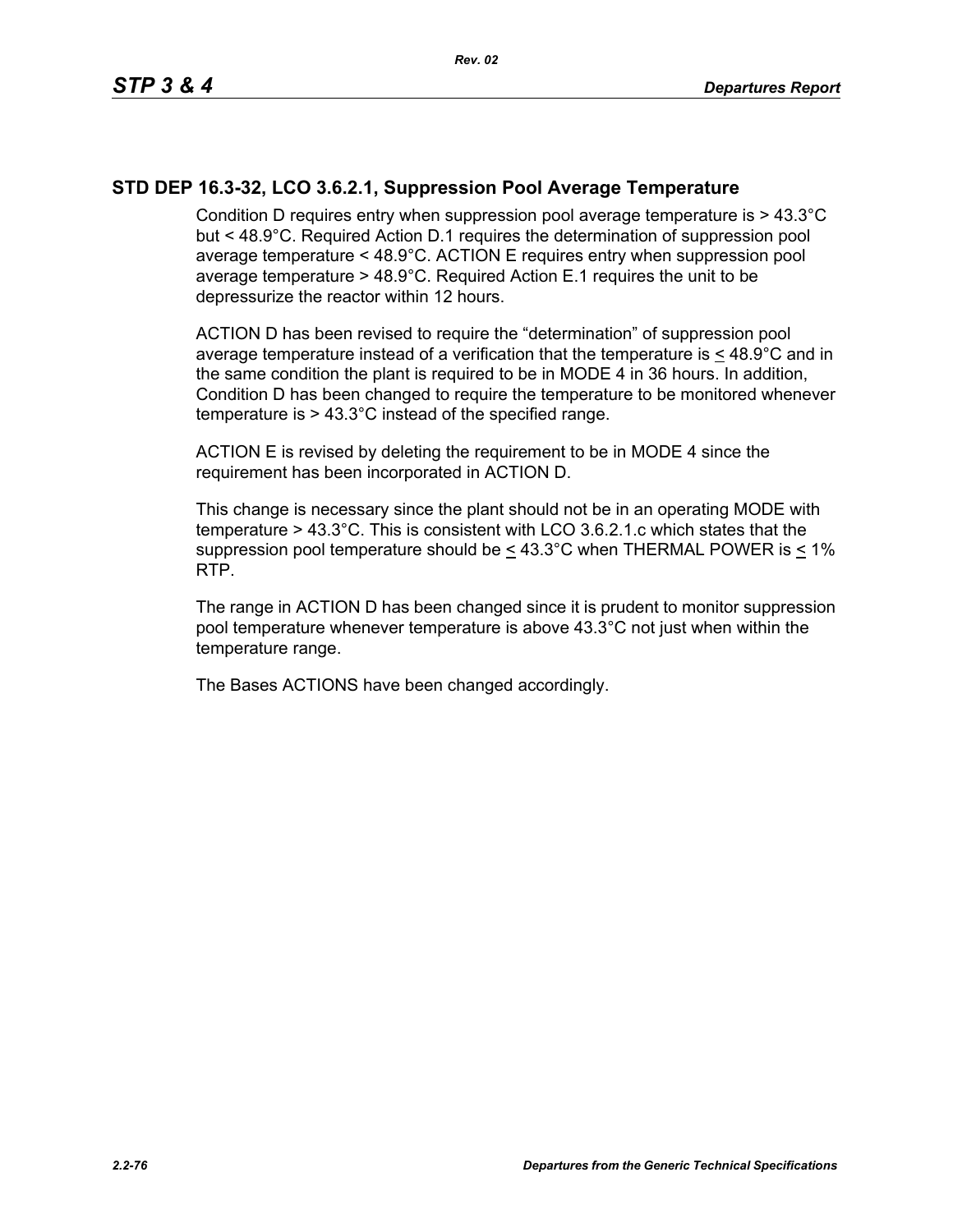#### **STD DEP 16.3-33, LCO 3.6.2.1, Suppression Pool Average Temperature**

The Bases LCO 3.6.2.1 parts a and b states that suppression pool temperature requirements when THERMAL POWER is < 1%. The LCO states that these limits apply when THERMAL POWER is > 1%RTP. The signs in the Bases have been modified consistent with the requirements in the LCO.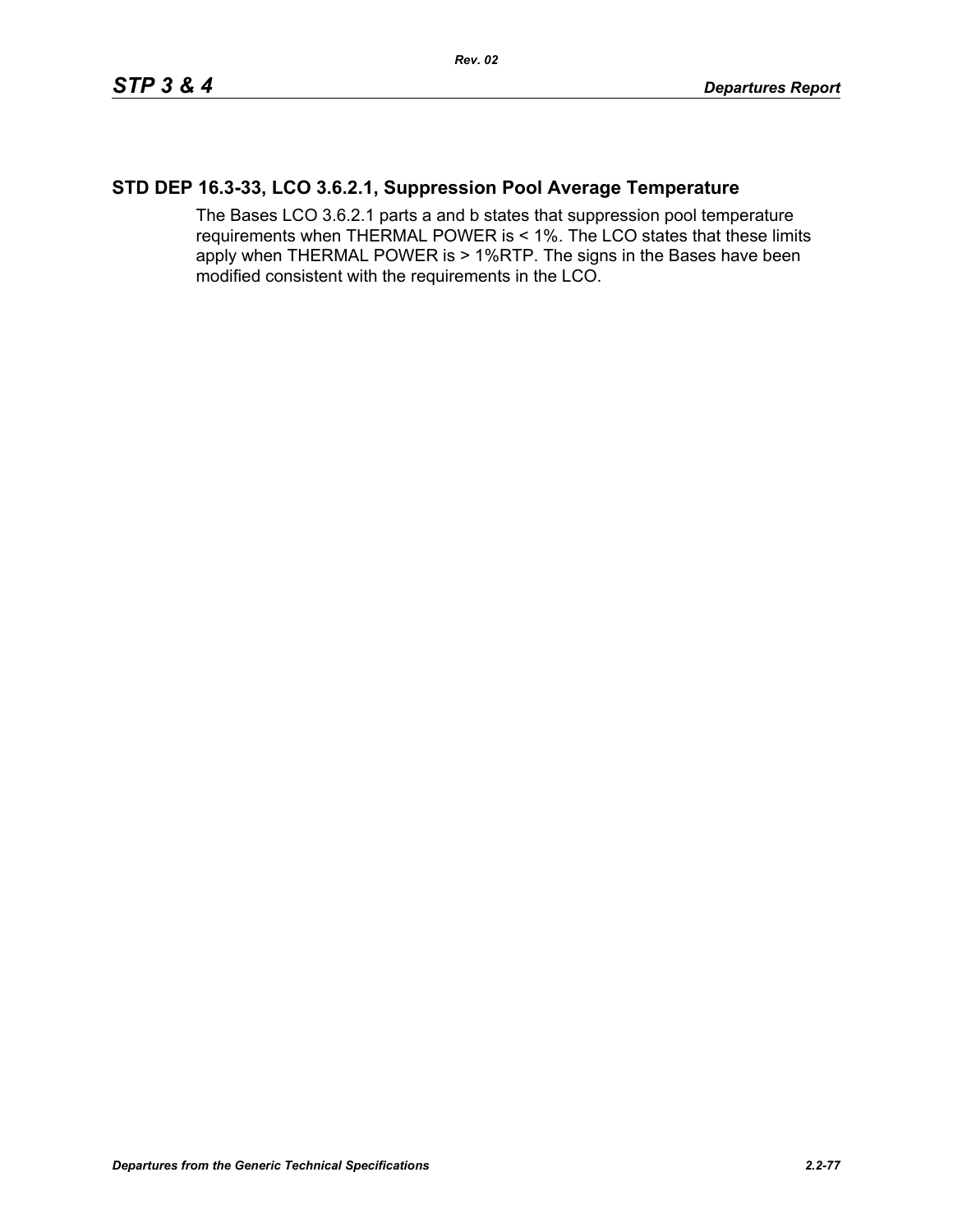## **STD DEP 16.3-34, LCO 3.6.1.6, Wetwell-to-Drywell Vacuum Breakers**

The LCO Bases states "All eight of the vacuum breakers must be OPERABLE for opening. All wetwell-to-drywell vacuum breakers, however, are required to be closed (except during testing or when the vacuum breakers are performing the intended design function)." The SR 3.6.1.6.1 Bases states, "Each vacuum breaker is verified closed (except when being tested in accordance with SR 3.6.1.6.2 or when performing its intended function) to ensure that this potential large bypass leakage path is not present."

The allowance in the Bases that the wetwell-to-drywell vacuum breakers may be opened during testing has been deleted since it is not stated in the LCO or SRs. Thisis acceptable since there are no requirements to perform actuation tests during the operating cycle. LCO 3.6.1.6 is applicable for MODES 1, 2 and 3. The surveillance requirement for vacuum breaker functional testing SR 3.6.1.6.2 has a frequency of 18 months which is based on the need to perform the surveillance during an outage. The vacuum breakers can only be manually operated and are only accessible during an outage, and therefore these statements in the Bases in the LCO and SR 3.6.1.6.1 discussions are not applicable.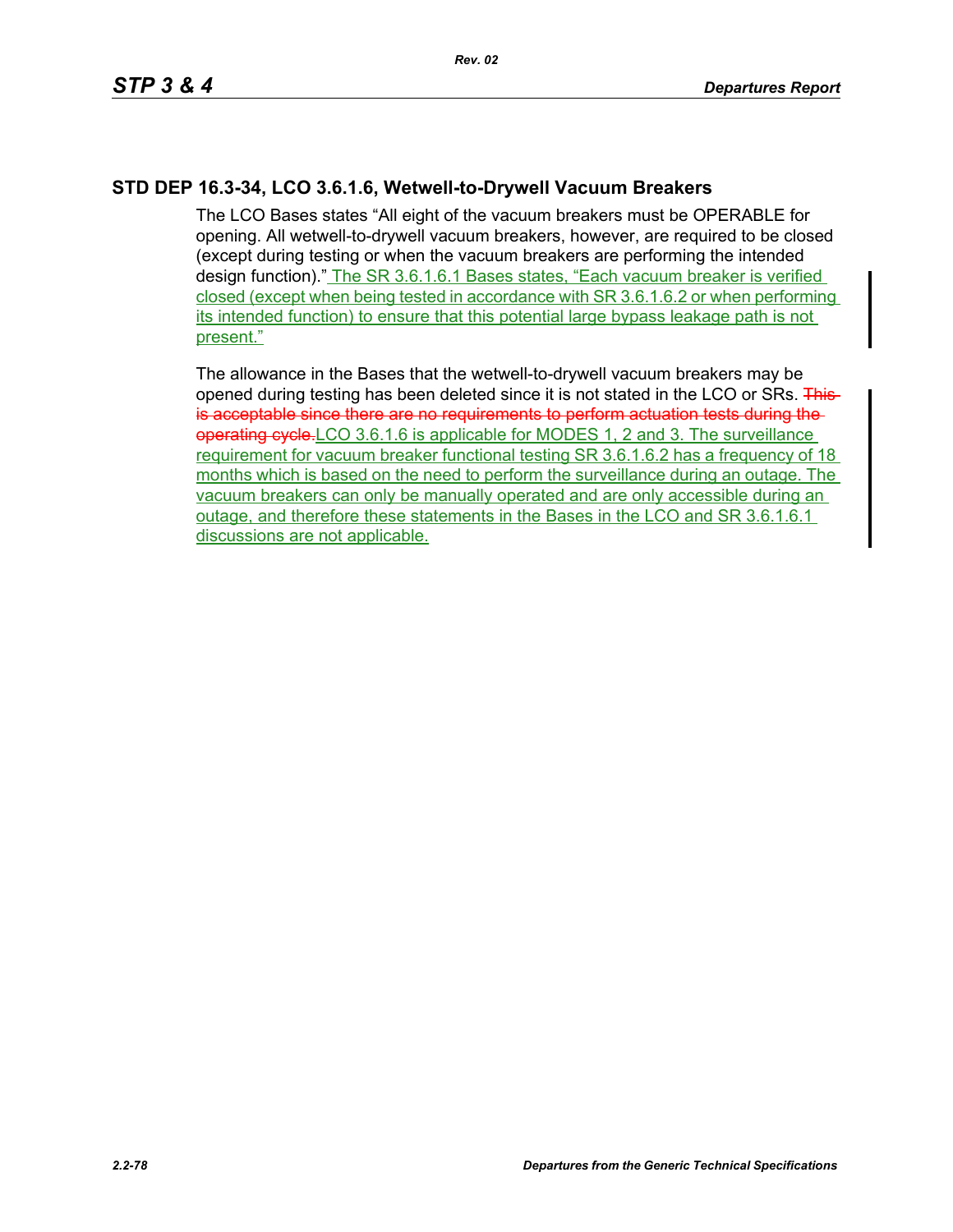#### **STD DEP 16.3-35, LCO 3.9.6, Reactor Pressure Vessel (RPV) Water Level**

The Background bases states that "Sufficient iodine activity would be retained to limitoffsite does from the accident to < 25% of 10 CFR 100 limits, as provided by the guidance of Reference 3." The limit has been changed to "< 25% of 10 CFR 100 limits." This limit is consistent with Reference 3, NUREG-0800, Section 15.7.4.

The Applicable Safety Analysis states "A minimum water level of 7.0 m allows a decontamination factor of 100 (Ref. 4) to be used in the accident analysis for iodine. This relates to the assumption that 99% of the total iodine released from the pellet to cladding gap of all the dropped fuel assembly rods is retained by the refueling cavity water." Reference 4 is "NUREG 0831, Supplement 6, Section 16.4.2." This reference has been deleted and Reference 4 in the above statement has been changed to Reference 1 (Regulatory Guide 1.25, March 23, 1972). Regulatory Guide 1.25 is the appropriate reference for the decontamination factor. In addition, the word "dropped" has been changed to "damaged." This is consistent with the analysis (DCD Section  $45.7$ .

The Applicable Safety Analyses section states, "With a minimum water level of 7.0 m and a minimum decay time of 24 hours prior to fuel handling, the analysis and test programs demonstrate that the iodine release due to a postulated fuel handling accident is adequately captured by the water, and that offsite does are maintained within allowable limits (Ref. 5)." Reference 5 has been renumbered as Ref. 4.

The Applicability states "Requirements for fuel handling accidents in the spent fuel storage pool are covered by LCO 3.7.6, "Fuel Pool Water Level." The Specification number has been changed from 3.7.6 to 3.7.8. Specification 3.7.8 is the appropriate number.

Technical Specification (TS) Bases B 3.9.6, Reactor Pressure Vessel (RPV) Water Level (Refueling Operations) references NUREG - 0831, Supplement 6, Section 16.4.2. as a requirement for the minimum water level of 7.0 meters above the top of the RPV flange to ensure a decontamination factor (DF) of 100 used in the accident analysis for iodine activity in FSAR Section 15.7.4. However, as stated in the DCD/Tier 2, Section 15.7.4, Regulatory Guide 1.25 (March 23, 1972) is the appropriate reference for key analyses assumptions including the DF of 100 (99% Iodine filter). Accordingly, NUREG - 0831 is removed as a reference and the references renumbered.

The DCD states that 25% of 10 CFR 100 limits are met consistent with NUREG - 0800, Section 15.7.4. The acceptance criteria contained in the NUREG is, "25 percent or less of the 10 CFR Part 100 exposure guideline values." Therefore, TS Bases B 3.9.6 background value is changed from "less than" 25% to "less than or equal to" 25% of 10 CFR 100 limits.

In the Applicable Safety Analyses section of B 3.9.6 "dropped" fuel is changed to "damaged" fuel to more accurately describe the accident results and terminology of the analyses in DCD Section 15.7.4.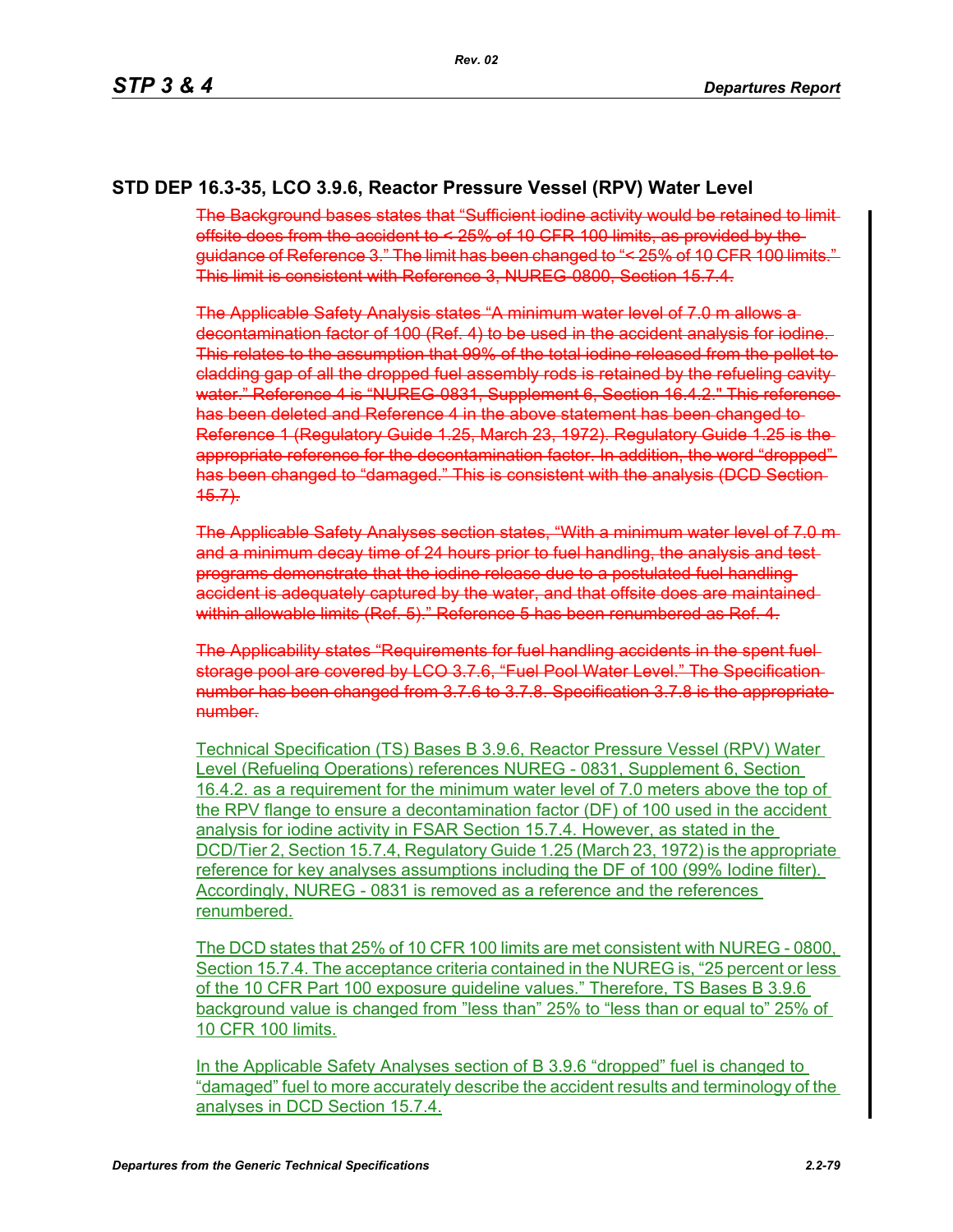Finally, reference to LCO 3.7.6 (Fuel Pool Water Level) is made in the Applicability section of the Bases. This LCO numbering has been corrected to 3.7.8.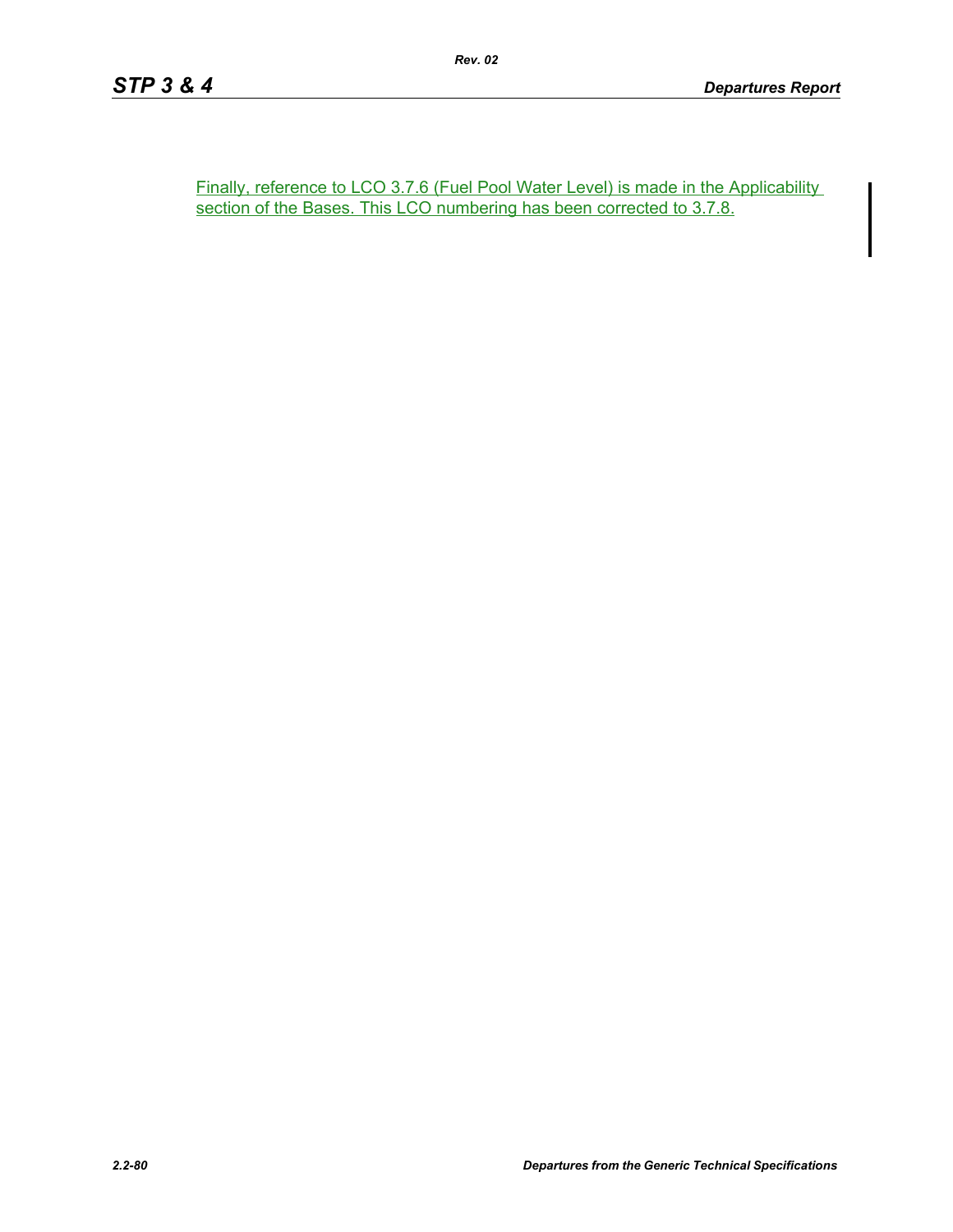#### **STD DEP 16.3-36, LCO 3.6.2.3, Residual Heat Removal (RHR) Suppression Pool Cooling**

The Bases Background discussion states, "S/RV leakage, and high pressure core injection and Reactor Core Isolation Cooling System testing increase suppression pool temperature more slowly." The ABWR design does not include a "high pressure core injection system" therefore it has been deleted from the Background discussion.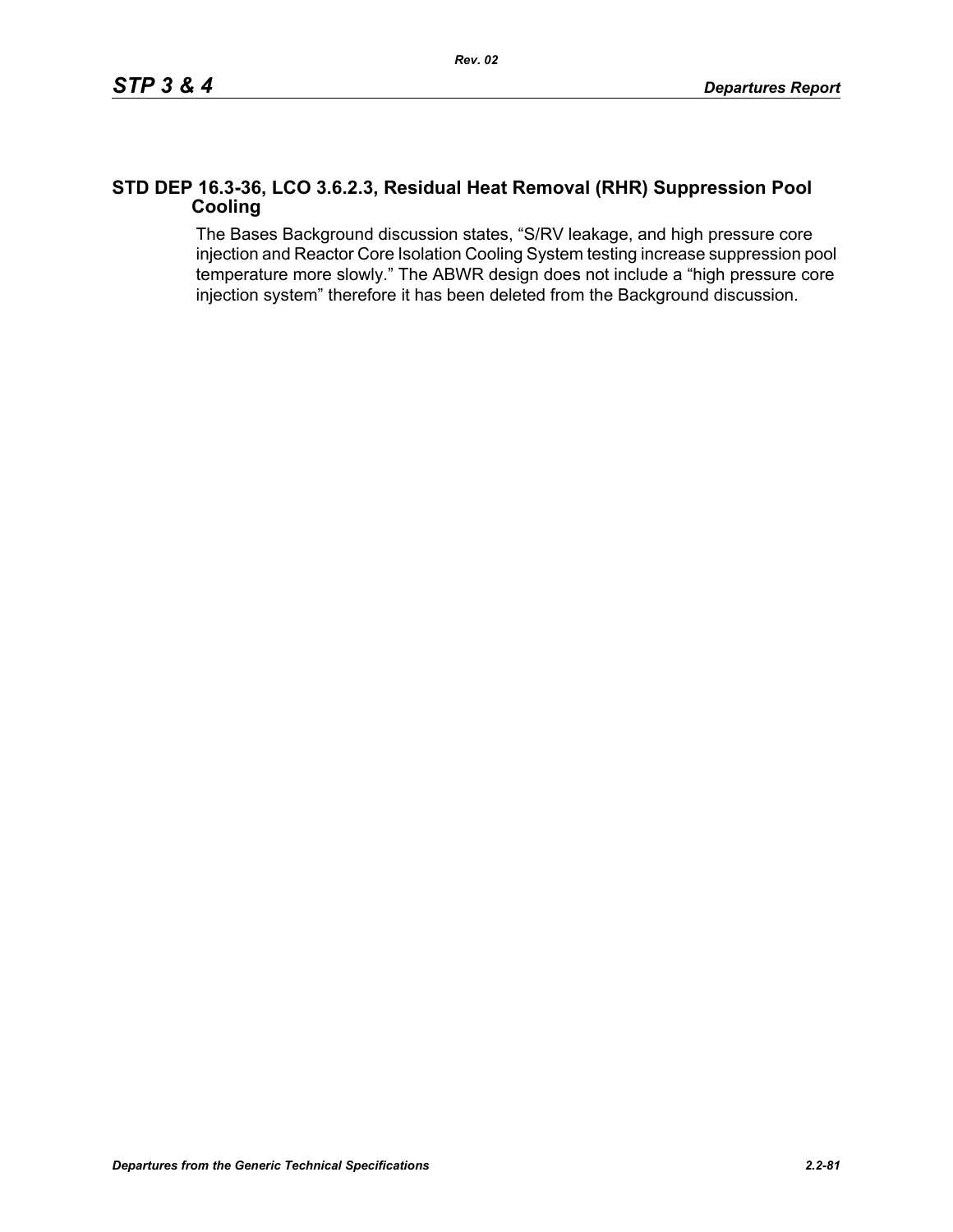#### **STD DEP 16.3-37, LCO 3.6.2.3, Residual Heat Removal (RHR) Suppression Pool Cooling**

The Bases Reference 2 is the "ASME Boiler and Pressure Vessel Code, Section XI." This Reference is not used in the discussion and it has been deleted.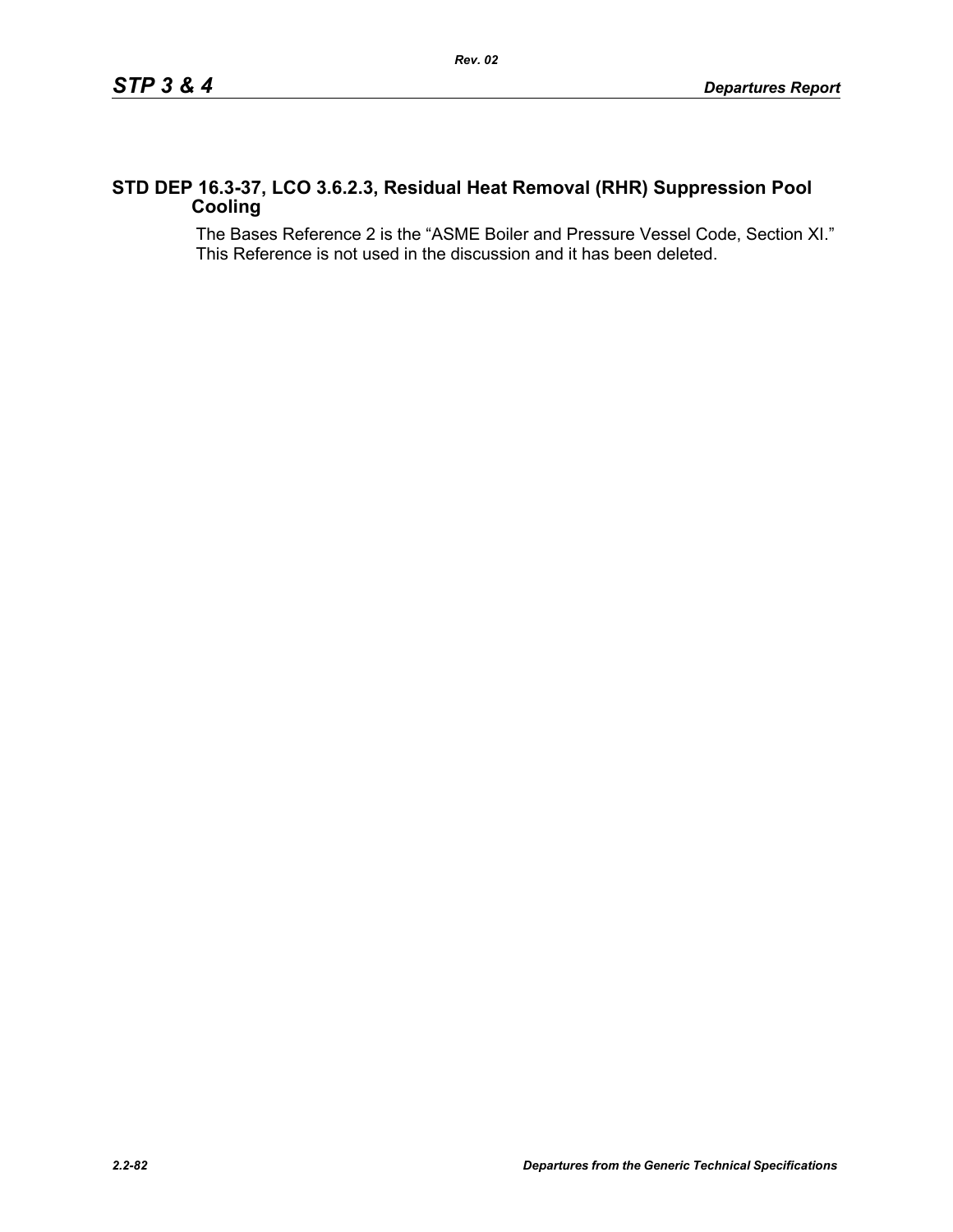# **STD DEP 16.3-39, LCO 3.3.4.2, Feedwater and Main Turbine Trip Instrumentation**

This departure summary is relocated to Part 7, Section 2.2.1.

TS 3.3.4.2 was updated consistent with the Feedwater Pump and Main Turbine Trip Instrumentation design, which uses the fault tolerant digital controllers. LCO Statement, ACTIONS, Surveillance Requirements, and associated Bases have been updated to reflect the actual ABWR design.

#### **Evaluation Summary**

This departure was evaluated per Section VIII.C.4 of Appendix A to 10 CFR Part 52, which requires that 1) the exemption is authorized by law, will not present an unduerisk to the public health and safety, and is consistent with the common defense and security; and 2) special circumstances are present as specified in 10 CFR 50.12(a)(2): As shown below, both of these two criteria are satisfied.

- **The exemption is not inconsistent with the Atomic Energy Act or any other statute** and therefore is authorized by law. As discussed above, these changes are made to be consistent with the actual design of the ABWR instruments and do not changethe underlying design. This will not present an undue risk to the public health and safety, and the departure does not relate to security and does not otherwise pertain to the common defense and security.
- Special circumstances are present as specified in 10 CFR  $50.12(a)(2)$ . Specifically, special circumstance (ii) is present, since it is necessary for the Technical-Specifications to reflect the certified design in Tier 1 and Tier 2.

As demonstrated above, this exemption complies with the requirements in Section VIII.C.4 of Appendix A to 10 CFR Part 52. Therefore, STPNOC requests that the NRC approve this exemption.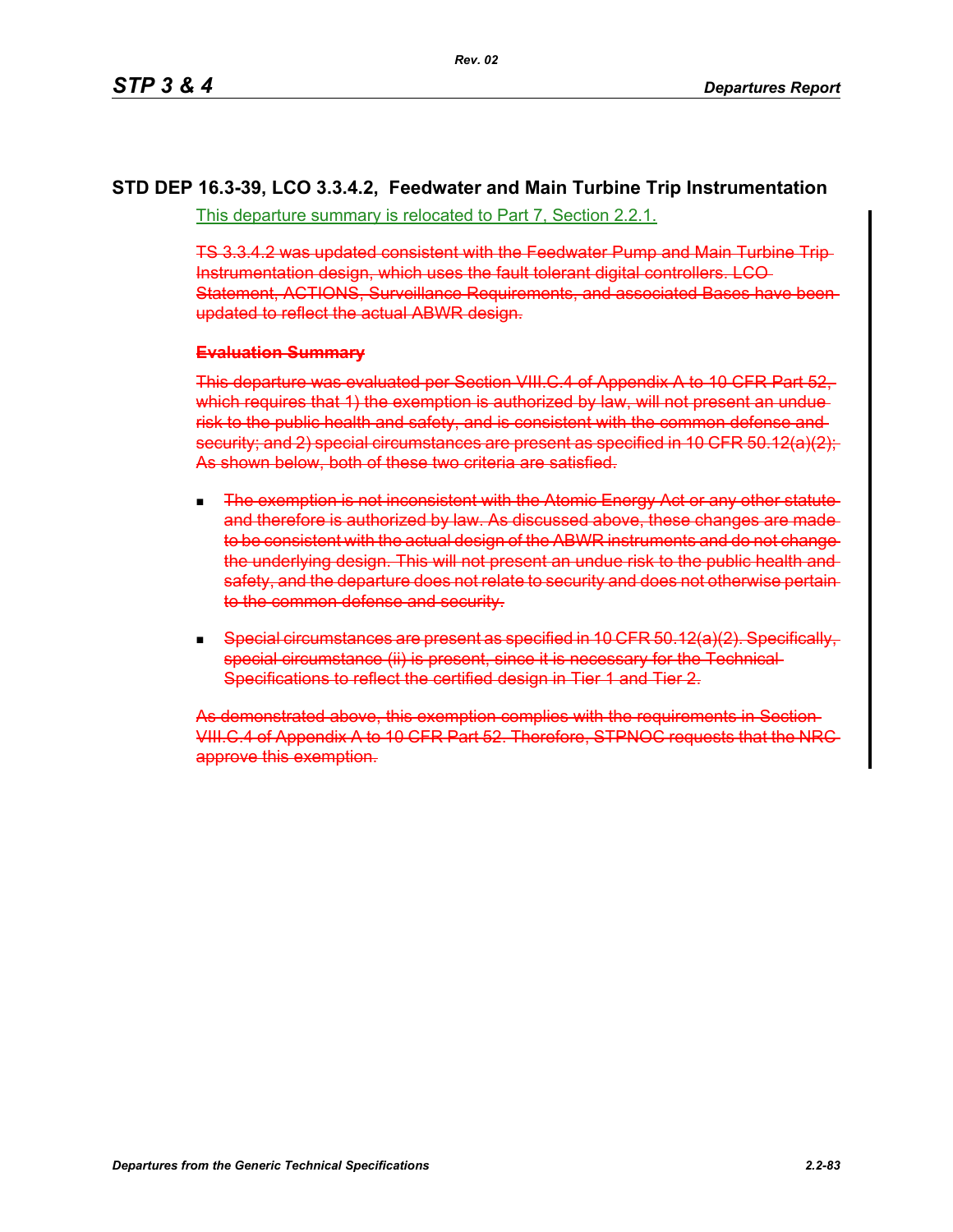## **STD DEP 16.3-40, LCO 3.8. 2, AC Sources-Shutdown**

The Bases LCO specifies the requirements for the requirements for OPERABILITY of the diesel generator. It states, "The Each DG must also be capable of accepting required loads within the assumed loading sequence intervals, and must continue to operate until offsite power can be restored to the ESF buses. These capabilities are required to be met from a variety of initial conditions such as: DG in standby with the engine hot, DG in standby parallel test mode." The last sentence has been changed to "These capabilities are required to be met from a variety of initial conditions such as: DG in standby with the engine hot, with the engine at ambient conditions, or DG operating in standby parallel test mode." The change is made to be consistent with the Bases of LCO 3.8.1 and 3.8.11.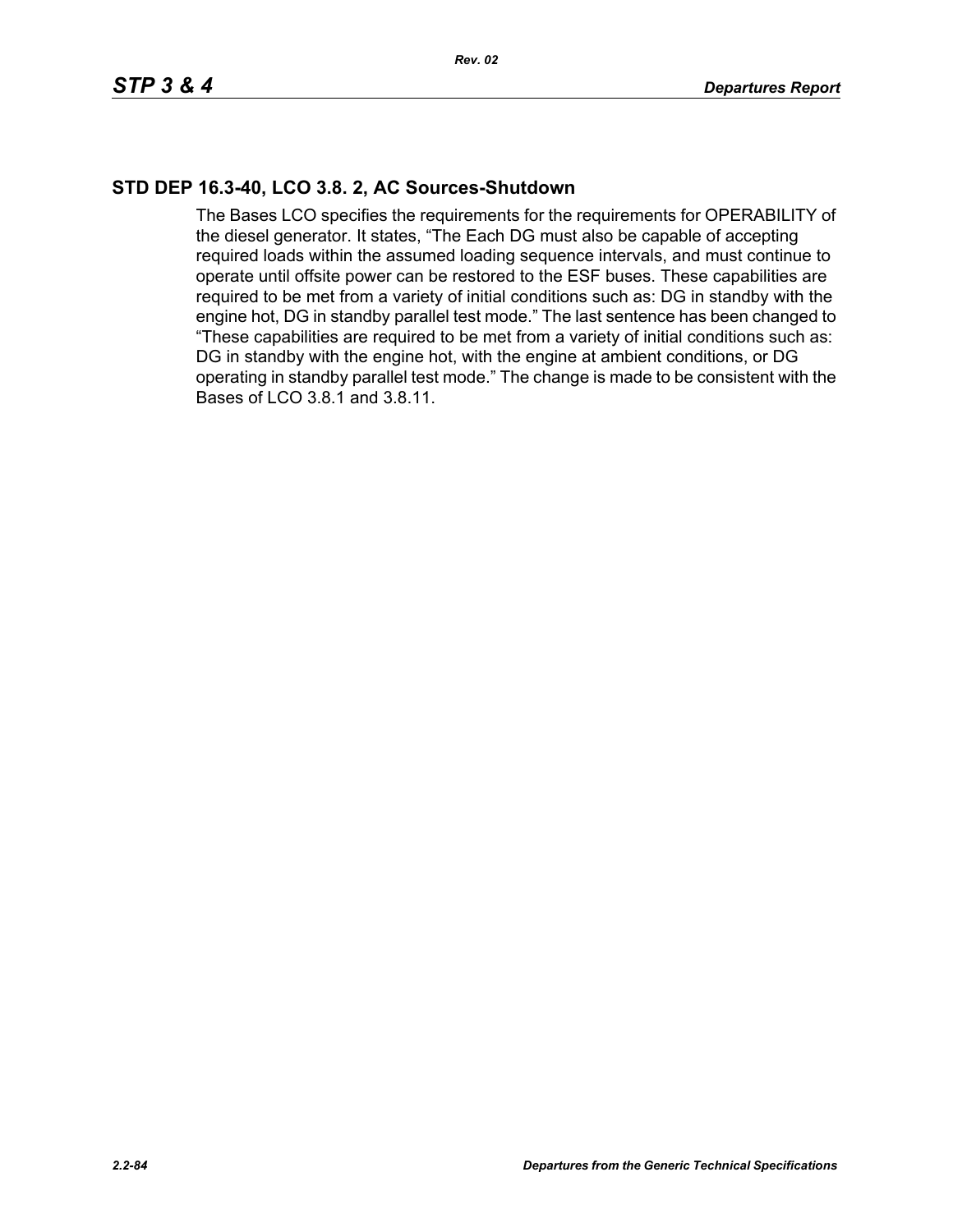## **STD DEP 16.3-41, LCO 3.8.2, AC Sources-Shutdown**

The Required Action for Condition A includes a Note that states, "Enter applicable Condition and Required Actions of LCO 3.8.10, with one required division deenergized as a result of Condition B." Condition B has been changed to Condition A since it is the intent of the Note as indicated in the associated Bases discussion. This change is a typographical misstatement in NOTE for CONDITION A in the REQUIRED ACTION section. The note erroneously requires entry into applicable Condition and Required Actions of LCO 3.8.10 with one required division de-energized as a result of Condition B. The entry should be as a result of Condition A.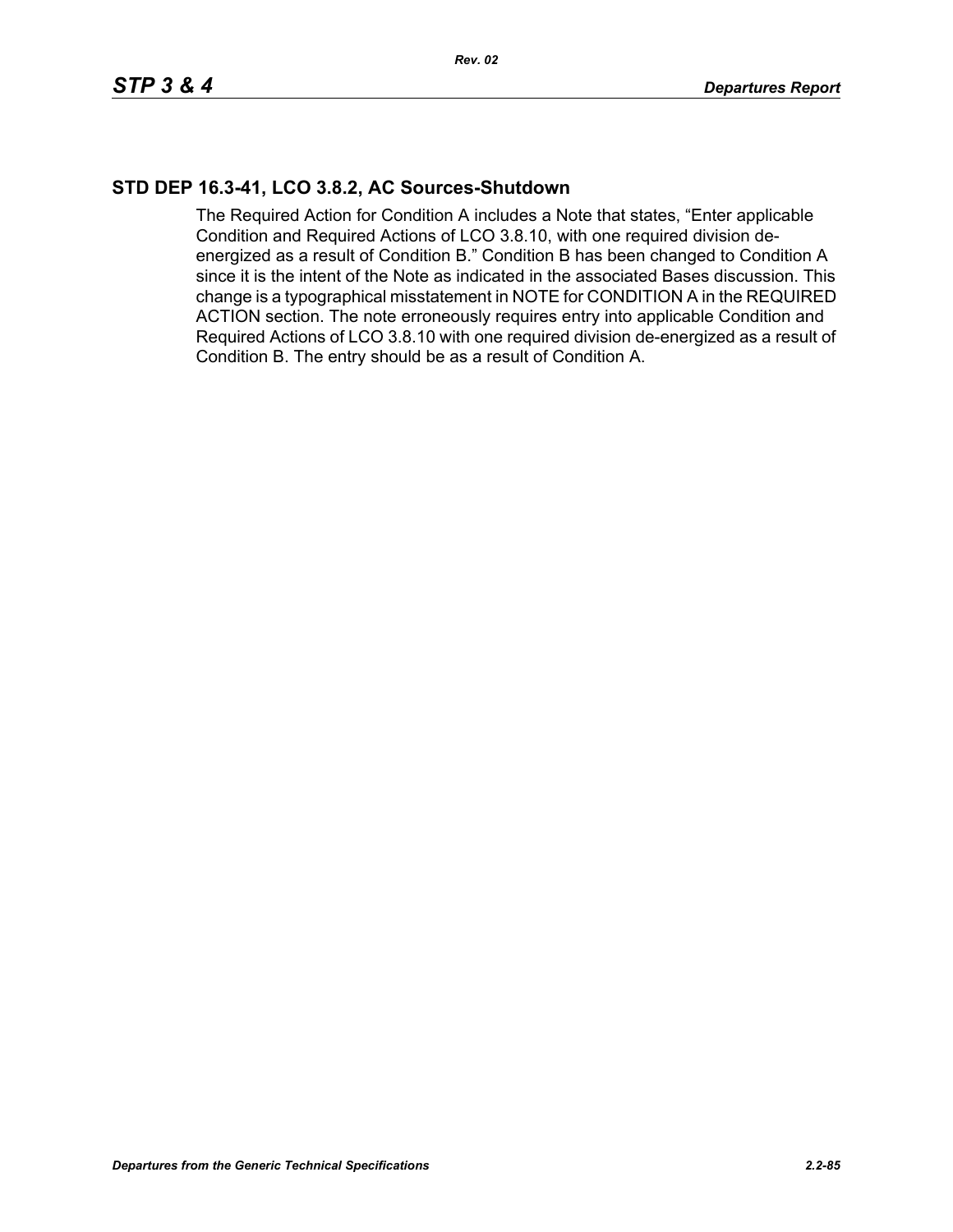# **STD DEP 16.3-42, LCO 3.8.4, DC Sources - Operating**

The Bases of Required Action D.1 and D.2 states that "If all inoperable DC electrical power subsystems cannot be restored to OPERABLE status within the associated Completion Times for Required Action A.1, B.2, and C.1 or C.2, the unit must be brought to a MODE in which the LCO does not apply." This sentence has been changed to "If any Required Action and associated Completion Time is not metall inoperable DC electrical power subsystems cannot be restored to OPERABLE status within the associated Completion Times, the unit must be brought to a MODE in which the LCO does not apply." This change is made to be consistent with the Required Action.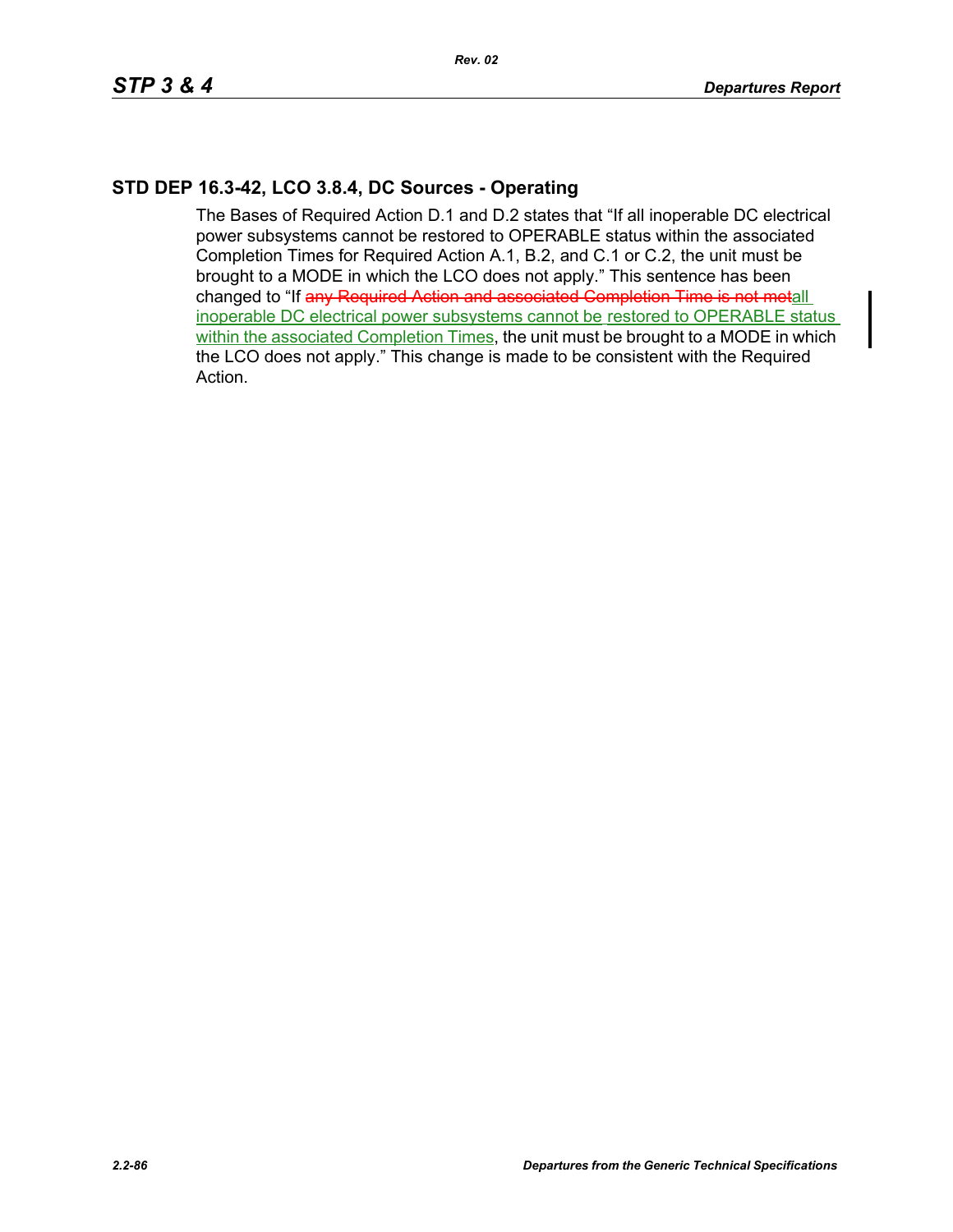## **STD DEP 16.3-43, LCO 3.6.1.1, Primary Containment**

The Bases Background states "The primary containment air lock is OPERABLE, except as provided in LCO 3.6.1.2, "Primary Containment Air Locks." The ABWR Containment has two airlocks. Therefore, "air lock is" is changed to "air locks are." This change is made to be consistent with other LCOs and the containment design.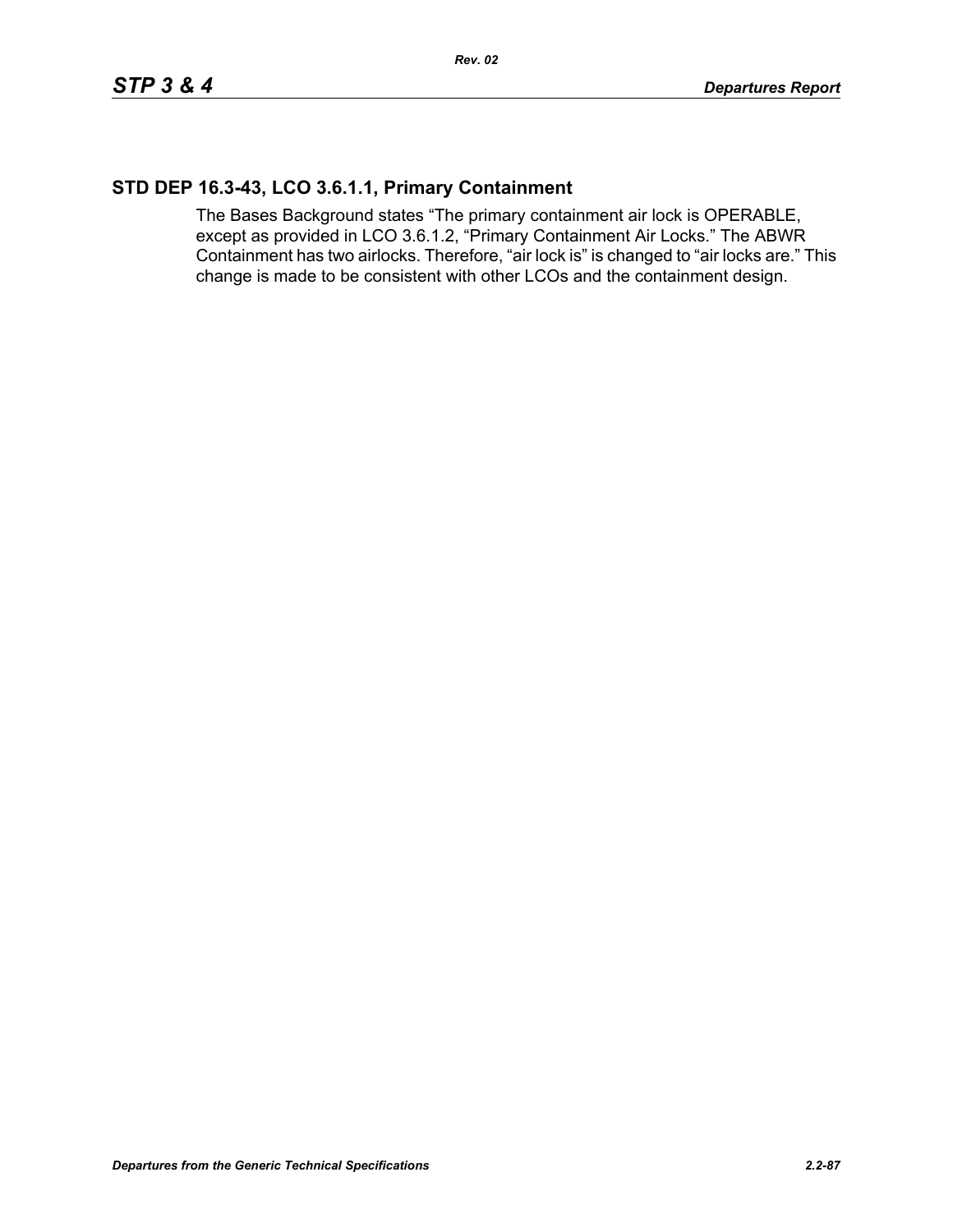## **STD DEP 16.3-44, LCO 3.6.1.1, Primary Containment**

The Bases states, "Maintaining the primary containment OPERABLE requires compliance with the visual examinations and leakage rate test requirements of 10 CFR 50, Appendix J (Ref. 3), as modified by approved exemptions. Failure to meet air lock leakage testing (SR 3.6.1.2.1), [resilient seal primary containment purge valve leakage testing (SR 3.6.1.3.7),] or main steam isolation valve leakage (SR 3.6.1.3.13), or hydrostatically tested valve leakage (SR 3.6.1.3.12) does not necessarily result in a failure of this SR. The impact of the failure to meet these SRs must be evaluated against the Type A, B, and C acceptance criteria of 10 CFR 50, Appendix J."

The main steam isolation valve leakage SR has been eliminated from this list since the containment analyses assumes a specific leakage limit for  $L<sub>a</sub>$  and a specific leakage limit for main steam isolation valve leakage. Therefore, main steam line leakage is excluded from the  $L_a$  term.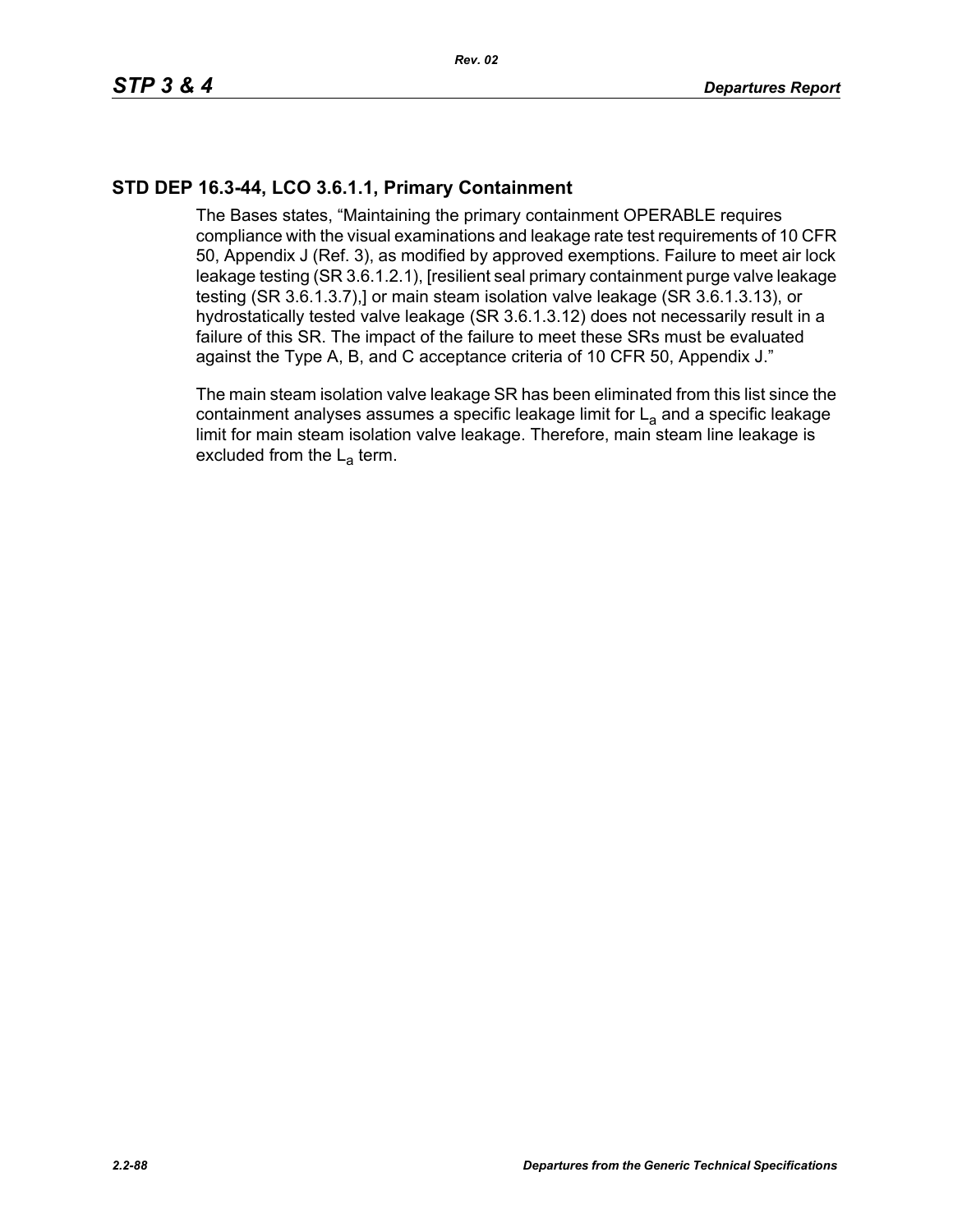## **STD DEP 16.3-45, LCO 3.6.1.1, Primary Containment**

The Background Section states "This Specification ensures that the performance of the primary containment, in the event of a DBA, meets the assumptions used in the safety analyses of References 1 and 2."

Reference 1 is Tier 2 Section 6.2 "Containment Systems" and Reference 2 is Tier 2 Section 15.1. "Decrease in Reactor Coolant Temperatures." Section 15.1 is not the appropriate reference and it has been deleted and replaced with DCD Tier 2, Section 15.6 "Decrease in Reactor Coolant Inventory."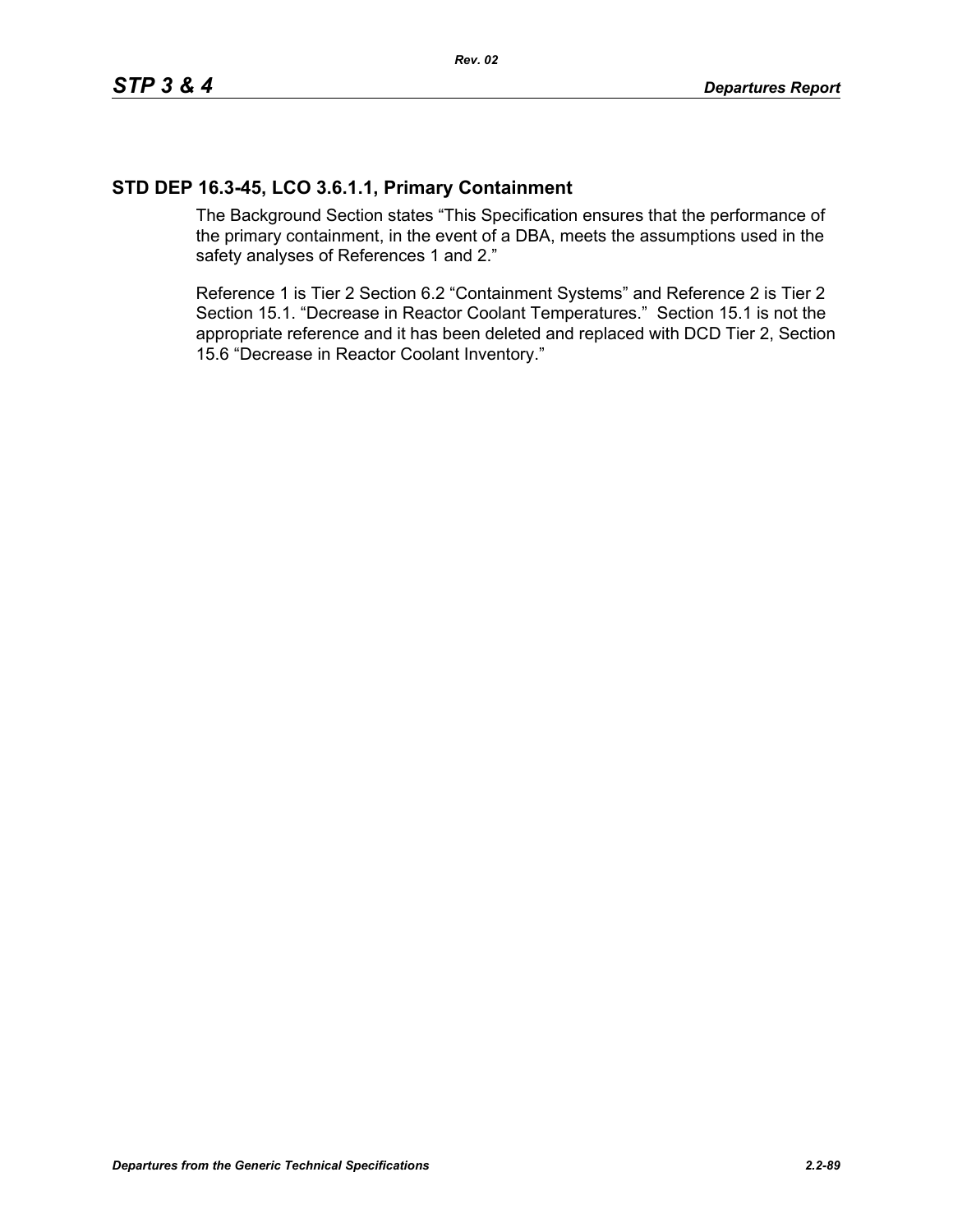# **STD DEP 16.3-46, LCO 3.7.2, RCW, RSW, and UHS Applicability**

The Applicability of 3.7.2 is in MODE 5 except with the reactor cavity to dryer/separator storage pool gate removed and water level > 7.0 m over the top of the reactor pressure vessel flange. The Applicability of LCO 3.7.3 is MODE 5 with the reactor cavity to dryer/separator storage pool gate removed and water level  $\geq 7.0$  m over the top of the reactor pressure vessel flange. The Applicability requirements of these supporting system Specifications should match the Applicability of the supported system Specifications 3.9.7 and 3.9.8. The applicability of Specification 3.9.7 is MODE 5 with irradiated fuel in the reactor pressure vessel (RPV) and with the water level > 7.0 m above the top of the RPV flange while the Applicability of LCO 3.9.8 is MODE 5 with irradiated fuel in the reactor pressure vessel (RPV) and with the water level < 7.0 m above the top of the RPV flange. The Applicability of Specificatione 3.7.2 and 3.7.3 has been changed to be consistent with the Applicability of 3.9.8 while the Applicability of Specification 3.7.3 has been changed to be consistent with the Applicability of 3.9.7. The Bases Background, Applicable Safety Analyses, LCO, and Applicability have also been corrected. In addition, the Bases discussion for SR 3.7.3.5 of the DCD states that the Logic System Functional Test (LSFT) in SR 3.3.5.1.4 overlaps this SR, which is incorrect. The correct references to the SRs in LCO 3.3.1.1 and LCO 3.3.1.4 are incorporated.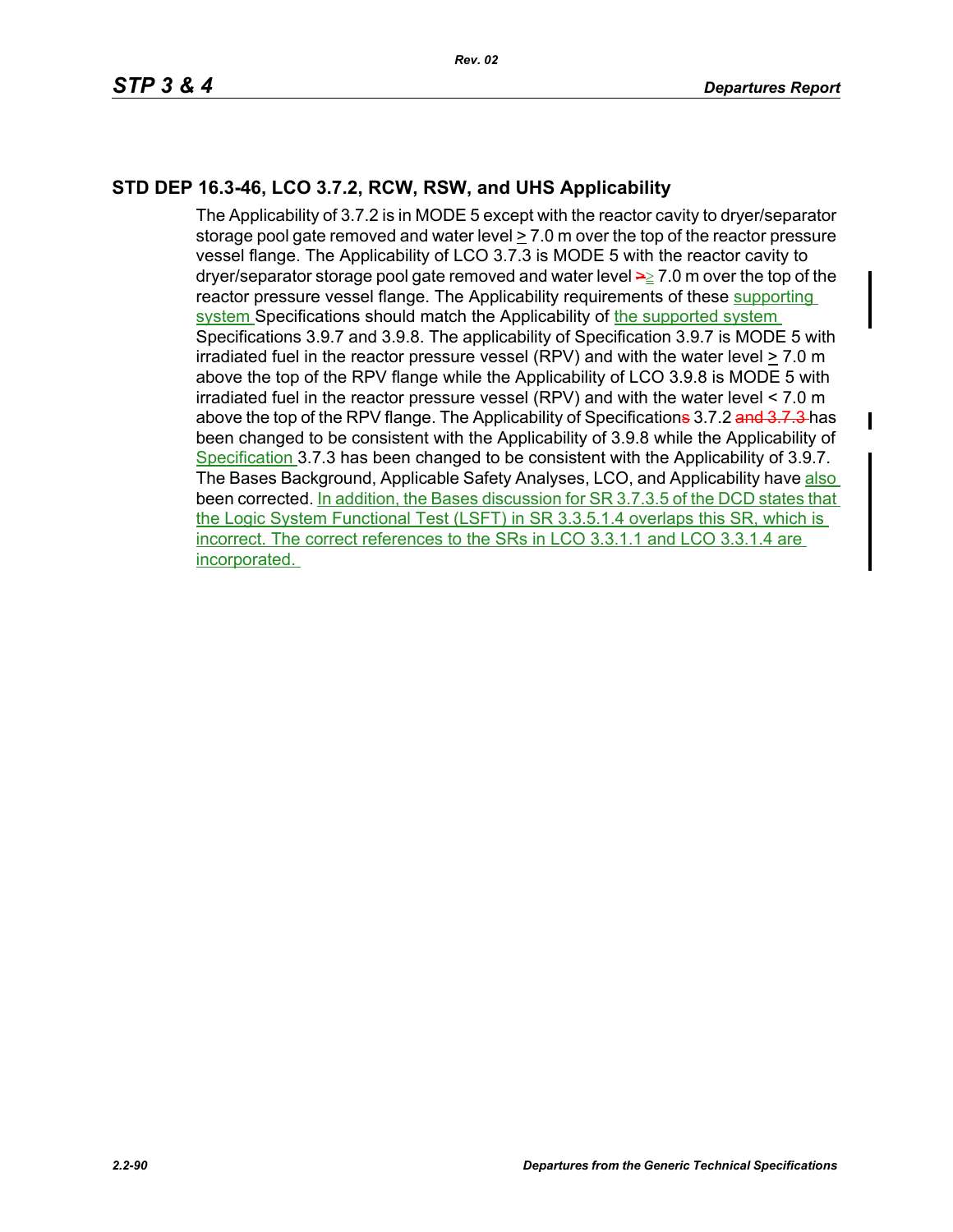#### **STD DEP 16.3-47, LCO 3.7.4, Control Room Habitability Area (CRHA)-Emergency Filtration (EF) System**

SR 3.7.4.4 requires verification that each EF division can maintain a positive pressure of > 3.2 mm water gauge relative to the atmosphere during the isolation mode of operation at a flow rate of < 360 m<sup>3</sup>/h. The flow rate of 360 m<sup>3</sup>/h has been changed to 3400  $\text{m}^3$ /h to be consistent with Tier 1 Table 2.15.5a Item 5.b. A similar change is made to the associated Bases of SR 3.7.4.4.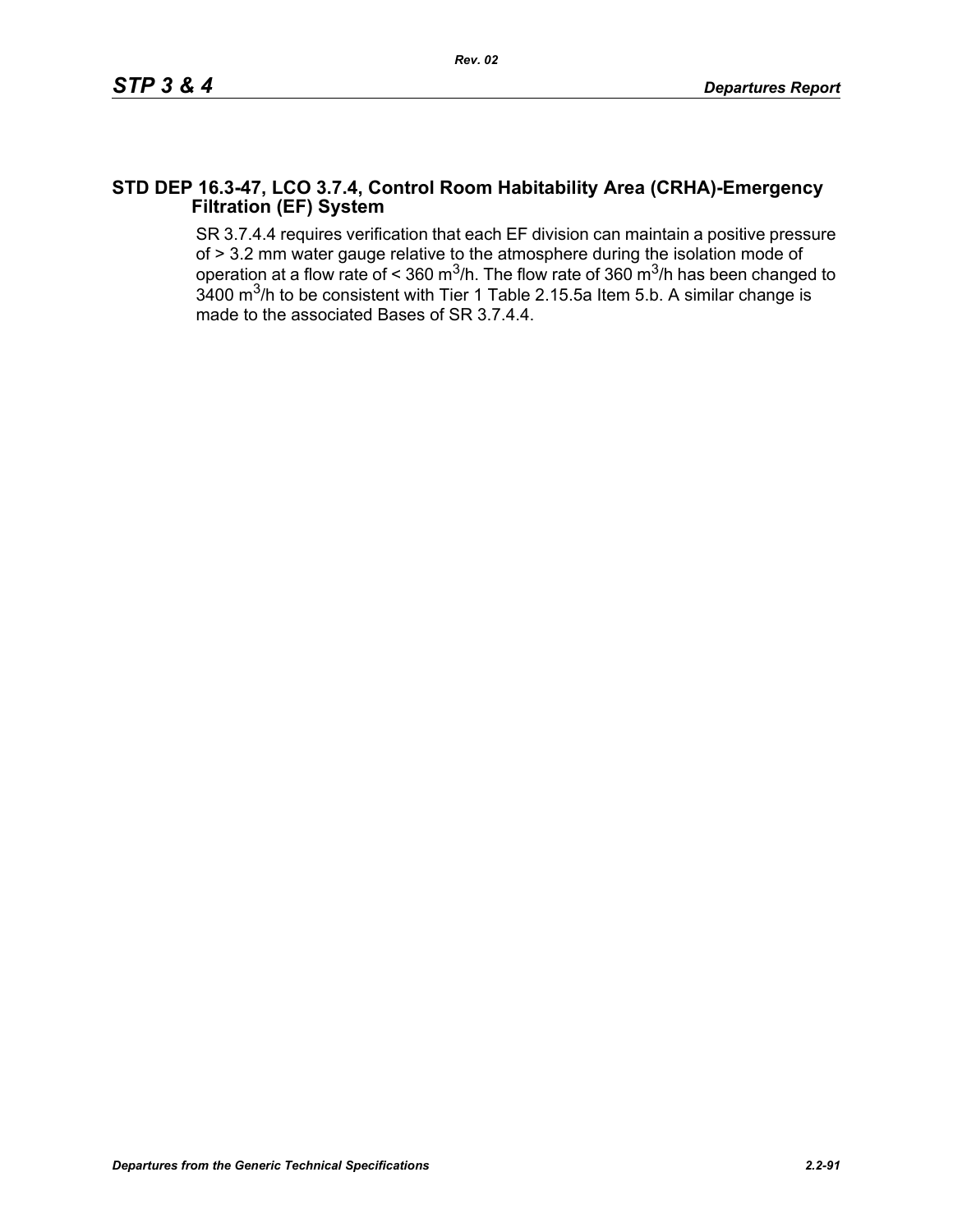#### **STD DEP 16.3-48, LCO 3.7.4, Control Room Habitability Area (CRHA)-Emergency Filtration (EF) System**

The Bases Background states, "Each division consists of an electric heater, a prefilter, a high efficiency particulate air (HEPA) filter, an activated charcoal adsorber section, a second HEPA filter, two 100% capacity fans, and the associated ductwork and dampers." The Bases has been revised to indicate that the CRHA System includes two 100% capacity fans. Therefore the Bases has been modified to reflect the actual design.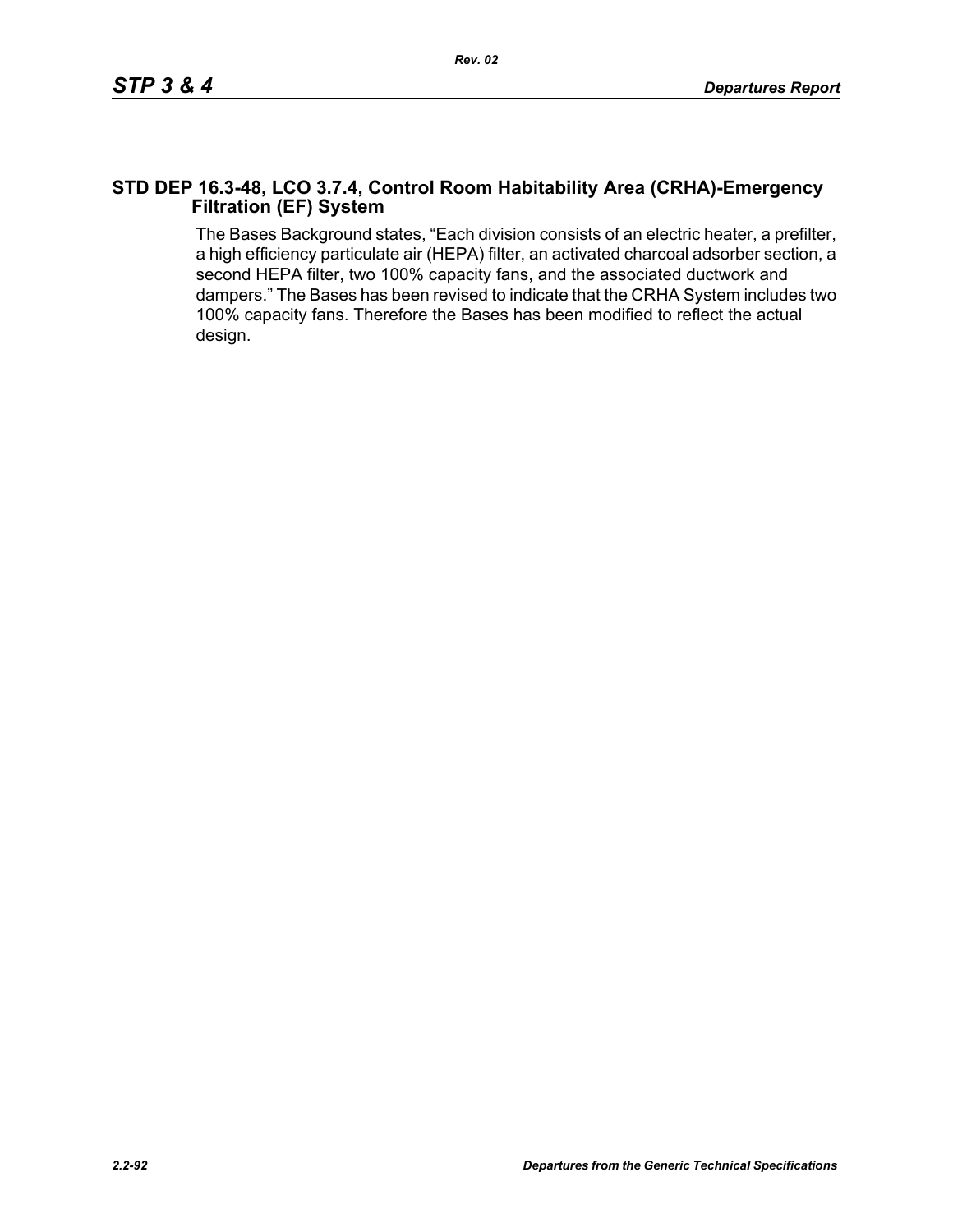$\blacksquare$ 

# **STD DEP 16.3-49, LCO 3.8.1, AC-Sources-Operating**

Note (b) of Table 3.8.1-1, Diesel Generator Test Schedule states that maintaining the table-specified DG test interval "until seven failure-free starts from standby conditions and load and run tests have been performed" is consistent with Regulatory Position  $\leftarrow$ of Regulatory Guide 1.9, Revision 3. The referenced Regulatory Guide has no Regulatory Position that specifies the seven consecutive failure-free starts credited to the Regulatory Position. The mention of the seven consecutive failure-free starts does appear in Generic Letter 84-15, "Example Technical Specifications" regarding DG testing. DG testing is not effected by this reference change. The change only deletes the statement that the test interval is consistent with the Regulatory Position in R.G. 1.9.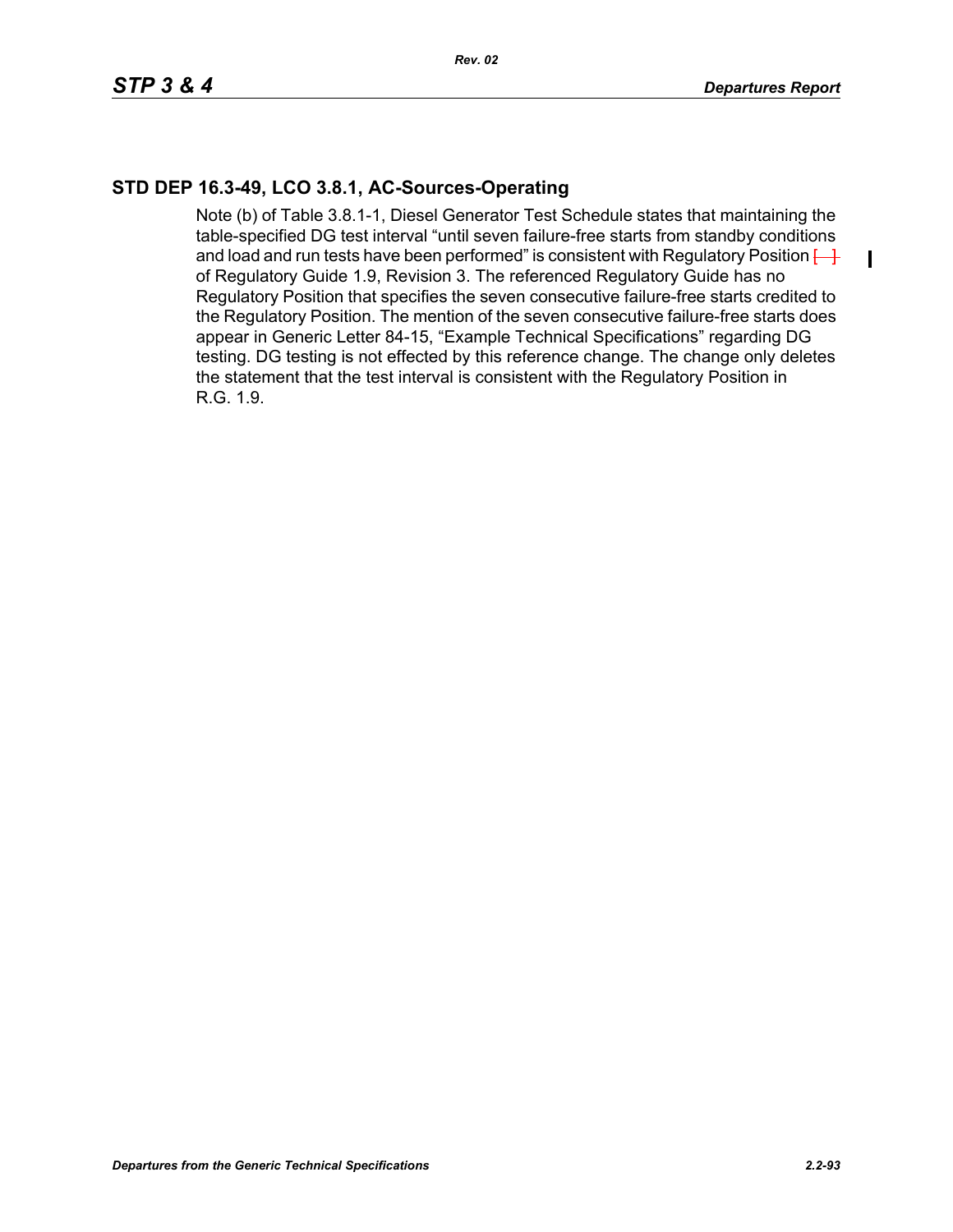# **STD DEP 16.3-50, LCO 3.3.1.4, ESF Actuation Instrumentation**

The Applicable Modes or Other Specified Conditions for Table 3.3.1.4-1, Function 14.a and 14.b, is changed to include MODE 1. This is consistent with the Applicable Modes or Other Specified Conditions for Table 3.3.1.1-1, Function 3.b (i.e., MODE 1 also).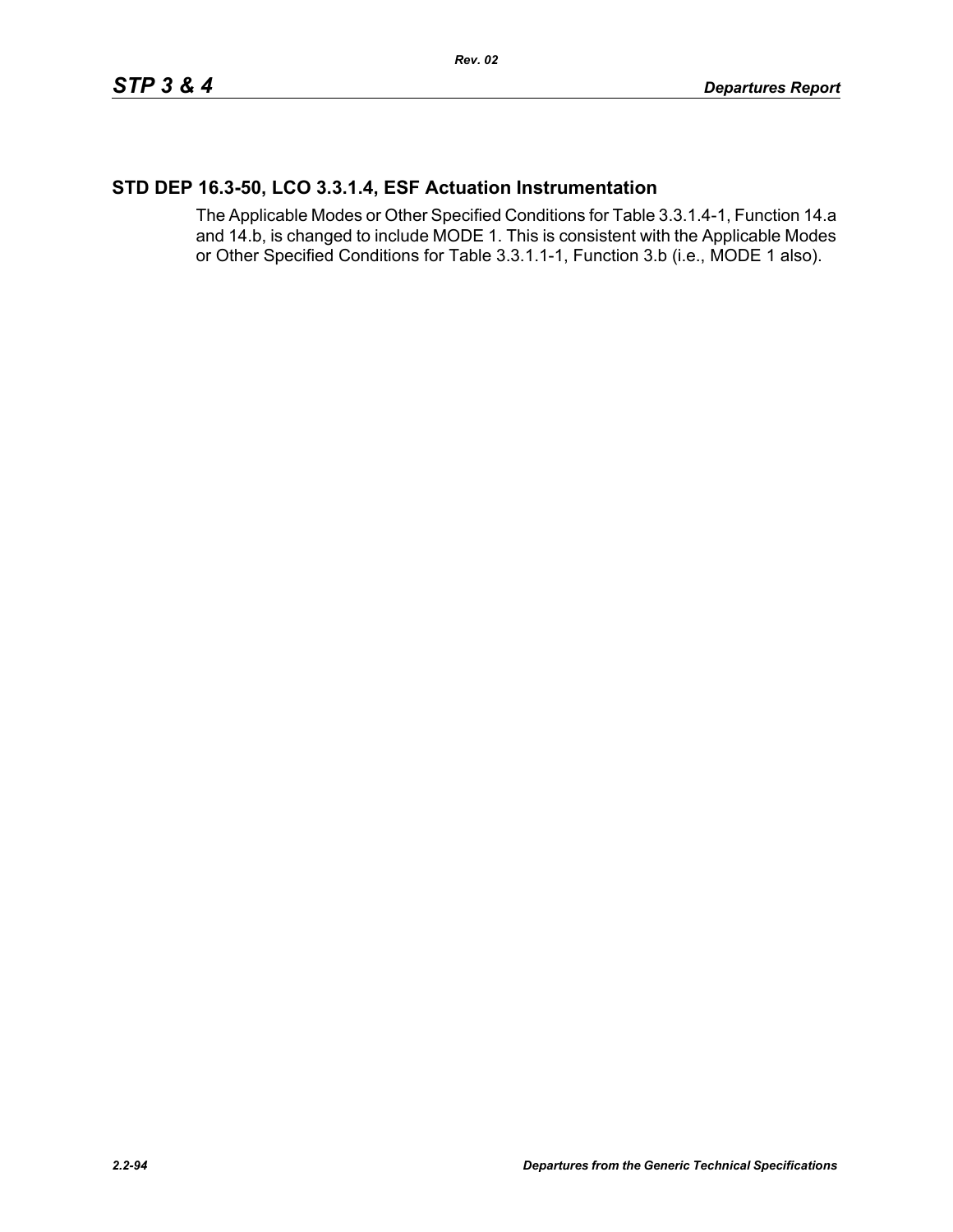#### **STD DEP 16.3-51, LCO 3.8.2, AC-Sources-3.8.3, Diesel Fuel Oil, Lube Oil, and Starting Air**

The Bases Background states "Each DG has an air start system with adequate capacity for five successive start attempts on the DG without recharging the air start receiver(s)." The actual design will include two redundant DG air start subsystems, each with adequate capacity for five successive start attempts on the DG without recharging the air start receiver(s). The Bases Background, LCO and ACTION E LCO 3.8.3 ACTION E, the BASES Background and the BASES LCO have has been modified to reflect this clarification.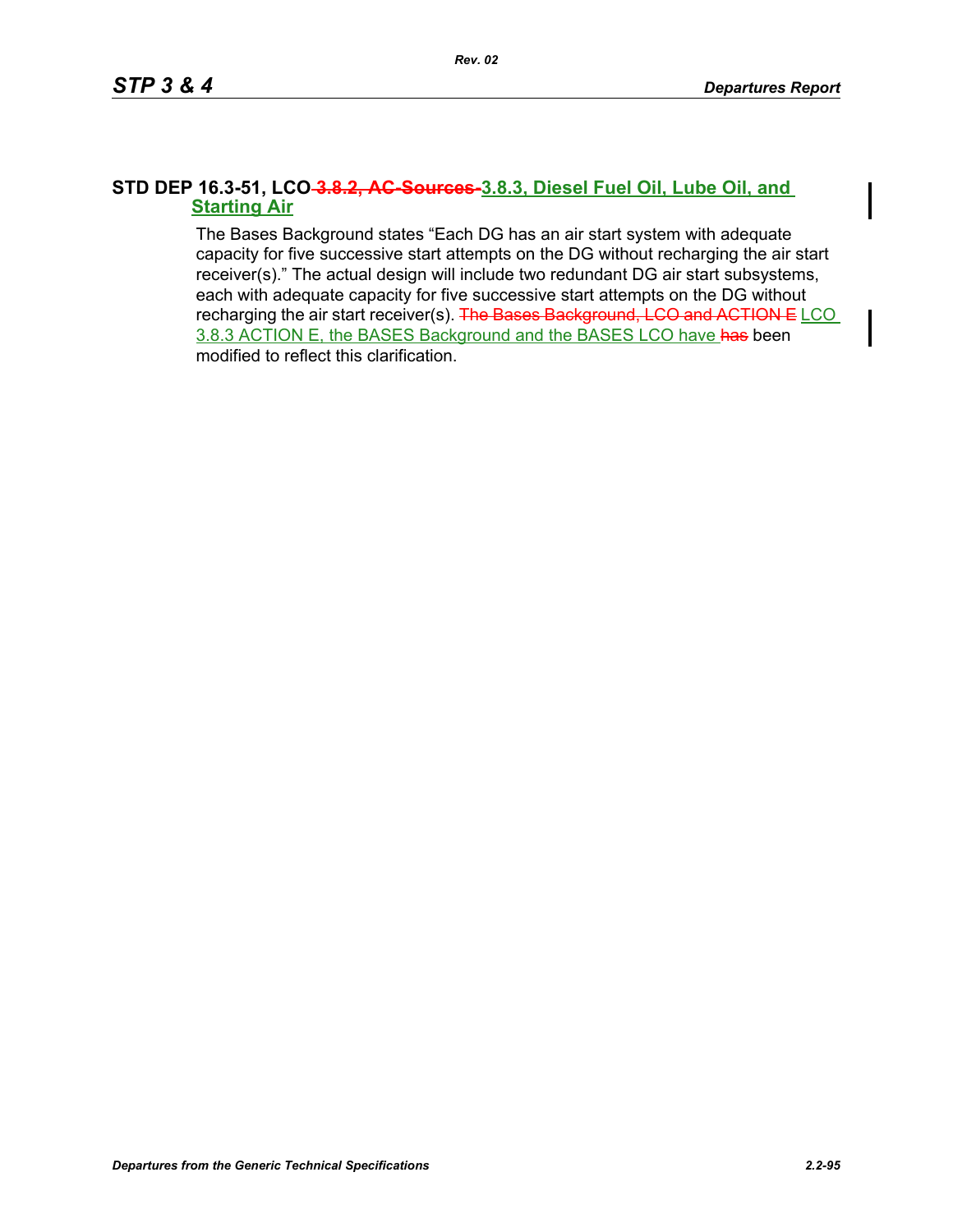## **STD DEP 16.3-52, LCO 3.8.8, Inverters - Shutdown**

The Applicable Safety Analyses states, "The inverters are designed to provide the required capacity, capability, redundancy, and reliability to ensure the availability of necessary power to the Reactor Protection System (RPS) and Emergency Core Cooling Systems (ECCS) instrumentation and controls so that the fuel, Reactor Coolant System, and containment design limits are not exceeded."

The statement is revised to indicate that the inverters supply the Class 1E CVCF loads. This change is consistent with the description in the Applicable Safety Analyses of LCO 3.8.7, Inverters-Operating.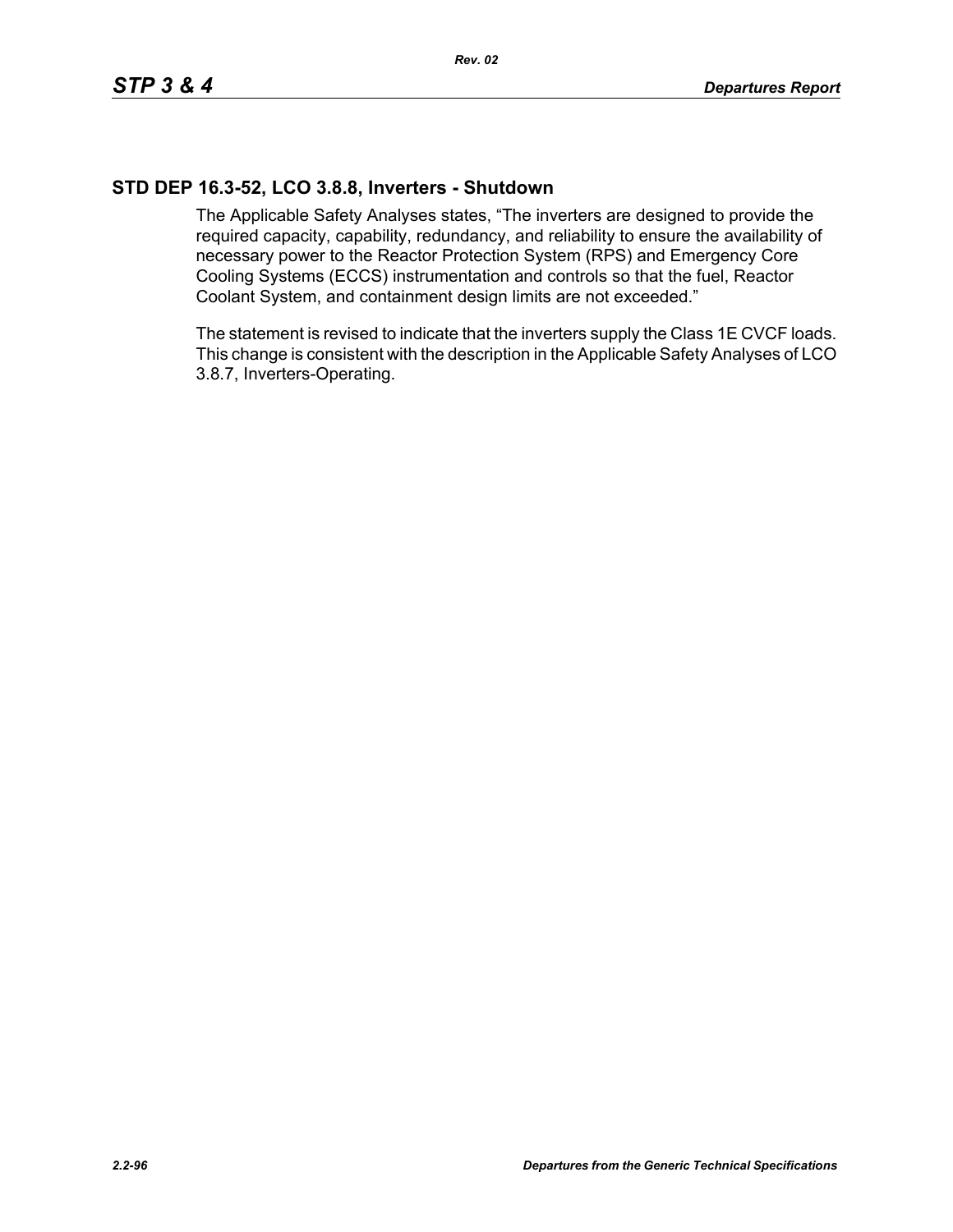#### **STD DEP 16.3-53, LCO 3.3.1.1, SSLC Sensor Instrumentation**

In SR 3.3.1.1.14, ISOLATION SYSTEM RESPONSE TIME acceptance criteria, are moved from Reference 10 to REFERENCE 9 and in the REFERENCE section, Reference 9 is "Technical Requirements Manual" and REFERENCE 10 is not used. The changes are to universally locate all RESPONSE TIME acceptance criteria in the Technical Requirements Manual. SR 3.3.1.12 specifies Reference 9 as the location for Response Time Tests. Reference 9 changed to Technical Requirements Manual.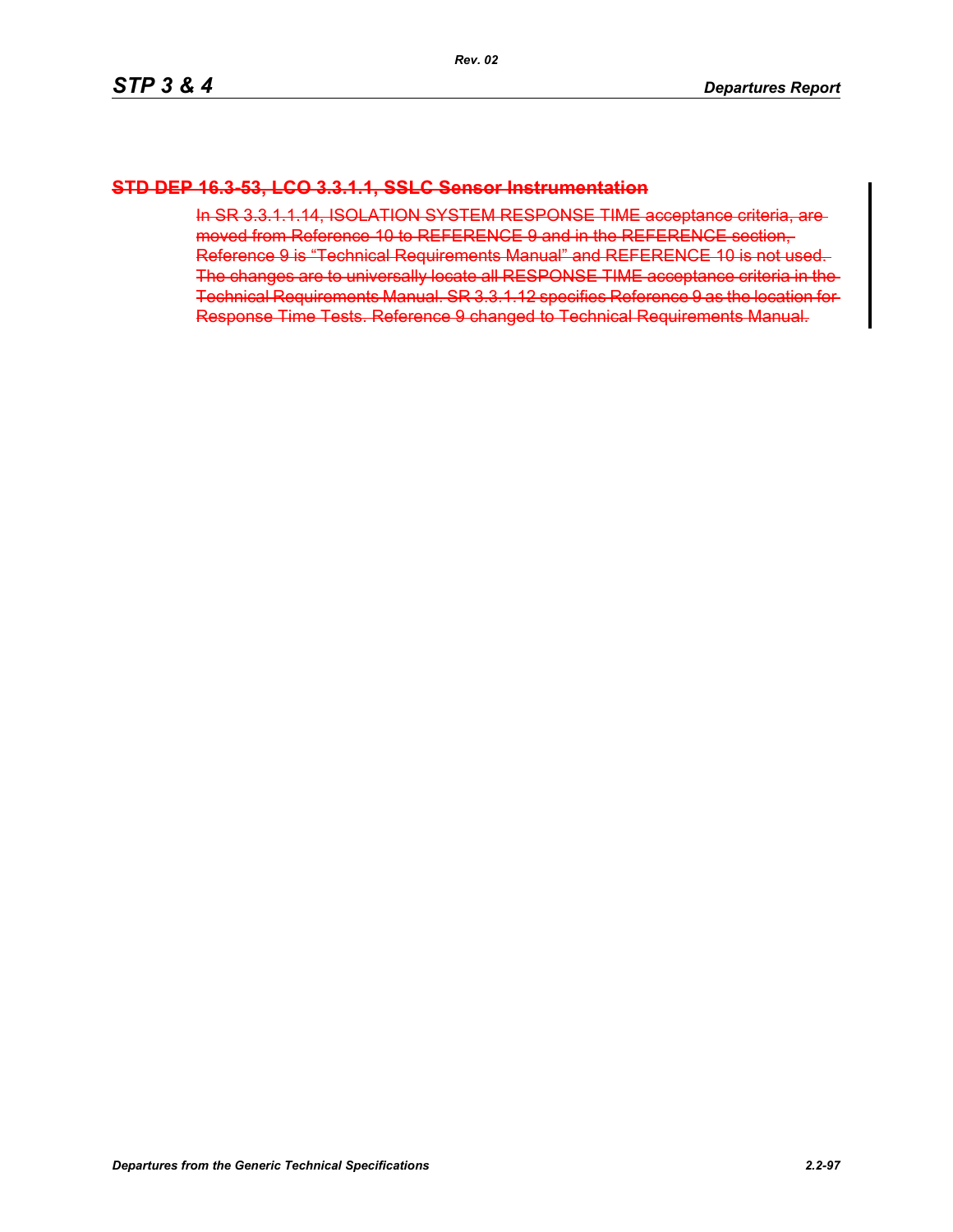#### **STD DEP 16.3-54, LCO 3.3.1.2, Reactor Protection System (RPS) and Main Steam Isolation Valve (MSIV) Actuation**

The phrase, "Response time test acceptance criteria are included in Reference 4." is added to SR 3.3.1.2.6 and SR 3.3.1.2.7. "Technical Requirements Manual" is added to the REFERENCES section Item 4.

These additions, regarding response time acceptance criteria, provide one location for all response time criteria.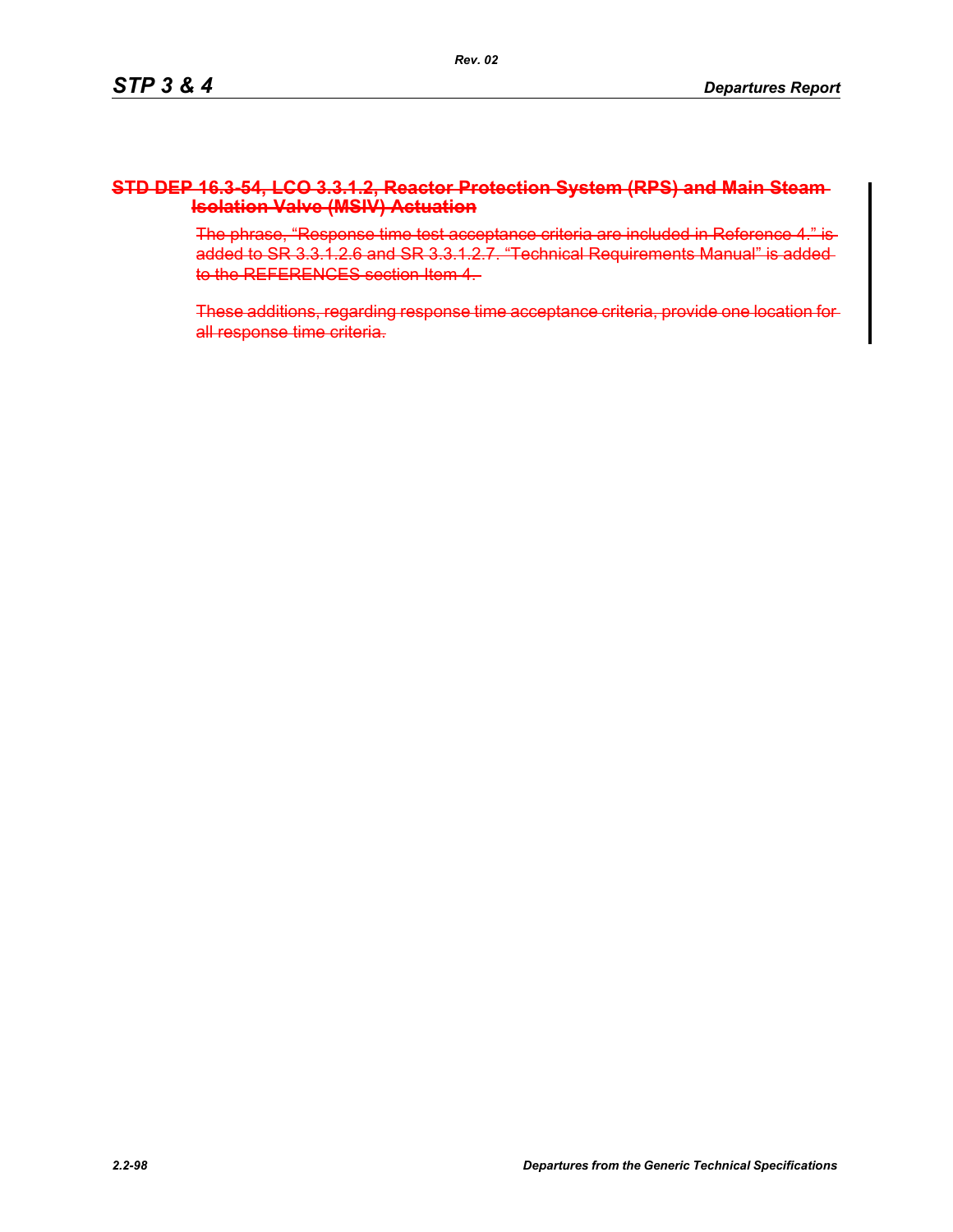#### **STD DEP 16.3-55, LCO 3.3.4.1, Anticipated Transient Without Scram (ATWS) and End-of-Cycle Recirculation Pump Trip (EOC-RPT) Instrumentation**

The Surveillance Requirement discussion has been changed to revise the time of EOC-RPT System Response Time to RPT System Response Time. The title and definition is being revised since ATWS and EOC response times are credited in the transient and accident analyses.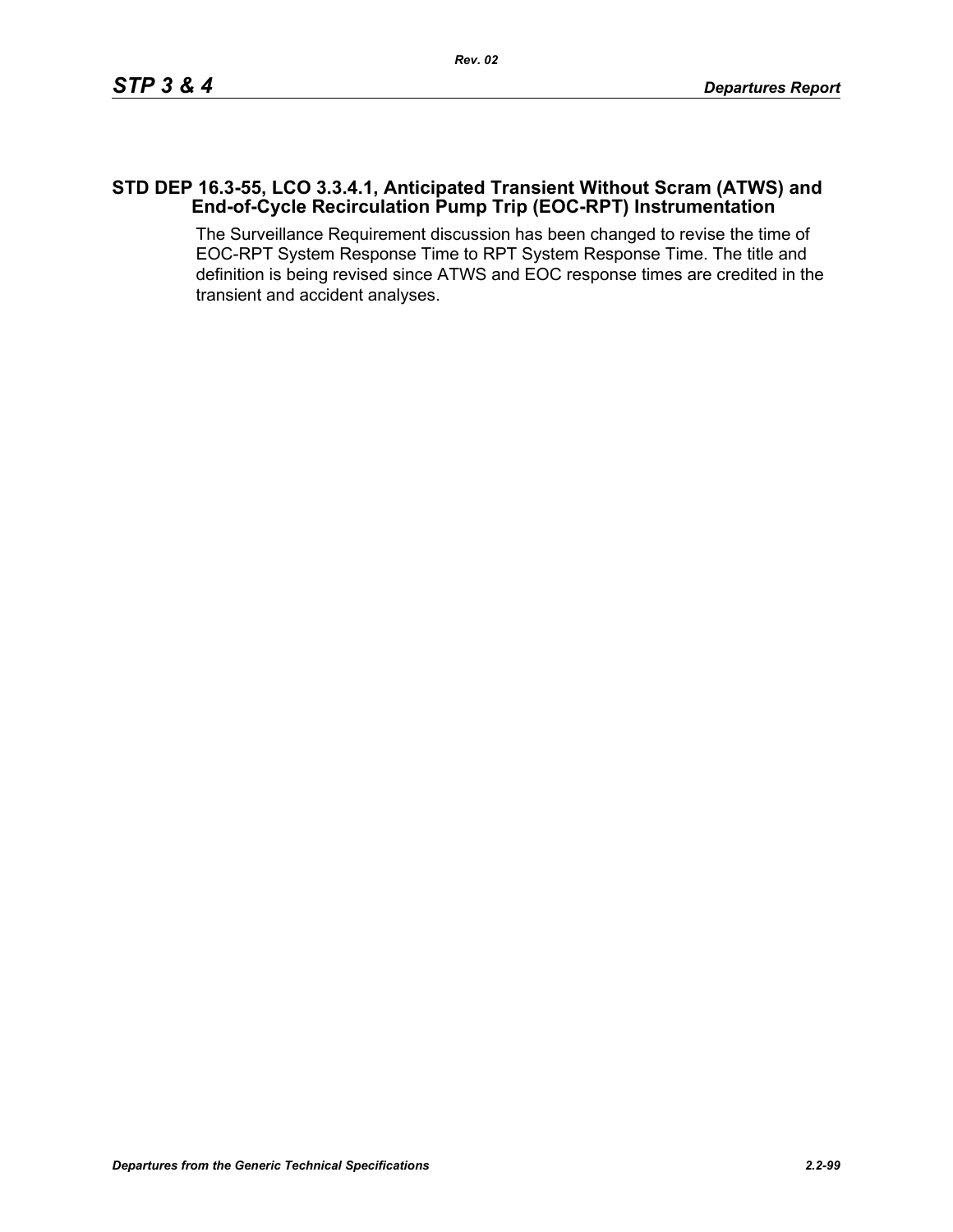#### **STD DEP 16.3-56, LCO 3.3.4.1, Anticipated Transient Without Scram (ATWS) and End-of-Cycle Recirculation Pump Trip (EOC-RPT) Instrumentation**

Reference 5 of the LCO 3.3.4.1 Bases has been changed to "Technical Requirements Manual."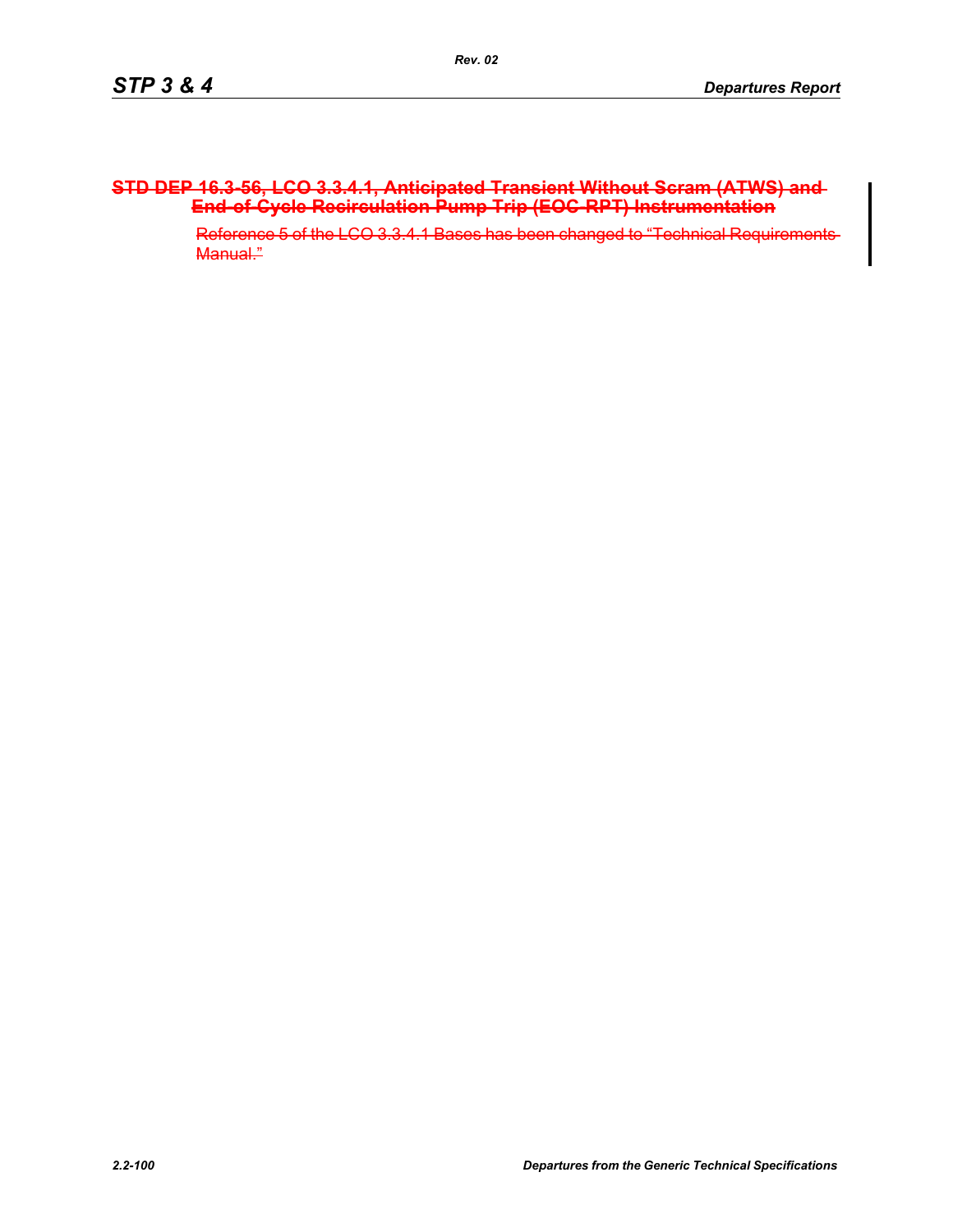#### **STD DEP 16.3-57, LCO 3.3.1.2, Reactor Protection System (RPS) and Main Steam Isolation Valve (MSIV) Actuation**

The Bases discussion for Required Action I.1 and I.2 is changed to remove the statement, "Note that the automatic actuation logic becomes 1/3 in this condition so there is an increased vulnerability to spurious trips" because it is incorrect. The automatic actuation logic is unaffected by placing the affected division in trip per Action I.1.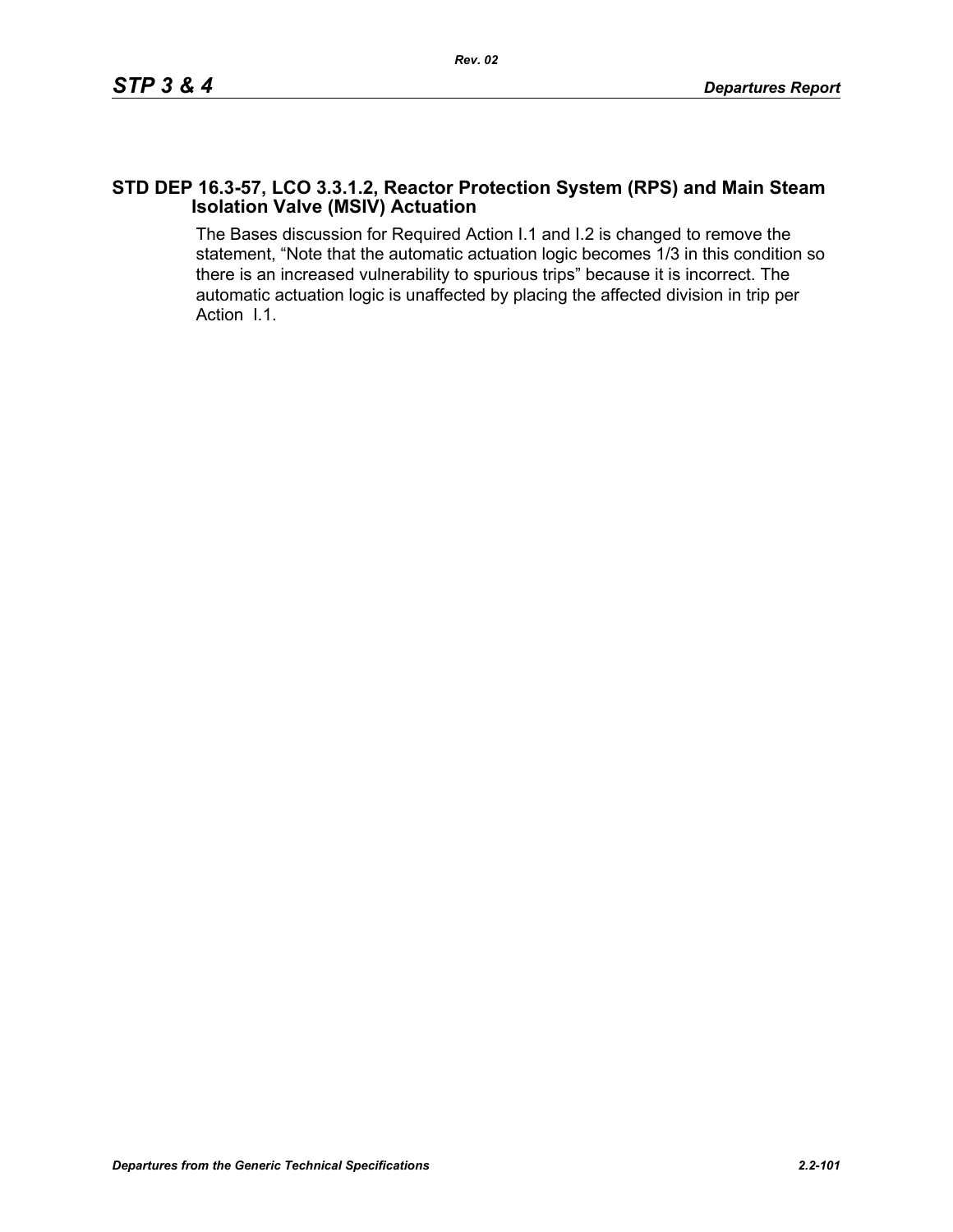# **STD DEP 16.3-58, LCO 3.8.6, Battery Cell Parameters**

Condition A requires entry when "One or more batteries with one or more battery cell parameters not within limits." Condition A has been changed to require entry when "One or more batteries with one or more battery cell parameters not within Table 3.8.6-1 Category A or B limits."

Table 3.8.6-1 includes Category A, B, and C limits. Condition B, in part, requires entry when "One or more batteries with one or more battery cell parameters not within Category C limits." The change which adds "Table 3.8.6-1 Category A or B" to CONDITION A is a clarification that the limits within which the battery cell parameters must be maintained.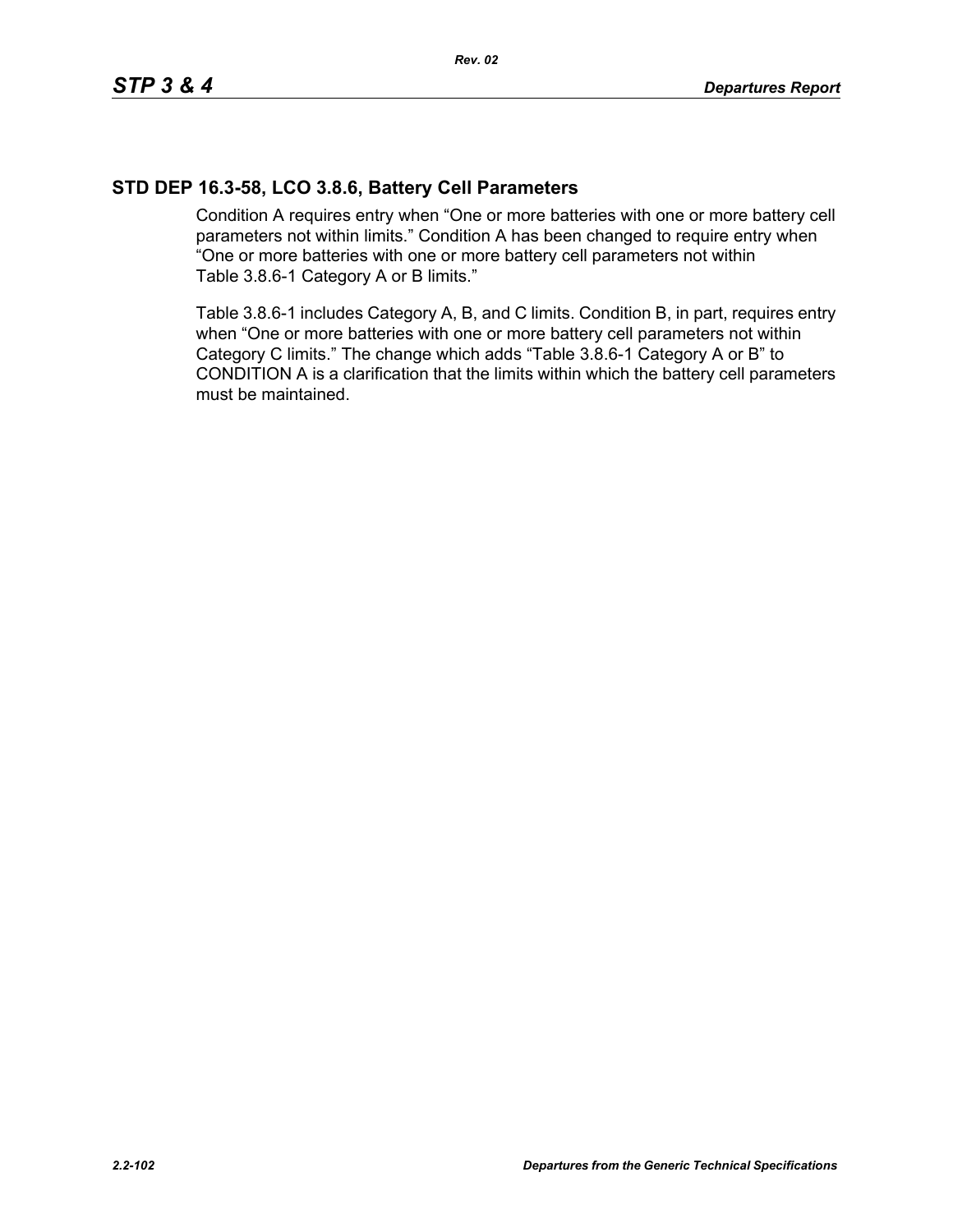$\blacksquare$ 

## **STD DEP 16.3-59, LCO 3.3.6.2, Remote Shutdown System**

Function 13 of Table 3.3.6.2-1 is the "RPV Narrow Shutdown Range Water Level." It has been changed to "RPV Shutdown Range Water Level." This change is consistent with DCD Section 7.4.1.4.4. Similar changes have been made to the Bases.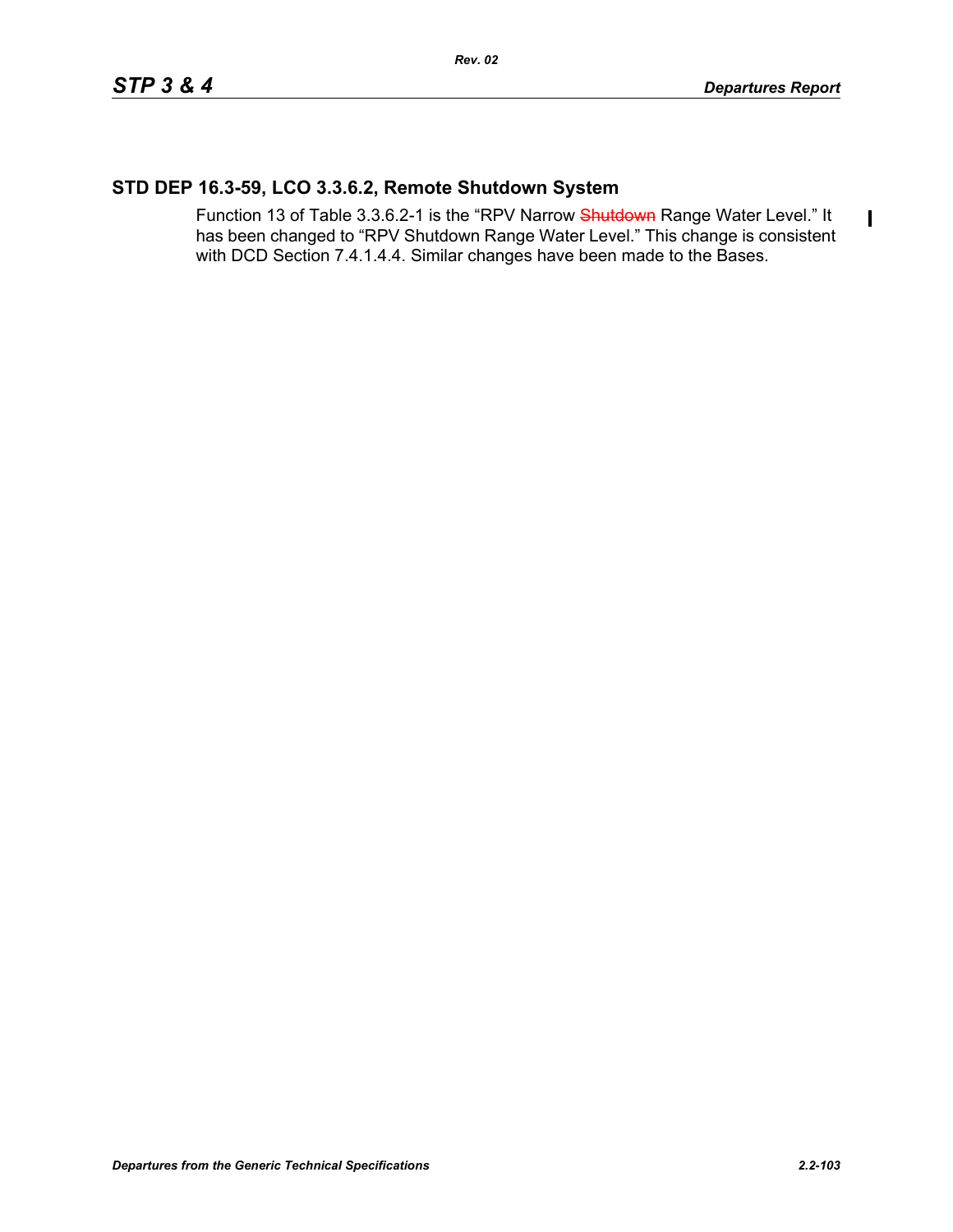# **STD DEP 16.3-60, LCO 3.3.6.2, Remote Shutdown System**

RSW Strainer Differential Pressure Instrumentation has been added to the list of Remote Shutdown System parameters monitored as Function 17 consistent with DCD Figure 7.4-2.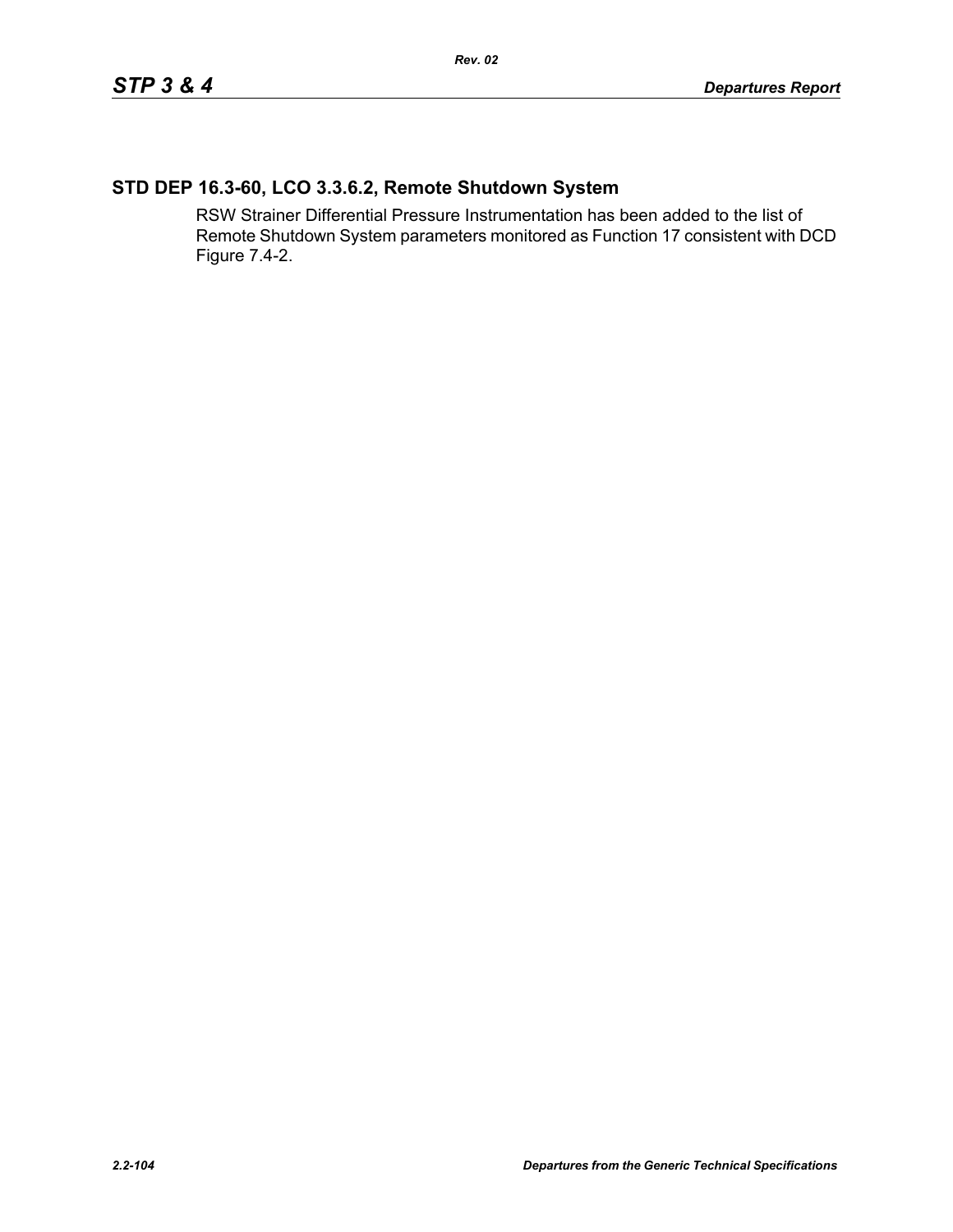#### **STD DEP 16.3-61, LCO 3.3.7.1, CRHA EF System Instrumentation**

Table 3.3.7.1-1 includes two Footnotes that are not referenced in the Table. Footnotes (a) and (b) to Table 3.3.7.1-1 have been deleted. The Footnotes are associated with the Applicability of the instrumentation. Since the Applicability of the instrumentation is covered in the Applicability statement the Footnotes are not needed.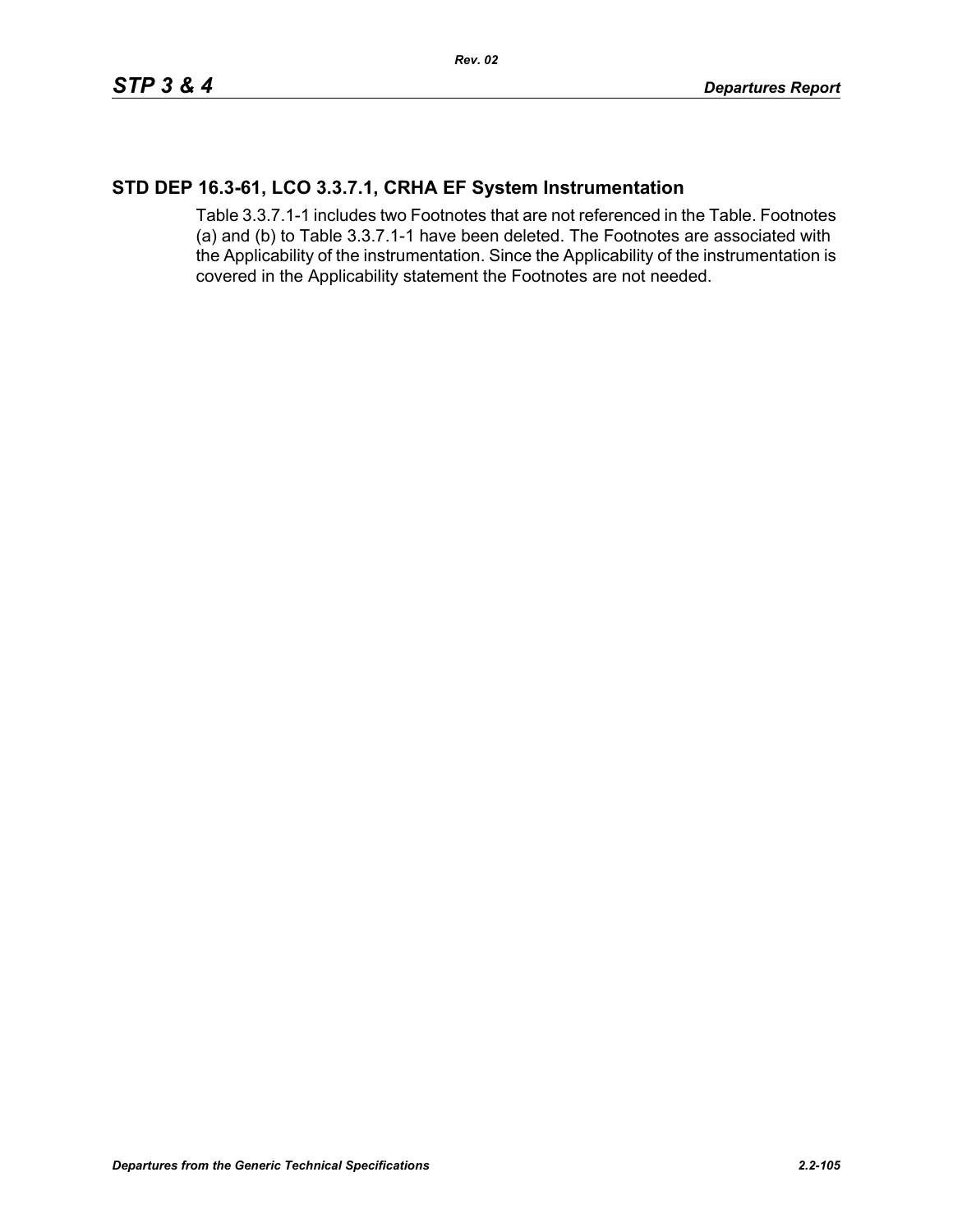## **STD DEP 16.3-62, LCO 3.3.8.23.3.8.1, Electric Power Monitoring**

ACTION C requires entry when "Required Action and associated Completion Time of Condition A or B is not met in MODE 1, 2, or 3."

ACTION D requires entry when "Required Action and associated Completion Time of Condition A or B is not met in MODE 4 or 5."

The associated Bases only refersrefer only to Condition B. Therefore, Condition A has been added to the Bases descriptions for ACTIONS C and Detescription.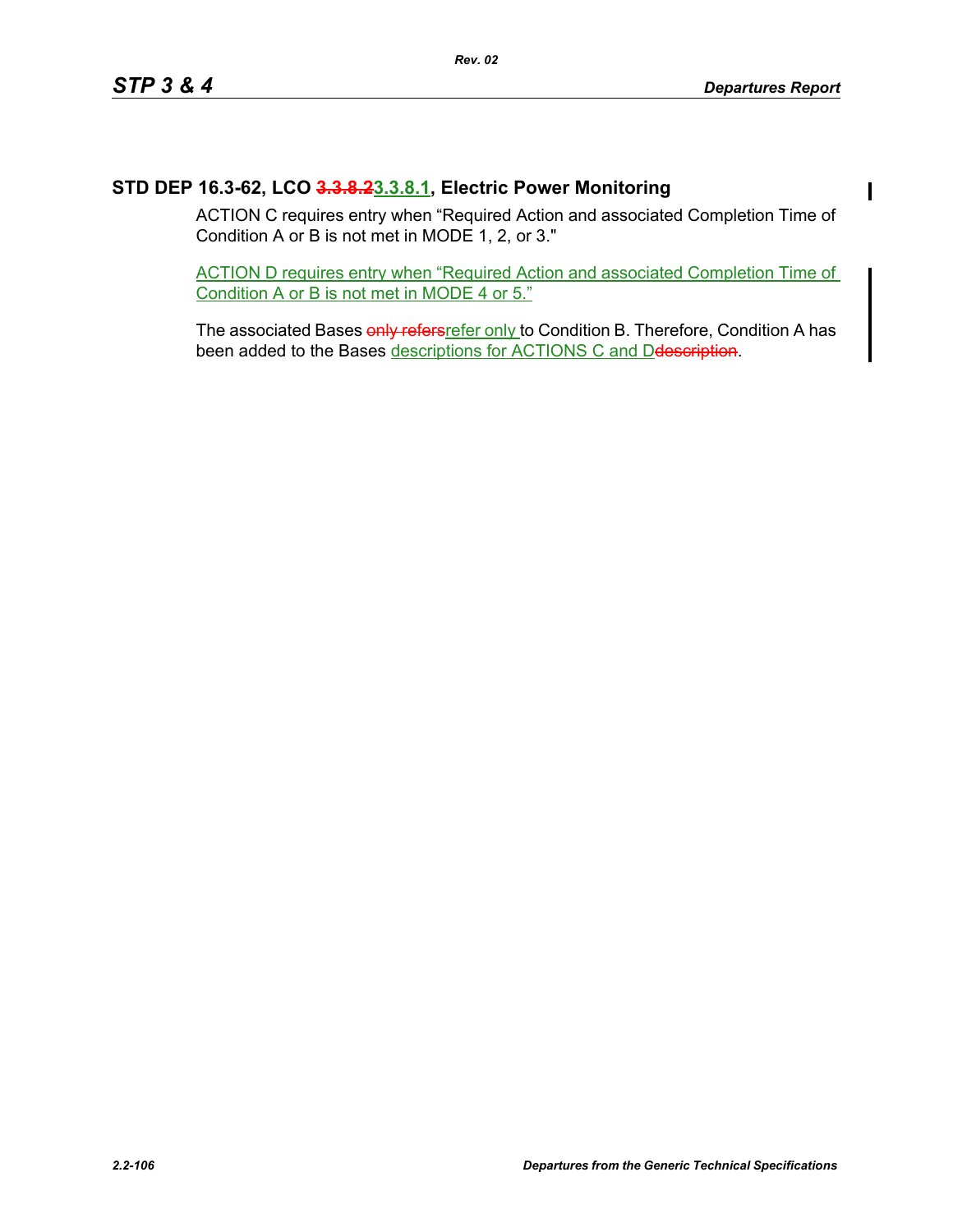#### **STD DEP 16.3-63, LCO 3.3.8.2, Reactor Coolant Temperature Monitoring-Shutdown**

The Bases Background states, "The temperature monitoring instrumentation will provide temperature indication and trends to the operator in the main control room during RHR decay heat removal operation. One temperature monitoring for each RHR channel is available to monitor reactor coolant temperature at the inlet to the RHR heat exchanger." The word "transmitter" has been added after monitoring to be consistent with the terminology being used.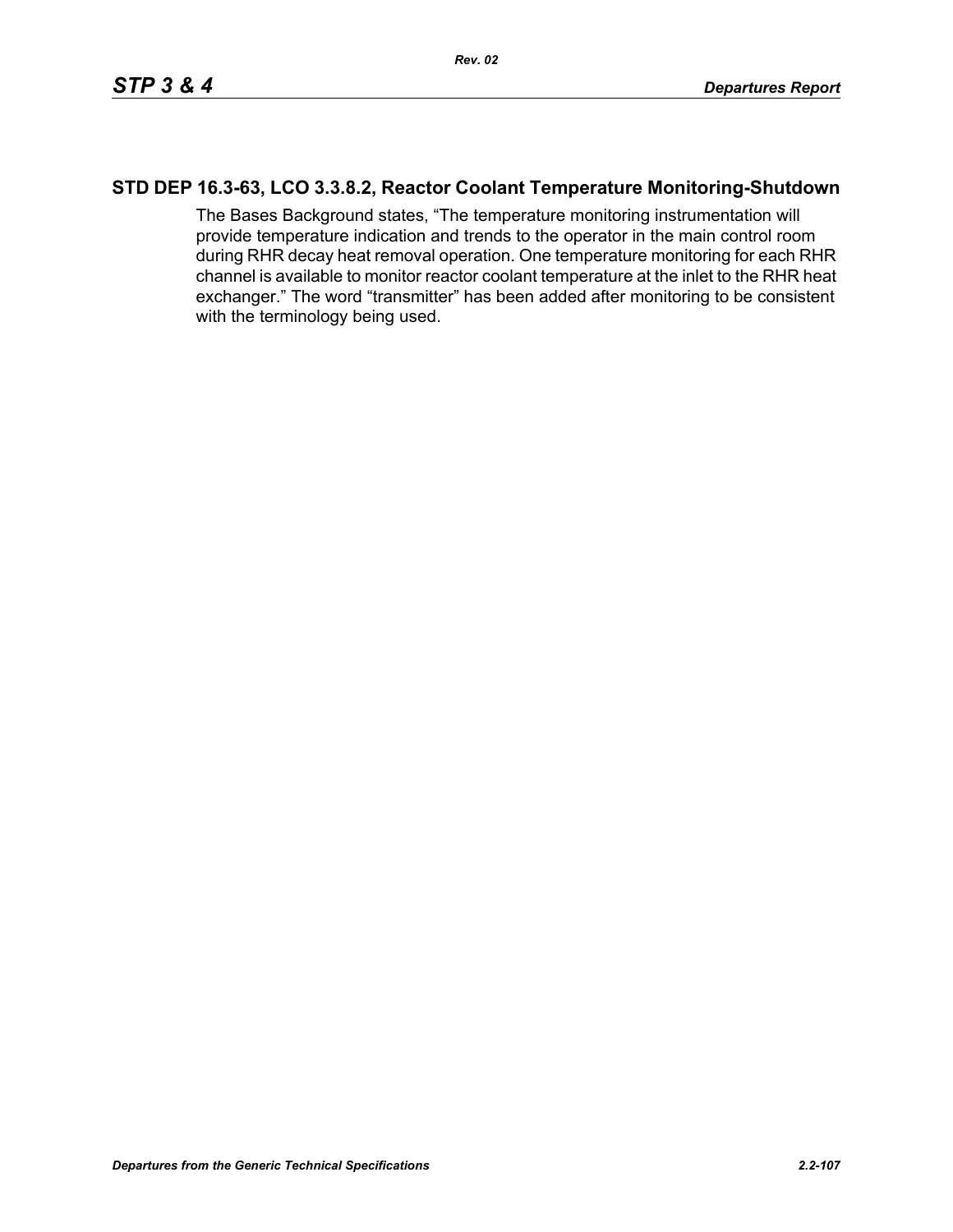## **STD DEP 16.3-64, LCO 3.3.5.1, Control Rod Block Instrumentation**

Required Action B.2 states, "Verify RCIS blocks control rod movement by attempting to withdraw one rod or one gang or rods." The sentence is changed to "Verify RCIS blocks control rod movement by attempting to withdraw one rod or one gang of rods." Changes typographical misstatement in Required Action B.2 from "or" to "of" in referring to the withdrawal of one gang "of" control rods.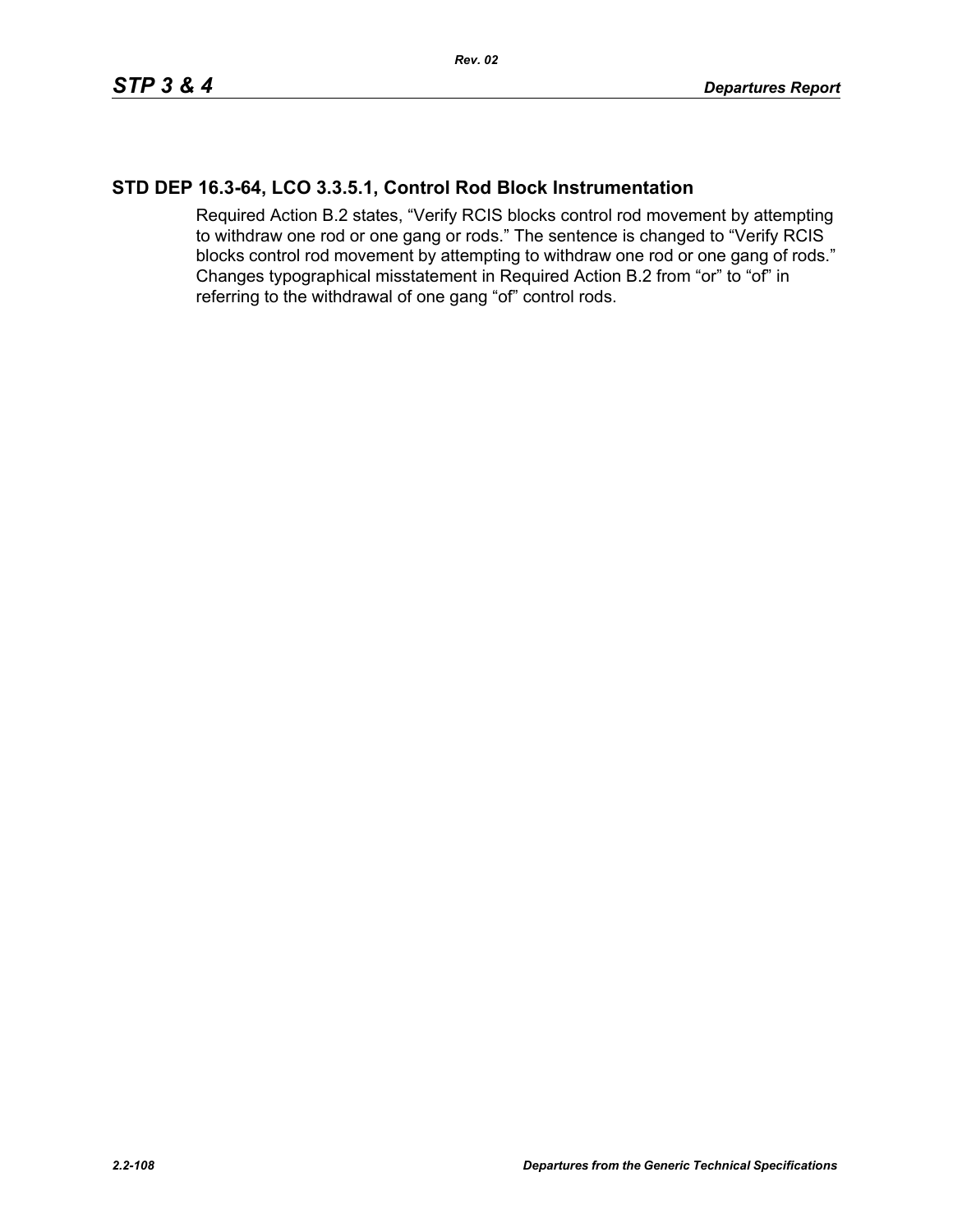### **STD DEP 16.3-65, LCO 3.3.5.1, Control Rod Block Instrumentation**

Changes typographical misstatement in the NOTE for SR 3.3.5.1.1 wherein the CHANNEL FUNCTIONAL TEST is not required to be performed until 1 hour after THERMAL POWER is >30% RTP. The 30% value, rather than the 10% value, in the NOTE is in agreement with TS Table 3.3.5.1-1, note (a) for the RCIS Automated Thermal Limit Monitor function.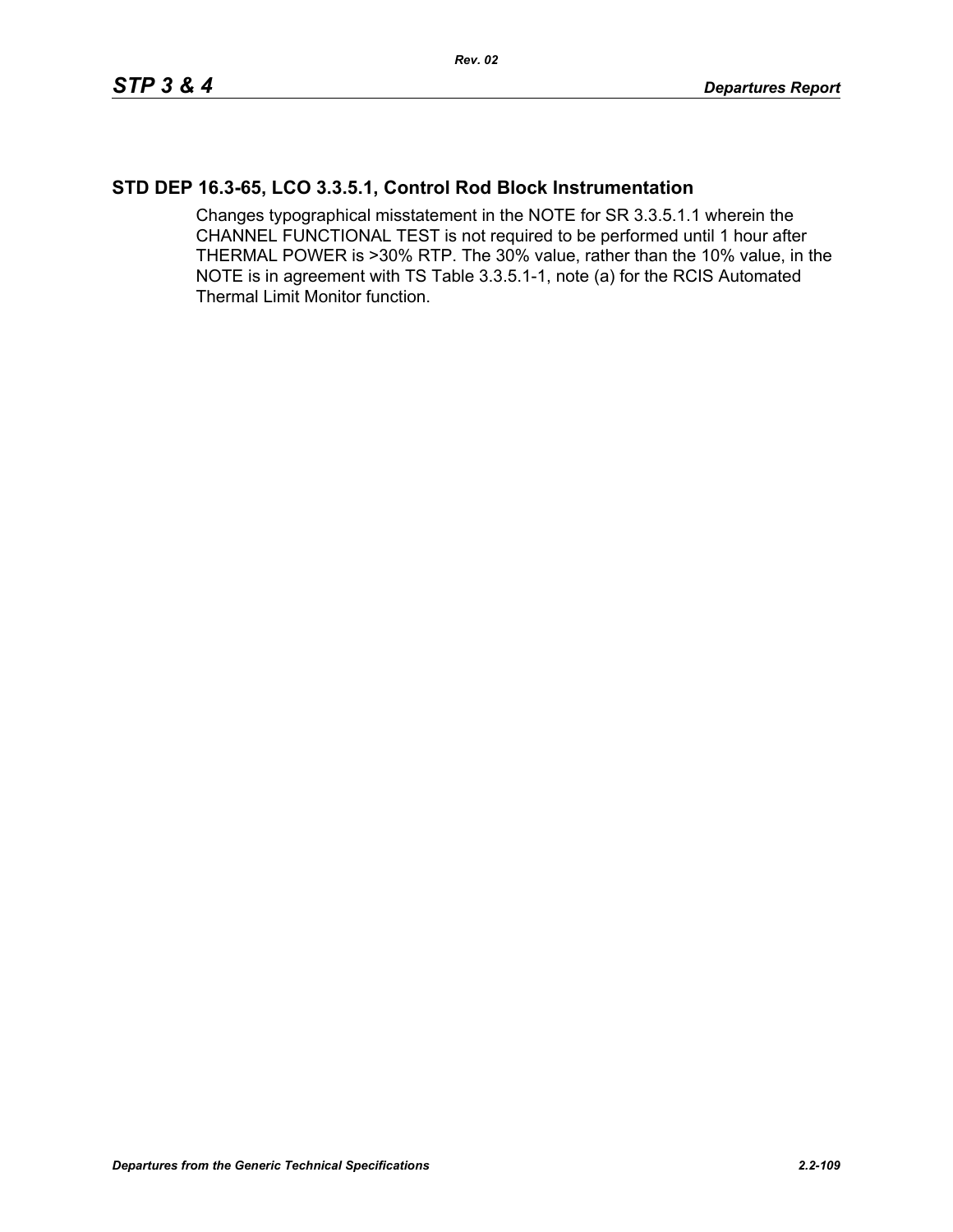### **STD DEP 16.3-66, LCO 3.3.5.1, Control Rod Block Instrumentation**

Changed the number of reactor mode switch position channels required to be OPERABLE when the reactor mode switch is in the shutdown position from three to four channels. This change is in agreement with TS Table 3.3.5.1-1, Function 2, Reactor Mode Switch - Shutdown Position requirements for required channels.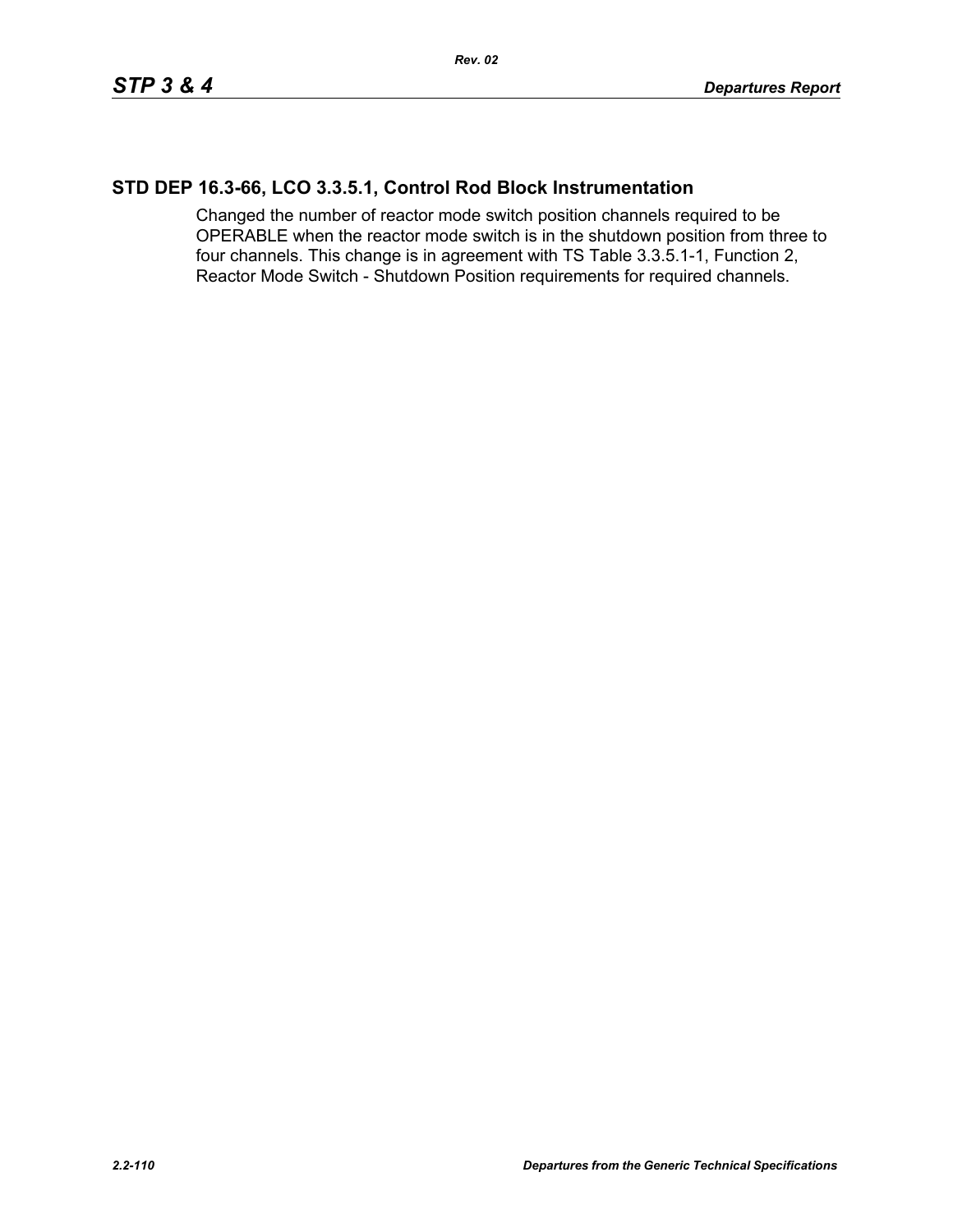# **STD DEP 16.3-67, LCO 3.3.5.1, Control Rod Block Instrumentation**

Changes typographical misstatement in ACTION E.1 and E.2 by removing the word "in" in the phrase, "If there are failures 'in' of the Reactor Mode Switch - Shutdown Position Function the plant must be placed in a condition where the LCO does not apply." Also, corrects the grammatical misstatement in the next sentence where, "…and initiating 'to fully inserting' of all…" should be changed to read, "…and initiating full insertion of all…".

These changes do not change the meaning or intent of these statements.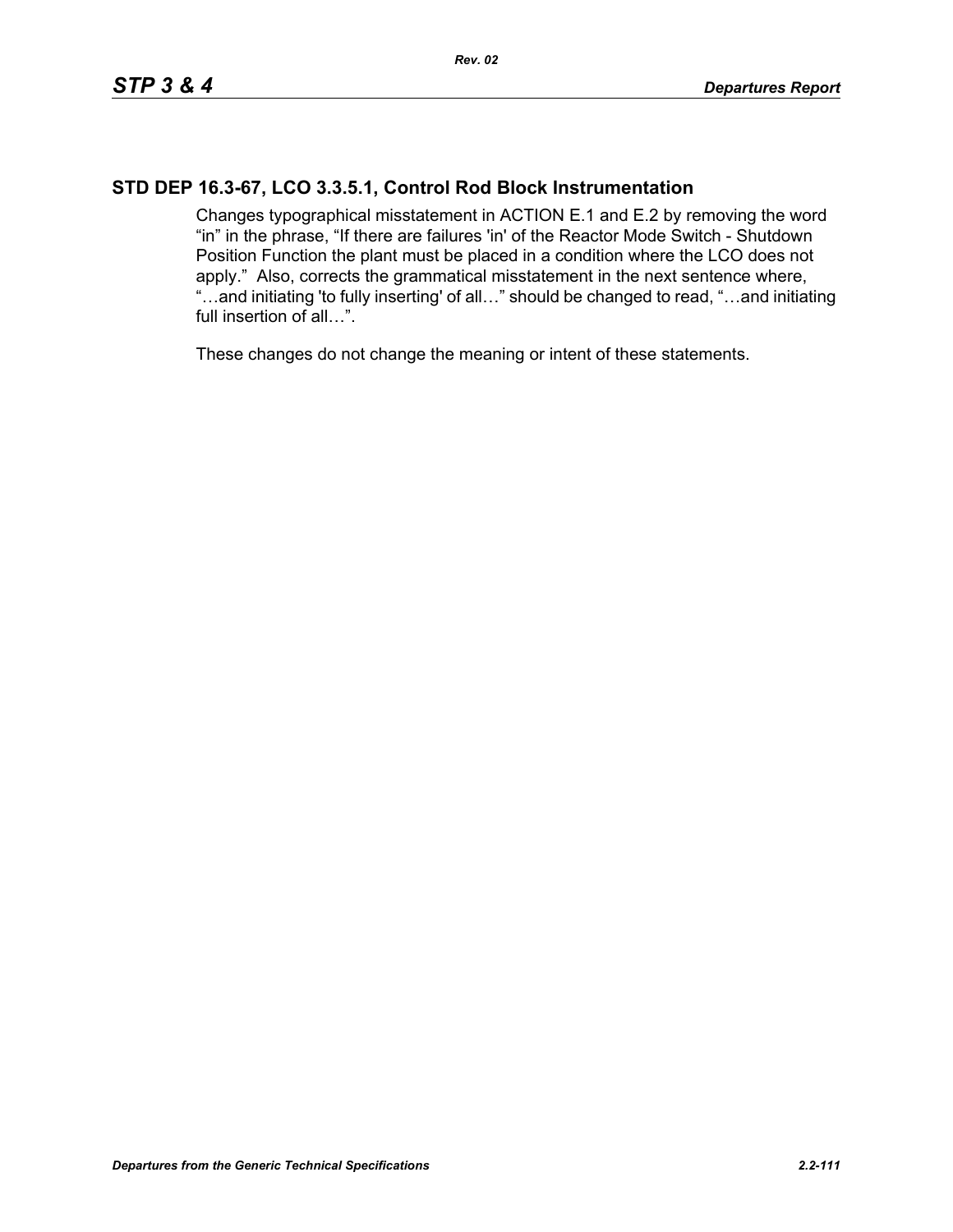# **STD DEP 16.3-68, LCO 3.1.3, Control Rod OPERABILITY**

The Bases description of Required Actions A.1, A.2, and A.3 states, "If the motor is working and the rod is actually stuck, the traveling nut will back down from the bottom of the drive and a rod separation alarm and rod block will result (see LCO 3.3.5.1)." Reference to Specification 3.3.5.1 has been deleted. The rod separation alarm and rod block are not included in LCO 3.3.5.1, Control Rod Block Instrumentation. However, LCO 3.3.5.1 does include other Control Rod Block Functions.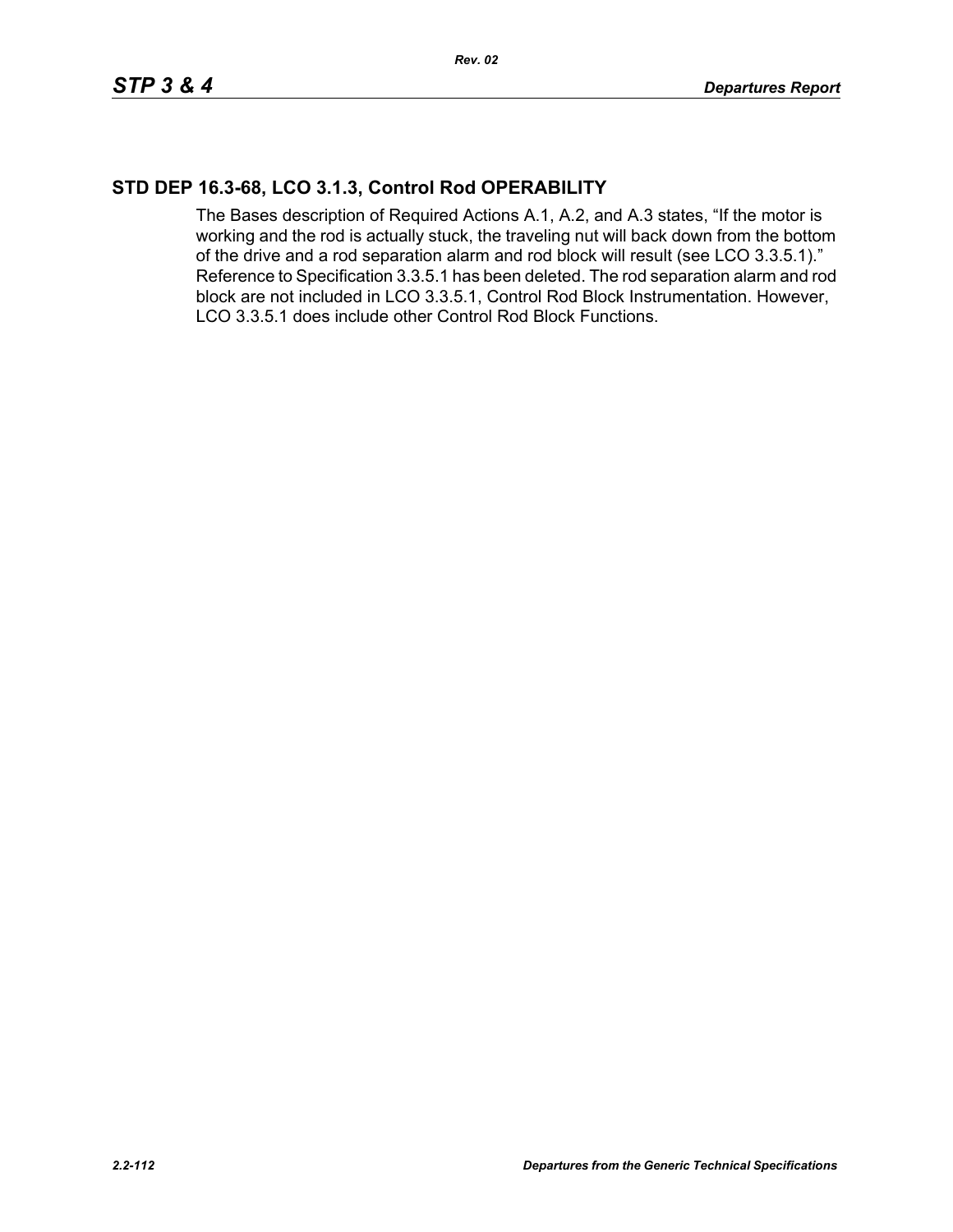$\blacksquare$ 

# **STD DEP 16.3-69, LCO 3.6.1.2, Primary Containment Air Locks**

Required Action B.2 states, "Lock an OPERABLE door closed in the affected air lock(s)." The ABWR Containment has two airlocks. Therefore, "air lock()" is changed to "air lock(s)."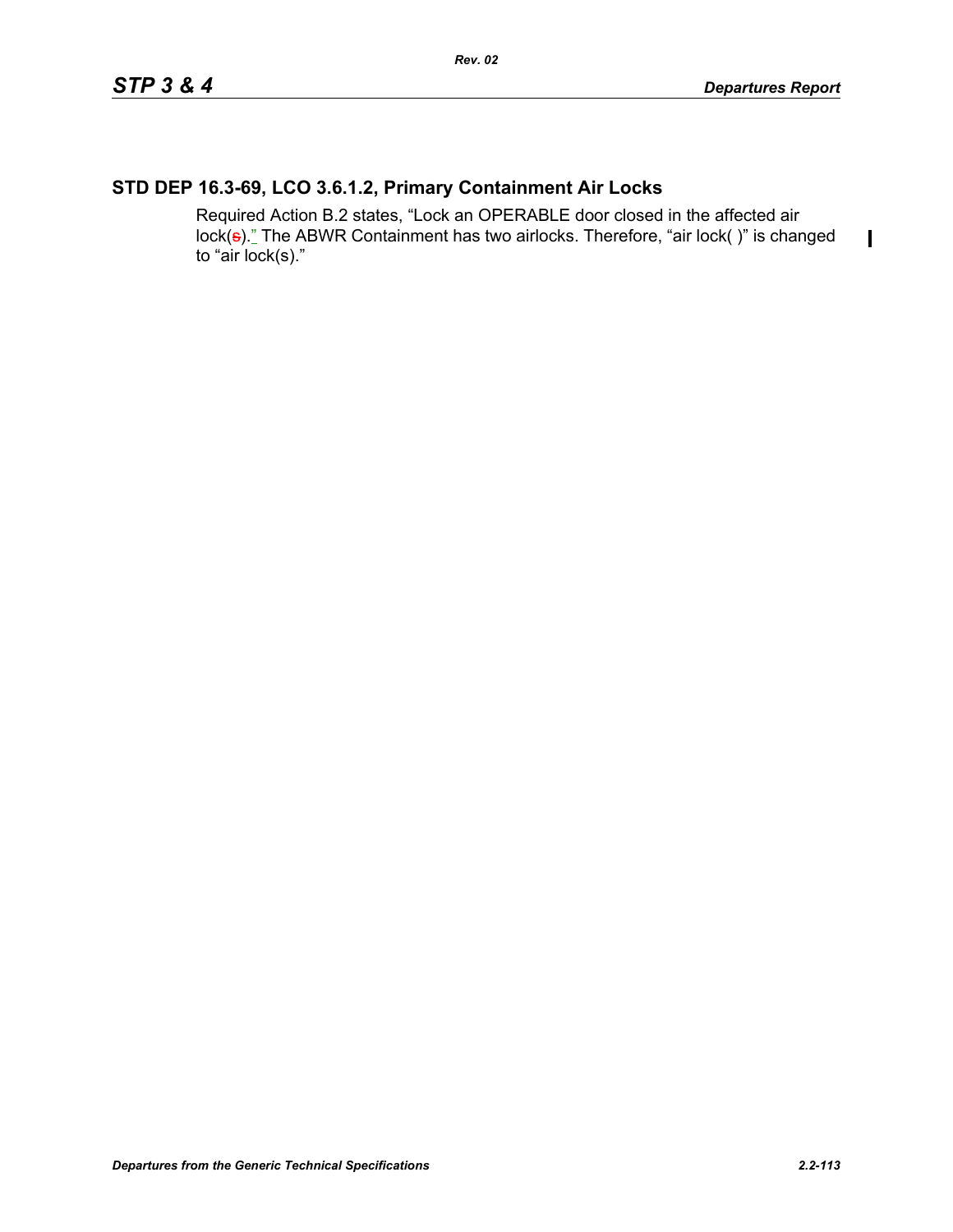### **STD DEP 16.3-70, LCO 3.6.1.2, Primary Containment Air Locks**

The Bases Background discussion states, "SR 3.6.1.1.1 leakage rate requirements conform with 10 CFR 50, Appendix J (Ref. 2), as modified by approved exemptions." Specification 3.6.1.2 is associated with primary containment air locks. Therefore, the appropriate SR to be utilized in the discussion is SR 3.6.1.2.1 not SR 3.6.1.1.1.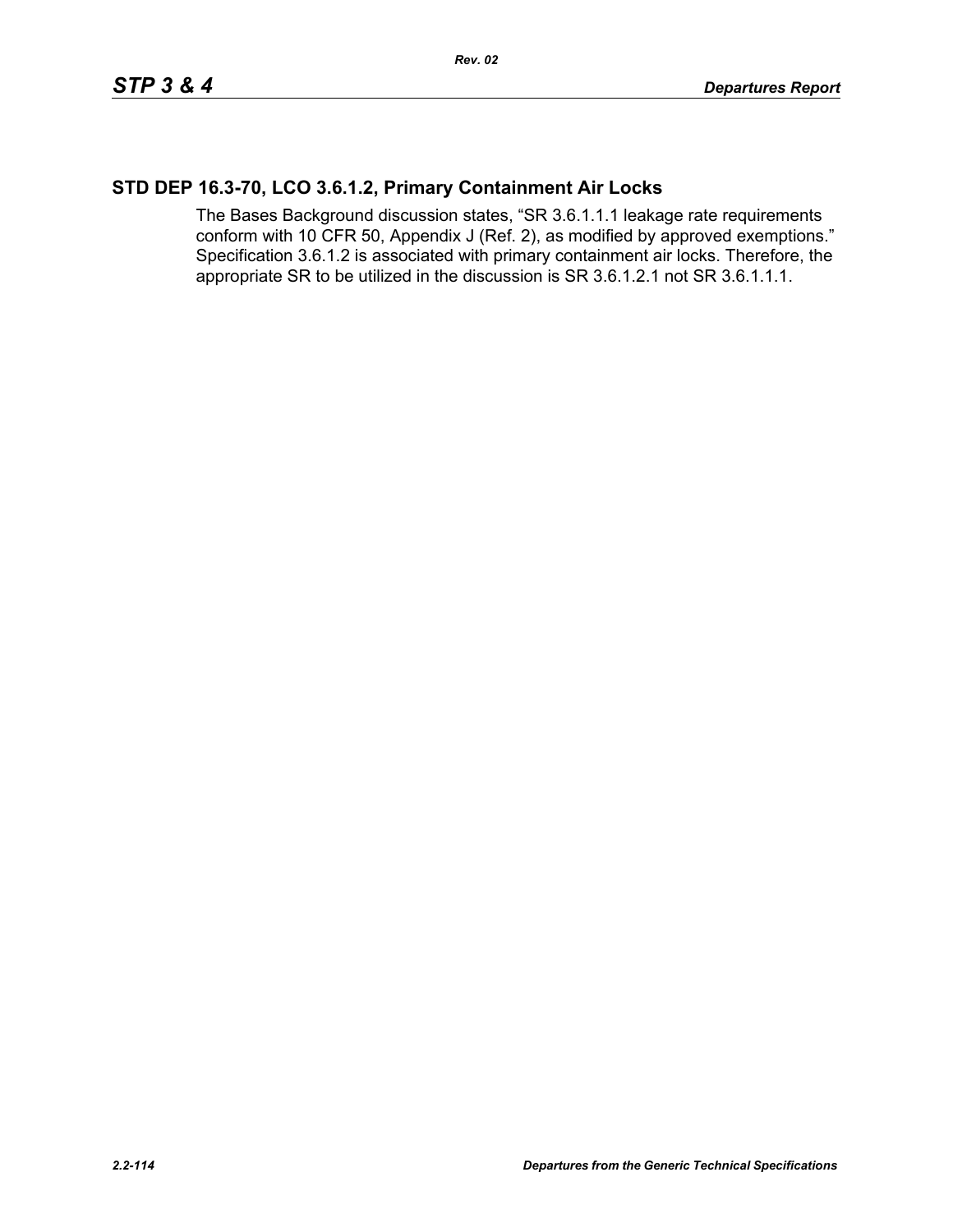# **STD DEP 16.3-71, LCO 3.6.1.3, Primary Containment Isolation Valves (PCIVs)**

LCO 3.6.1.3 includes two Surveillance concerning the status of the containment purge valves. SR 3.6.1.3.1 requires the primary containment purge valves to be "closed and sealed." SR 3.6.1.3.2 requires the same valves to be "closed" however a Note allows the valves to be opened when the valves are being used for inerting, de-inerting, pressure control, ALARA, or air quality considerations for personnel entry, or Surveillances that require the valves to be open.

Utilizing the Note in SR 3.6.1.3.2 would always be a failure to meet SR 3.6.1.3.1. The ABWR utilizes an inerted containment and therefore, SR 3.6.1.3.2 is the appropriate SR for the design.

This change results in a number of changes:

- SR 3.6.1.3.1 is deleted and subsequent SRs have been renumbered;
- 3.6.1.3 ACTION D has been replaced with a new Condition to cover Purge valve leakage rate, main steam isolation valve leakage, or hydrostatically tested line leakage not within limit. The Completion Time for the Condition has been bracketed until some operating experience is reviewed to determine whether the Completion Times are appropriate;
- Conditions A, B, F, G, and H have been revised to cover changes to Condition D.
- The Actions Note 1 has been modified to allow purge valve penetrations to be unisolated intermittently under administrative controls;
- Changes have been made to the Bases descriptions in the LCO, Applicability, ACTIONS, and Surveillances.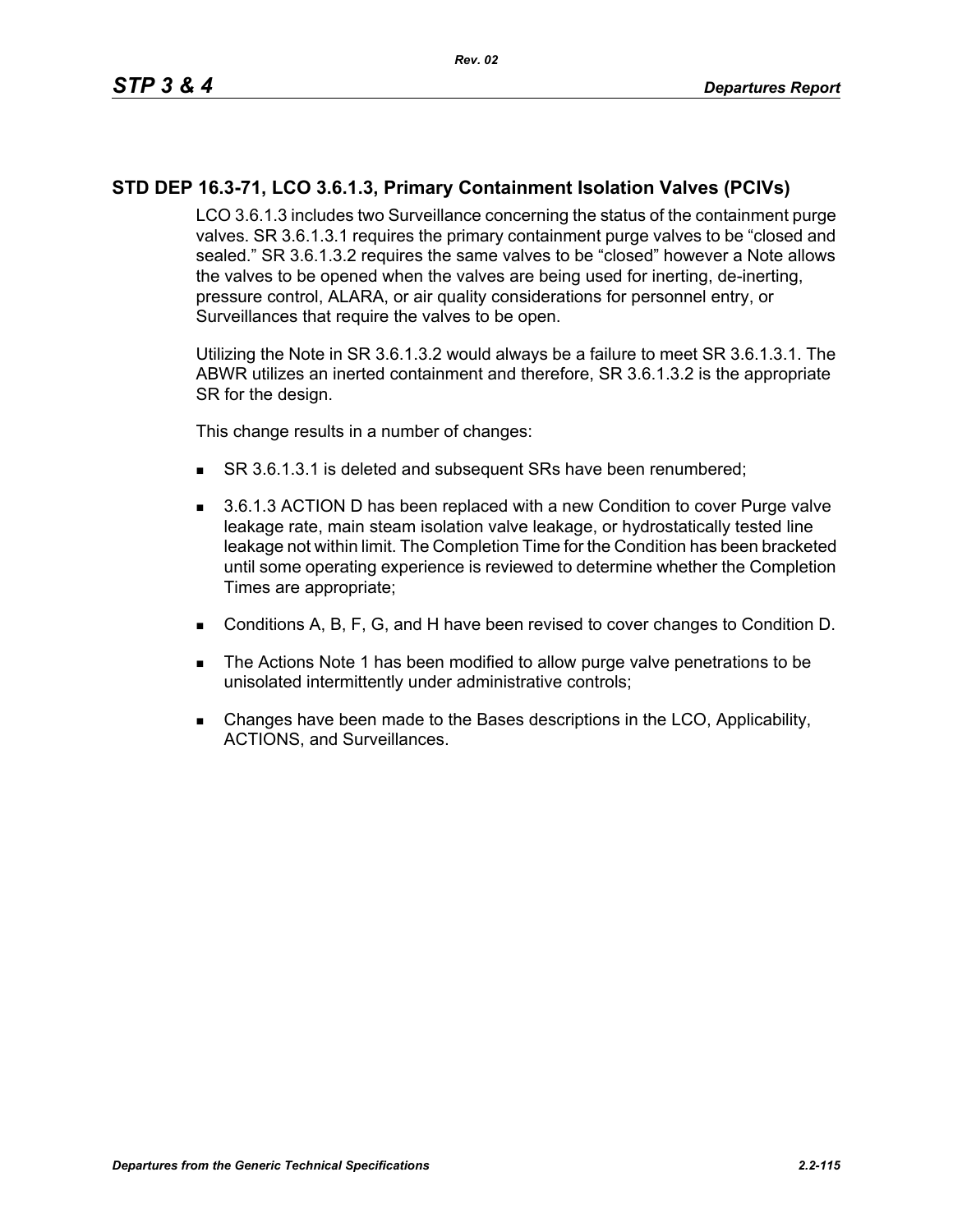### **STD DEP 16.3-72, LCO 3.6.1.3, Primary Containment Isolation Valves (PCIVs)**

ABWR DCD SR 3.6.1.3.13 specifies leakage rate limits for the main steam isolation valves. This SR contains a Note that states the results shall be evaluated against acceptance criteria of SR 3.6.1.1.1 in accordance with 10 CFR 50, Appendix J, as modified by approved exemptions. This Note has been deleted since the Containment Radiological Analysis takes into account MSIV leakage in addition to separately from La. Also, this is acceptable if main steam line leakage is not within limit ACTION D must be entered and only a short time is allowed to restore leakage before a shutdown action is entered. The eCorresponding changes are also made to the Bases of 3.6.1.1 and the SR 3.6.1.3.13 Bases of SR 3.6.1.3.2.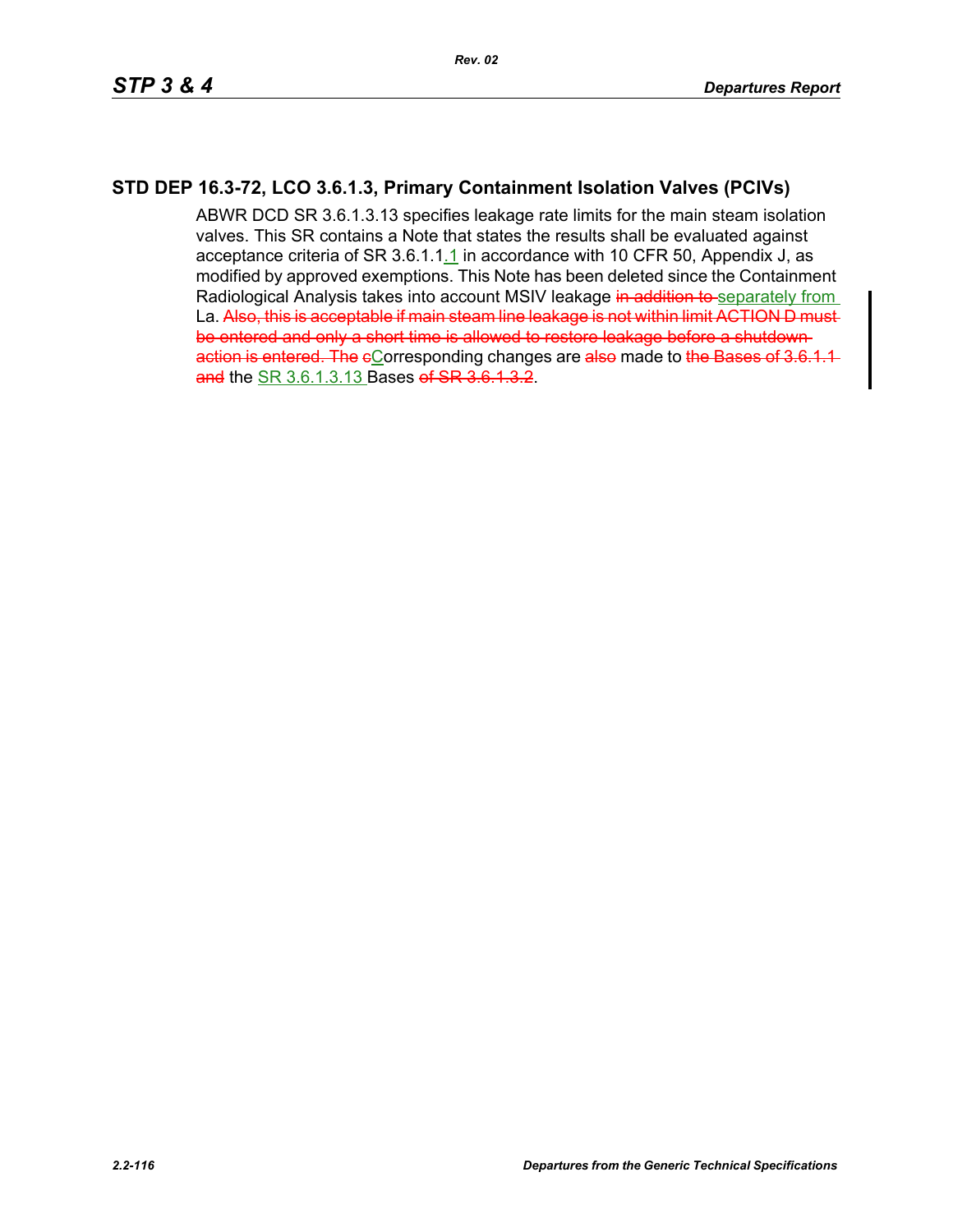# **STD DEP 16.3-73, LCO 3.6.1.3, Primary Containment Isolation Valves (PCIVs)**

The Background states, "Two additional redundant excess flow isolating dampers are provided on the vent line upstream of the Standby Gas Treatment (SGT) System filter trains. These isolation dampers, together with the PCIVs, will prevent high pressure from reaching the SGT System filter trains in the unlikely event of a loss of coolant accident (LOCA) during venting. Closure of the excess flow isolation dampers will not prevent the SGT System from performing its design function (that is, to maintain a negative pressure in the secondary containment). To ensure that a vent path is available, a 50 mm bypass line is provided around the dampers."

The statement has been corrected to reflect the DCD Tier 2 Figure 6.2-39, for the Atmosphere Control System. It now reads, "The PCIVs will close before fuel failure and prevent high pressure from reaching the SBT system filter trains in the unlikely event of a loss of coolant accident during venting."

The Applicable Safety Analyses specifies assumptions used for the purge valves in the analyses. The changes to the description provide the appropriate assumptions for the analyses. The Applicable Safety Analyses also discusses the assumptions used for closure times in the radiological analyses. This statement has been deleted since the analysis assumes a leakage of La from the start of the accident.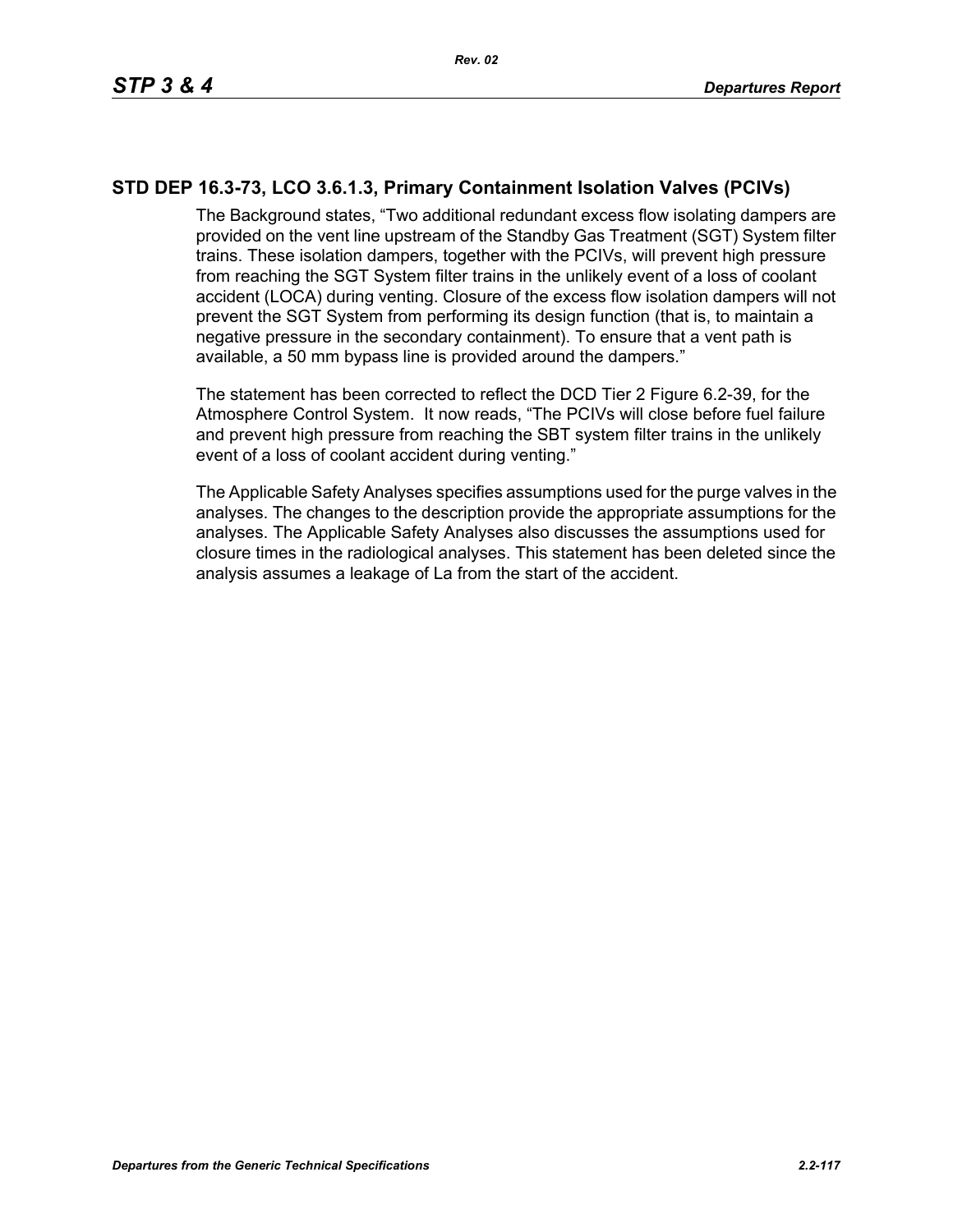# **STD DEP 16.3-74, LCO 3.6.1.3, Primary Containment Isolation Valves (PCIVs)**

The SRs applicable in the Specification cover purge valves and MSIVs. These valves are secondary containment bypass penetrations. There are no other SRs associated with secondary containment bypass penetrations. This departure corrects and clarifies the LCO 3.6.1.3 Bases discussion regarding testing, required actions, and surveillance requirements. The Bases states, "Purge valves with resilient seals, secondary bypass valves, MSIVs, and hydrostatically tested valves must meet additional leakage rate requirements." The additional leakage rate requirements for the purge valves with resilient seals, MSIVs, and hydrostatically tested valves are provided in SR 3.6.1.3.7, SR 3.6.1.3.13, and SR 3.6.1.3.12, respectively. The words "secondary bypass valves" have been deleted from the phrase since there are no additional requirements for secondary bypass valve leakage.

Required Action A.2 Completion Time states that the verification of the isolation of the affected part must be verified "Once per 31 days for isolation devices outside primary containment, drywell, and steam tunnel. The Bases description in the Bases did not reflect the "drywell and steam tunnel." Therefore the words have been added to the Required Action discussion.

ABWR DCD SR 3.6.1.3.9 (STP SR 3.6.1.3.8) states that the "LOGIC SYSTEM FUNCTIONAL TEST in SR 3.3.6.3.6" overlaps this SR to provide complete testing of the safety function." This statement has been changed to "The testing in LCO 3.3.1.1 and LCO 3.3.1.4 overlaps this SR to provide complete testing of the safety function." This change is appropriate since SR 3.3.6.3.6 does not exist.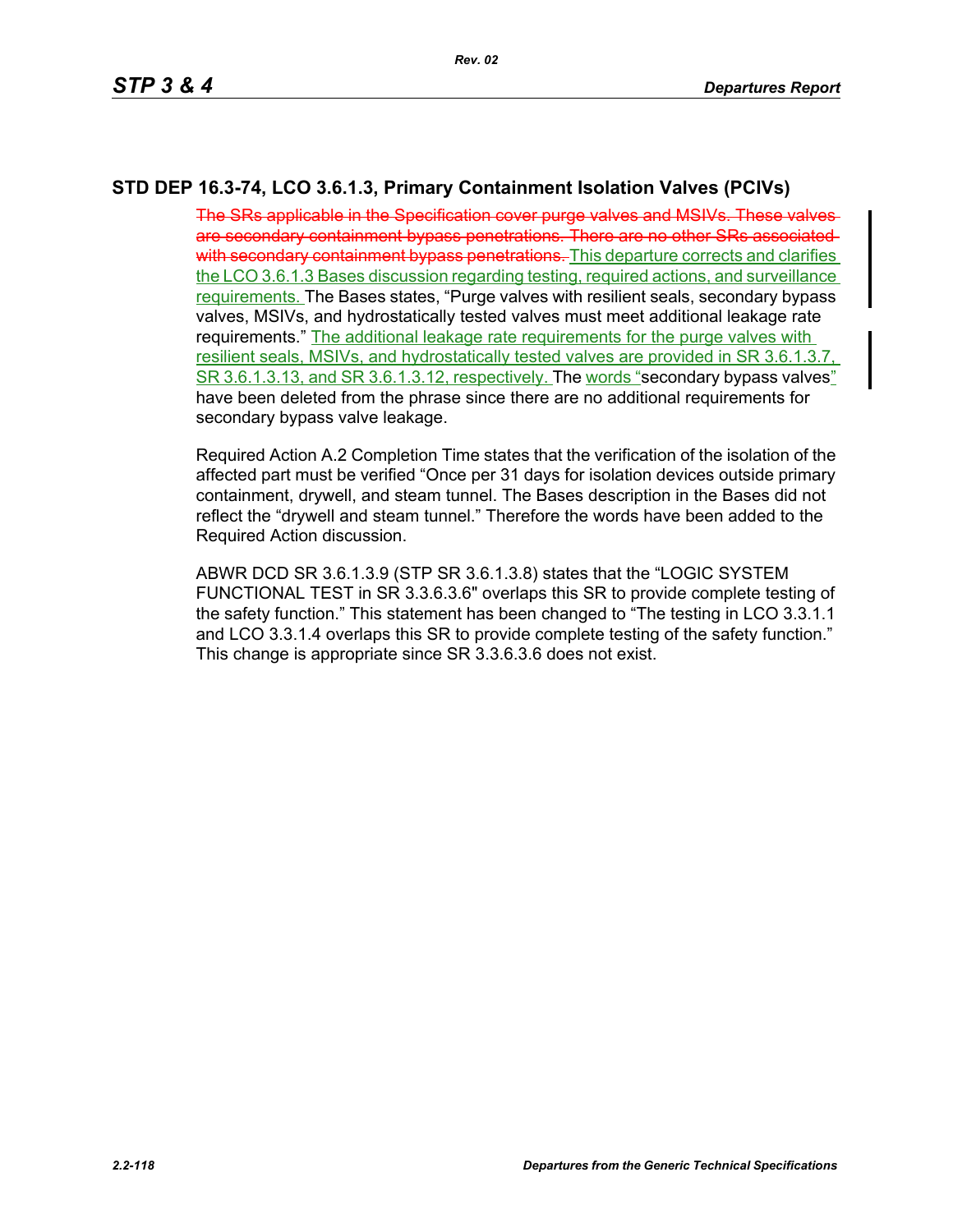### **STD DEP 16.3-75, LCO 3.7.6, Main Condenser Offgas**

The Background section states "The radioactivity of the remaining gaseous mixture (i.e., the offgas recombiner effluent) is monitored downstream of the moisture separator prior to entering the holdup line." The description has been changed to "The radioactivity of the remaining gaseous mixture (i.e., the offgas recombiner effluent) is monitored downstream of the moisture separator prior to entering the charcoal adsorber vault." This change is made since there is no hold-up line in the description of the offgas system in DCD Section 11.3.4 or identified in Offgas System Figure 11.3-2.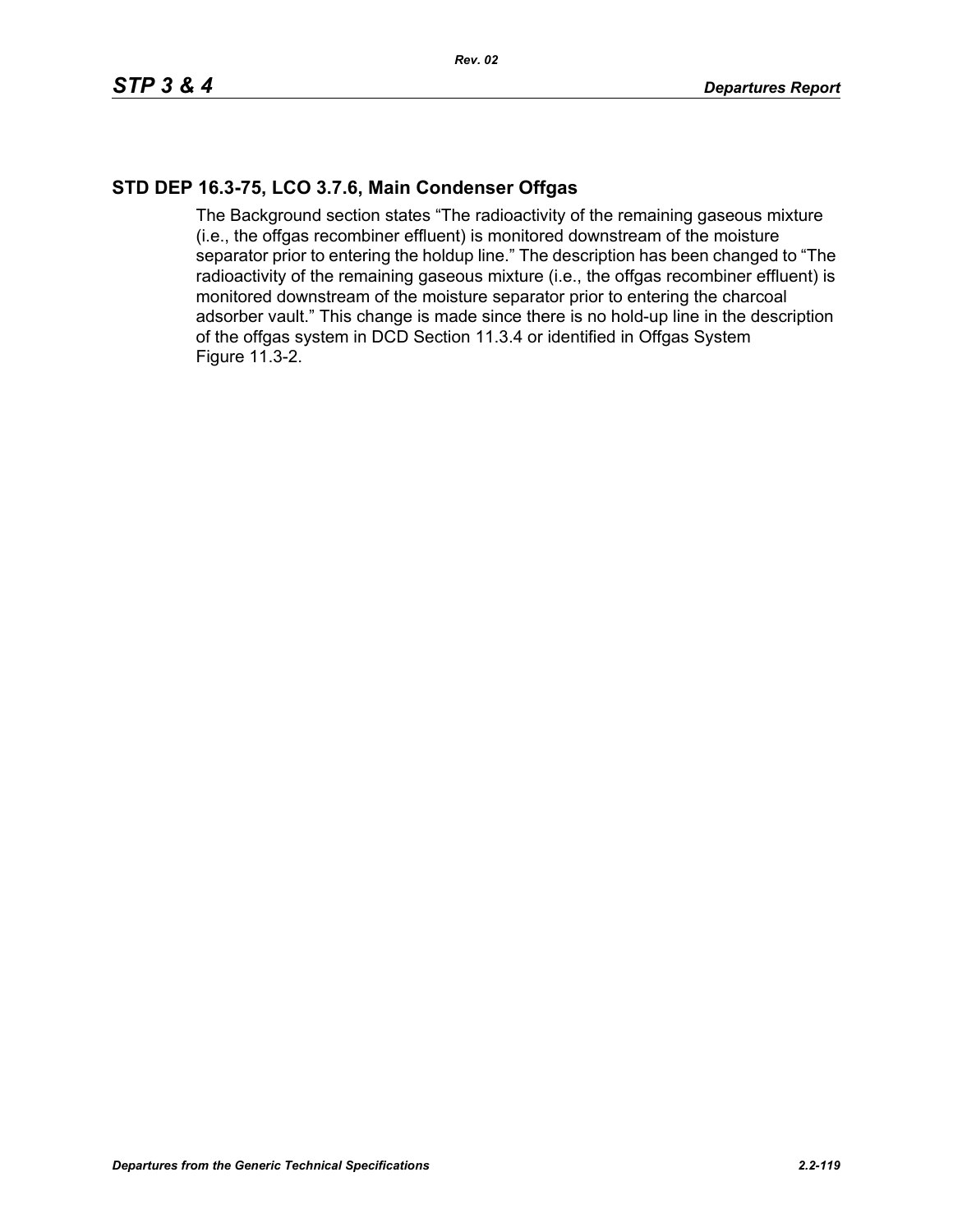$\blacksquare$ 

### **STD DEP 16.3-76, LCO 3.7.5, Control Room Habitability Area (CRHA) - Air Conditioning (AC) System**

SR 3.7.5.2 requires the performance of an actual or simulated initiation test. The Bases does not include the associated discussion. The Bases has have been modified accordingly.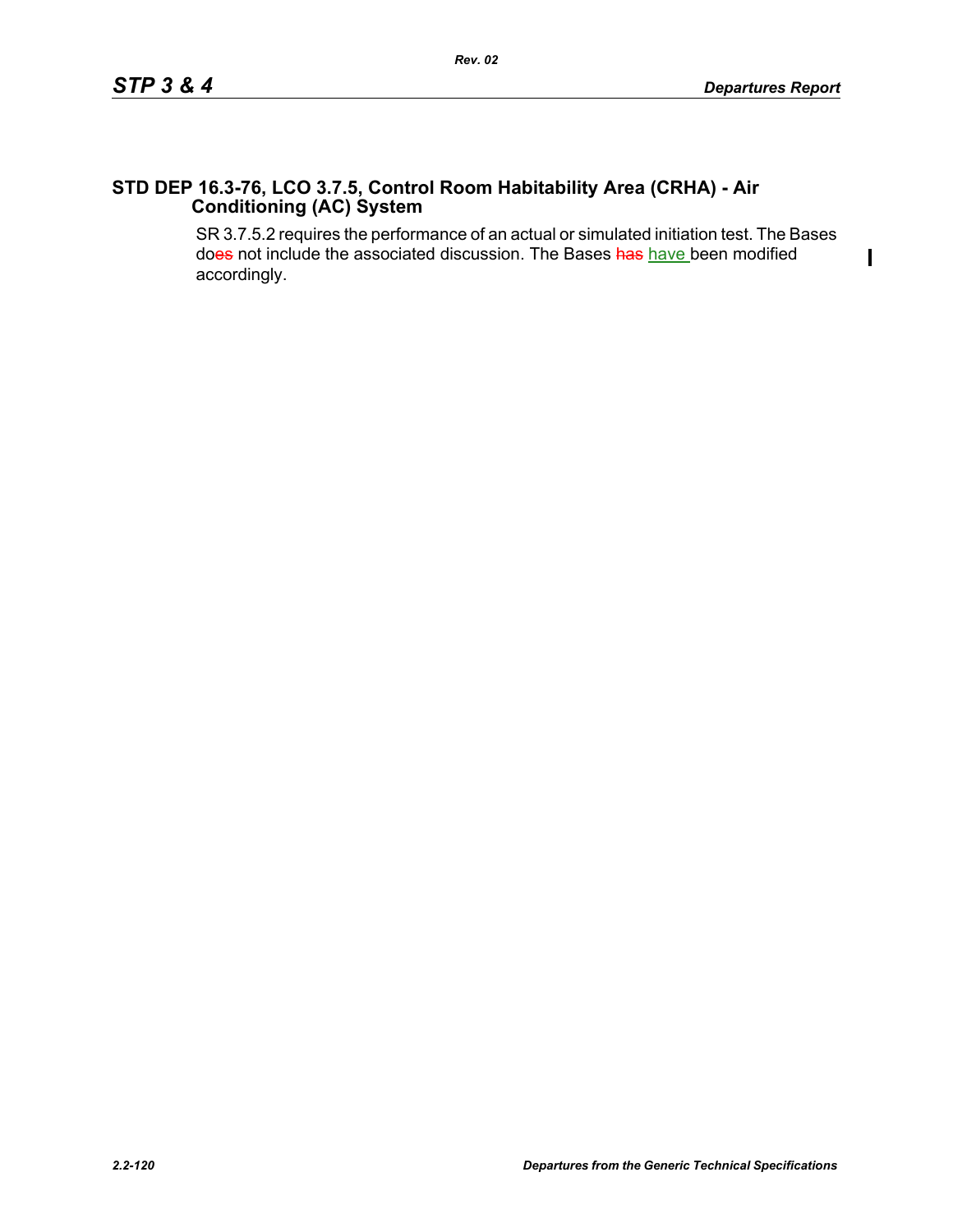# **STD DEP 16.3-77, LCO 3.3.6.1, Post Accident Monitoring (PAM) Instrumentation**

The description of the Suppression Pool level instrumentation for Post Accident Monitoring in the technical specification bases has been changed to match the DCD ABWR certified design description.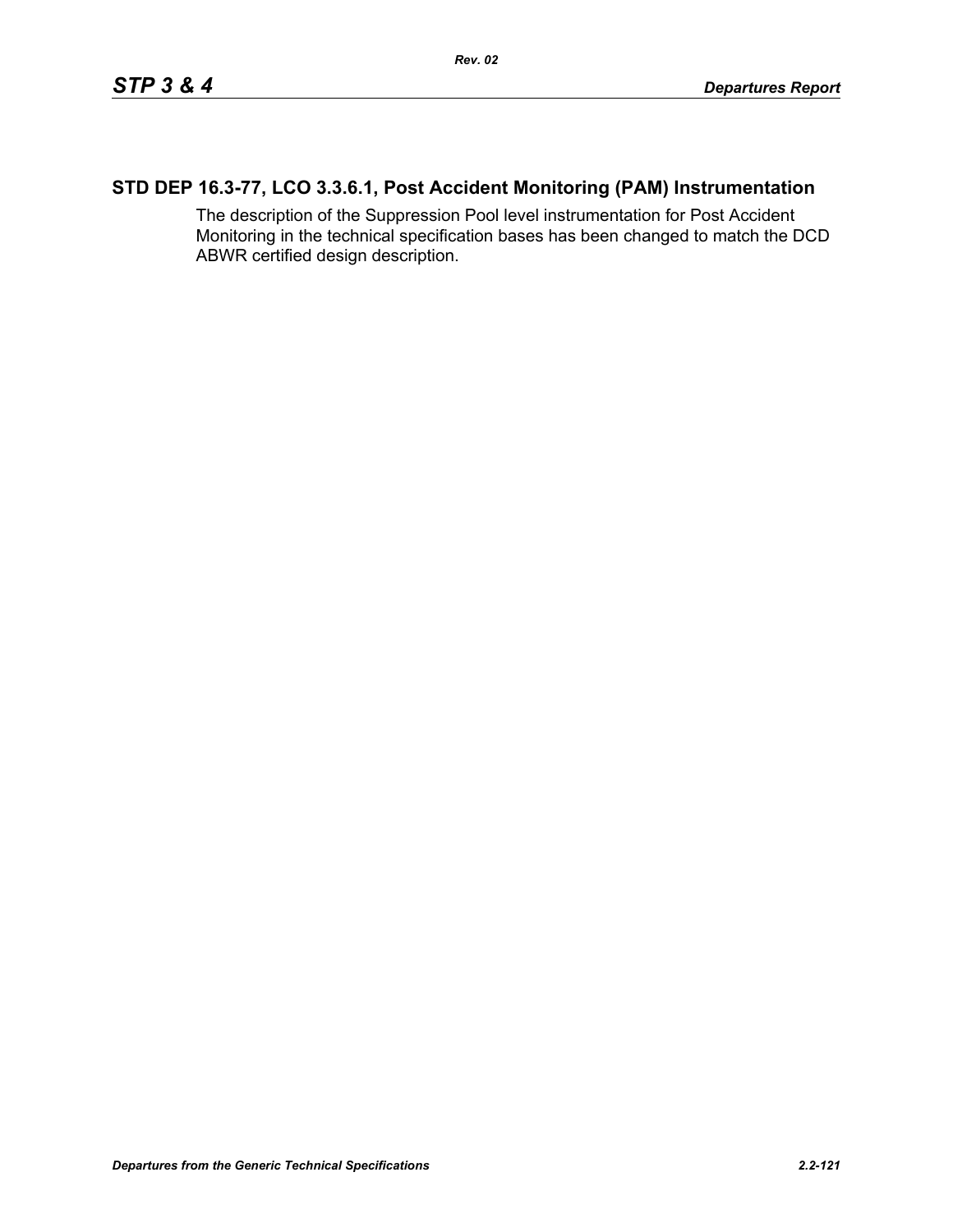### **STD DEP 16.3-78, LCO 3.3.6.1, Post Accident Monitoring (PAM) Instrumentation**

The containment water level parameter has been removed from Post Accident Monitor technical specifications. The instrumentation does not meet the Bases' criteria for inclusion (i.e., Drywell water level is classified as Cat. 2 and sump level is classified as Cat 3). Also, the Bases only require that Post-Accident Monitoring instruments that are classified as Regulatory Guide 1.97 Type A or Category I be included. Lower drywell level instrumentation is described as "not warranted" in the DCD.

#### **Evaluation Summary**

This departure was evaluated per Section VIII.C.4 of Appendix A to 10 CFR Part 52, which requires that 1) the exemption is authorized by law, will not present an unduerisk to the public health and safety, and is consistent with the common defense and security; and 2) special circumstances are present as specified in 10 CFR 50.12(a)(2); As shown below, both of these two criteria are satisfied.

- **The exemption is not inconsistent with the Atomic Energy Act or any other statute** and therefore is authorized by law. As discussed above, the Bases only require that Post-Accident Monitoring instruments that are classified as Type A or Category be included and so will not present an undue risk to the public health and safety, and the departure does not relate to security and does not otherwise pertain to common defense and security.
- $\blacksquare$  Special circumstances are present as specified in 10 CFR 50.12(a)(2) special circumstance (ii) is present, since it is unnecessary to include the deleted provisions in the Technical Specifications in order to ensure that they reflect DCD design and regulatory guidance.

As demonstrated above, this exemption complies with the requirements in VIII.C.4 of Appendix A to 10 CFR Part 52. Therefore, STPNOC requests that the NRC approve this exemption.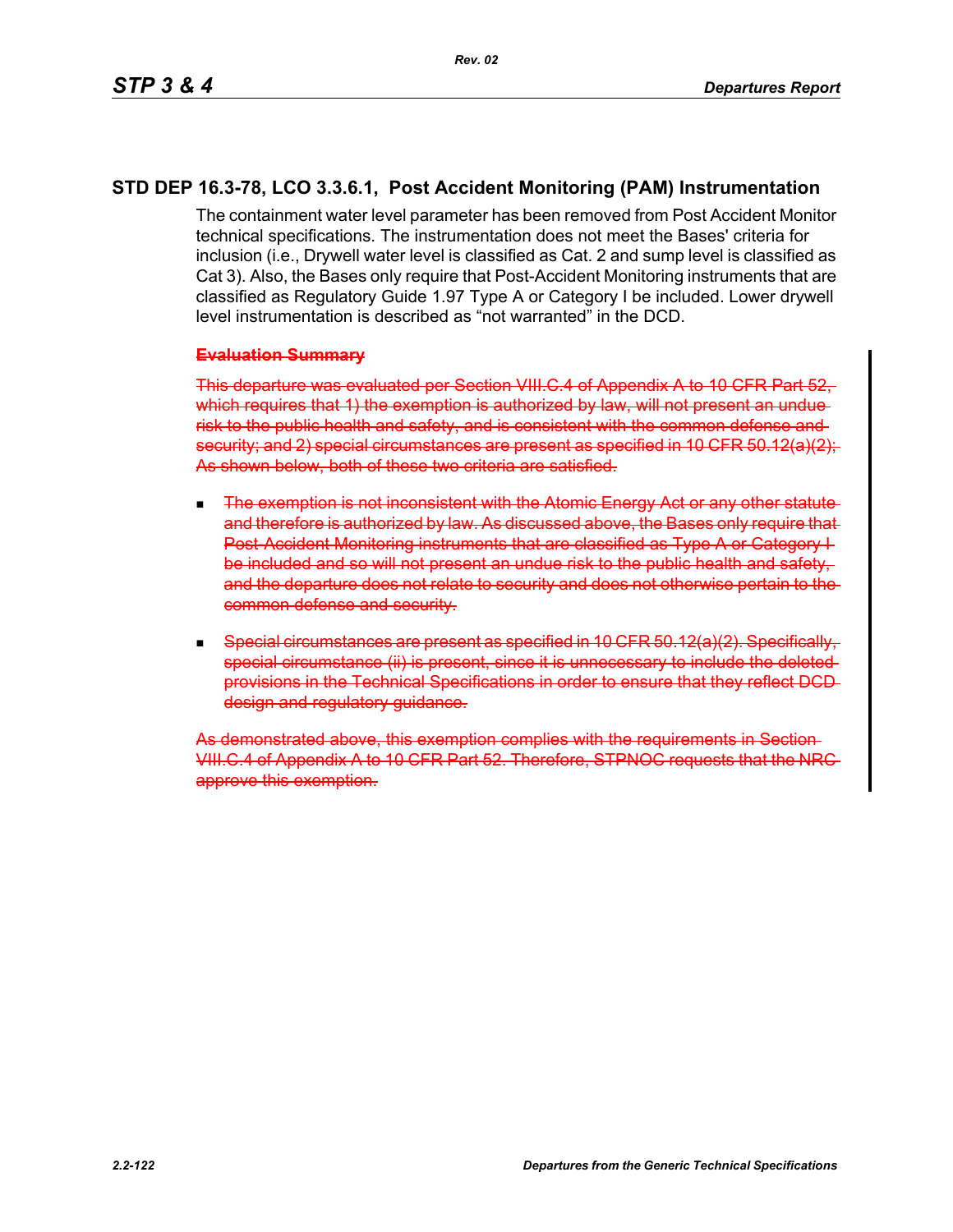# **STD DEP 16.3-80, LCO 3.8.1, AC-Sources-Operating**

The Bases Header for Required Actions D.1 and D.2 is not correctly located. The header was properly located to separate the Required Actions discussion for Required Actions C.4, C.5, and C.6 and Required Action D.1 and D.2.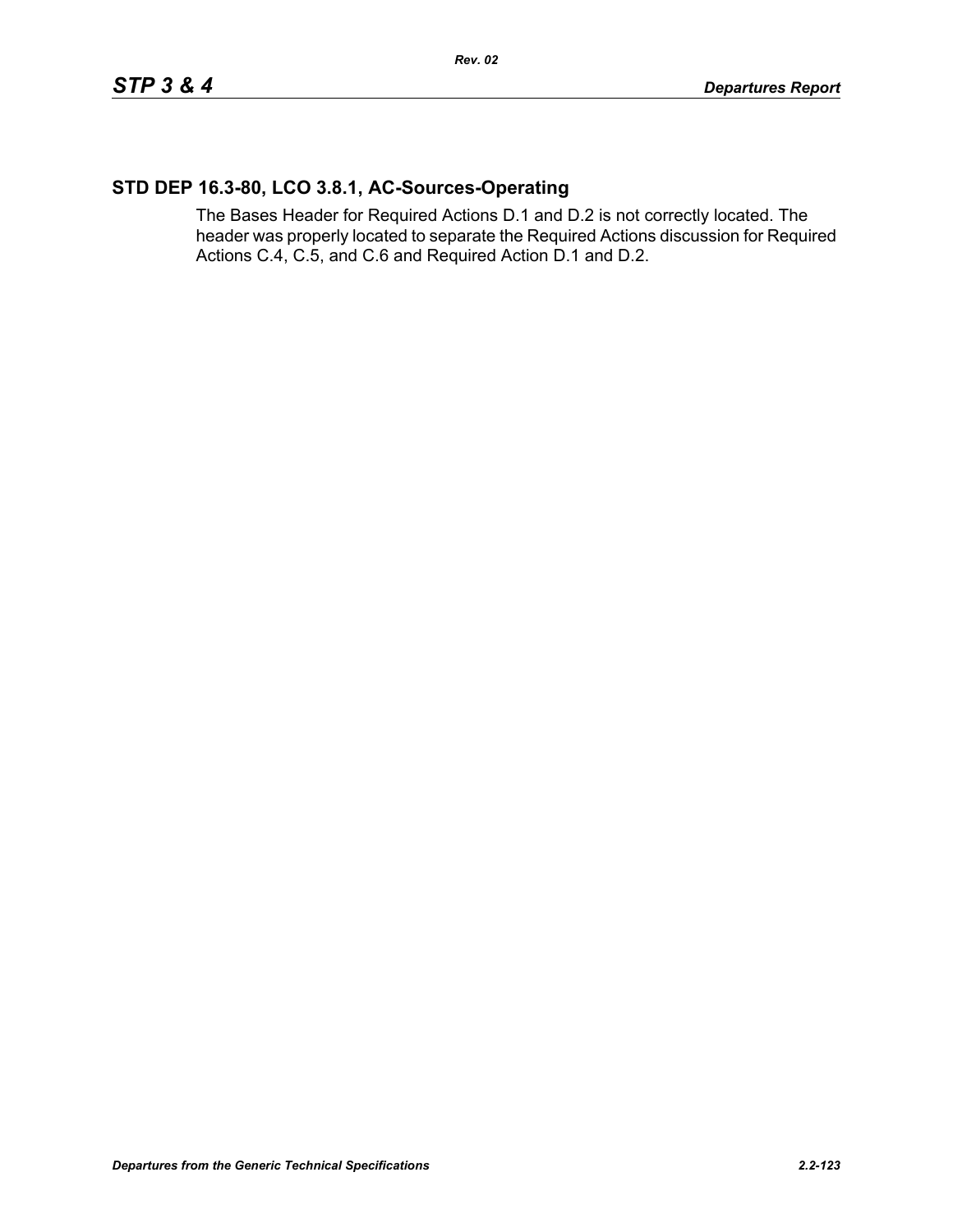#### **STD DEP 16.3-81, LCO 3.3.1.2, Reactor Protection System (RPS) and Main Steam Isolation Valve (MSIV) Actuation**

The Applicable Modes or Other Specified Conditions for SRNM and APRM LOGIC CHANNELS (Function 1a) has been added as footnote (b) to Table 3.3.1.2-1. The footnote appropriately requires the SRNM and APRM LOGIC CHANNELS to be OPERABLE when the associated Function in LCO 3.3.1.1 is required to be OPERABLE. The bases discussion in the APPLICABLE SAFETY ANALYSIS, LCO, and APPLICABILITY has also changed based upon the change to the specification.

The above can be clarified further. In Table 3.3.1.1-1, note that Functions 1a, 1b, and 1d sensor instrumentation are required to be Operable in MODE 5. The other subfunctions (1c, 2a, 2b, 2c, 2d, and 2e) are not required to be Operable in MODE 5. Therefore, footnote (b) is needed to clarify that RPS Actuation Logic Channels are only required to be Operable in MODE 5 for Functions 1a, 1b, and 1d in Table 3.3.1.1-1. These are the NMS "associated" functions in LCO 3.3.1.1 that are required to be operable in MODE 5.

Divisional Functional Test, SR 3.3.1.2.2, was incorrectly applied to Output Channels (in Items 1 and 2 of Table 3.3.1.2-1, RPS Actuation, and MSIVs and MSL Drain Valves Actuation) in the DCD and has been deleted. The Definition of Divisional Functional Test in the original DCD was: "The injection of simulated or actual signals into a division as close to the sensors as practicable to verify Operability of Sensor Channels and Logic Channels in that division. The Divisional Functional Test may be performed by means of a series of sequential or overlapping steps. The test shall comprise all of the equipment from the DTM (now changed to DTF) inputs to Logic Channel outputs….". From this definition, SR 3.3.1.2.2 should not be applied to Output Channels.

The bases discussion in the APPLICABLE SAFETY ANALYSIS, LCO, and APPLICABILITY has also changed based upon the changes to the specification.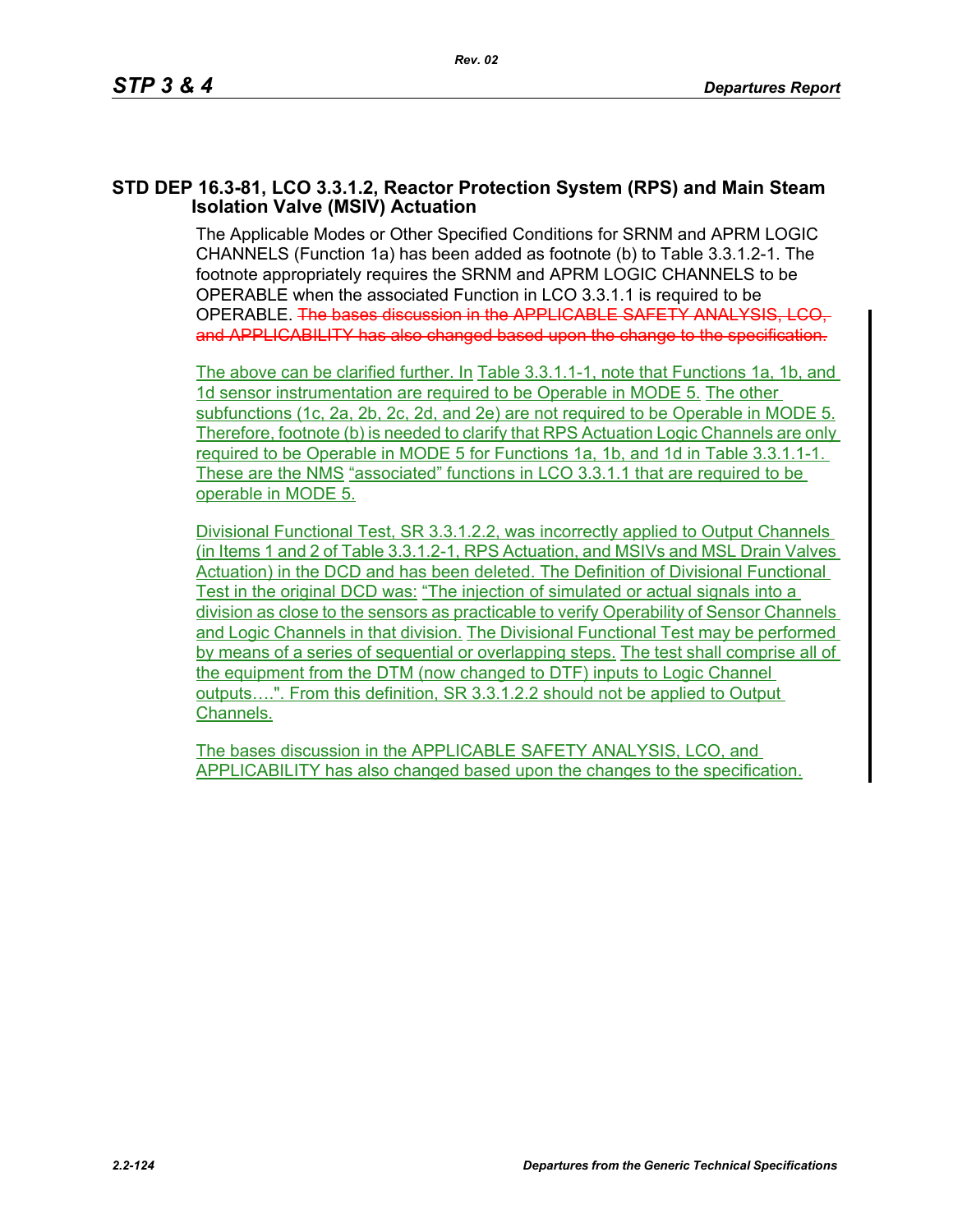#### **STD DEP 16.3-82, LCO 3.3.1.2, Reactor Protection System (RPS) and Main Steam Isolation Valve (MSIV) Actuation**

The bases discussion for Required Action B.1, B.2, and B.3 and Required Action F.1 and F.2 is changed to specify that the two inoperable channels are "for the same-Function."

This departure is a clarification to Technical Specification (TS) B 3.3.1.2/LCO 3.3.1.2, Actions for Conditions B, F, J, K and L. The change is to specify and clarify that 1) Condition B or F occurs if two logic channels or two output channels "for the same Function" become inoperable, 2) Conditions J and K assure that appropriate actions are taken for "one or more" inoperable RPS Actuation Functions, and 3) Condition L assures appropriate actions are taken for "one or more" inoperable MSIV Actuation Functions. (Note: These changes are required in order to be consistent with the Conditions description for LCO 3.3.1.2 as shown in the Technical Specifications in COLA Part 2, Tier 2, Subsection 16.3.3.1.2.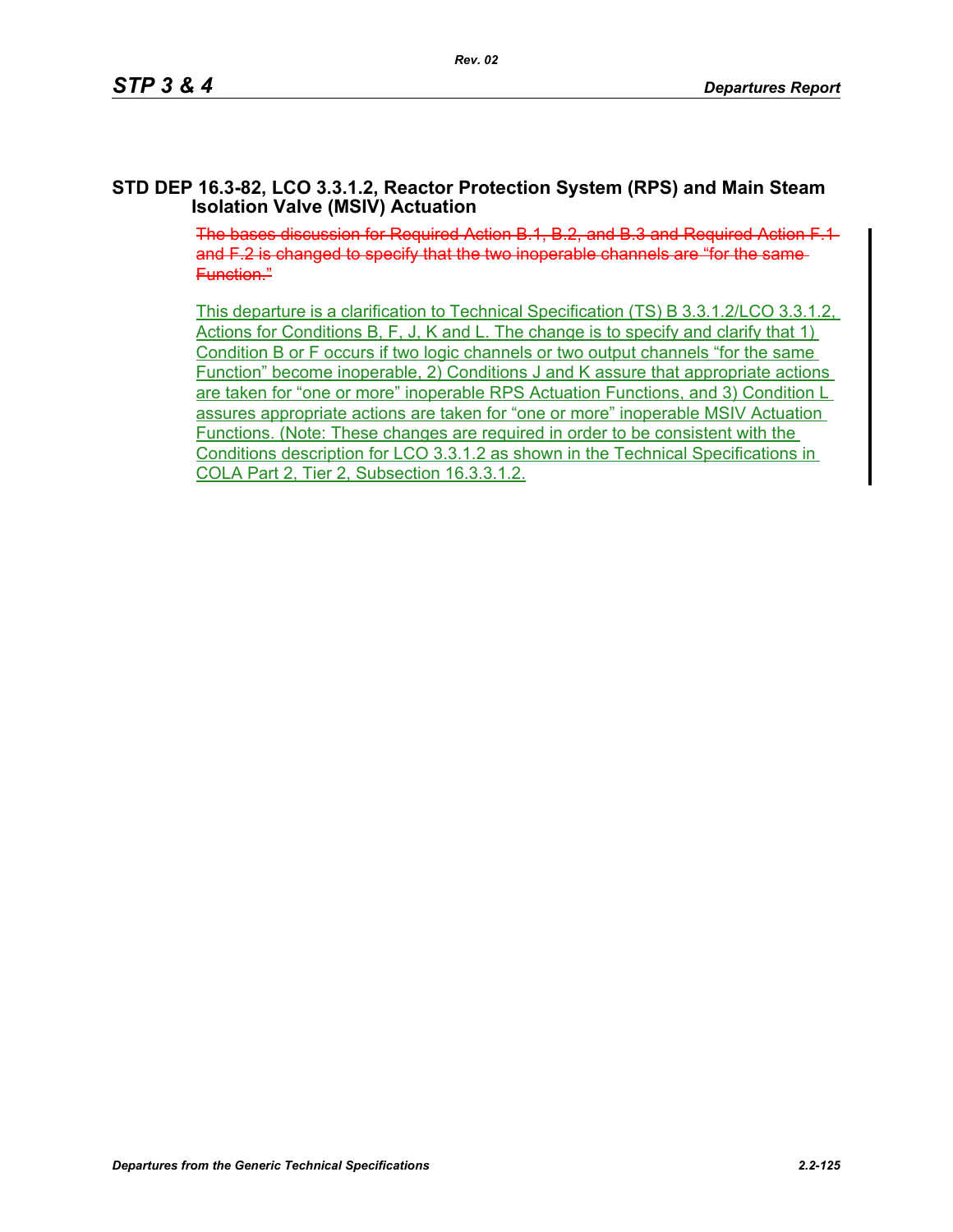#### **STD DEP 16.3-83, LCO 3.3.1.3, Standby Liquid Control (SLC) and Feedwater Runback (FWRB) Actuation**

The bases discussion of the Manual ATWS-ARI/SLCS Initiation logic has been changed to describe the actual plant design. This Manual ATWS-ARI/SLCS discussion is illustrated in DCD Figures 15E-1a and 15E-1b. The Manual ATWS-ARI/SLCS Initiation originates at the Manual ATWS A and Manual ATWS B pushbuttons shown on DCD Figure 15E-1a. Each pushbutton represents a manual initiation channel with input from both switches required to satisfy the manual actuation logic.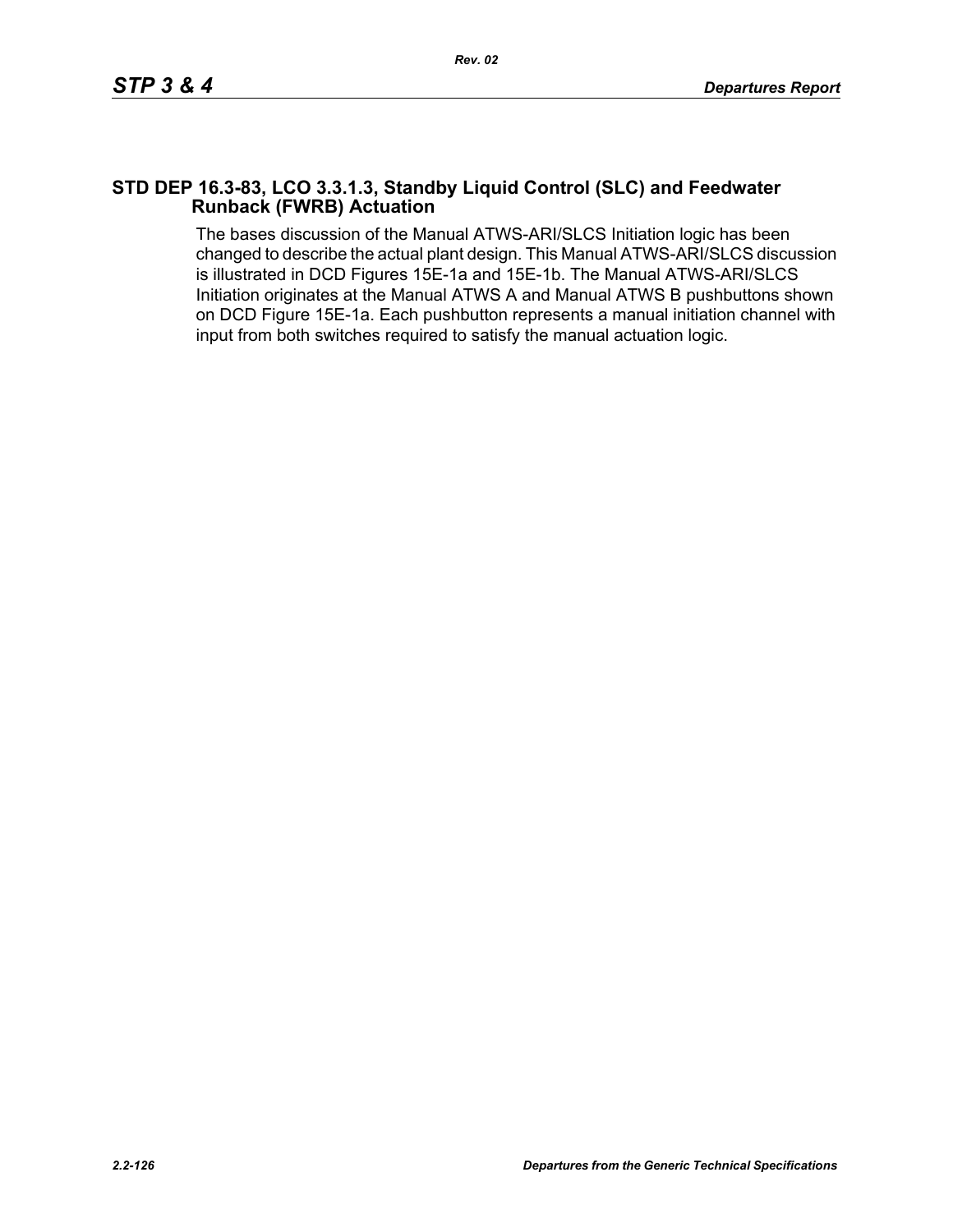### **STD DEP 16.3-84, LCO 3.3.1.1, SSLC Sensor Instrumentation**

The Applicable Conditions for Function 3c, Reactor Vessel Steam Dome Pressure - High, and Function 7c, SLCS and FWRB Initiation, in Table 3.3.1.1-1, are changed from Condition G to Condition H. The Applicable Modes or Other Specified Conditions for Functions 3c and 7c are MODE 1 and MODE 2, and the change to Condition H ensures that the Applicable Modes or Other Specified Conditions for these Functions are exited in the event that Condition E is entered. That is, per Condition E, if the Required Action and associated Completion Time of Condition A, B, C, or D are not met, the appropriate Required Action in Table 3.3.1.1-1 for the Function is H (i.e., Be in Mode 3).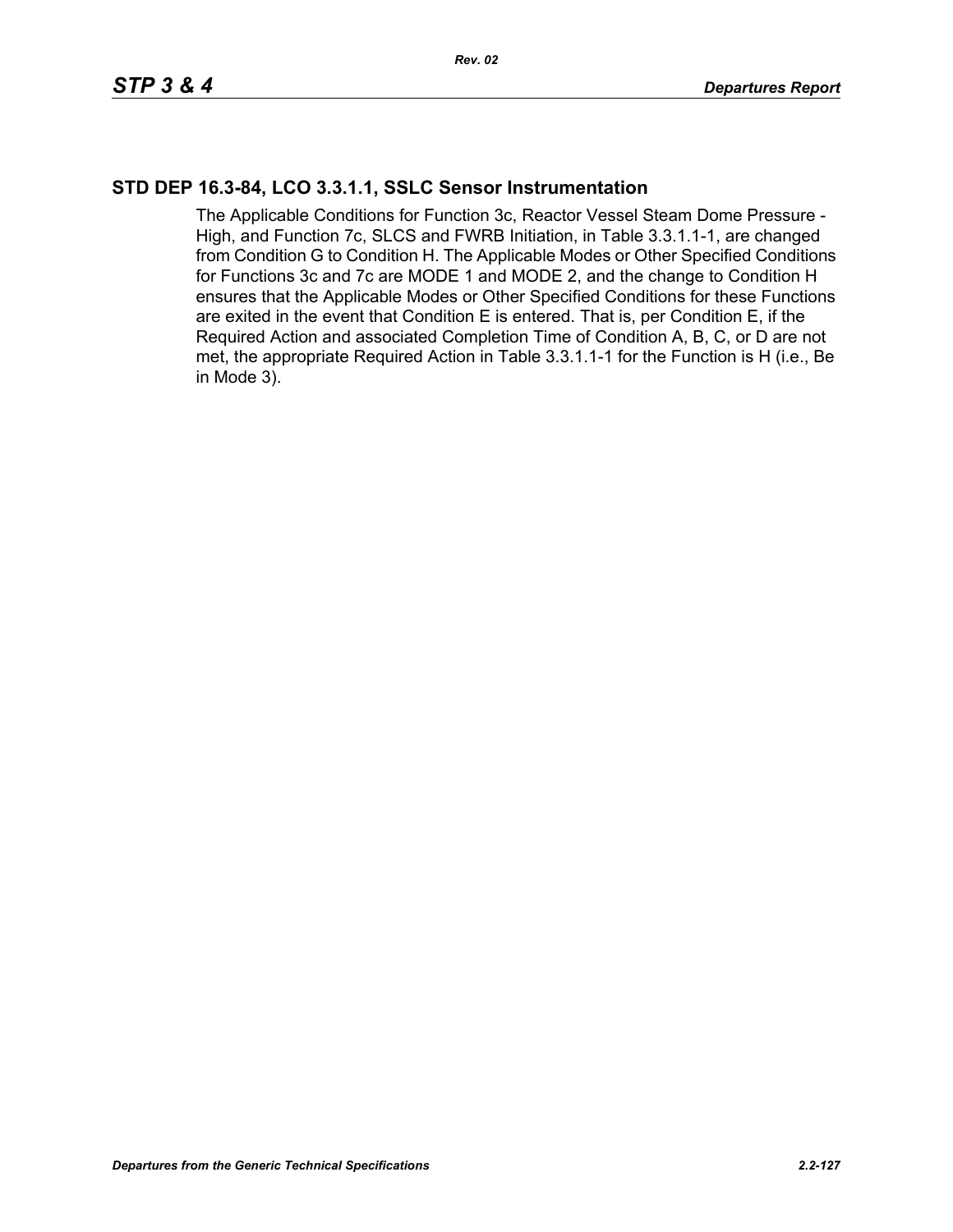### **STD DEP 16.3-85, LCO 3.3.1.1, SSLC Sensor Instrumentation**

The Bases discussion for the Automatic Depressurization System (ADS) is changed to correct the ADS accumulators' capacity to operate the safety relief valves with no external source of nitrogen.

The text change, supported by DCD Sections 7.3.1.1.1.2(3)(paragraph 2) and 5.2.2.4.1, states that the ADS accumulators have sufficient capacity to operate the safety relief one time at drywell design pressure or five times at normal drywell pressure with no external source of nitrogen.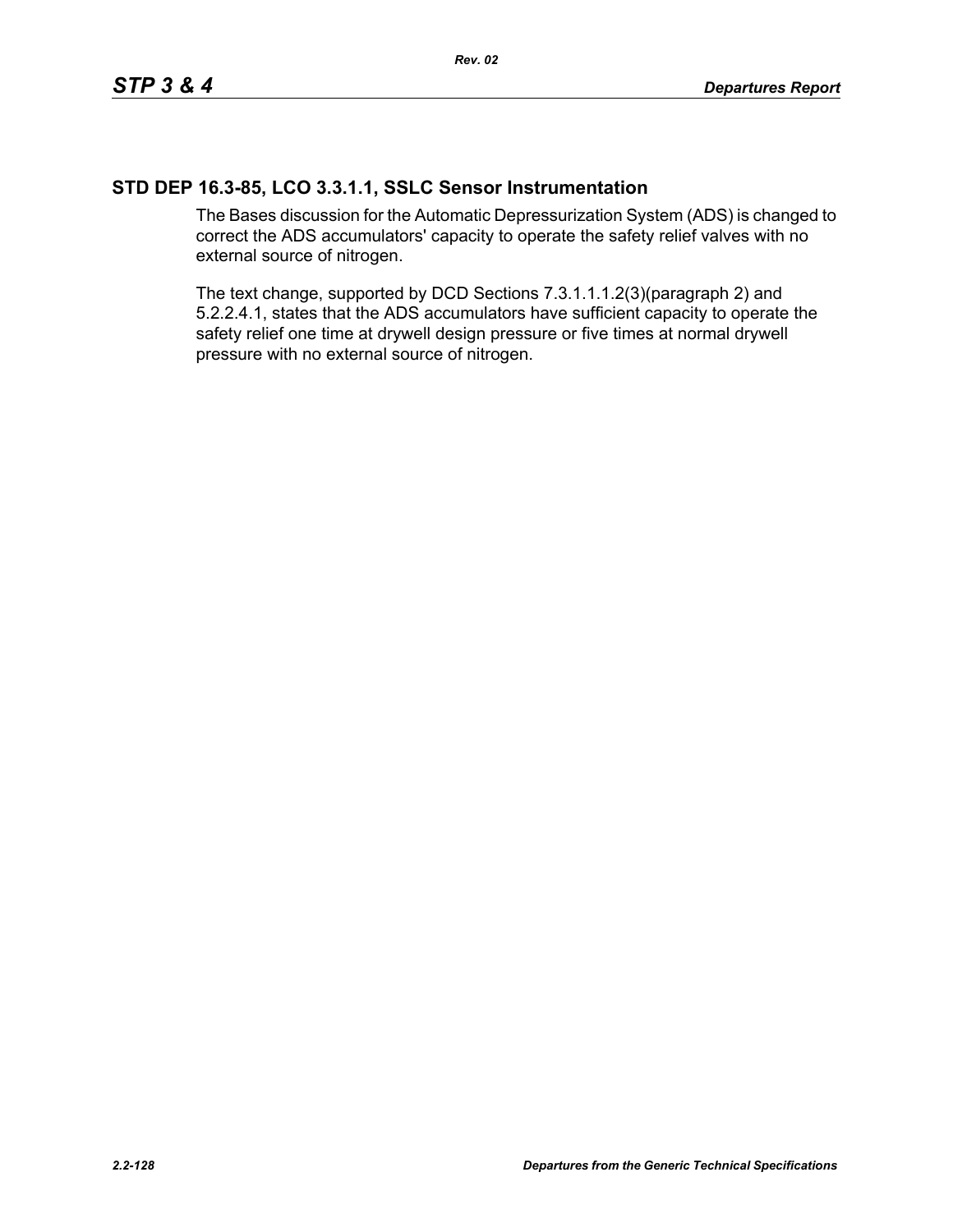### **STD DEP 16.3-86, LCO 3.3.1.4, ESF Actuation Instrumentation**

The text of SR 3.3.1.4.7 is changed to apply the surveillance to both the manual initiation and manual inhibit channels for ADS. Table 3.3.1.4-1, Functions 4.c and 4.f both reference this surveillance requirement. Footnote (d) Table 3.3.1.4-1 is also changed to reflect both manual initiation and manual inhibit channel Functions.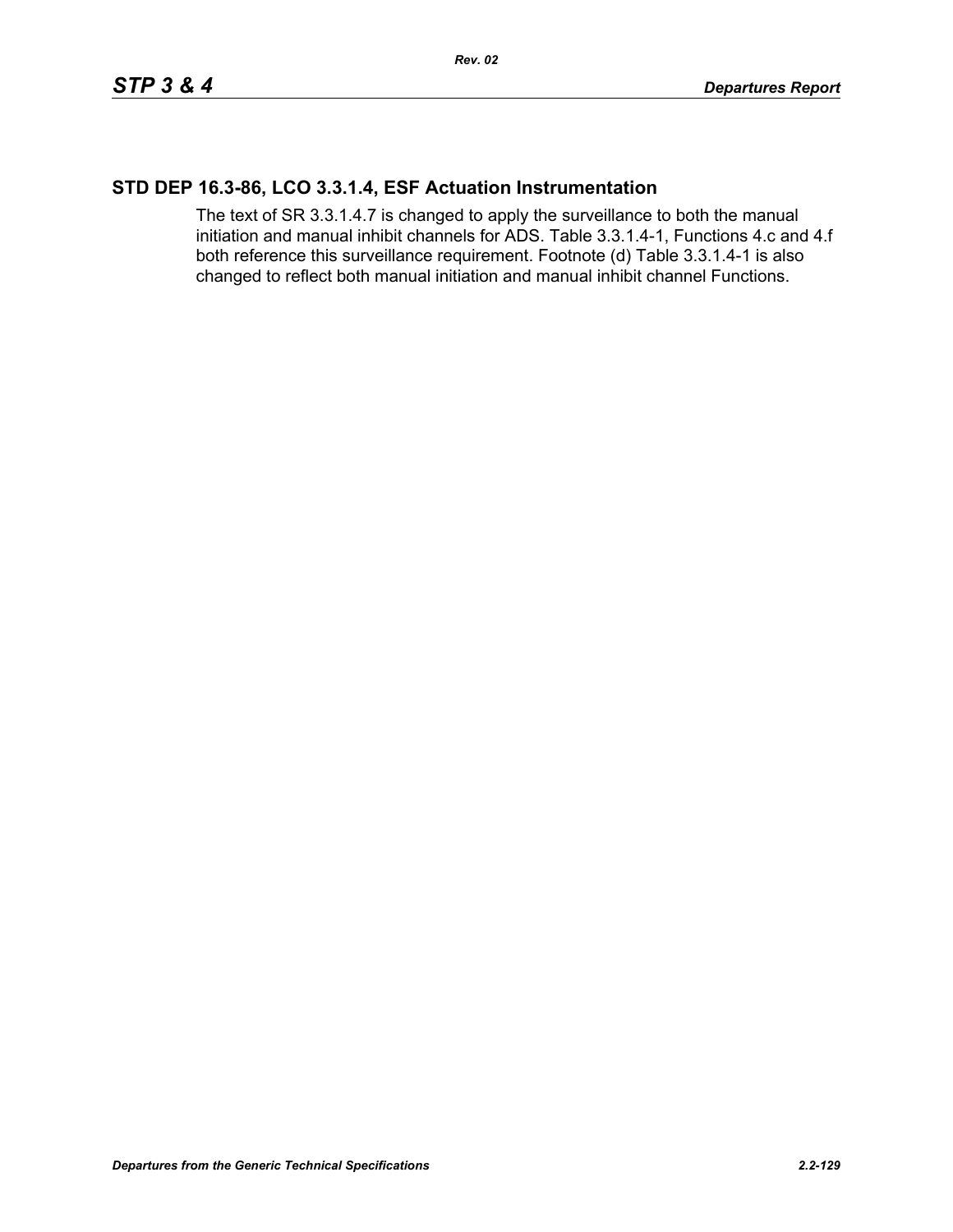### **STD DEP 16.3-87, LCO 3.3.1.4, ESF Actuation Instrumentation**

The Bases discussion for Required Action G.1 is changed to correct the Conditions, that if not met within the specified Completion Times, result in entry into Condition and performance of Required Action G.1. The text change will make the Specification and its Bases agree. The correct Conditions, B, C, D, E, or F, are specified in TS Bases 3.3.1.4 Condition G.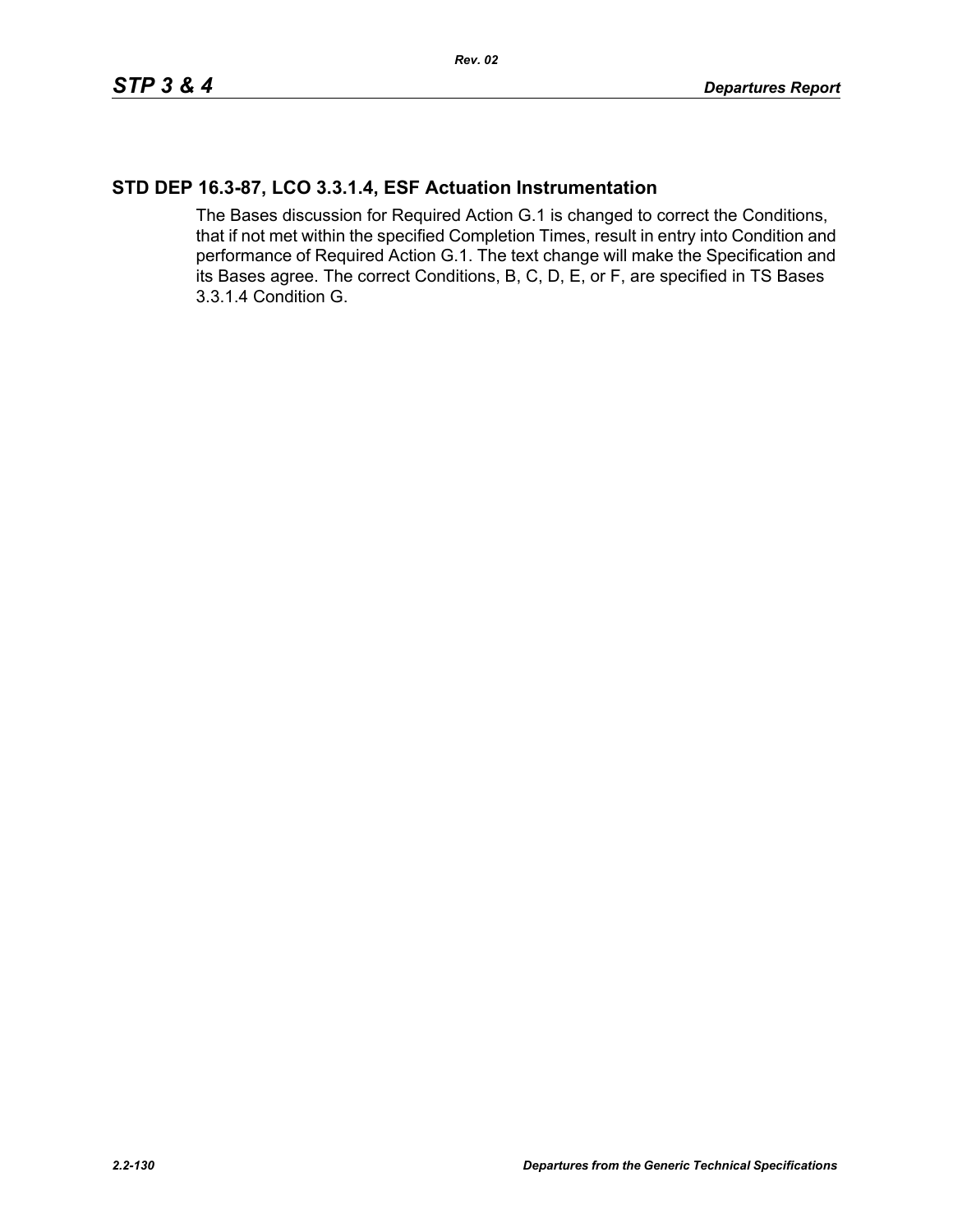### **STD DEP 16.3-88, LCO 3.3.1.4, ESF Actuation Instrumentation**

Change REFERENCE 5 to "Technical Requirements Manual". Response time testing acceptance criteria are universally to be shown in this manual and not in DCD 1.1.3.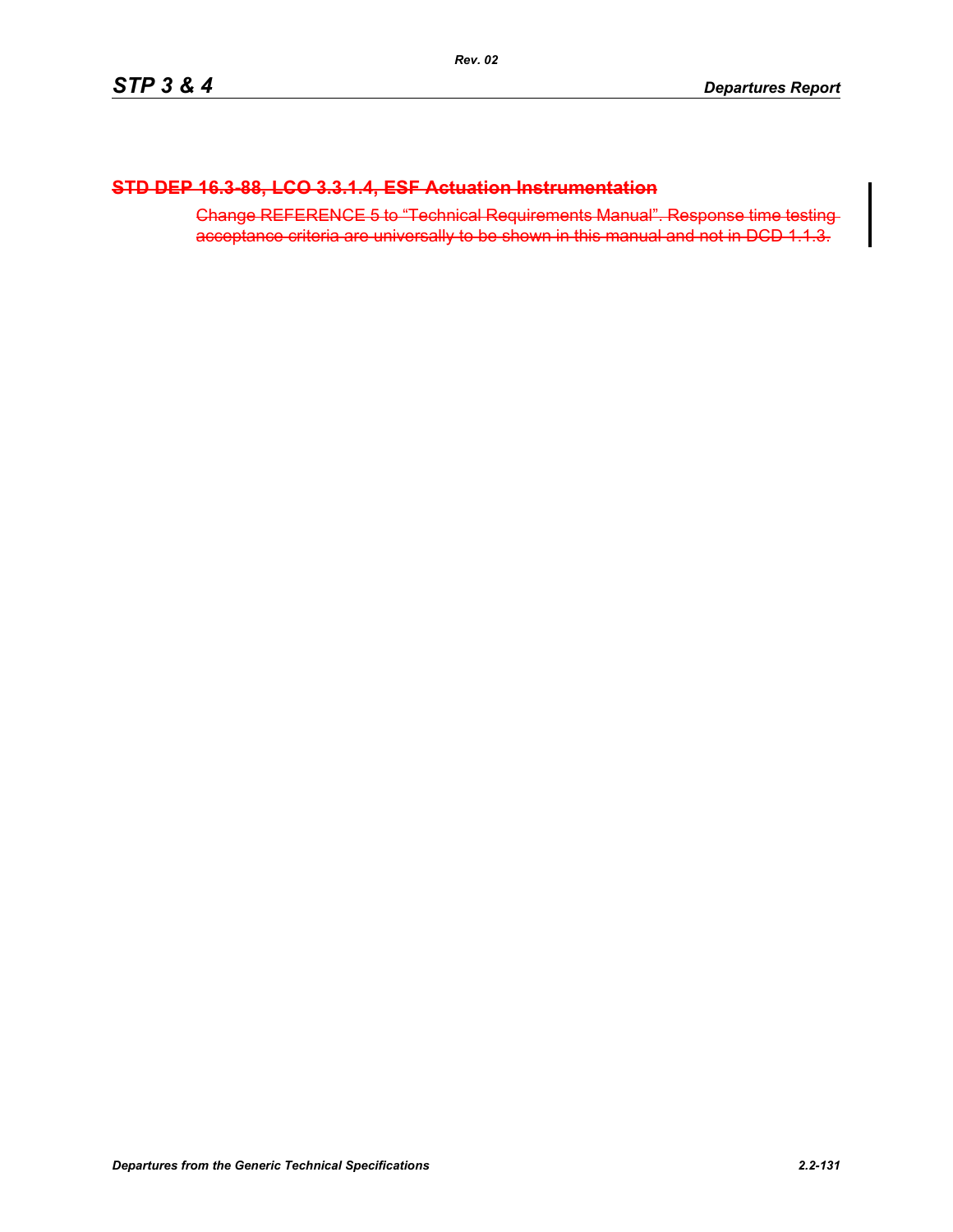### **STD DEP 16.3-89, LCO 3.1.2, Reactivity Anomalies**

Reference to the rod drop accident has been deleted from the Applicable Safety Analyses of TS Bases 3.1.2, Reactivity Anomalies. The event is not postulated to occur for the ABWR. This is consistent in the discussion in the ABWR DCD Section 15.4.10.3.1. This Section states, in part, there is no basis for the control rod drop event to occur.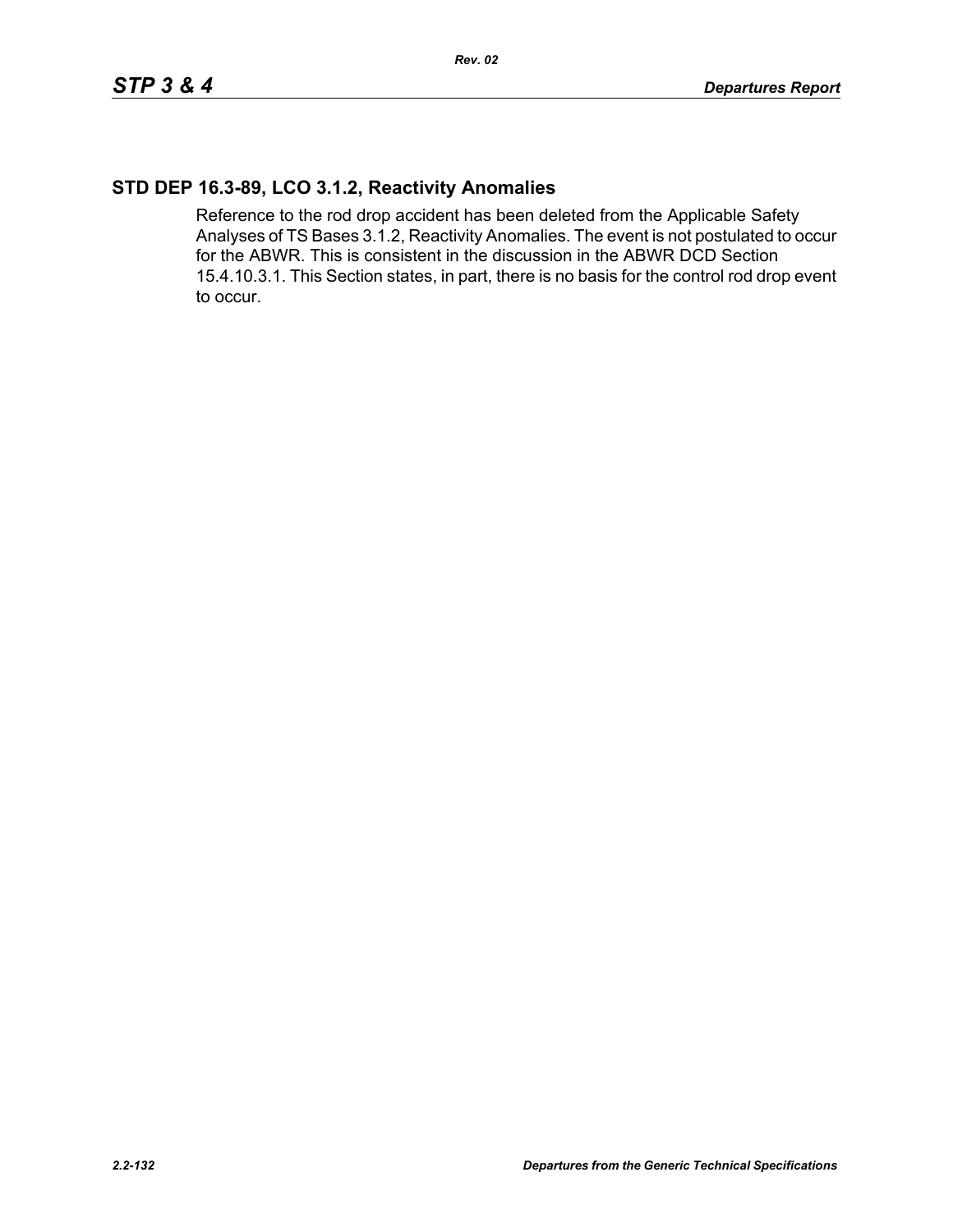# **STD DEP 16.3-90, LCO 3.1.3, Control Rod OPERABILITY**

The Applicable Safety Analyses states that the analytical methods and assumptions used in the evaluations involving control rods are presented in References 2, 3, 4, and 5. Reference 5 is the rod ejection accident. In accordance with Reference 5 the event is not postulated to occur, therefore it has been deleted.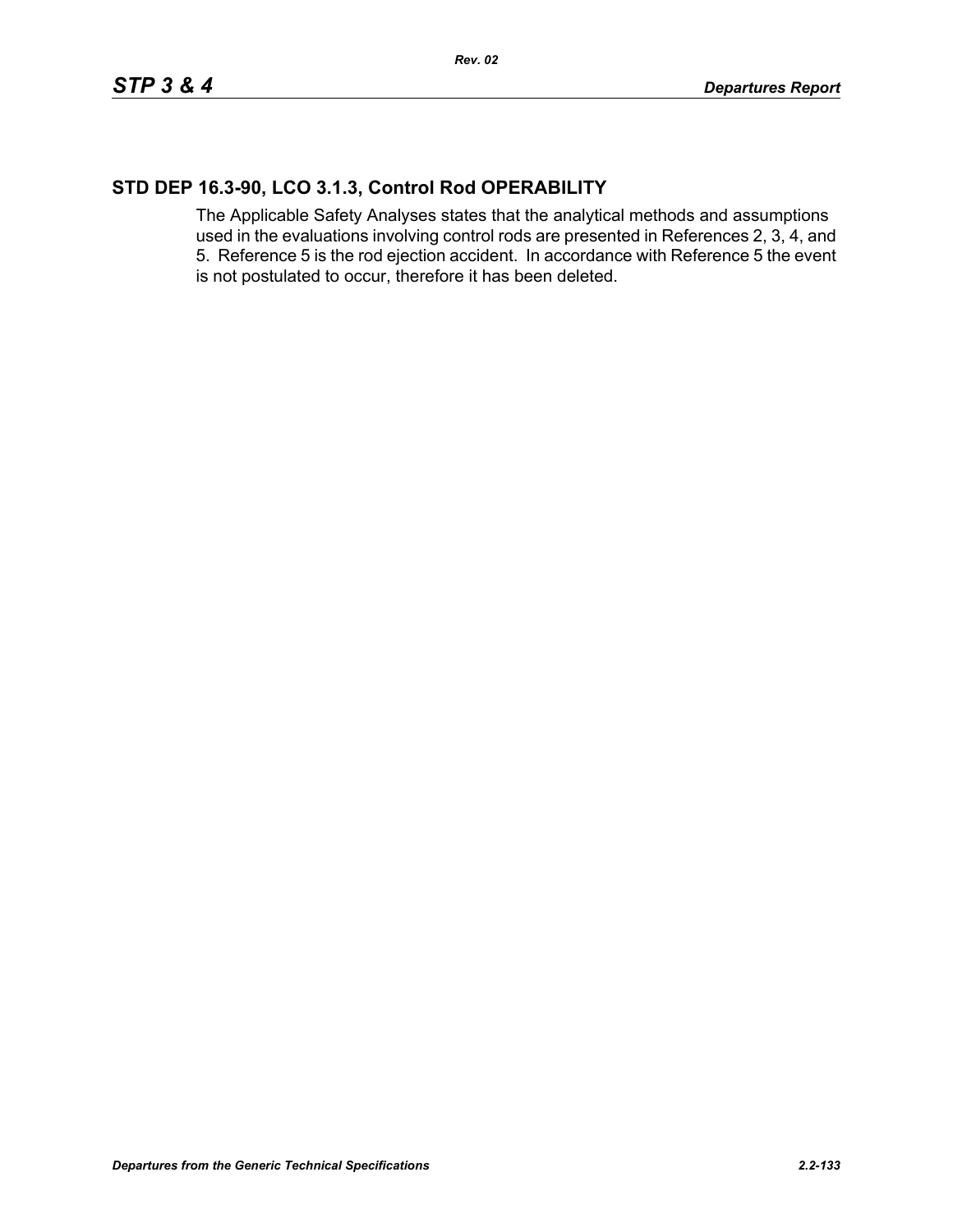# **STD DEP 16.3-91, LCO 3.3.1.1, SSLC Sensor Instrumentation**

The incorrect title of Function 33, "Control Building Basement Equipment Cubicle", in the Bases discussion is changed to its correct title, "RCW/RSW Heat Exchanger Room Water Level - High".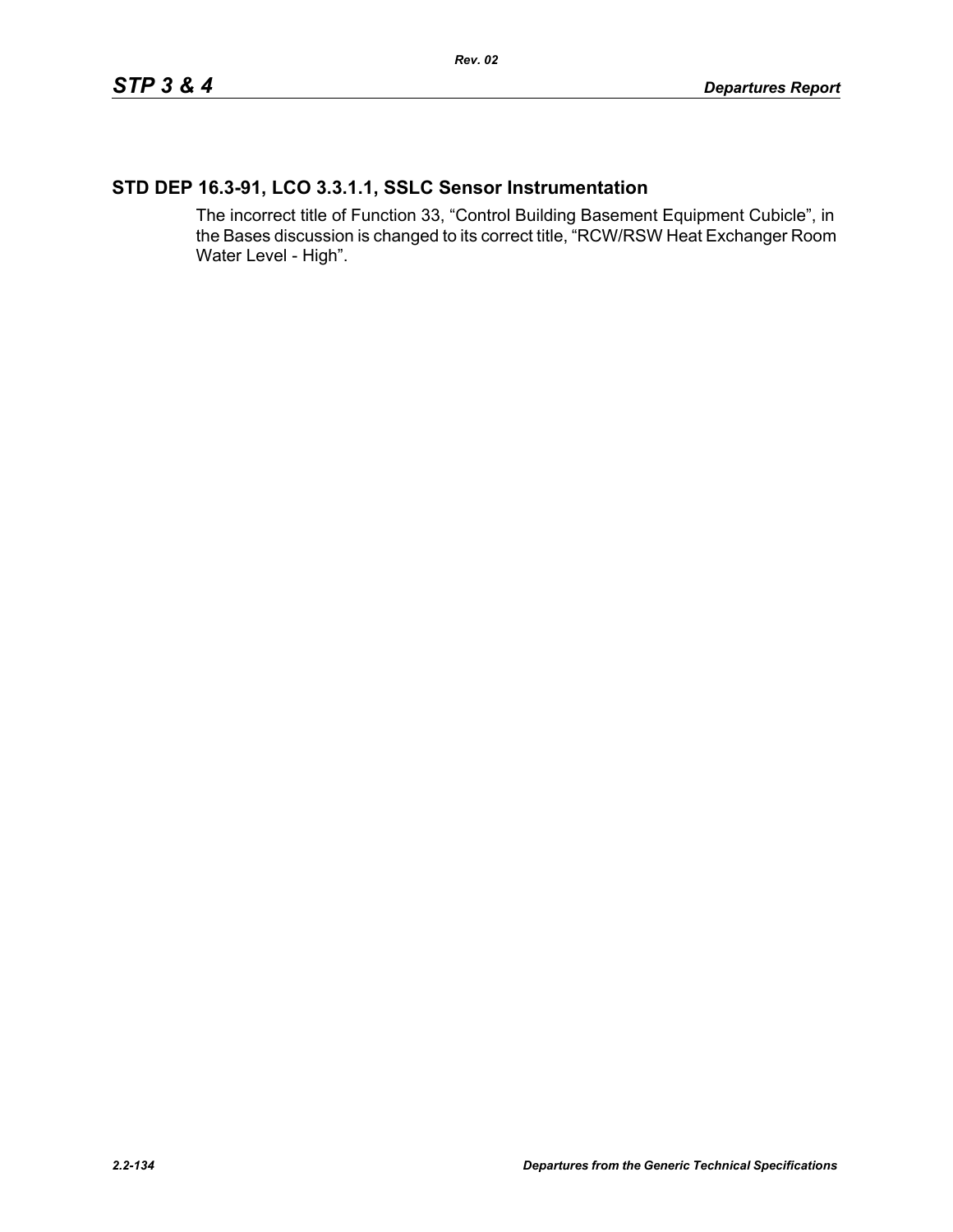# **STD DEP 16.3-92, LCO 3.3.1.1, SSLC Sensor Instrumentation**

The Bases discussion for Required Actions P.1, P.2, R.1, and R.2 is changed to include other conditions (e.g., not placed in trip, not isolated) that also result in entering the specified actions.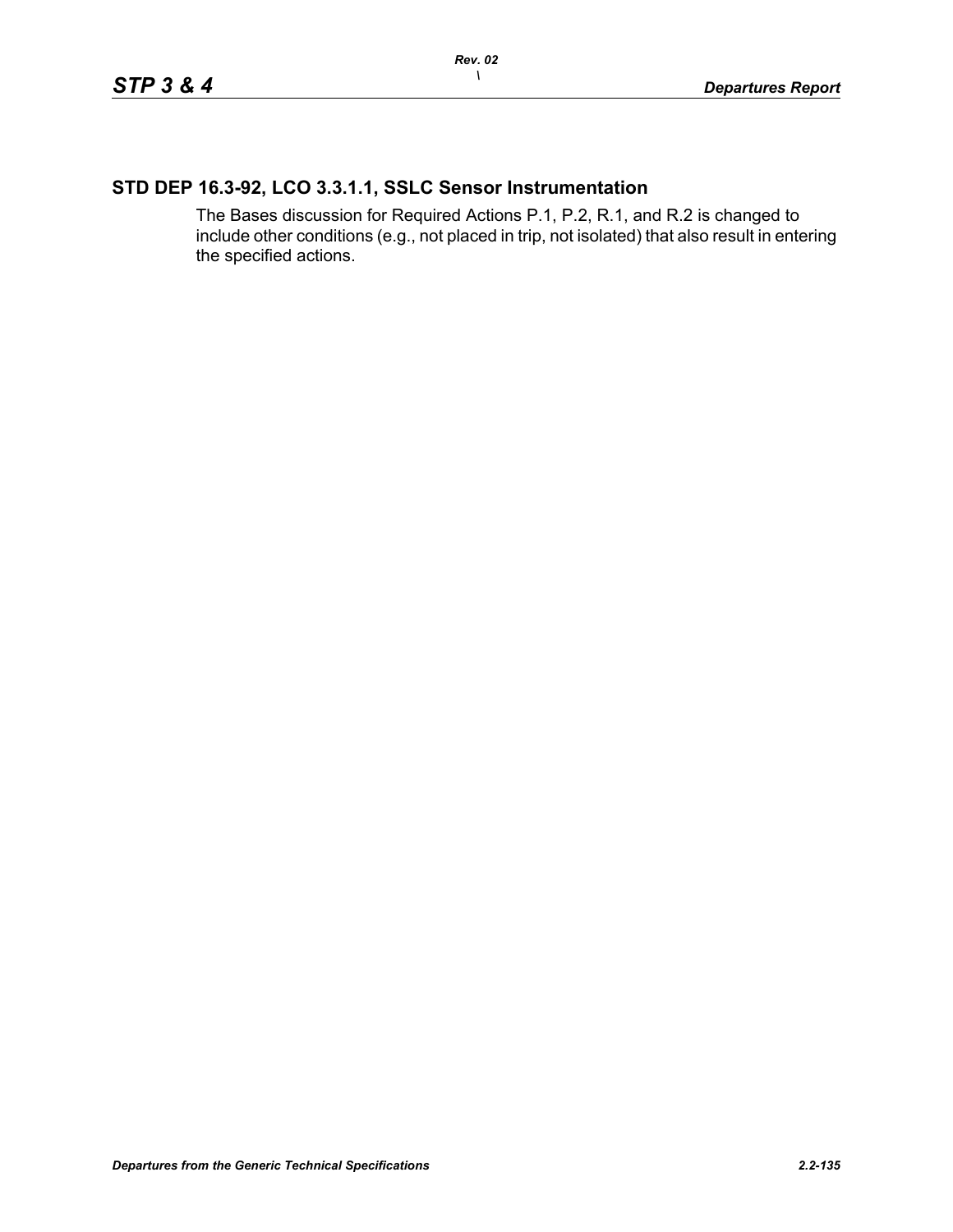# **STD DEP 16.3-93, LCO 3.3.1.1, SSLC Sensor Instrumentation**

A typographical misstatement in the Bases discussion for SR 3.3.1.1.10 and 3.3.1.1.11 is changed to correct the specified SR number. Changed SR 3.2.1.1.10 to read SR 3.3.1.1.10.